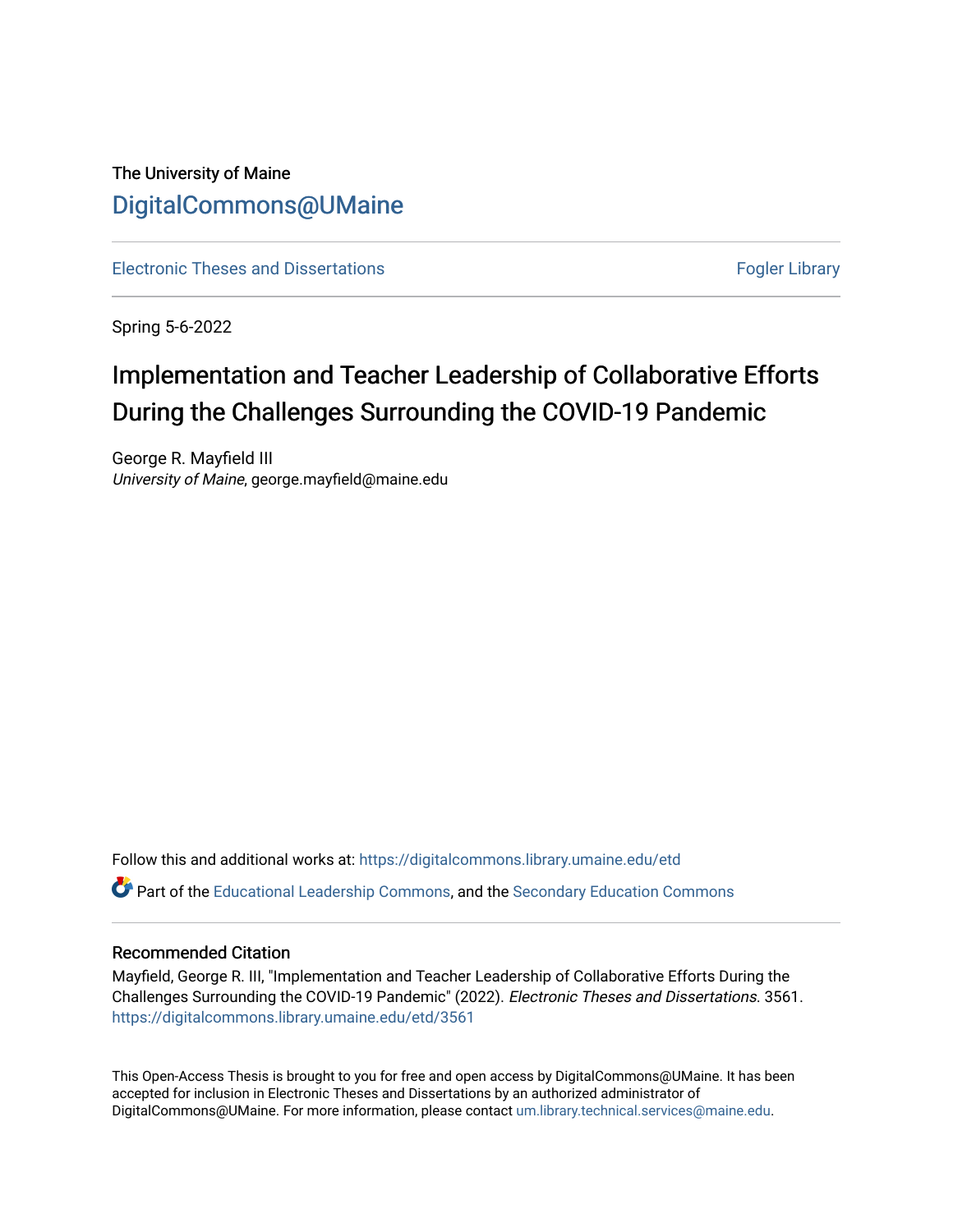# **IMPLEMENTATION AND TEACHER LEADERSHIP OF COLLABORATIVE EFFORTS DURING THE CHALLENGES SURROUNDING**

# **THE COVID-19 PANDEMIC**

By

George R. Mayfield, III

B.S. Vanderbilt University, 1983

M.S. East Tennessee State University, 1995

M.A.T. East Tennessee State University, 1995

# A DISSERTATION

Submitted in Partial Fulfillment of the

Requirements for the Degree of

Doctor of Education

(in Educational Leadership)

The Graduate School

The University of Maine

May 2022

Advisory Committee:

Catharine Biddle, Associate Professor of Educational Leadership, Advisor

Maria Frankland, Lecturer of Educational Leadership

Ian Mette, Associate Professor of Educational Leadership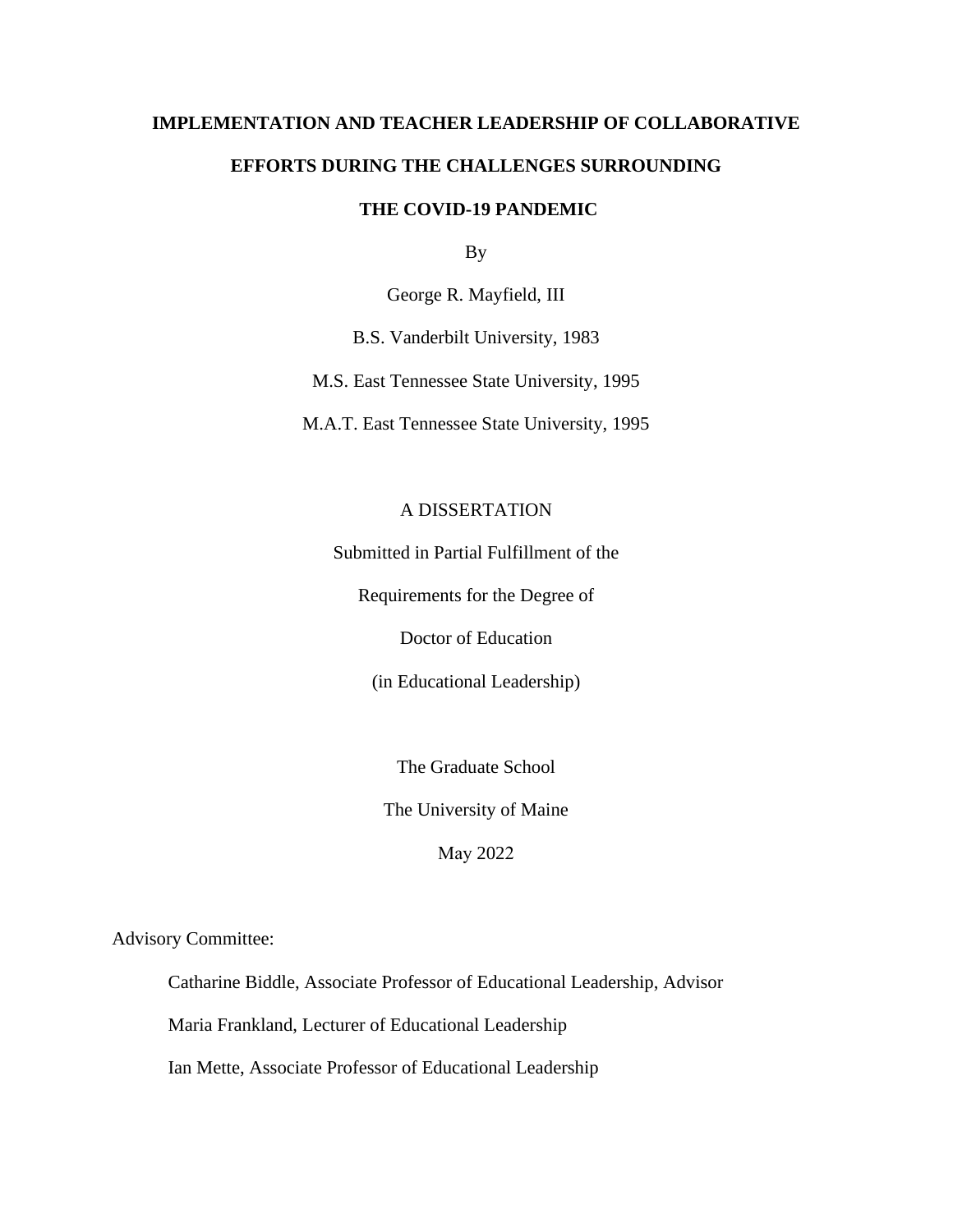© 2018 George R Mayfield, III

All Rights Reserved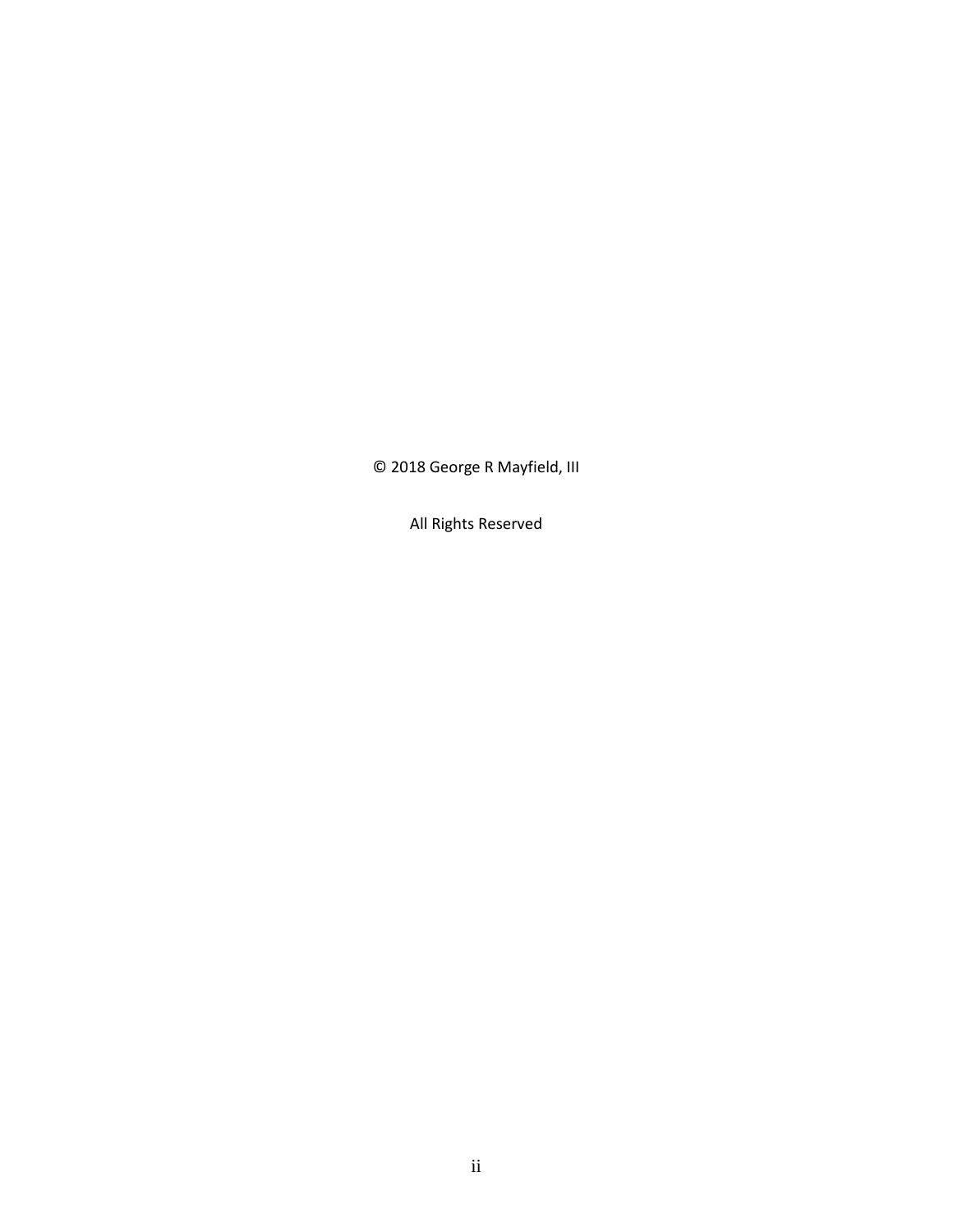# **IMPLEMENTATION AND TEACHER LEADERSHIP OF COLLABORATIVE**

# **EFFORTS DURING THE CHALLENGES SURROUNDING**

# **THE COVID-19 PANDEMIC**

By

George R. Mayfield, III

Dissertation Advisor: Dr Catharine Biddle

An Abstract of the Dissertation Presented in Partial Fulfillment of the Requirements for the Degree of Doctor of Education (in Educational Leadership) December 2021

The purpose of this study was to investigate the implementation and teacher leadership of collaborative work in the era of hybrid and online learning necessitated by the COVID-19 pandemic in a medium-sized suburban/rural high school in central Maine. In situations of intense challenge like this, collaborating with colleagues to produce new teaching and learning modalities can be a beneficial task. Structures like professional learning groups (PLG) provide a means to support and enhance opportunities for just such a task. The study elucidated the levels of implementation of our PLG efforts and sought to inform future use of PLG structures as an approach for collaboration between teachers facing tremendously challenging adaptive circumstances. Collaboration resulted in sharing expertise and enhancement of teachers' abilities to provide quality classroom instruction. The study makes a reflexive examination of the teacher leadership necessary to initiate, support, encourage, and sustain continued participation in the PLG structure at the school through an examination of the researcher's own leadership. As teachers struggled with novel problems around hybrid teaching and learning in the COVID era, the organization of this effort brought together various levels and types of teacher expertise in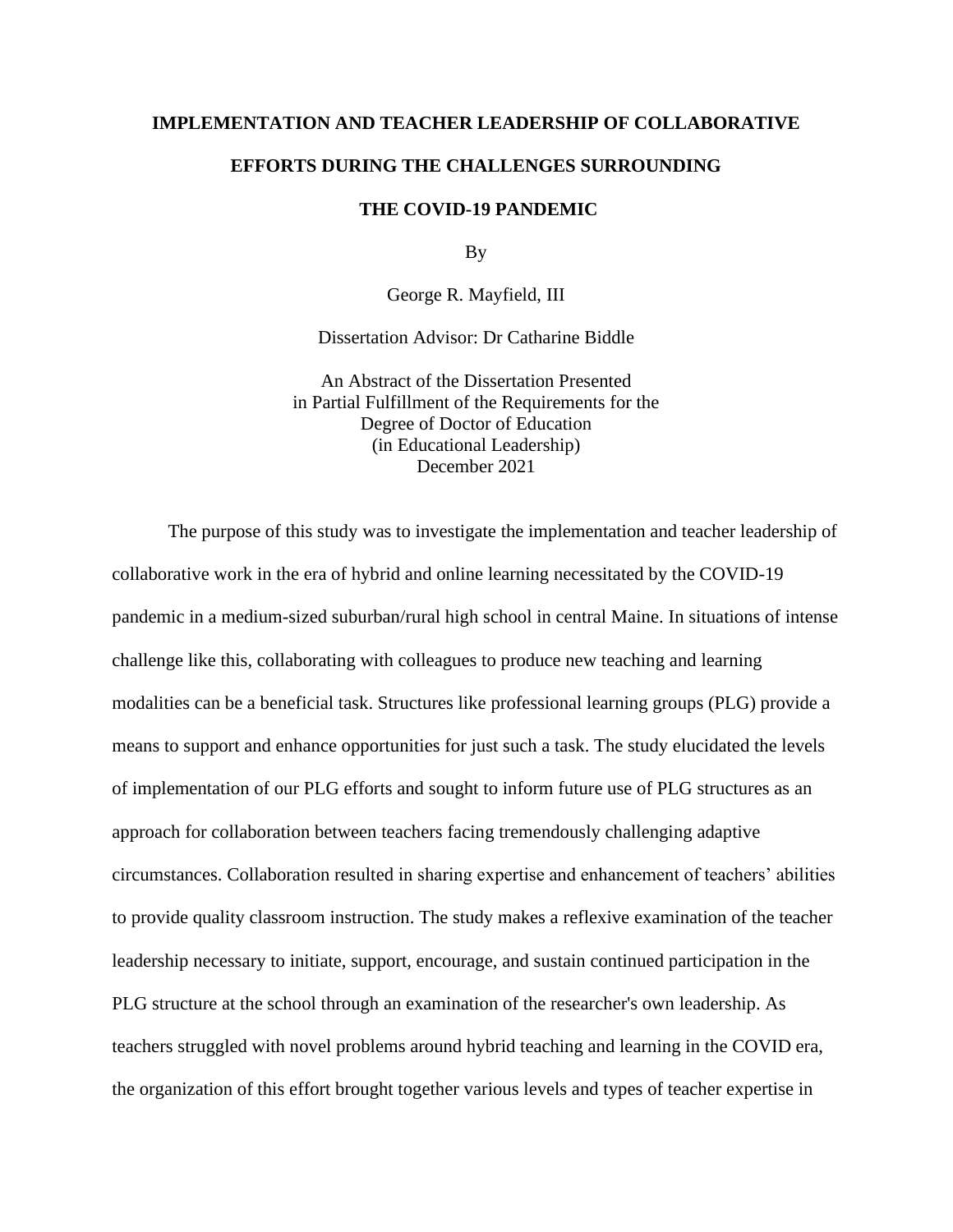interdisciplinary PLGs. It was found that the interdisciplinary composition resulted in the inclusion of often excluded teachers; promoted the development of new relationships; and allowed the focus of the groups to be less on subject oriented material and more on the improvement of teaching and learning under the confines of the pandemic. Thus, group composition and dynamics were key to PLG functioning. It was also evident that leadership decisions and style during the initiative were vital in helping groups overcome the adaptive challenges (Heifetz, 2009) that the circumstances precipitated. The study is presented as an autoethnographic narrative of the researcher's leadership decisions and style and the impacts those decisions had on the PLG effort.

Keywords: Teacher leadership, Professional Learning Groups, Interdisciplinary Collaboration, Adaptive Challenges, COVID-19, Teaching and Learning, Reflexive Autoethnography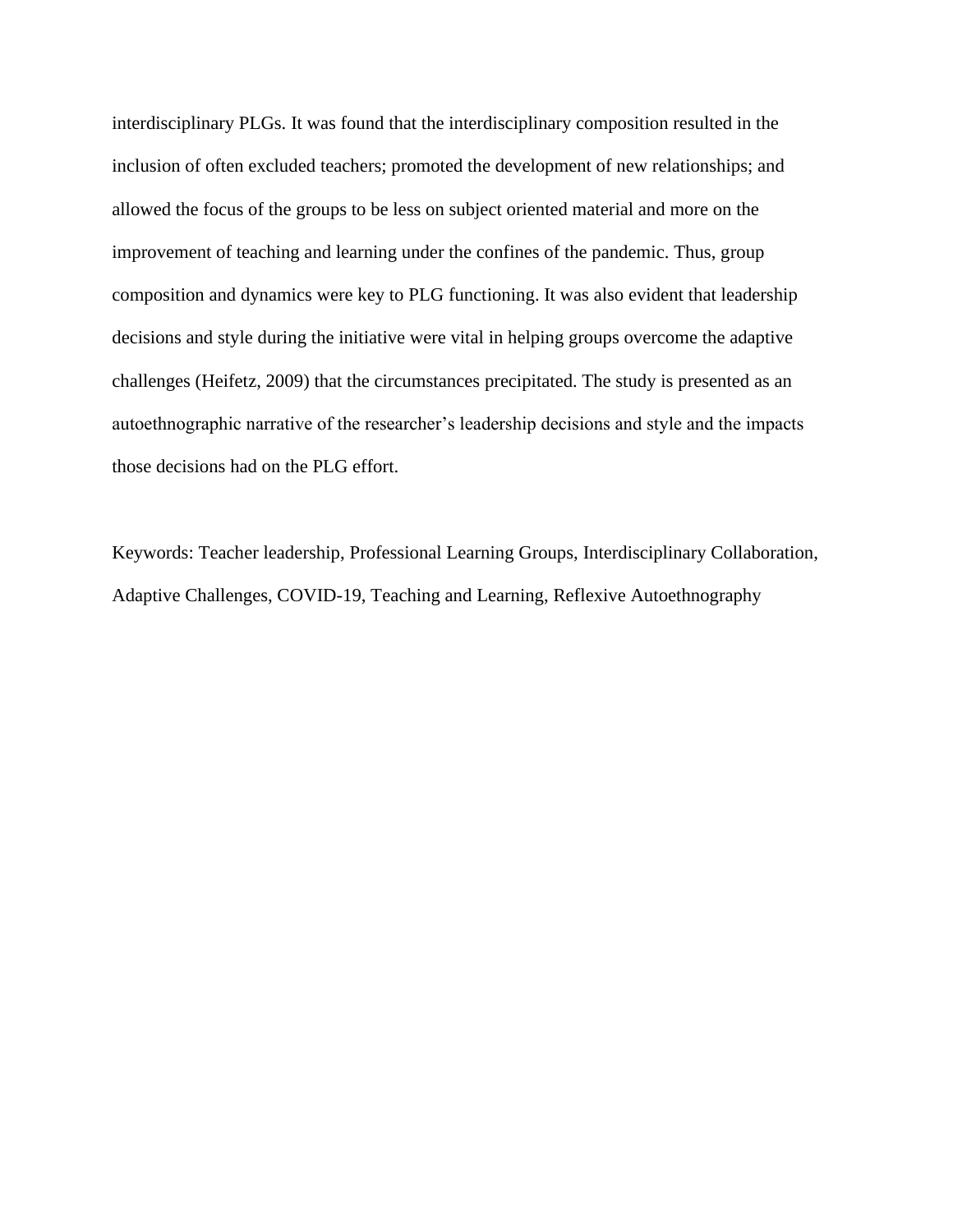# **DEDICATION**

<span id="page-5-0"></span>I would like to dedicate this work first to my wife, Kelli, and my daughters, Auralee and Lillie. They have lent unwavering support and love and an understanding beyond expectations when it has taken me away from family things and I love them for that.

I would also like to dedicate this work to my parents and grandparents. They taught me to be resourceful, humble, and to value and love education and people. My paternal grandparents were both respected educators with tenures of over 40 years at Vanderbilt University and in the Nashville, TN public schools. I credit my grandmother, Lillie, with inspiring me to be the best educator I could possibly be throughout my career.

I would also like to dedicate this work to the colleagues I have worked with over the many years I have served in public education in North Carolina and Maine. Each of the schools I have worked in has given me the opportunity to lead and to grow as a teacher and leader. Principals have challenged and supported me and asked for my professional opinions on important decisions. My amazing teacher colleagues have critiqued my work and sought counsel about their own practice in ways that have engendered a deep love for collaboration and cooperation. I have learned so much from them and could list so many of them here. In particular, I want to thank Bryan and Justin for being my sounding boards over the last year as this research has taken place. Our conversations have kept me going and grounded, and I appreciate them more than they can know.

Finally, to my students: I thank you for helping me to realize the dream of being an educator and a mentor for you. It is for you that I have endeavored to be the best that I can be at what I do.

iv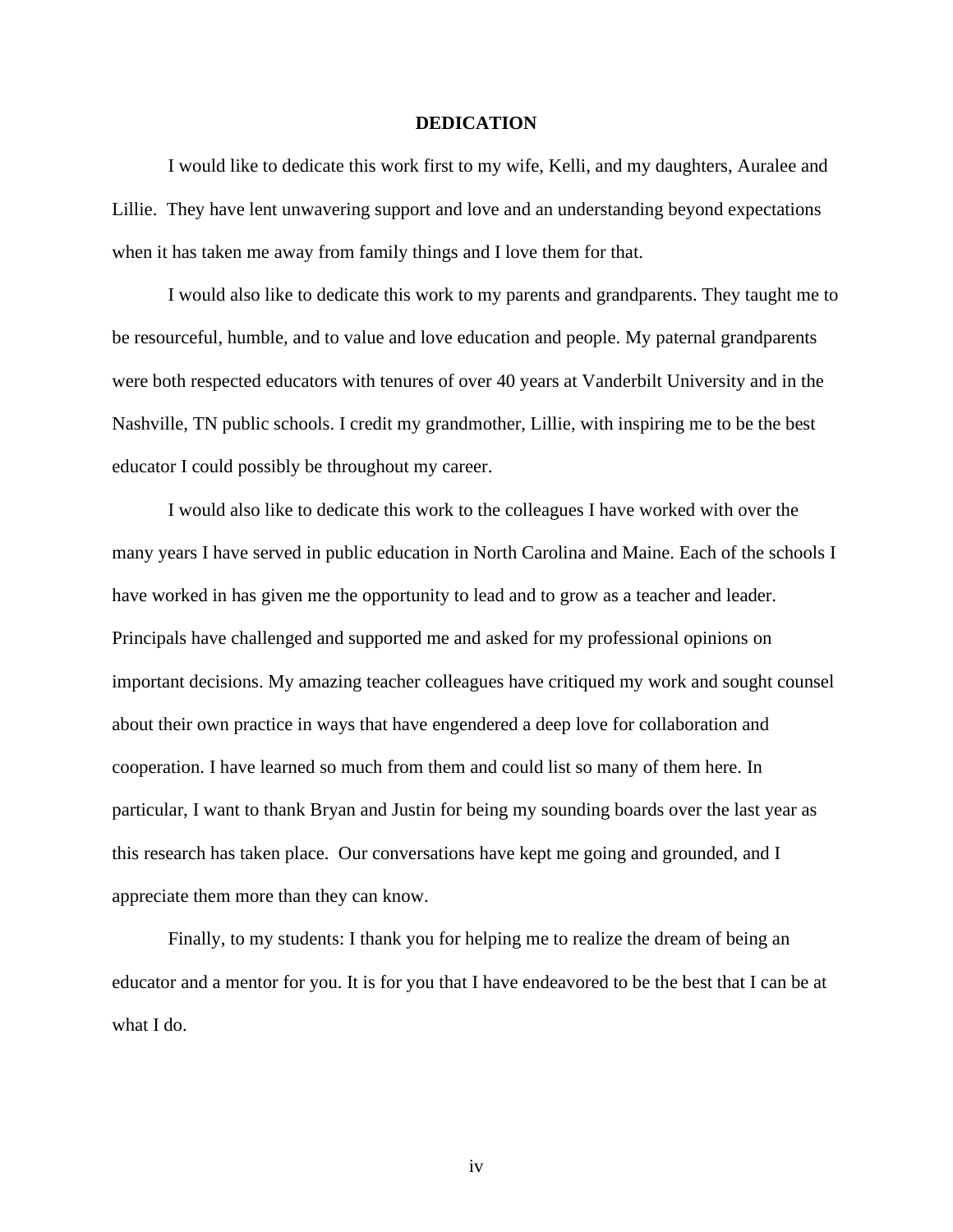# **ACKNOWLEDGEMENTS**

<span id="page-6-0"></span>I want to first acknowledge Dr. Richard Ackerman, without whose help and support this journey would likely have never taken place. His demeanor in the classroom is like none I have ever experienced and his capacity to engage students and to provide feedback that initiates reflection and appreciation for the nuance he can discern in the works produced is exemplary. His wisdom and knowledge shared through courses prior to my entrance to this program and at the beginning of the program around educational leadership and change were key in pushing me forward as I applied and began the program and are most highly appreciated.

I also want to acknowledge Dr. Catharine Biddle for introducing me to qualitative research and helping me to better understand how to engage in this kind of work. As a trained biologist, it was definitely not in my wheelhouse, and she has made it a part of who I am as a teacher and leader. It has enriched my ability to be descriptive and reflective in my thought processes and writing.

Dr. Ian Mette has been instrumental as well in growing my understanding of the processes of leadership and in better understanding how to conduct research and write about being a leader in education. His ever-present smile and pleasant nature make being in class a pleasure.

I would also like to acknowledge Dr. Maria Frankland as the third member of my committee and thank her for her feedback during my proposal and defense.

As the only classroom teacher left standing in my cohort, I cannot begin to describe how my cohort members' insights and wisdom about leading the schools where you work has impacted me as a teacher and as a teacher leader. I would be proud and grateful to work with any of you and you have my utmost respect and admiration.

v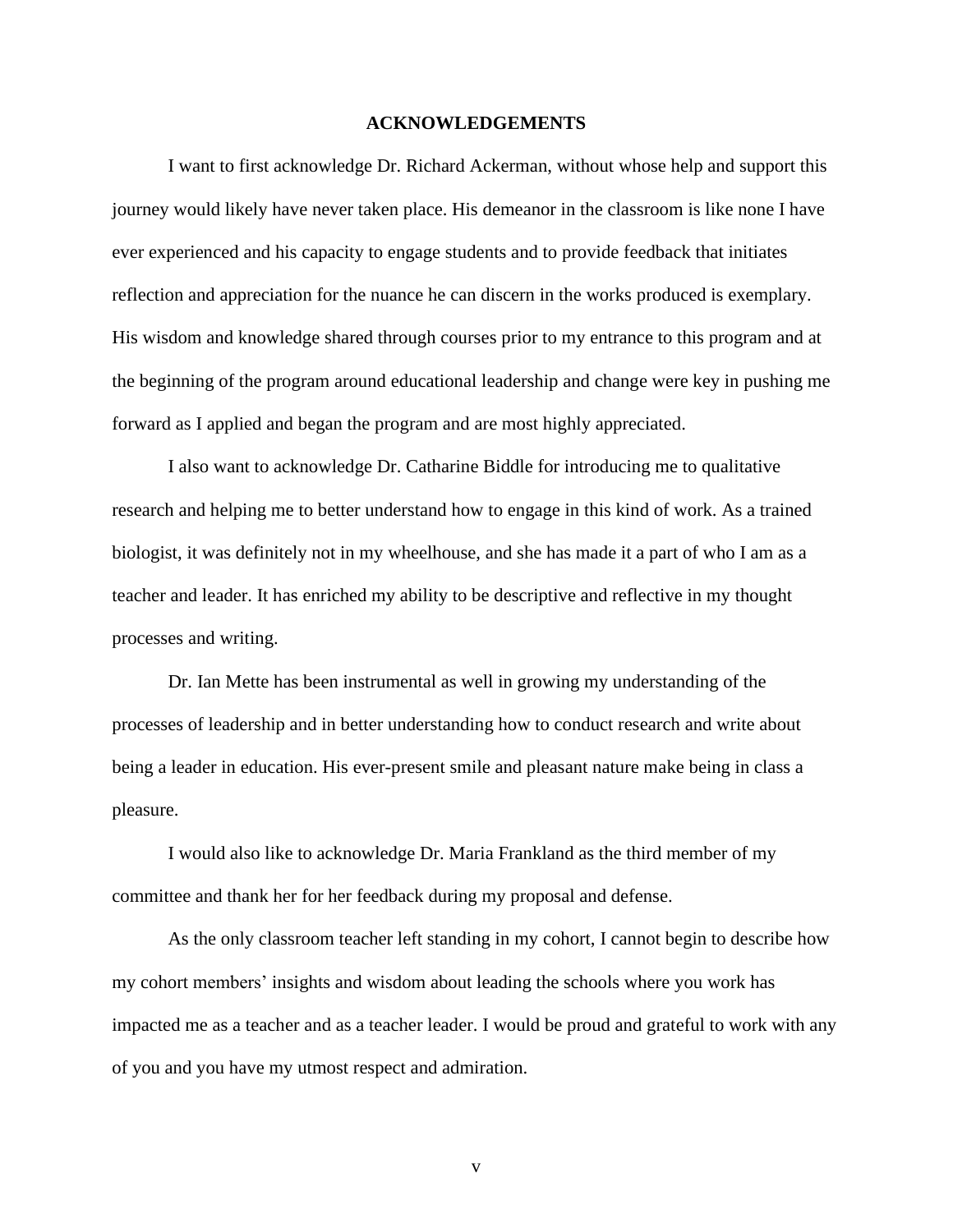# **TABLE OF CONTENTS**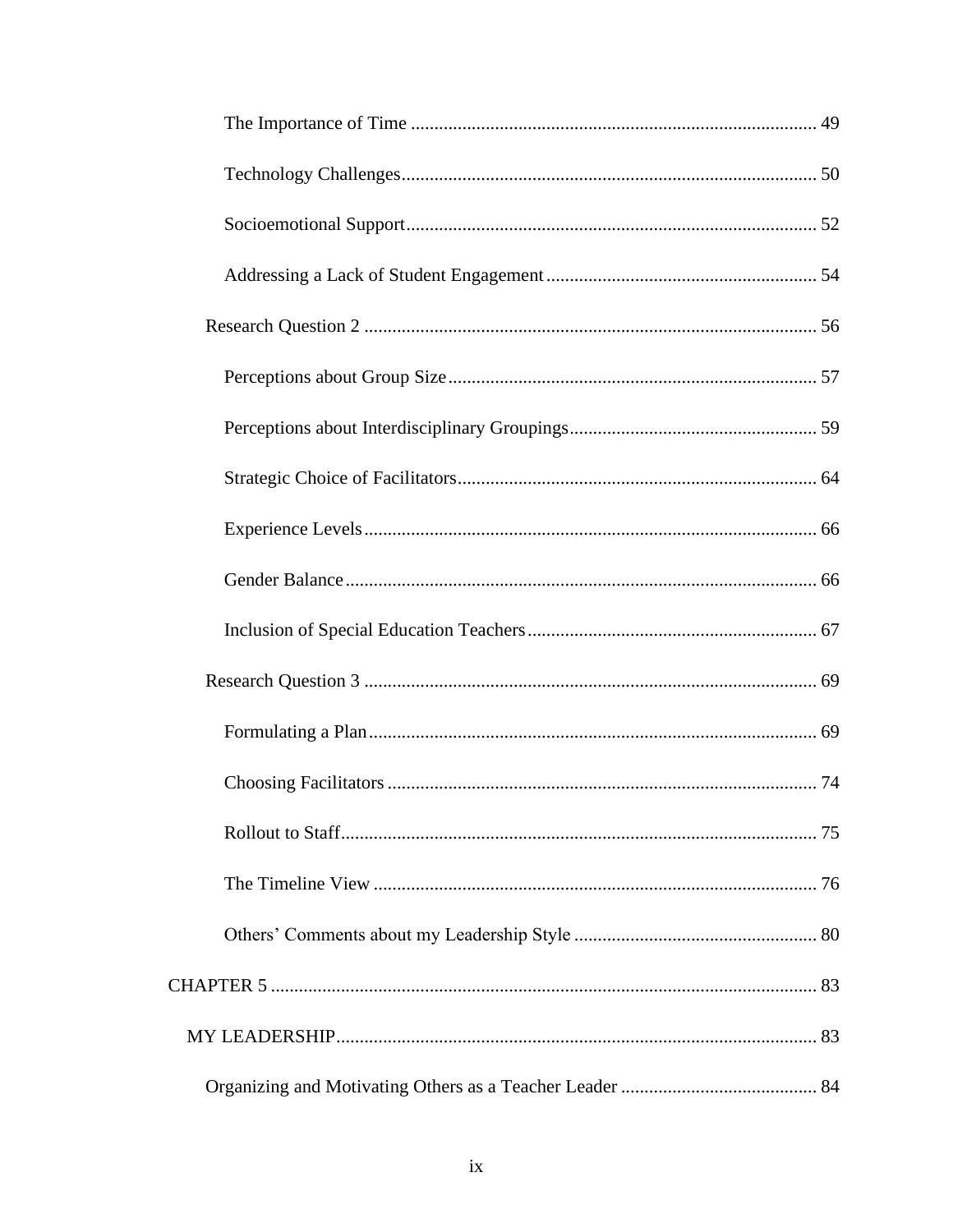| CONCLUSIONS AND IMPLICATIONS FOR PRACTICE AND POLICY  97             |  |
|----------------------------------------------------------------------|--|
|                                                                      |  |
| Implications for Practice - Teachers and Aspiring Teacher Leaders 97 |  |
|                                                                      |  |
|                                                                      |  |
|                                                                      |  |
|                                                                      |  |
|                                                                      |  |
|                                                                      |  |
|                                                                      |  |
|                                                                      |  |
|                                                                      |  |
|                                                                      |  |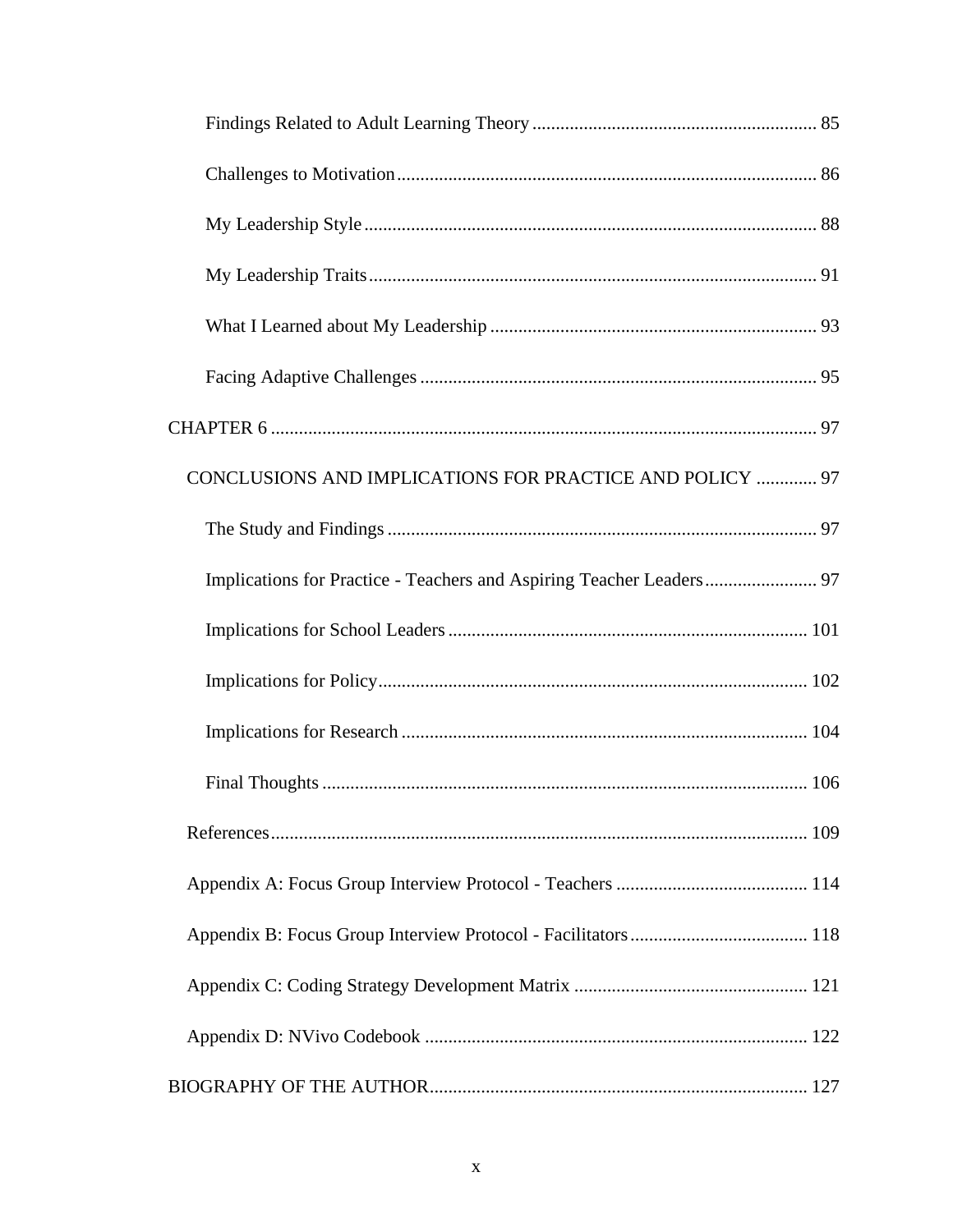# <span id="page-12-0"></span>**LIST OF TABLES**

| Table 1. |                                                           |  |
|----------|-----------------------------------------------------------|--|
| Table 2. | Focus Group Interviewees by Department or Subject Area 31 |  |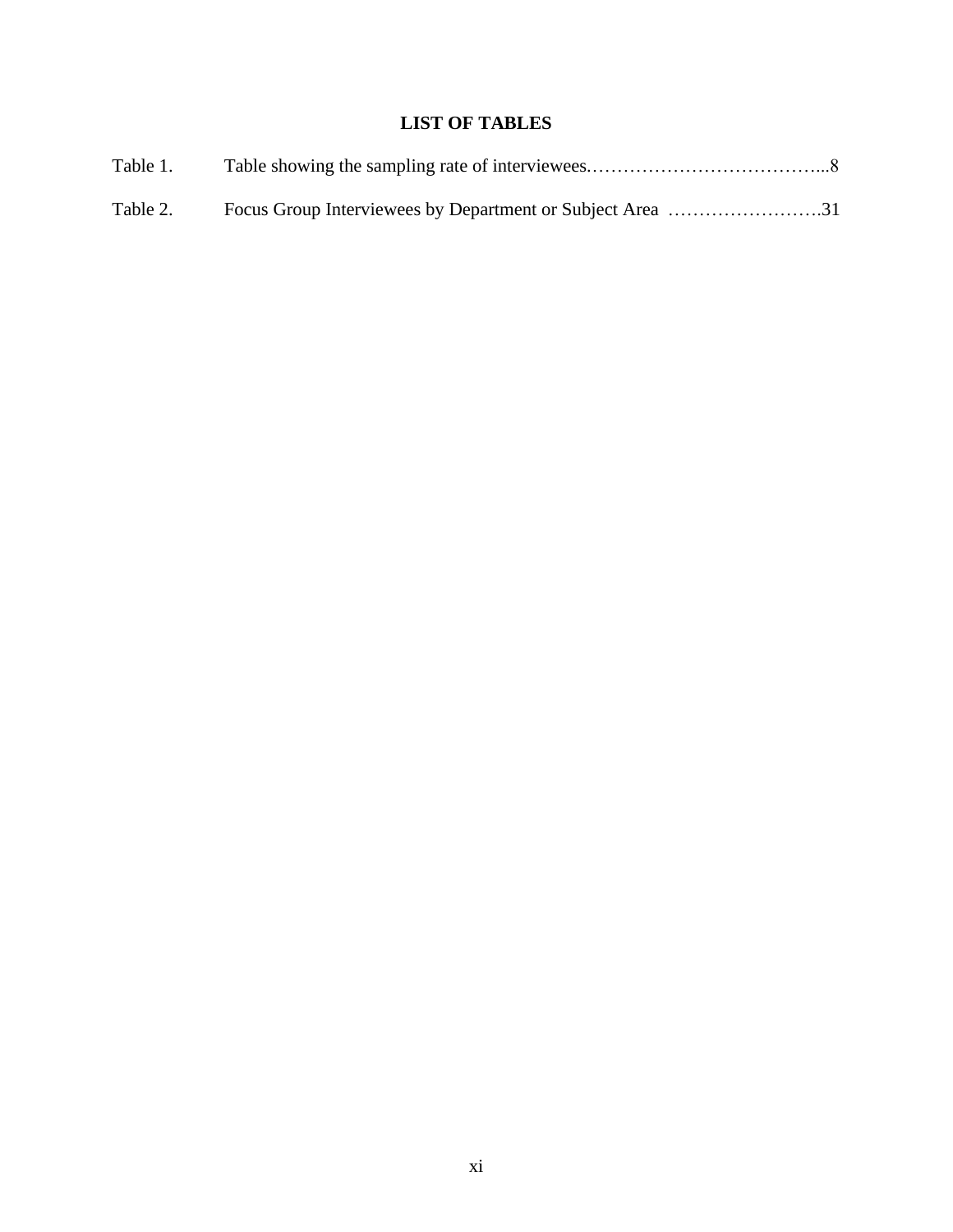# **LIST OF FIGURES**

<span id="page-13-0"></span>

| <b>Figure 1.</b> Conceptual Framework: Factors Affecting |  |
|----------------------------------------------------------|--|
|                                                          |  |
|                                                          |  |
|                                                          |  |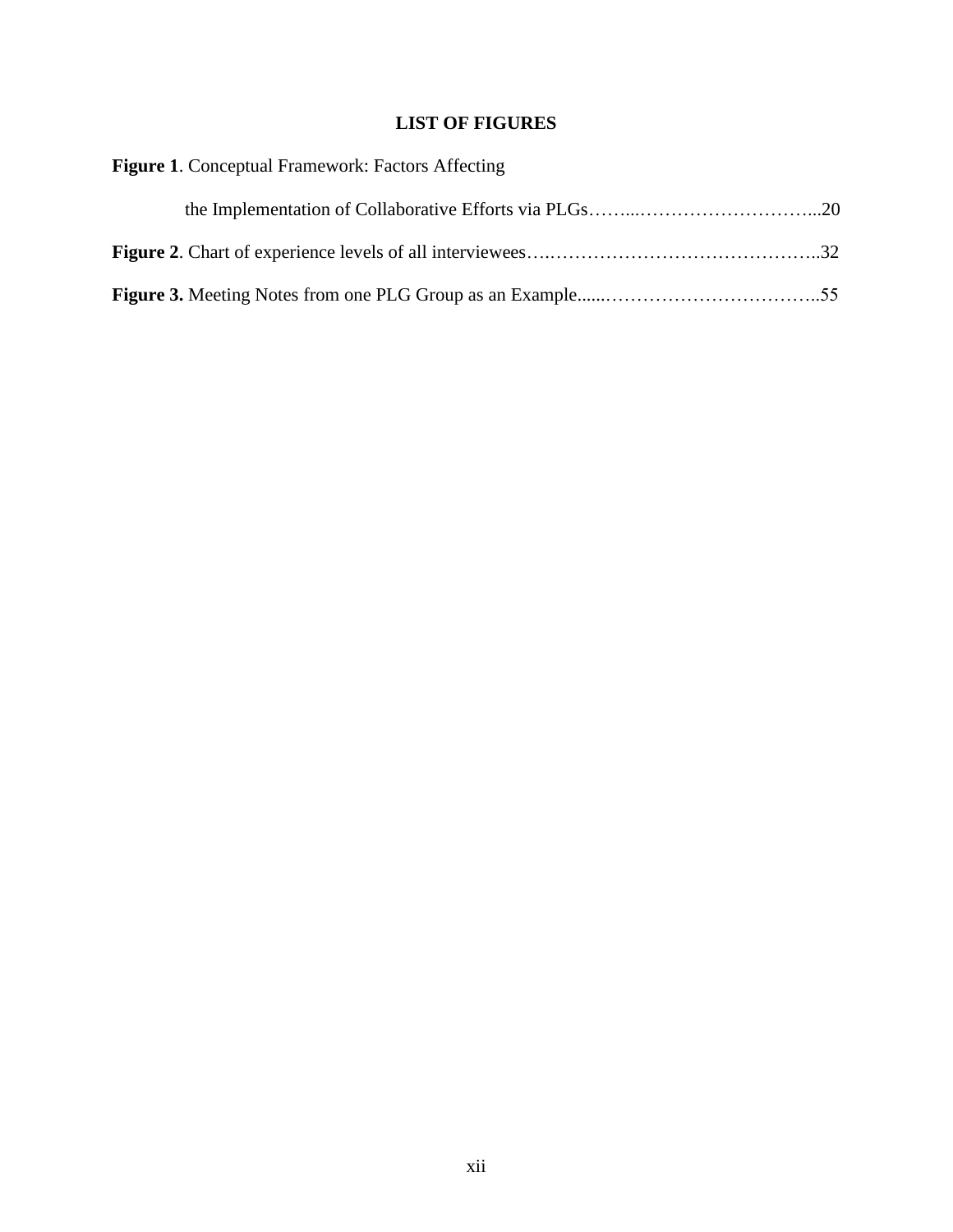# **CHAPTER 1**

# **INTRODUCTION**

# **The Basis of the Study**

<span id="page-14-2"></span><span id="page-14-1"></span><span id="page-14-0"></span>In the spring of 2020, as I thought about how our school/system would cope with the changes imposed in the current crisis created by the COVID pandemic, I began to search for ways to increase collaborative efforts among teachers. I took on the task of setting up professional development workshops and recruited some of our own district teachers to facilitate virtual collaborative opportunities for teachers to learn from each other about topics district teachers had identified as needed. The primary focus, of necessity, was to give all participants access to tools and resources suited to meeting the challenges we had faced during our remote teaching and learning at the end of the 2020 school year. The motivation was that we would face challenges that schools had not dealt with in recent history, and likely, ever. Collaboratively, it was hoped, we could more effectively deal with the many challenges we were sure to confront during the 2020-2021 school year. Furthermore, it was clear to me that this cauldron of drastic change, externally imposed by COVID-19, would also create opportunity for improvement, albeit in an extremely difficult set of circumstances.

These conditions led to the idea of creating a strong, teacher-centered, teacher-led structure for collaboration at our high school for the following year. I organized our staff into small, interdisciplinary, Professional Learning Groups (PLG) in an effort to involve everyone on our staff in the process of rethinking educational strategies we would use in our classrooms as we faced the challenges imposed by the pandemic. I laid out the initial plan by carefully selecting group members and recruiting group facilitators. That role shifted to a more supportive one over the course of the year as we worked to enhance and facilitate growth for our teachers in dealing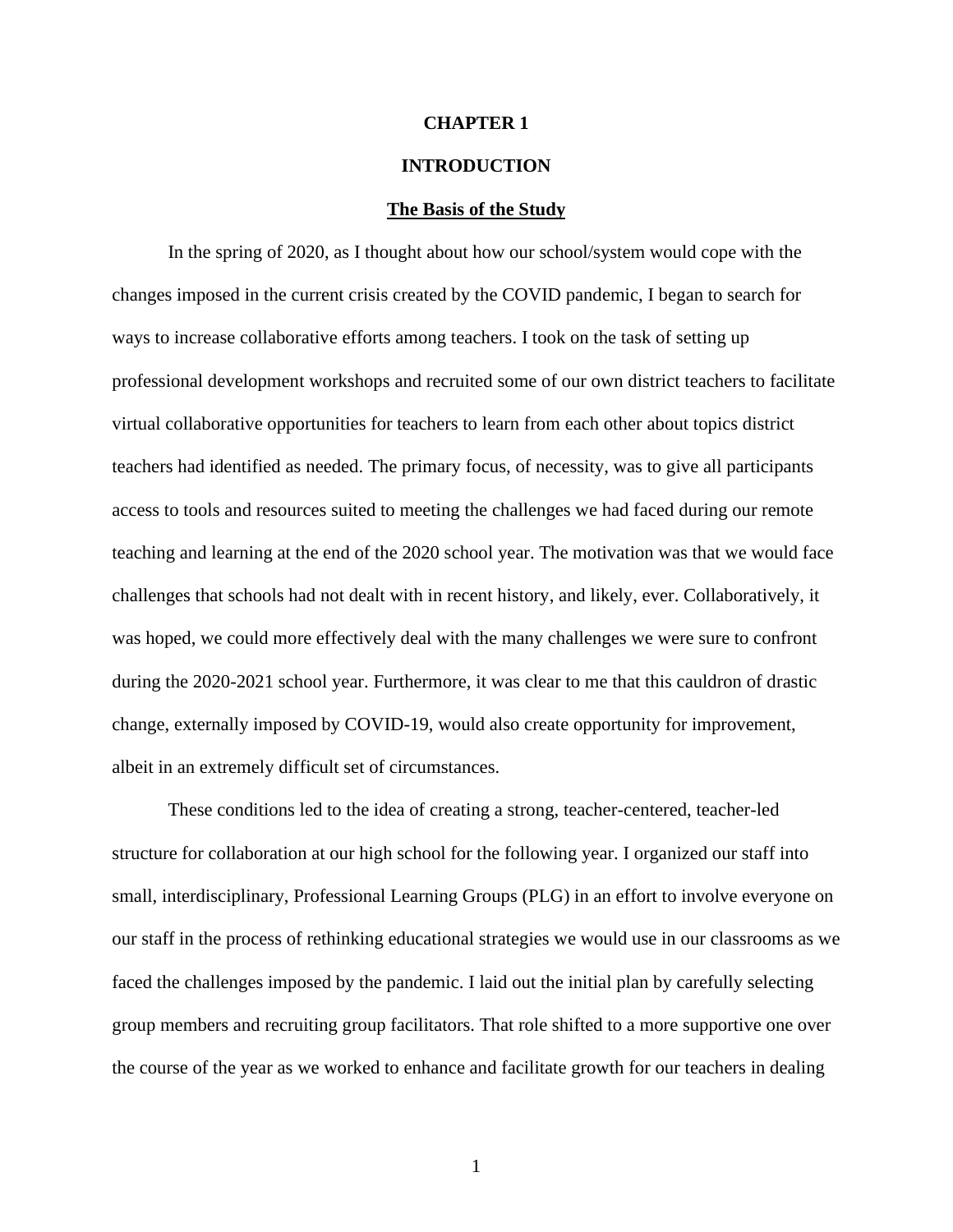with the extreme difficulties encountered related to COVID-19, particularly our school system's choice to go with a hybrid education model to minimize personal contacts by our students. One of the major aims of the study is to examine my own leadership of this PLG effort using an autoethnographic approach.

Collaborative efforts are, in theory, valuable to the success of schools, but, in practice, are difficult to establish and maintain (Luhan & Day, 2010). Judging from my 26 years of experience teaching in four high schools, coupled with evidence from conversations with other educators, high school teaching is primarily done in a very insular manner. This is confirmed by various studies in subjects ranging from music to science, in the US and abroad, that have found there are significant feelings of isolation among secondary teachers (e.g., Sindberg & Lipscomb, 2005; Stone-Johnson, 2016; and Padwa, et. al., 2019). In our district, collaborative work is done in grade level teams at the elementary/middle level, or in departmental work at the high school. Other collaboration at the high school is inconsistent at best and there has been little change to this during my tenure. Freshman teaming has been the strongest collaborative work undertaken consistently. This study examines our efforts to capitalize on the receptive, but challenging, climate created by COVID-19, and serves as a lens through which to understand the benefits and challenges associated with implementing collaborative efforts at our school. It is hoped that it will enable us to refine, improve, and justify use of these PLG structures for future years.

#### **Problem of Practice Statement**

<span id="page-15-0"></span>At our school, collaboration has primarily been restricted to departmental and grade level teaming. A major goal for this study was to understand teacher leadership strategies employed in the support of small, interdisciplinary, collaborative PLGs. As this was an inaugural effort at this type of work for us, it was important to recognize both the successes and challenges unique to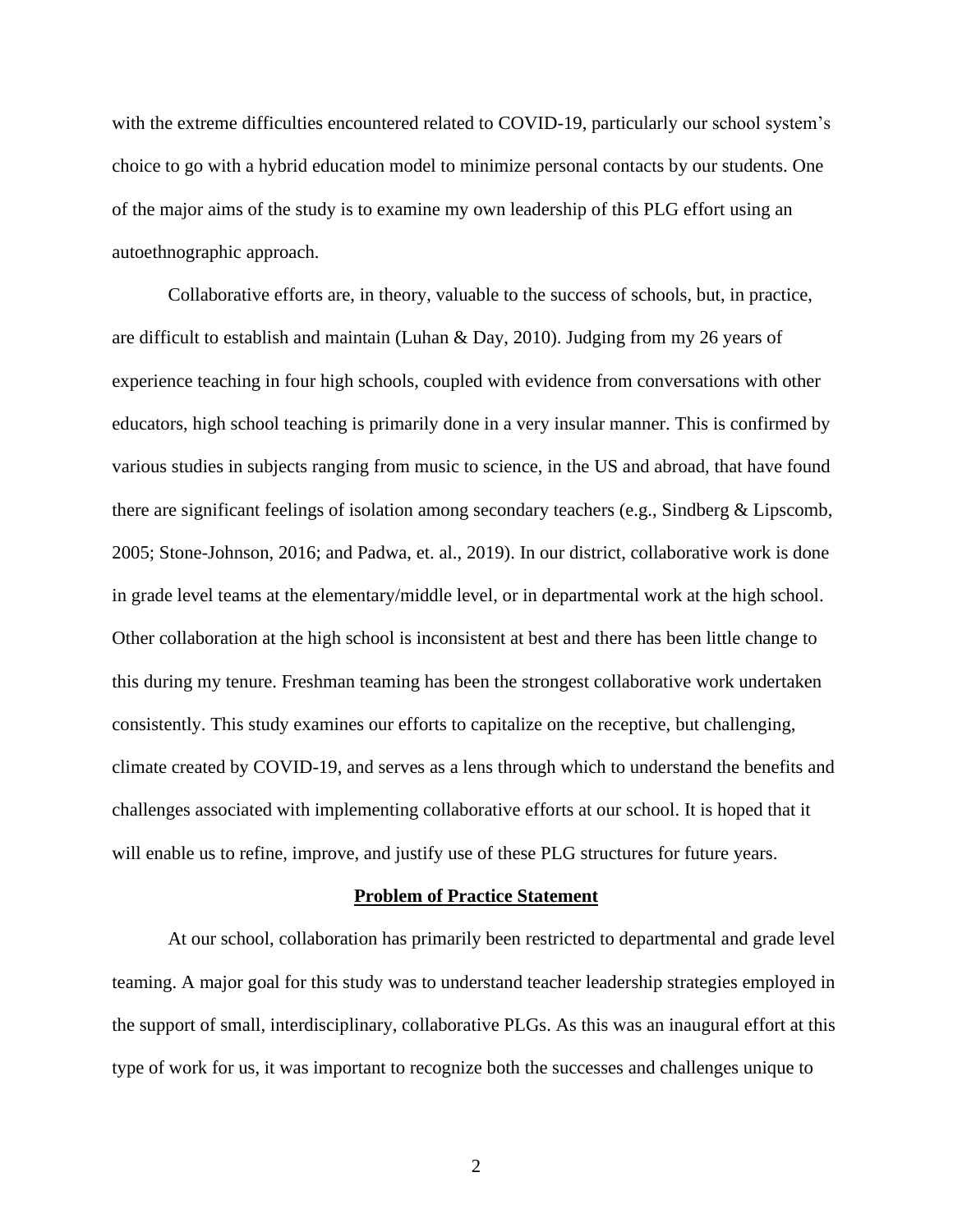our school. Furthermore, because these PLGs were established under the difficult set of circumstances related to COVID-19, it bolsters support to further our efforts around school improvement achieved through collaborative means and led by teachers.

Unlike many schools, ours does not have department chairs or other formal teacher leadership positions. My leadership has evolved over the eleven years that I have been at our school. I have built trust and relationships through networking with other teachers, support staff, and administrators. This has given me the opportunity to influence change at our school, with this PLG effort being the most formal attempt I have made in that regard. I chose the facilitators who led this effort because I knew them as knowledgeable, trustworthy, individuals who were enthusiastic about teaching and sharing their skills with others. The study has the major goal, then, of understanding the ramifications of the teacher-led nature of our work.

Another important aspect of our effort is that successful implementation of change requires not only leadership, but also, time. The principal in our school agreed to honor and protect a time commitment for our PLGs and was (and remains) enthusiastic about the possibilities it brought, both in the hybrid learning necessitated by COVID-19 and for the future. This study should help better understand, then, how important it is that time be protected and honored for teachers to do collaborative work.

#### **Purpose Statement**

<span id="page-16-0"></span>The primary goal of this study was to better understand the opportunities and challenges associated with the implementation of collaborative efforts at our school in the context of COVID-19 by focusing on the establishment of teacher-led, small, interdisciplinary PLGs for regular meetings over the 2020-2021 school year. It examined the impacts of this effort on teacher perceptions of autonomy, professional discretion, and, perhaps most importantly, feelings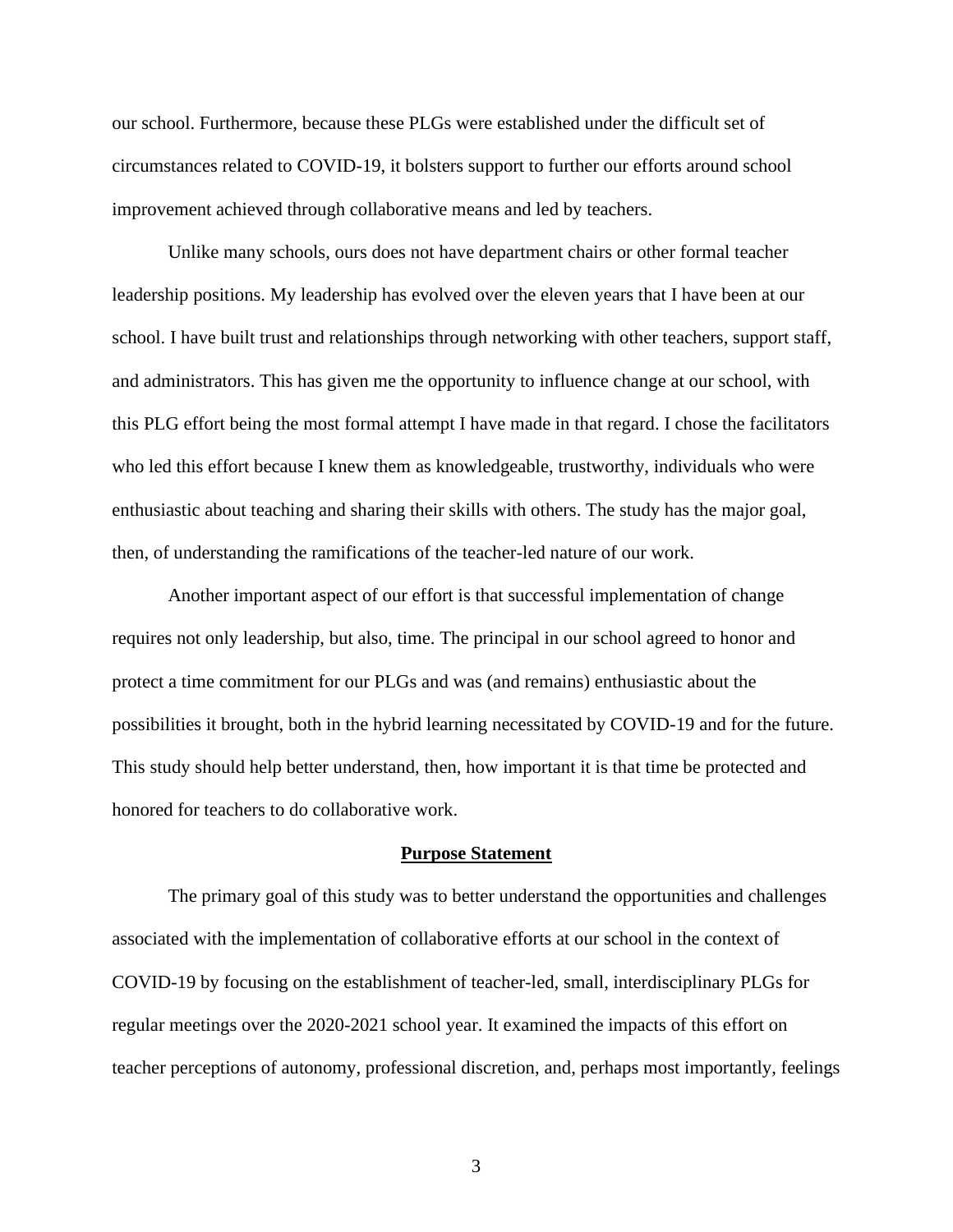of efficacy for teachers. I, and others (Hargreaves & Fullan, 2020; Kraft, et. al., 2020), have observed that the pandemic has led to tremendous feelings of inadequacy and stress among many, if not all, educators. Particularly, this study focused on my leadership in fostering collegial support around organic, group-generated issues encountered by teachers as they faced many novel challenges in the unique climate of hybrid teaching brought on by COVID-19.

The potential benefits of our collaborative approach were to increase teacher feelings of autonomy and professional discretion, and to enhance teacher feelings of efficacy, all of these, of course with the potential to positively impact student learning. Barnes' (2014) dissertation on the subject of teacher "self-perceived…efficacy" as a result of participation in collaborative efforts found collaboration had a positive effect on teacher efficacy but noted she did not find any significant effect based on whether the collaborative time was used in a structured or informal setting. Gilbert and colleagues (2018), citing other studies, suggest "High levels of teacher efficacy, essential to the shared beliefs of teachers that they can carry out tasks successfully, significantly and positively influences students' learning" (p. 73). Ultimately, it was the hope that those benefits would bolster school morale in a time when educators were struggling with many difficult adaptive challenges related to COVID-19. They faced an unfamiliar situation where they were pushed to the edges of their pedagogical acumen and the PLG groups gave them the opportunity to share common difficulties and solutions related to encountered adaptive challenges.

One aim of the PLG effort was to give teachers more choice and control over their own professional development. Throughout my career I have found that professional time has rarely been as much in the control of teachers as this PLG effort afforded. Diaz-Maggioli (2004) confirms this: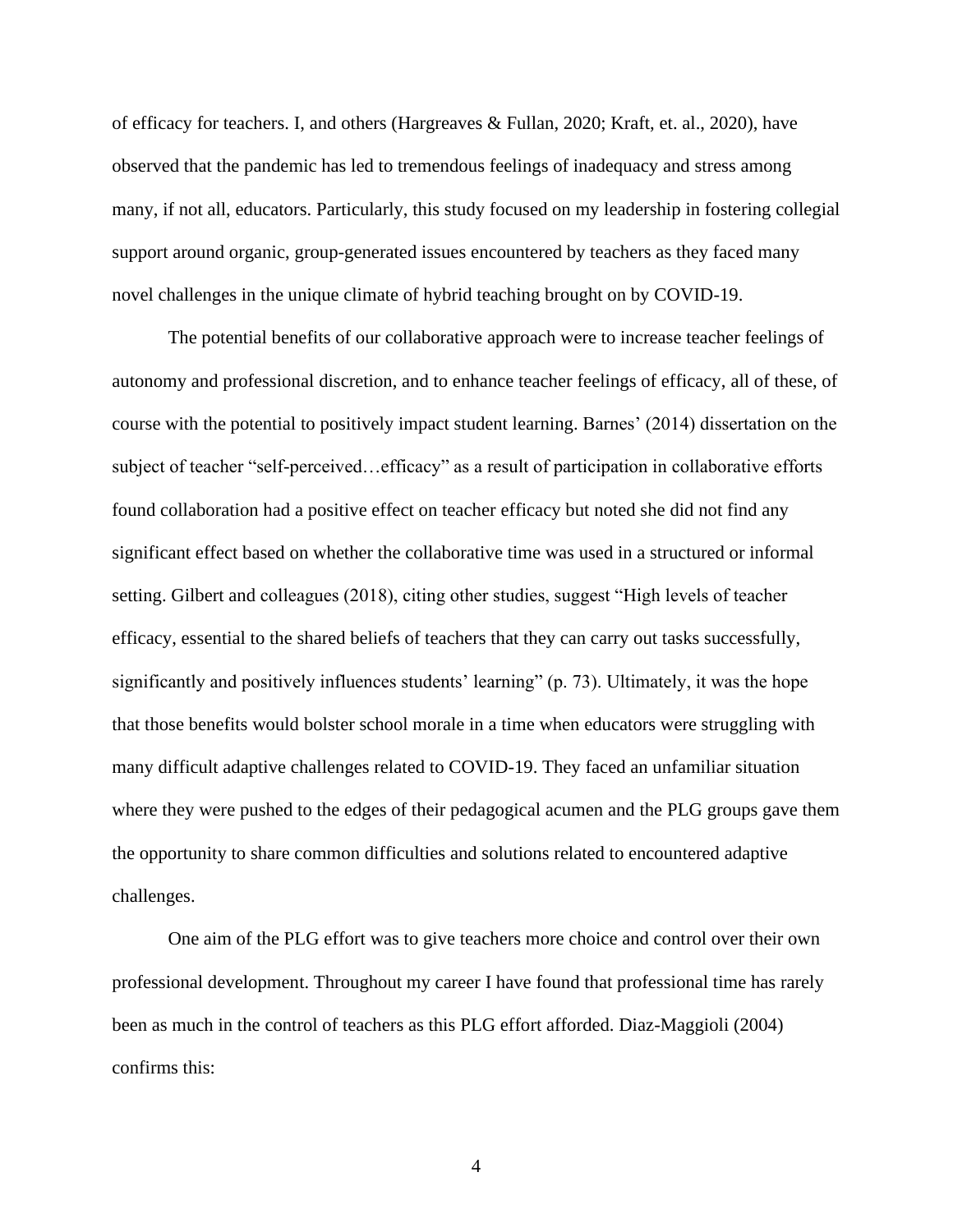Given that their voices are not generally heeded during professional development,

teachers rightly question their investment in programs that were built behind their backs

yet are aimed at changing the way they do things. (p. 2)

To combat this lack of investment, this PLG effort was truly teacher-directed, from its conception to its initial implementation, and during its ongoing operationalization. Evidence of the novelty of our effort was made clear when, as the groups were first formed, one teacher facilitator reported that his group just could not wrap their heads around the idea that they were in control of their own professional development destiny. And so, professional development (PD) time protected from imposition of administrative mandates should enhance teacher's senses of autonomy and self-efficacy, as it is a recognition of their professional status and expertise. It was hoped that by allowing small groups to choose their focus, the energy behind professional growth would not wane, as Reeves (2009) suggests that it can easily do when PD is offered in a top down and generic way.

An added benefit for our school was that the administrators in our school were busy finding solutions to logistical issues around educating young men and women while facing impediments imposed by COVID-19 and dealing with important administrative decisions that needed to be made. They welcomed sharing of responsibilities with regards to professional development and growth by teacher leaders. That increased reliance on teacher leaders certainly helped this effort to begin. Thus the study was well positioned to elucidate benefits of this style of PLG implementation not only for teachers, but also for administrators under these unique circumstances.

Considering that we had not had PLGs in the past, the challenges around implementation of these groups in a complex and trying set of societal and school circumstances pervaded by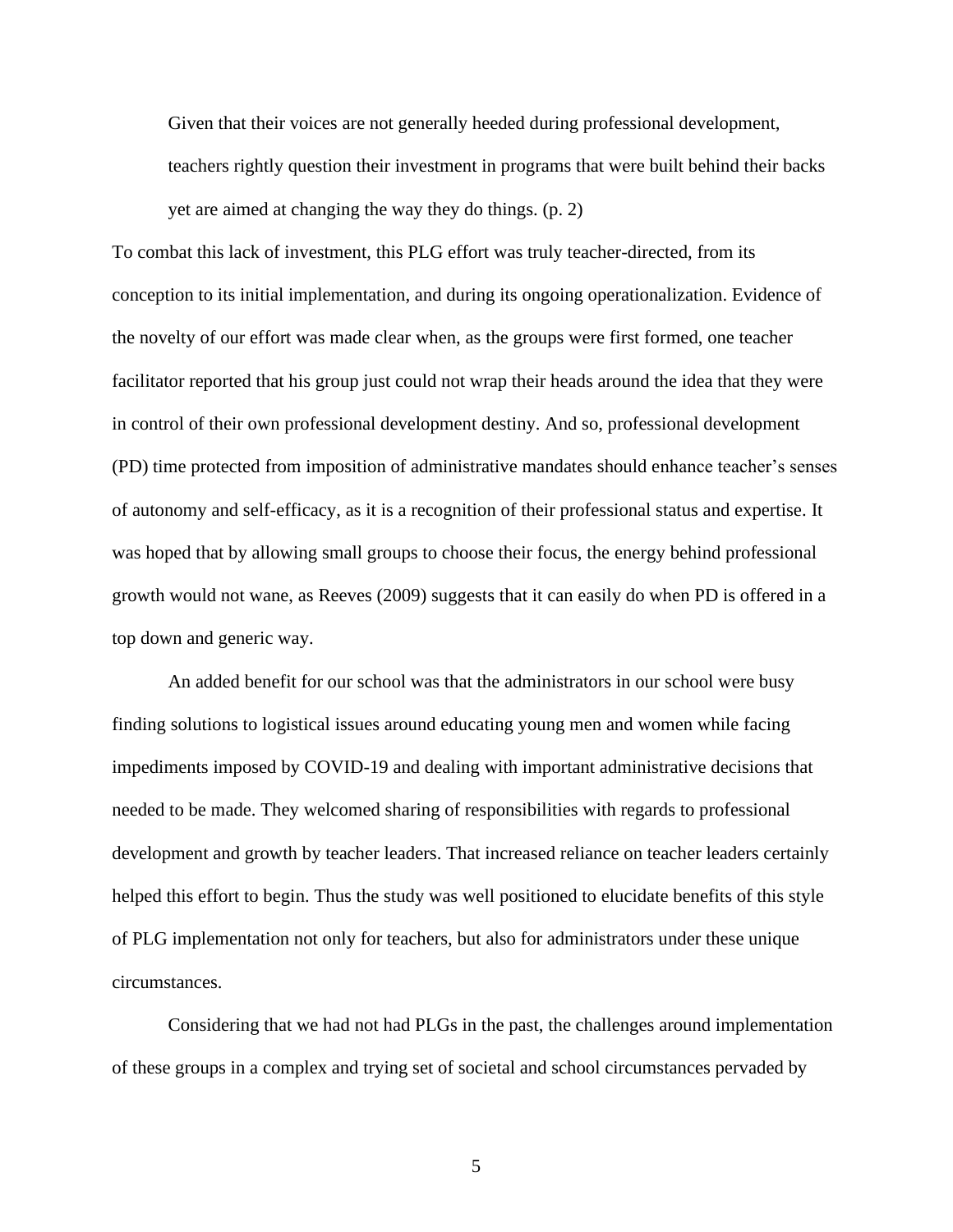COVID-19 precautions were adaptive ones (Heifetz, et. al., 2009). These included challenges like how to best work with students in a hybrid in-person/online educational setting, ensuring personal safety and health, and facing struggles over values and beliefs in a strained political climate as well, with our country embroiled in debates over racial inequities, gender bias, and other volatile issues. Teachers are on the front lines in daily interaction with students which means they are well positioned to understand their challenges and seek effective solutions for the challenges students face.

Our groups gave teachers the opportunity to share and reflect on potential solutions to student challenges. As a result of our efforts, we built both human and social capital (Leana, 2011) and collectively were able to make more sound choices about how to best educate students during this era. In the midst of all the turmoil, we collectively sought new ways to provide the best education possible for our students and the lessons learned should serve us well in the future, irrespective of the circumstances in which we find ourselves.

The leadership of this work was important, and it was vital to have strong teacher leaders when doing this work. My leadership role was to take this situation and turn it into a holding environment (Heifetz, 1994; Heifetz, et. al, 2009, Drago-Severson & Blume-DeStefano, 2014) by setting up a structure that allowed educators to better manage and take on the concerns of the situation. Northouse (2019) writes that situational leadership "is composed of both a directive and supportive dimension, and that each has to be applied appropriately in a given situation" (p. 95). The situation caused me to consider the possibilities for how to deal with our adaptive challenges, and I proposed PLG implementation to our administration as a means to organize our staff to face these challenges. I provided organizational, directive, and supportive leadership for this PLG work. This study reflexively examined my leadership in an attempt to understand the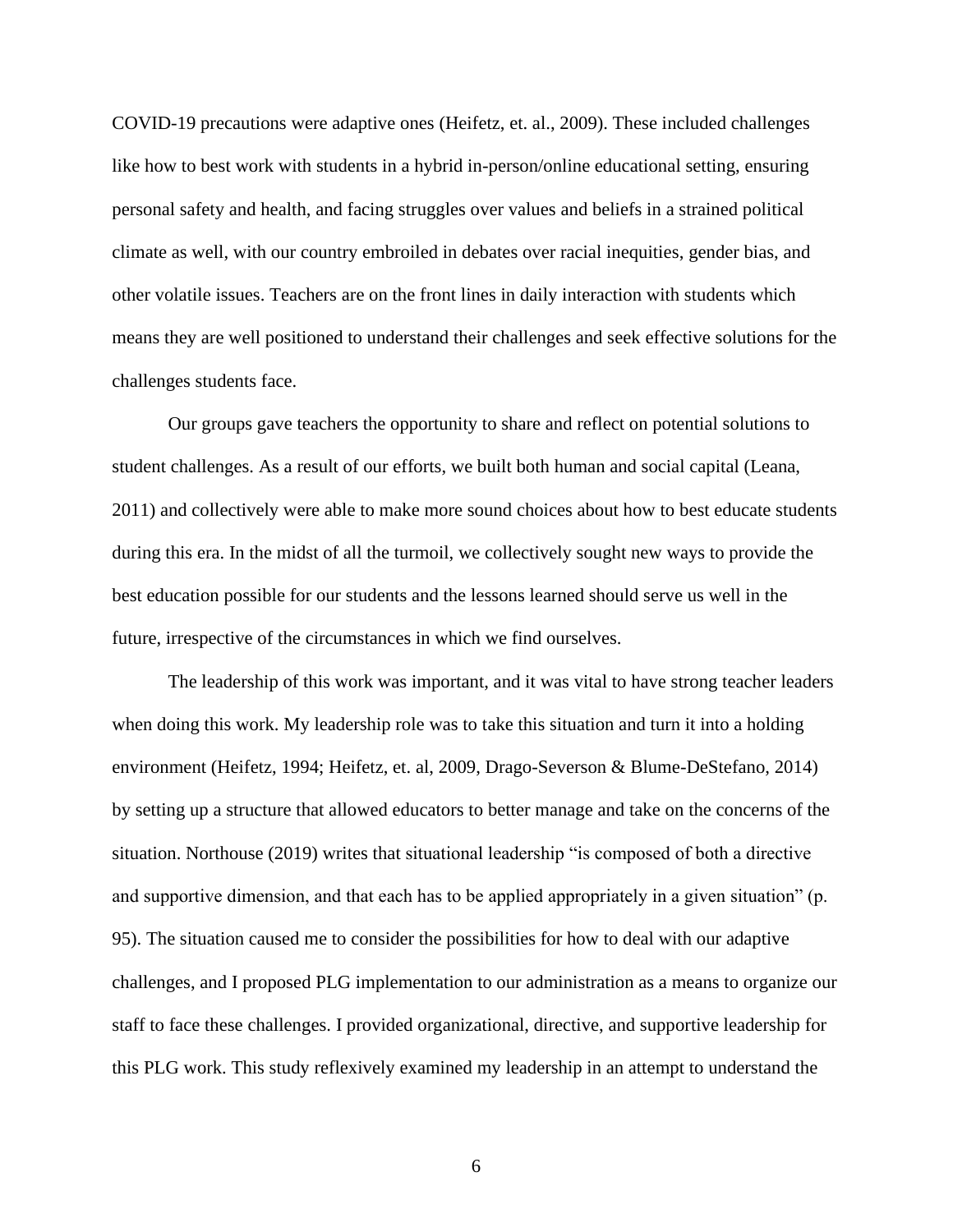struggles, successes, and failures that I experienced as we sought to build collaborative PLG structures in our school to address our current and, perhaps, future challenges.

# **Research Questions**

<span id="page-20-0"></span>The main research questions the study addresses are as follows:

- 1. How have the intense forces of change in the time of COVID-19 affected our teacher's efforts at collaboration and, subsequently, feelings of efficacy?
- 2. How has our PLG organizational strategy affected the implementation of our school's initial, novel, PLG effort?
- <span id="page-20-1"></span>3. How have I exercised leadership in our PLG effort as both a colleague and teacher leader?

#### **Overview of Methodology**

This is a qualitative study written as a narrative case in an autoethnographic style. This necessitates a writing style that is inclusive of the participant-researcher's perspectives gained during the study as well as those of the other participants. Throughout the course of the events studied related to my leadership and the implementation of our PLG groups, I collected artifactual data including emails, meeting notes, and memos about conversations with participants and reflective thoughts about our ongoing work. These served to provide perspectives for comparison with thoughts and opinions gleaned from interviews conducted with other participants.

Participants in the study were educators in the school who were organized into PLGs by this researcher. Seven of eight teacher facilitators for the PLGs chose to be individually interviewed. Two focus group interviews totaling 17 teacher participants were also conducted. **Table 1** shows the statistics of the interviewee sample.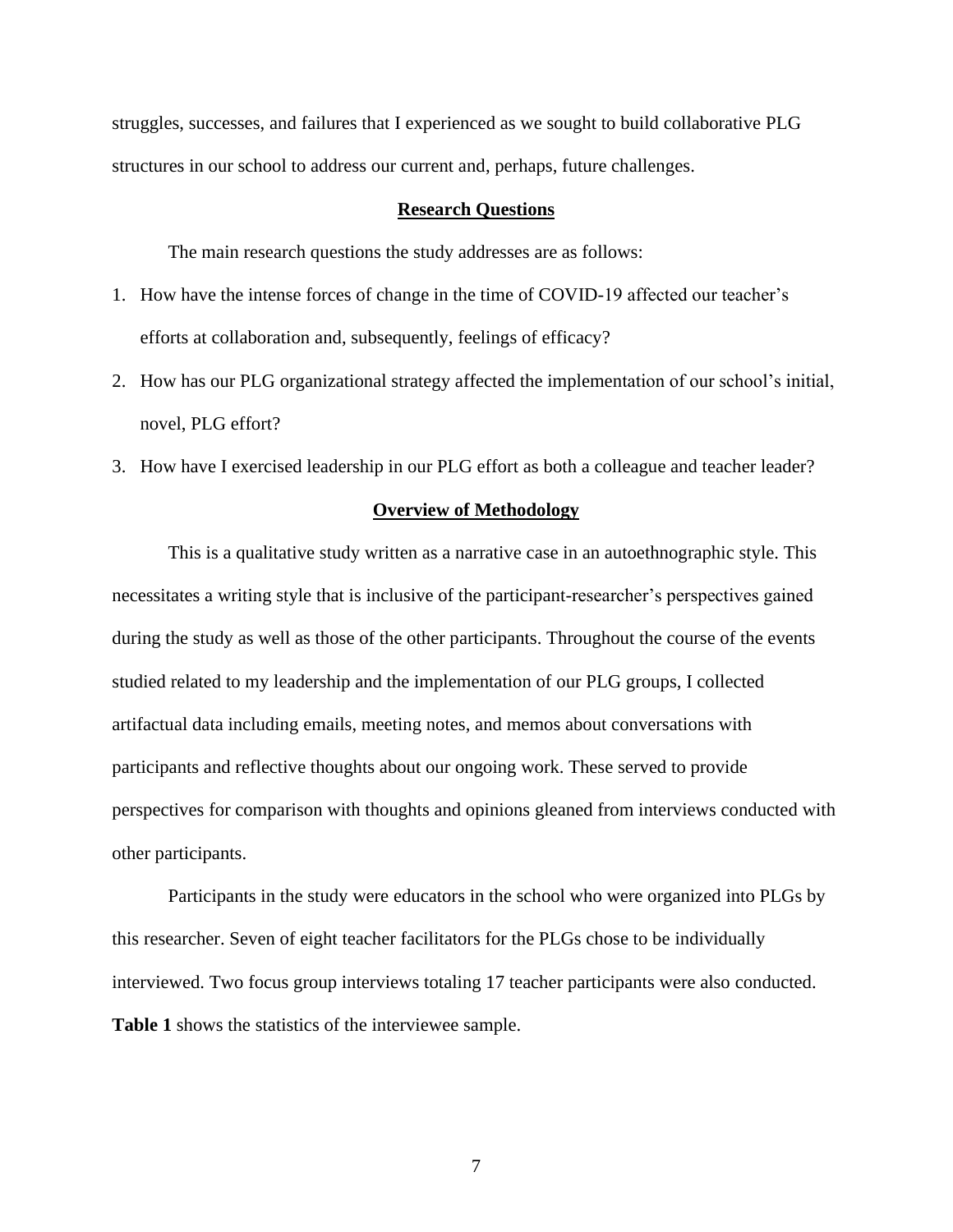**Table 1.** Interviewee sample sizes and percentages.

| Interviewee Type          | N Size | Percentage of Group |
|---------------------------|--------|---------------------|
| <b>PLG</b> Facilitator    |        | 88% of facilitators |
| Focus Group 1             | 9      | $23.1\%$ of staff   |
| Focus Group 2             | 8      | $20.5\%$ of staff   |
| <b>Total Participants</b> | 24     | $61.5\%$ of staff   |

Interview transcripts and artifactual data were analyzed via coding using NVivo. The first rounds of coding were open and subsequent coding resulted in a more categorical grouping and consolidation of the numerous first round codes. Once coding was completed, the narrative of the effort was composed in a reflexive style, situating my own perceptions of the PLG effort and leadership of that effort within the context of the perceptions of the participants. This created a work that allows the reader to have a view of multiple perspectives on the use of PLGs in the pandemic influenced era of education at our school and the impacts that its teacher leadership and collaborative grouping had on that effort.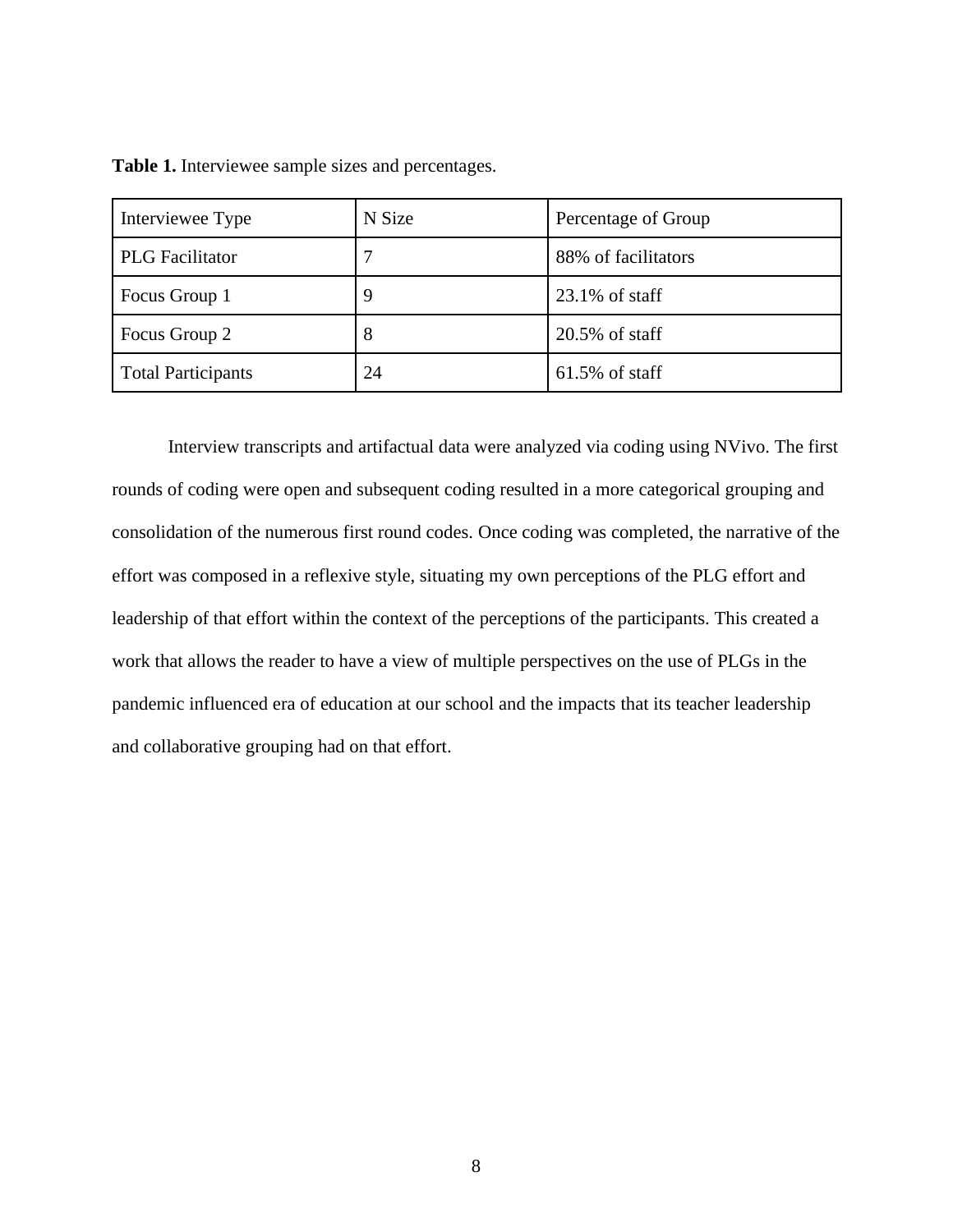#### **CHAPTER 2**

# **REVIEW OF LITERATURE**

# **Content Literature**

<span id="page-22-2"></span><span id="page-22-1"></span><span id="page-22-0"></span>This literature review focuses on several areas that relate to the efforts we have begun at our school to implement PLG groups (Note: I will use the term PLG preferentially as that is what we have termed our groups. However, much of the literature addresses them as Professional Learning Communities, or PLCs. Some descriptions differentiate the two, but I have chosen to use the terms interchangeably and will refer to them as PLGs regardless of the terminology chosen by the authors of the papers referenced herein to avoid confusion.)

The review first examines some insights into adult learning theory that had bearing on the organizational strategy I utilized. An examination of the literature about teachers' feelings around choices related to their own professional development revealed a lack of a sense of autonomy and professional discretion. The literature review elucidates the generally positive impacts that PLG structures have on teachers' overall feelings of autonomy, efficacy, and professionalism. A significant proportion of that impact is the development of professional capital, a vital resource for a school, and that is also explored here. However, the literature also confirms that implementation and organization of collaborative groups is not without challenges. This is likely exacerbated now, in the climate created by COVID -19.

The value of teacher leadership, as opposed to the top-down institution of PLGs as an innovation, is highlighted next, because a primary focus of this study is to better understand my own efforts at leadership. Finally, the review focuses on the adaptive nature of the challenges that our school, and all schools, are confronting in the face of the pandemic and elucidates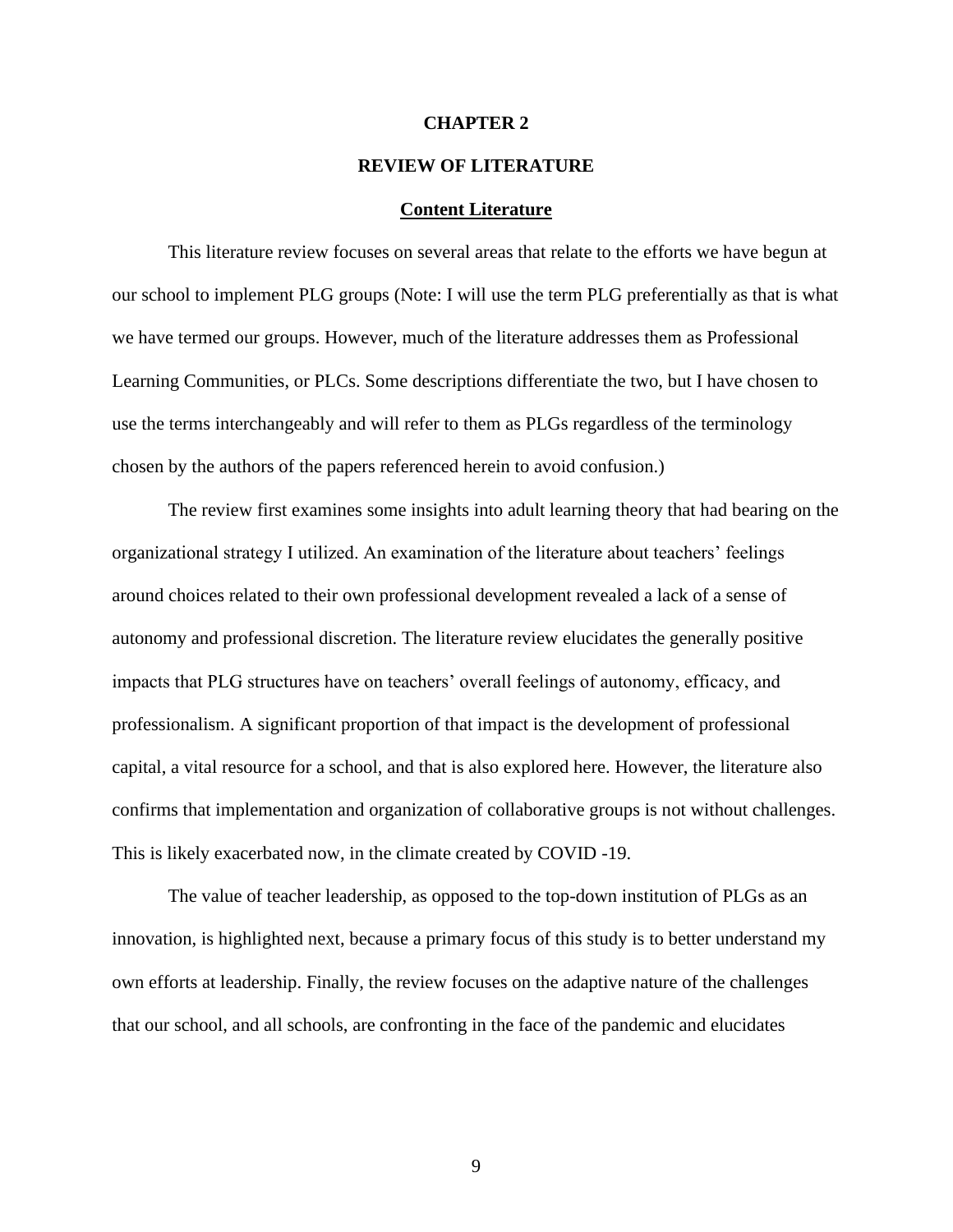reasons that collaborative efforts, though not a panacea for these challenges, are vital in the construction of new modes of teaching and learning in our schools.

# **Learning and Growth Through Collaboration**

<span id="page-23-0"></span>In their work on adult learning theory, Drago-Severson and Blum-DeStefano (2019) utilize the concept of "four pillars" to highlight important characteristics of collaborative practices that are vital. The first of these is teaming. Used well, it can promote sharing of ideas and growth of team members' internal capacities. They express in a single paragraph the main goal of the PLG effort in our school:

For instance, while working with others on a team, adults can share and learn from each other's ideas and more fully understand and question the beliefs and assumptions that guide their instructional . . . practices - and of course, their collaboration. Moreover, teaming can decrease isolation, enhance deeper and more authentic communication, include others in supervisory and leadership processes, improve the implementation of new initiatives, and enhance instructional improvement. (p. 341)

Then, they go on to discuss how each of the adult learner types might benefit.

Drago-Severson and Blum-DeStefano (2019) suggest that the formation of teams should include a variety of adult learner types. There needs to be support for all types of knowers. "Instrumental knowers" benefit from the support of the group and necessitate the establishment of norms and rules around the act of teaming. They need structure. "Socializing knowers" benefit from teaming because it gives them connections to other team members. They also are good at validating the work of the group. "Self-authoring knowers" are the members who like to share their own ideas and expertise which certainly has potential to benefit the team. Finally, "Self-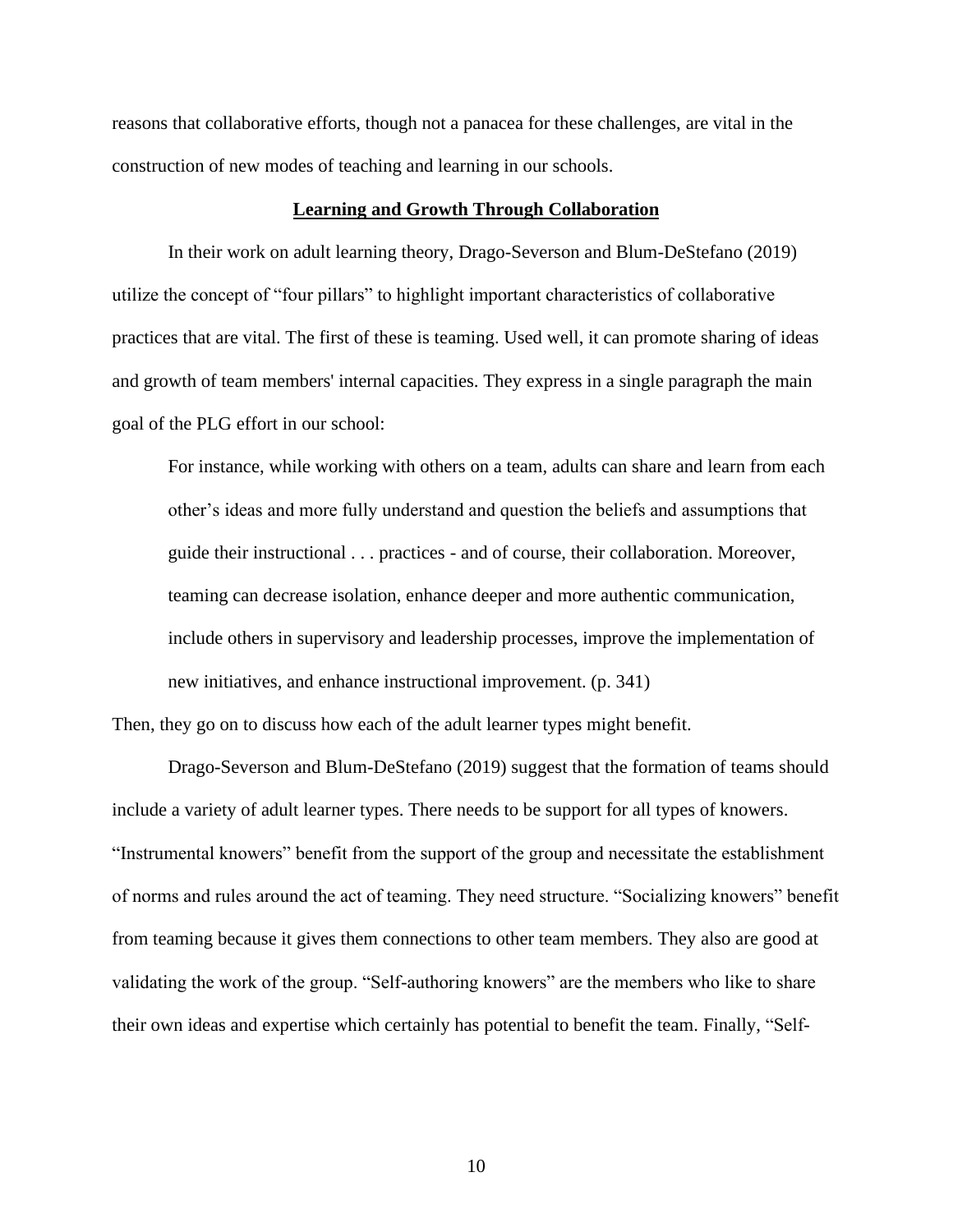transforming knowers" enjoy the challenge of leading the team and maintaining the interconnections that help it to function well.

In addition to the pillar of teaming, Drago-Severson and Blum-DeStefano (2019) designate collegiality as one of the four pillars. They state that "engaging in collegial inquiry ... can help educators listen to and learn from diverse perspectives" (p. 343). They go on to state that establishment of norms and confidentiality agreements are vital to the success of collaborative work.

In a longitudinal 10-year study of leaders who had received training in leading transformational learning, Drago-Severson and Blume-DeStefano (2013) report that using the principles of adult learning theory had continued beyond the leaders' training and had a high level of impact on their work with the adults in the educational organizations they led. They still relied on the concepts around adult learning theory described above to help maintain an appropriate holding environment (Drago-Severson & Blume-DeStefano, 2013) when working with those learning adults to promote transformational learning in their organizations.

In their 2015 paper, Cooper and colleagues validate an emphasis on collegial work. Their study, further, documents the importance of teacher leadership of collaborative work through their examination of the efforts of eleven teacher leaders in generating improved instruction delivered by their colleagues as a result of collegial PLGs. They cite the work of Drago-Severson (2007) as they describe the importance of teacher leadership in successful implementation efforts for PLGs, paraphrasing it this way: "Finally, specific school structures that promote and support effective teacher leadership include time for collaboration, shared leadership, and embedded professional development" (p. 87).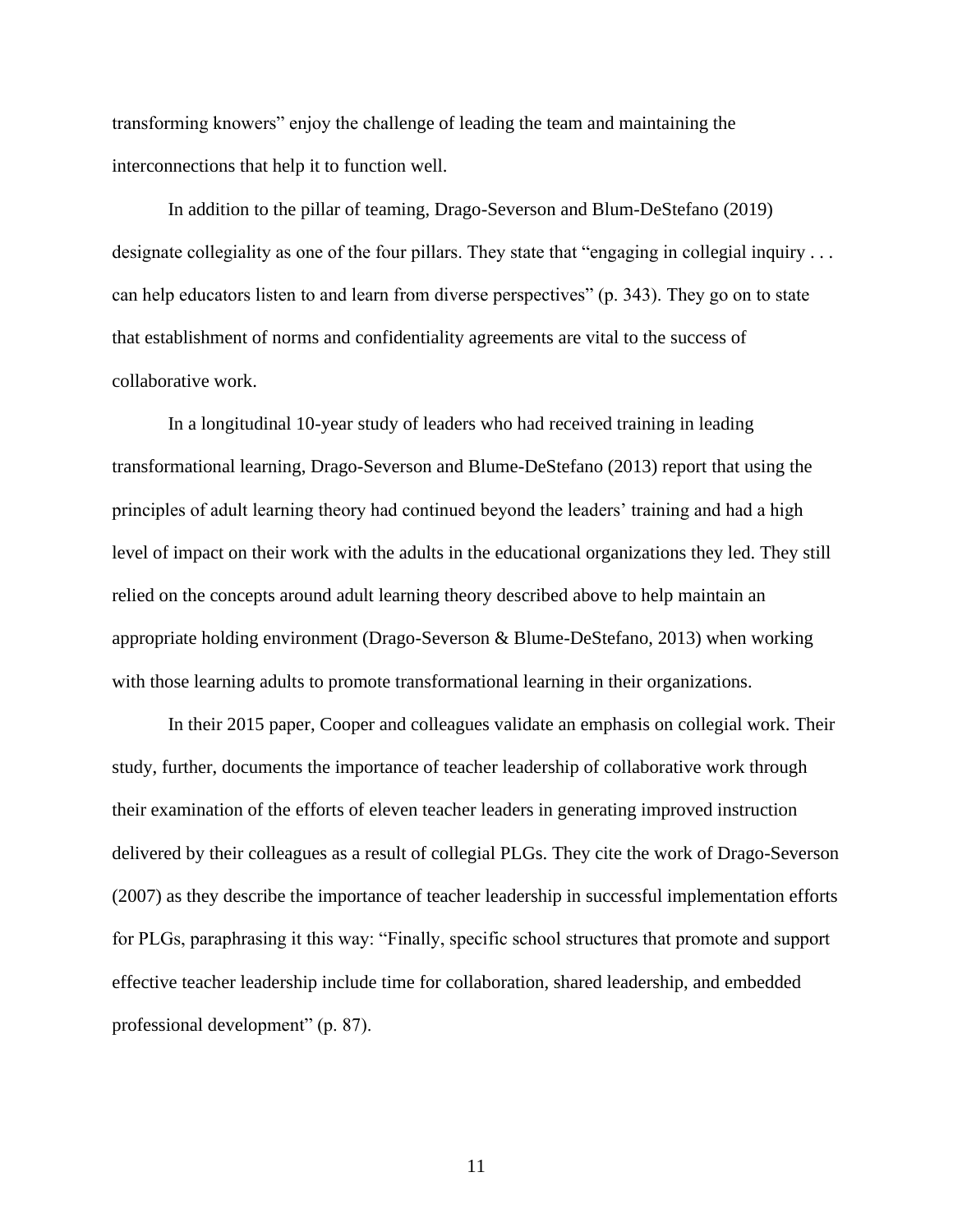#### **Isolation, Lack of Autonomy and Professional Discretion**

<span id="page-25-0"></span>One of the difficulties of collaboration for professional development is cultural in nature. In many high schools, professional development is not undertaken collaboratively, but rather, individually, or it is brought to the entire staff by school or district leadership. The former likely contributes to feelings of isolation and the latter, lack of professional discretion and autonomy (e.g., Sindberg & Lipscomb, 2005; Stone-Johnson, 2016; and Padwa, et. al., 2019). Dufour (2011) stresses the deeply ingrained culture of isolationism amongst teachers in most schools:

The reason for the persistence of this professional isolation — not merely of teachers, but of educators in general — is relatively simple. The structure and culture of the organizations in which they work haven't supported, required, or even expected them to collaborate. Attempts to promote collaboration among educators inevitably collide with this tradition of isolation.

The classroom is a teacher's domain, and they often adhere strongly to the modes of instruction and learning that they already have in place. To collaborate means to open yourself and your classroom up to scrutiny by others which is likely an uncomfortable place to be.

Diaz-Maggioli (2004) emphasizes that topics chosen for PD are often tangential, at best, to teacher needs for growth and of little benefit and/or interest to the educators in a school. The topics undertaken are just not broadly applicable enough to appeal to a wide audience, or they are too broad to be useful or fail to provide take-home additions to a teacher's repertoire. Diaz-Maggioli (2004) goes on to suggest that sometimes, teachers just see PD offerings as an invasion into the time they use for instruction or planning for instruction. Teachers need to feel that the PD they undertake is valuable and that there are pragmatic takeaways, as well as opportunities to continue to refine changes in their practice related to those takeaways, from PD. In a self-critical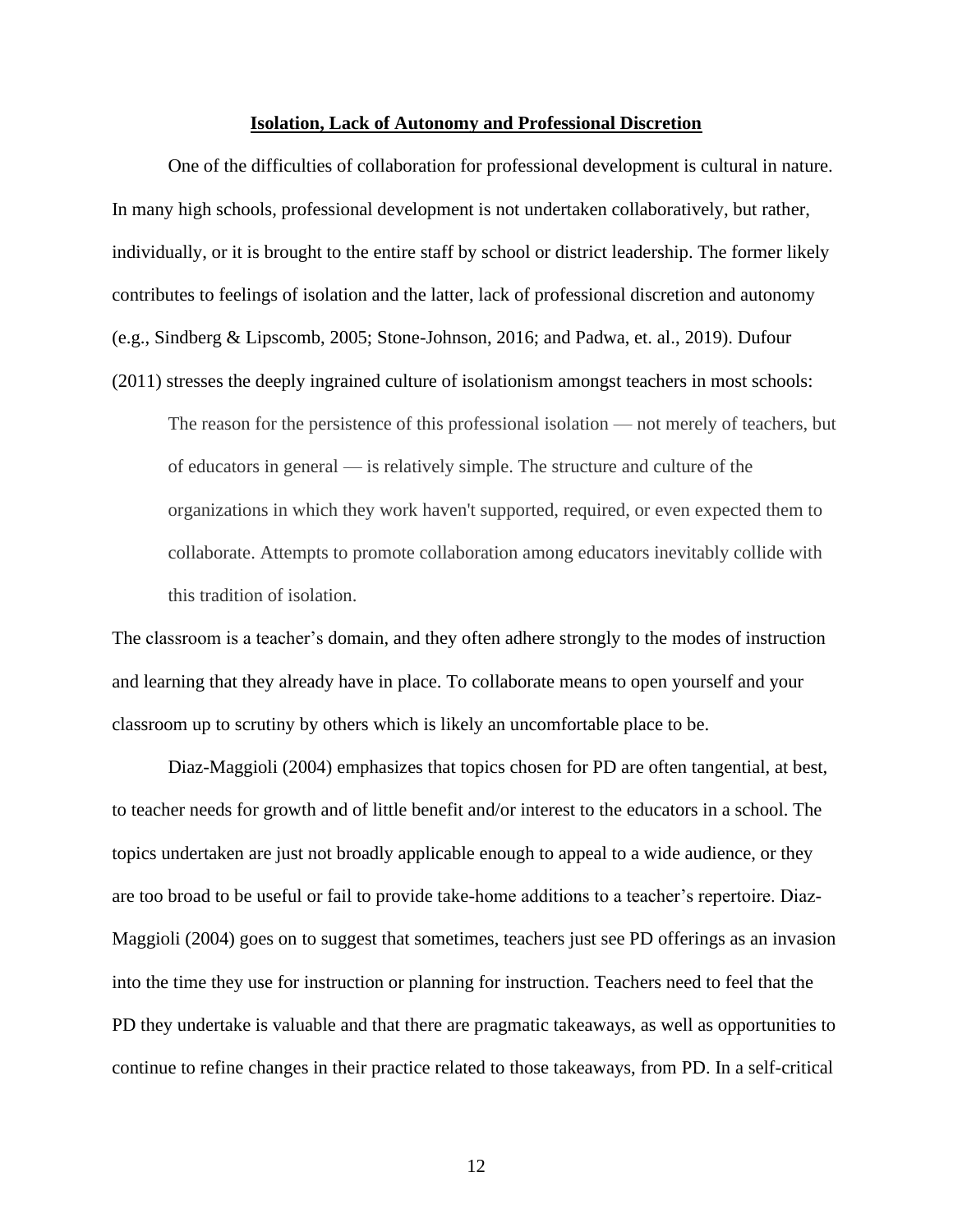statement, Reeves (2009) describes the failure of his own workshop delivered to a large group of teachers:

I not only did a terrible job; I took a long time to do a terrible job . . . The supposed enthusiasm for a day of professional collaboration disintegrated into a sullen wait for the day's seminar to end. (p. 47-48)

He goes on to emphasize that the best of professional development is not delivered but occurs with repetitive practice and learning within the context in which it is to be utilized. The broad brush of most school wide PD is just not specific enough and, thus, not always applicable to an entire audience of educators. Lieberman (1995) also makes an interesting argument against the effectiveness of a one size fits all approach when he states:

What everyone appears to want for students - a wide array of learning opportunities that engage students in experiencing, creating, and solving real problems, using their own experiences, and working with others - is for some reason denied to teachers when they are the learner. (p. 591)

Fullan (2007, p. 35) takes this condemnation of traditional PD a step further proclaiming that "Professional development as a term is a major obstacle to progress in teacher learning." And so it is, oftentimes, teachers just see PD offerings as an invasion into time they could use for instruction or planning for instruction.

## **PLGs as a Solution**

<span id="page-26-0"></span>Collaboration in PLGs is one structure that has been shown to have the potential for improvement of educational quality (Andrews & Lewis, 2002; Bailey, 2016; Johnson, 2016; Farina, 2019; Fullan, 2006; Mattos & Dufour, 2013; Voelkel, et. al., 2016). A PLG is a group of educators whose primary purpose is to collaboratively develop priorities for growth and learning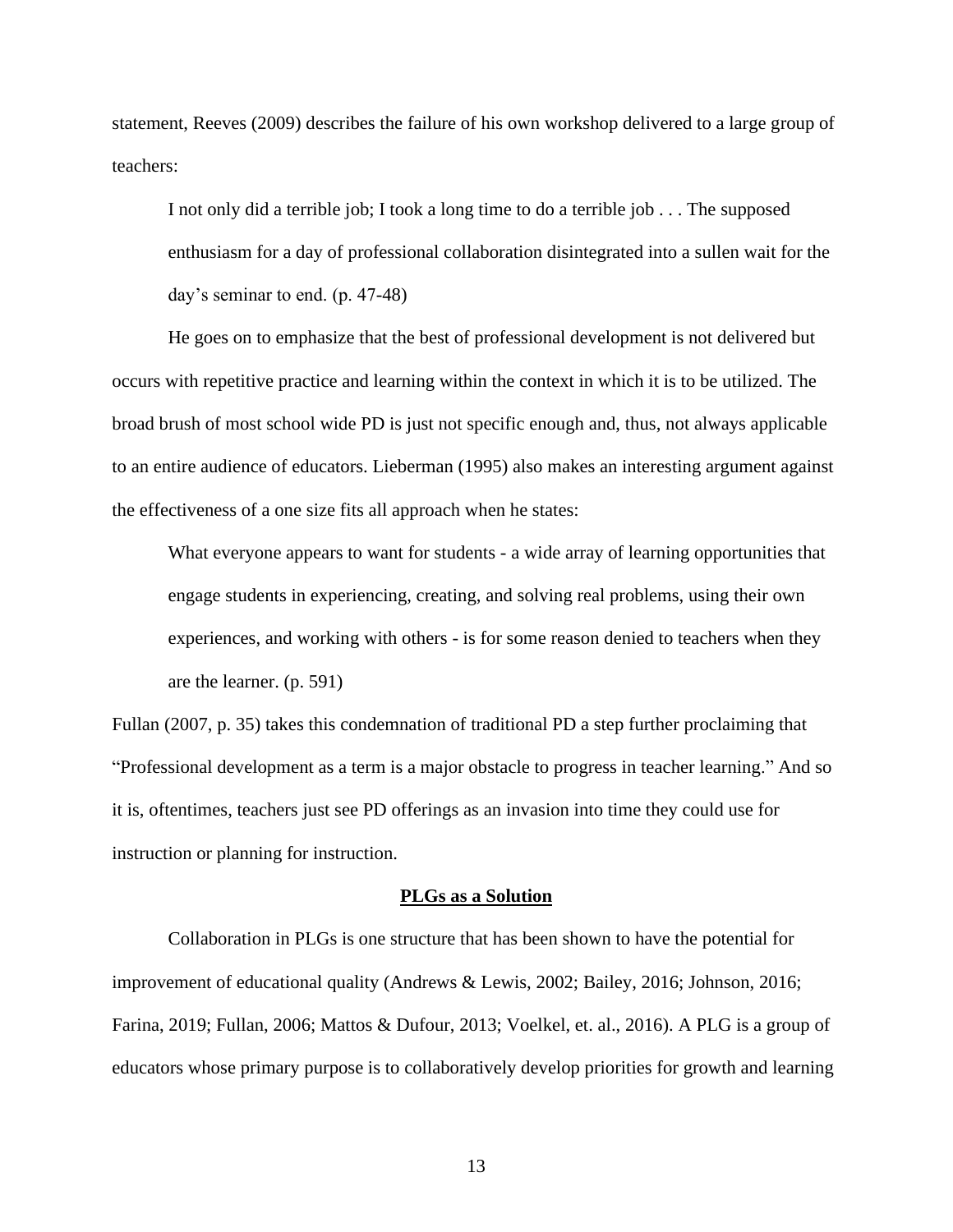for its members that, amongst its several goals, builds teacher capacity and enhances instruction and learning for students. Fullan (2006) describes a PLG this way:

Professional learning communities are in fact about establishing lasting new collaborative cultures. Collaborative cultures are ones that focus on building the capacity for continuous improvement and are intended to be a new way of working and learning  $(p.10)$ .

The importance of collaboration is further supported by the work of Hargreaves (2019), who sums up his findings in a meta-analysis of collaborative efforts thusly: "It is important now, therefore, not just that teachers collaborate, but that they collaborate well, and that school and system leaders enable and empower them to do that" (p. 618).

# **Human, Social and Decisional Capital = Professional Capital**

<span id="page-27-0"></span>Hargreaves and Fullan (2012 and 2013) have written seminal works on a concept they refer to as professional capital. Their premise is that similar to economic or business capital in the business world, there is value in accumulation of professional capital in the education sector. They describe three components of professional capital. Human capital is the talent pool within a school. They defer to Leana's (2011) definition of human capital: "the qualities of the individuals, their qualifications and competencies on paper" (p. 32). A second component in professional capital is social capital. Leana (2010) establishes that human capital in isolation is valuable, but not as valuable as when it is present in a school or system where social capital is high. Leana (2011) strengthens her stance on the importance of social capital, stating that her research suggests "when the relationships among teachers in a school are characterized by high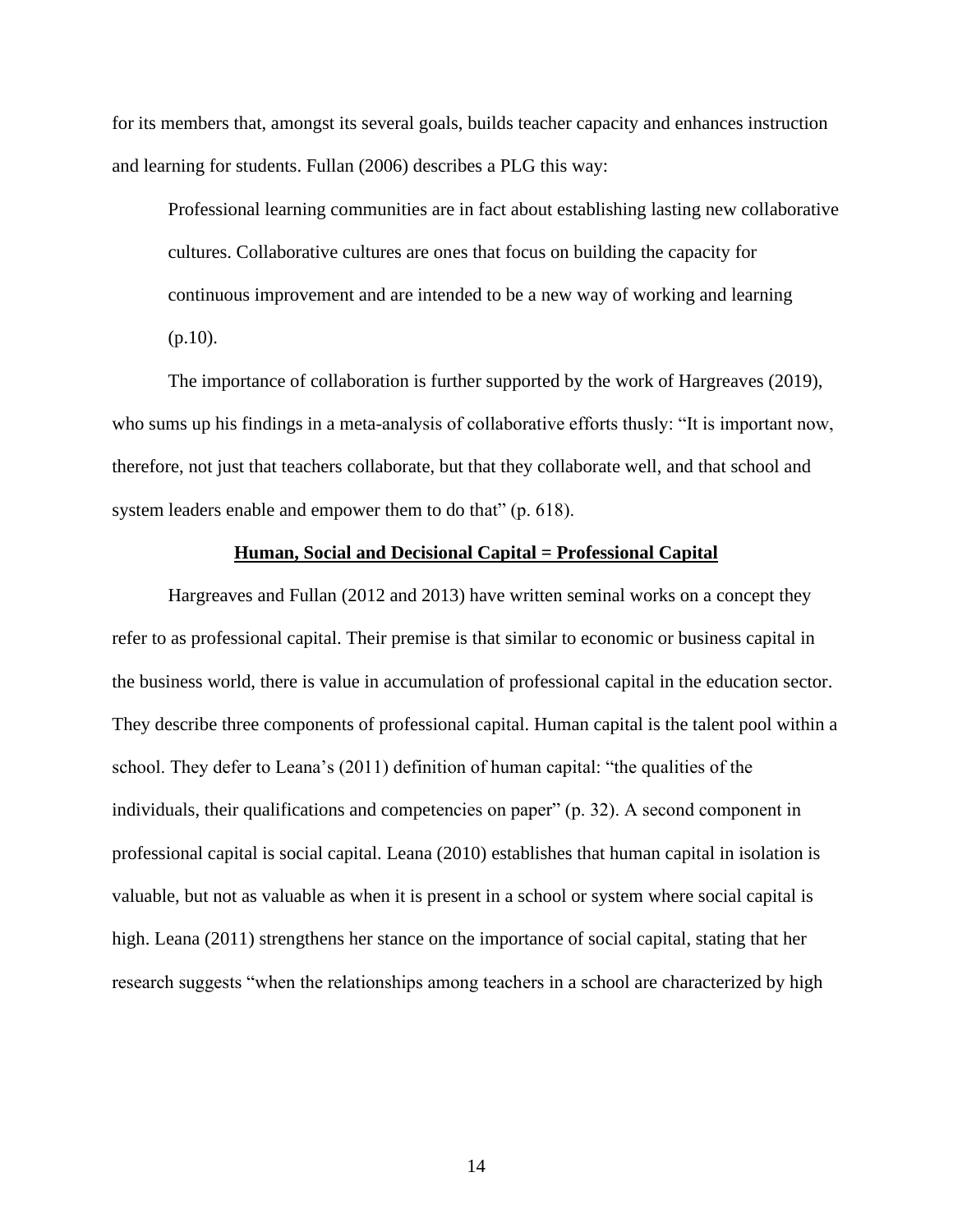trust and frequent interaction—that is, when social capital is strong—student achievement scores improve" (p. 33).

The final component of professional capital (Hargreaves & Fullan, 2013) is "decisional capital". They use this explanation: "Decisional capital . . . is about how you develop your capabilities over time, particularly your capacity to judge" (p. 37). They place emphasis on the importance of experience in the development of this kind of capital. New teachers, they explain, have an abundance of enthusiasm and excitement, but lack the experience in the classroom to hold high value with respect to decisional capital. Teachers in the twilight of their career hold considerable potential decisional capital, but their mentality is key in whether or not they share that capital with others through collaboration.

Hargreaves and Fullan (2013), thus, suggest that it is mid-career teachers who likely possess the greatest potential for the sharing of knowledge about teaching. In the end, it is those teachers who possess high capacity for teaching in certain disciplines (human capital), who are enthusiastic about working with others and sharing their understandings about effective teaching (social capital), and who likely possess strong pedagogical knowledge about making daily choices in the classroom (decisional capital), that have the most professional capital. A focus on making good use of that professional capital through collaborative efforts is, thus, a strong strategy for growth in schools.

COVID-19 has provided challenges and just such an opportunity for growth. Teachers have responded in many amazing ways. Hargreaves and Fullan (2020) acknowledge this. They ask the question of whether COVID-19 "has arrived at a time when it can inadvertently become a catalyst for deepening professional capital" (p. 333). They further stress this point by highlighting that COVID-19 has had a duplicitous effect on the need for collaborative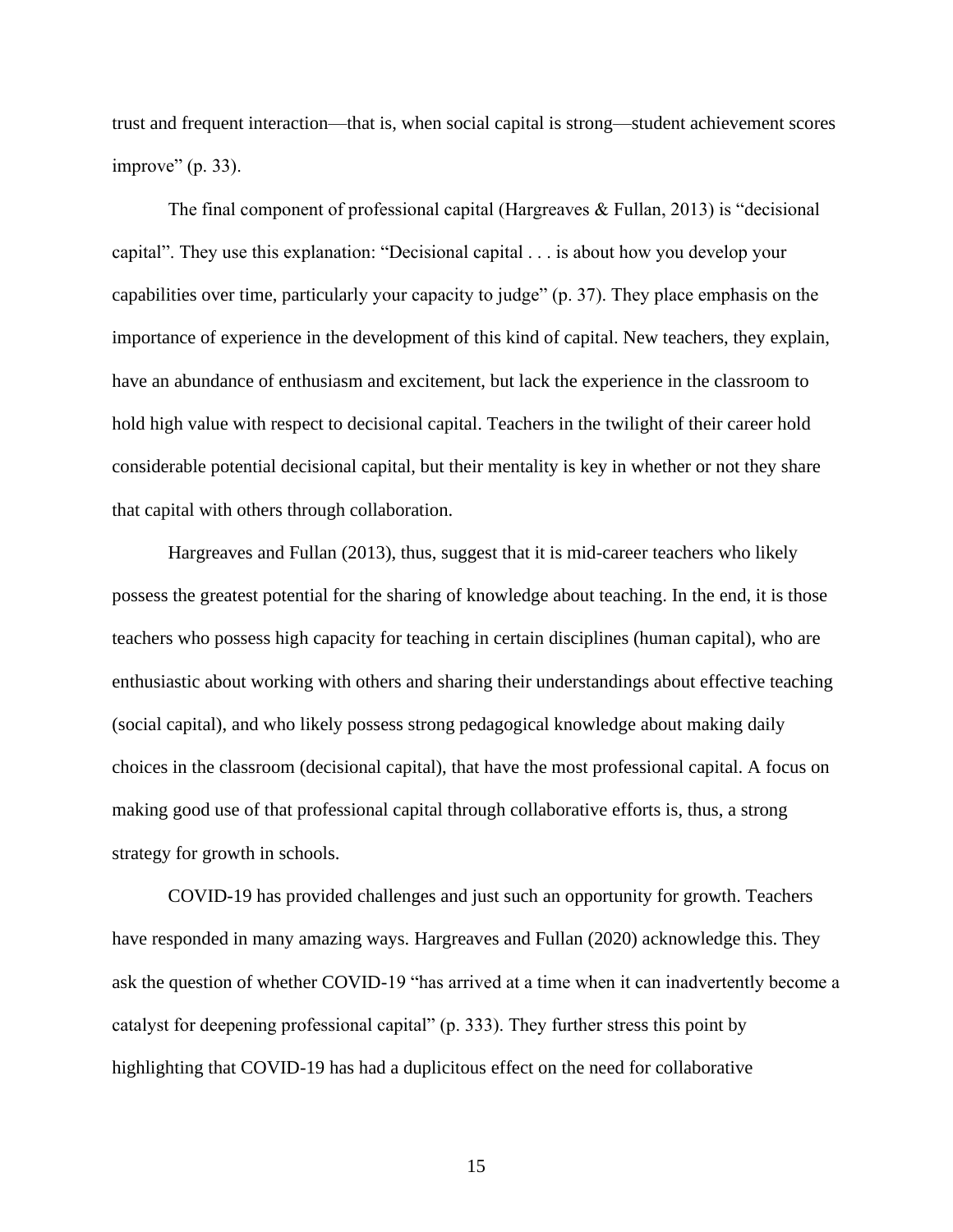relationships, yielding an opportunity for teachers to work together to solve urgent and difficult challenges.

# **Challenges to Implementation of PLGs**

<span id="page-29-0"></span>The establishment of PLGs has been a growing trend in education to combat the isolation and lack of autonomy that educators often experience, especially in high school (Dufour, 2014). One of the primary difficulties in this, however, is in defining a professional learning community. Lomos, et. al. (2011) point out that "the definition and implicit operationalization of the concept of professional community has proven to be a difficult process" (p. 124). The operationalization of any one definition is confining, and thus, the definitions, perhaps more appropriately termed models, of PLGs are just that, models. There is no one correct way to provide opportunity for collaboration, but rather, a plethora of possibilities that can all be taken advantage of to improve education for all stakeholders in a given situation. Unfortunately, many attempts made at formation of PLG's have been top down and, as a result, largely unsuccessful (Klein, 2008; Luhan & Day, 2010; Fullan, 2006).

Hargreaves and Fullan (2012) suggest that the establishment of collaborative cultures where there is no existing collaborative effort has two necessary conditions. The first is that much of the work is informal and dependent on relationships and trust. However, they caution that, without appropriate leading and prodding, it is likely to fail. The second suggestion is, thus, that deliberate arrangement of collaborative groups is more often than not a prerequisite to establishment of these cultures. They go on to caution, though, that too much pressure can have a detrimental effect on collaborative efforts. Thus, there is a fine line to walk when a system is implementing such "contrived collegiality" (p. 118).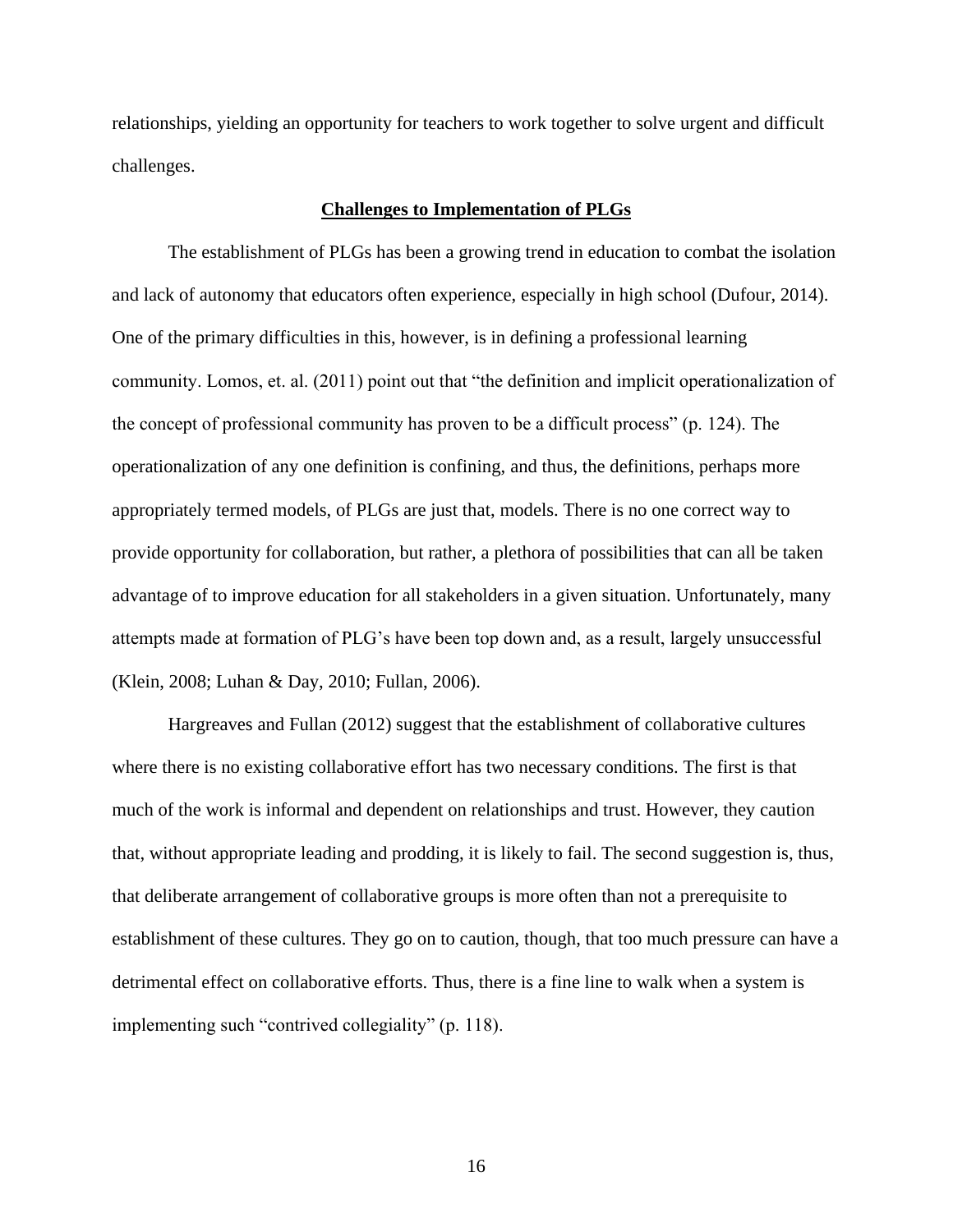Also ubiquitous in the research is the fact that time is rarely honored for PLGs in a consistent manner (e.g., Luhan & Day, 2010; Kilbane, 2009). Reeves (2009) states that "Schools that claim . . . to be professional learning communities but fail to provide time for collaboration are engaging in self-delusion" (p. 46). Furthermore, autonomy of those groups is not always honored. Comparing PLG structure and autonomy in two schools with similar student demographics where student achievement data suggested opposite trends, Casas (2019) found a significant difference in the autonomy afforded the PLGs. He reported similar adherence to the PLG cycle as described by Dufour, et.al. (2008) in both schools, but, in the school with higher levels of perceived autonomy in their PLG structure, student achievement was found to be trending upward, and in the school where teachers perceived less autonomy within the PLG structure, student achievement was heading downward.

Thus, it is in the implementation of PLGs where some of the greatest potential for failure may occur. Often, teachers see new programs as the next thing in a line of things they are asked to do for professional growth and development. Fullan (2006) describes the risks in seeing PLG implementation efforts as "innovation". One is the common sentiment among teachers that the effort is just a fleeting one and will go away when the next thing comes along. He goes on to say that this "innovation" view compromises the potential for appreciation of the opportunity PLGs provide for educators; appreciation which should grow from a deep understanding of what it means to have the opportunity to collaborate. But in a system that has not previously conducted or valued collaborative work, that is difficult.

#### **Leading Change from Within**

<span id="page-30-0"></span>Reeves (2009) addresses some myths that he identifies as obstacles to leading school change. His "myth #4" is that "People Love to Collaborate" (p. 46). He concludes a comment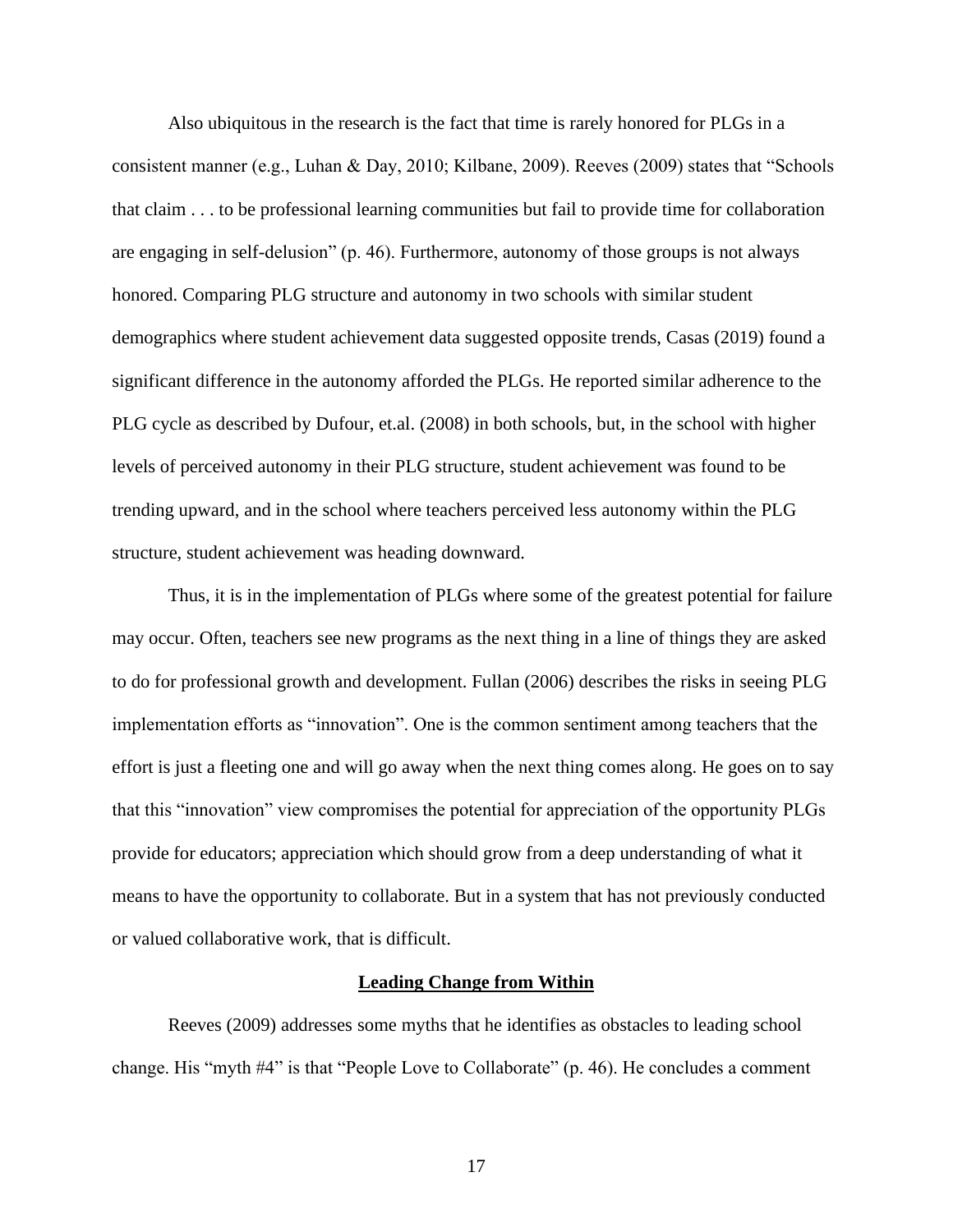about provision of appropriate time (cited above) by saying that "schools that provide time for collaboration . . . but fail to provide practice and accountability for effective collaboration are equally delusional" (p. 46-47). In a later section of the text, while discussing how leaders set the direction for PD, he stresses the importance of internally driven work:

With an emphasis on internal capacity, the leadership of professional development efforts comes from the faculty itself, and a large part of professional education takes place in the classroom while teachers are engaged in authentic teaching (p. 63).

This is a goal of the PLG effort; to generate new ideas and share new ideas internally, utilizing and refining them in practice to face challenges collaboratively.

#### **Adaptive Challenges amid COVID-19.**

<span id="page-31-0"></span>According to Heifetz, et. al, (2009) change leadership must be adaptive to face the adaptive challenges such as those brought on by COVID-19. The pandemic has brought us challenges that are not well defined and have evasive solutions as well, displaying the very essence of adaptive challenges. There have been very real senses of loss amongst educators, students, and all stakeholders in our educational communities. Heifetz, et. al. (2009) describe adaptive leadership this way: "Adaptive leadership almost always puts you in the business of assessing, managing, distributing, and providing contexts for losses that move people through losses to a new place" (p. 22-23). This school, and all schools, are in the position of having lost familiarity, forcing moves to new places. Enhancement of collaborative efforts seems an effective way to deal with the adaptive challenges we face.

#### **Collaboration - not a Panacea**

<span id="page-31-1"></span>In their recent paper on the impacts of COVID-19, Hargreaves and Fullan (2020) discuss how professional capital has become synonymous not only with autonomous practice, but also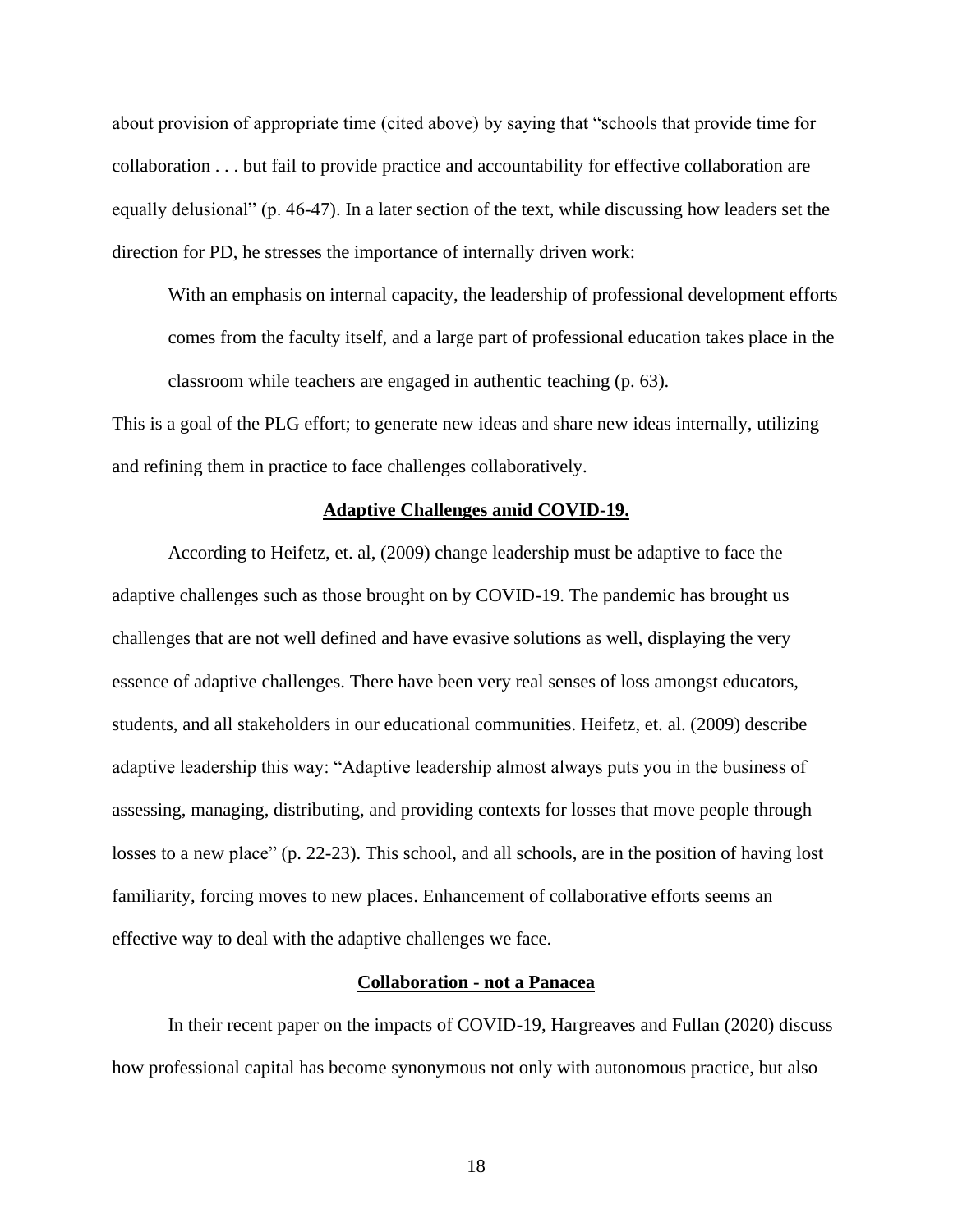has necessitated the ability for teachers to be flexible to adjust to the system in which they teach. They emphasize that this shift pushes teachers' professionalism to become more openly and broadly collaborative. The concept of collaboration is, thus, expanding in the age of COVID-19. In their estimation, Hargreaves and Fullan (2020) suggest that, in schools where collaborative structures were already deeply ingrained in the school culture, adaptability to these adaptive challenges will be higher than in schools, like our own, where it is not.

However, they go on to suggest that there are reasons that collaborative efforts may not be the magic bullet that solves the challenges to education in the pandemic. First, and perhaps most relevant to the current study, is the fact that collaboration done poorly is no help at all. This is reminiscent of Fullan's (2006) cautions around leading and organizing collaborative efforts through PLGs that fail because they are too superficially contrived or externally imposed. A second relevant point is that they recognize that much of what teachers actually do is individual and takes place in isolation. The collaborative work is intended to support teaching efforts, and should do so, but will not likely result in collaborative teaching.

#### **Conceptual Framework**

<span id="page-32-0"></span>The conceptual framework for this study (**Figure 1**.) addresses four elements critical to PLG implementation. These are teacher leadership of the effort, the organizational structure of the PLGs, and various aspects of school culture and demographics that may have an impact on the effort. Complicating matters, and fourth on the list, is the all-encompassing impact of COVID-19 on any educational processes undertaken during the time frame of this study.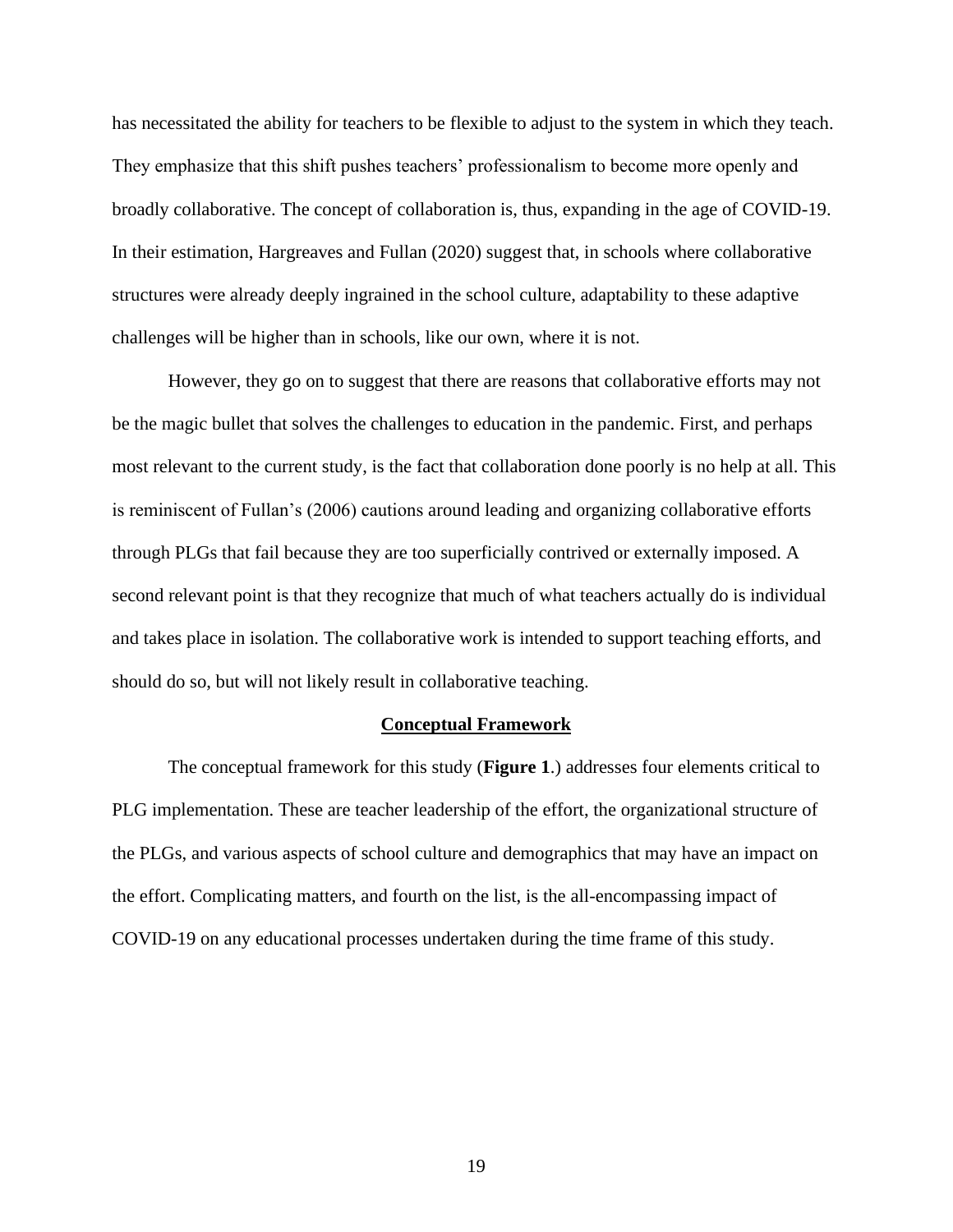**Figure 1**. Conceptual Framework: Factors Affecting the Implementation of Collaborative Efforts via PLGs



# **PLG Leadership**

<span id="page-33-0"></span>The first of the four areas in this conceptual framework is PLG leadership, including the leadership of the district and school, the teacher leaders chosen to facilitate the effort, and my own leadership in the design and implementation of our PLGs. As the focus of the conceptual framework is on these PLGs, it is important to understand how interactions between leadership and the PLG groups affected the overall effort. School leadership was supportive of this effort and committed to the time it required. At least initially, teachers chosen to serve as facilitators were similarly committed, though some exacerbating circumstances emerged due to changes in contractual obligations in deference to the general tension that has been created for educators in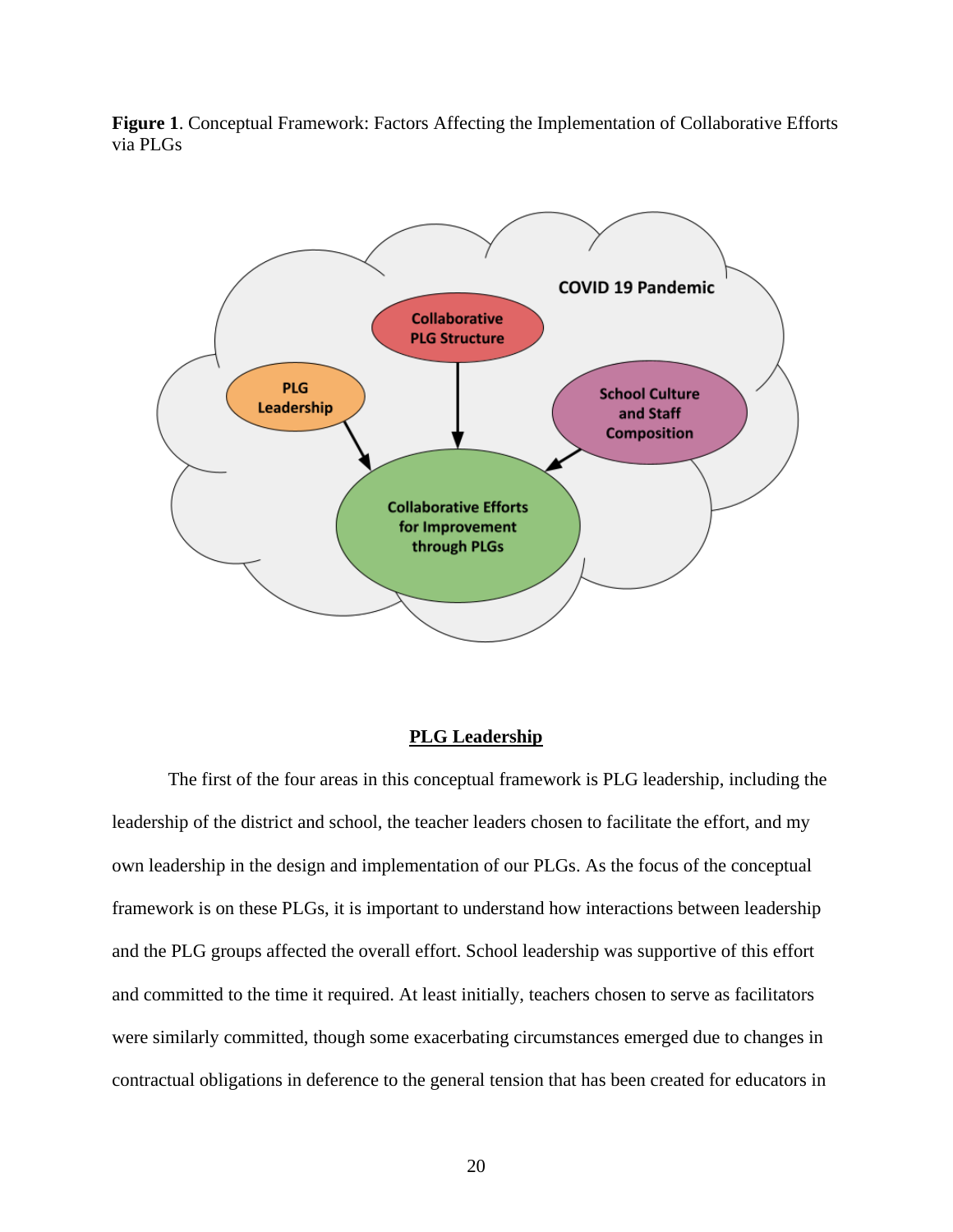the age of COVID-19. That shift impacted the level of commitment by at least some of the facilitators and teaching staff.

Leadership of PLGs should be distributed (Dufour, 2004). Members are to have equal input into the choices for the foci of their work together. Facilitation of our groups was appointed to a group I chose so that initiation of the effort could be organized around their displayed leadership, enthusiasm for collaborative work, and abilities and expertise in use of educational technology. The reasoning for the last criteria was that effective use of instructional technology is currently a major focus of time and effort for educators. The mission given was that they were to be facilitators, not directors, of the effort. Their groups were to establish norms for discourse and communication at the initial meeting and they were asked to do their best to maintain focus on professional growth and collaboration during group meetings. As the ongoing presence of the groups becomes more embedded in the culture of the school, it is hoped that future formation of PLGs, following the model of Dufour, et. al, (2006), will become more of an organic and fluid effort and that teacher choice of PLG group will become a part of the fabric of the school.

#### **Collaborative PLG Structure**

<span id="page-34-0"></span>The second foundational aspect of this study is the structure and organization of the PLG effort at our school. There were several aspects of organization that were considered in the formation of these groups. For teachers, their experience level and the discipline they teach were important considerations and an attempt was made to diversify the groups as much as possible with respect to these factors. Groups were composed entirely of non-departmental colleagues and an attempt was made to distribute levels of experience, though this was secondary to separating departmental colleagues. The rationale for this was that departmental meetings were in place and that there were teachers who belonged to departments of one or two. These individuals were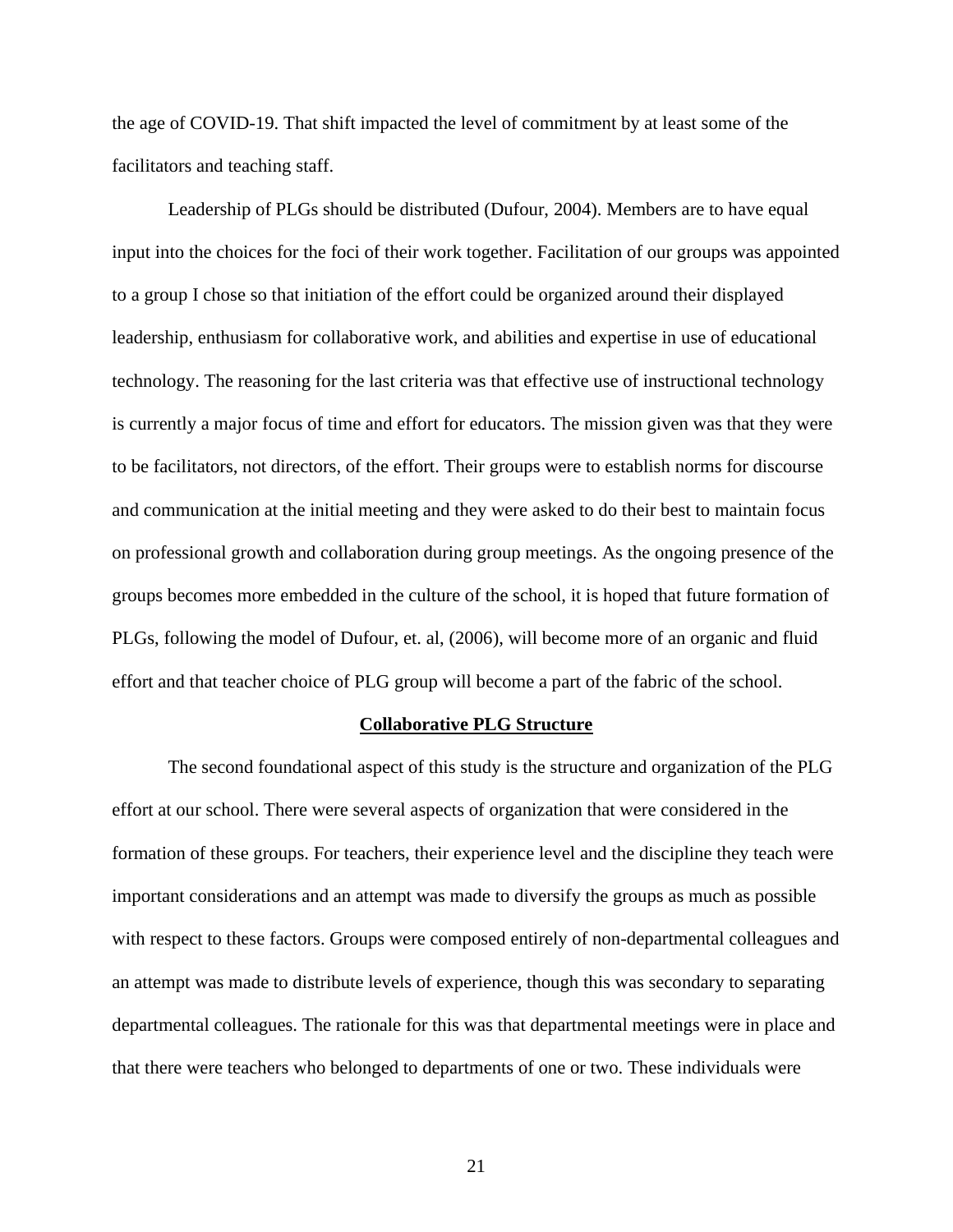often left out of collaborative efforts or added to meetings of other departments which may or may not have served to improve their own practice. Analysis of these strategic choices was one goal of this research.

#### **School Culture and Staff Composition**

<span id="page-35-0"></span>The third potential contributing factor affecting implementation of PLGs was related to school culture and the composition of our staff with respect to professional capital (Hargreaves & Fullan, 2013). It was important to situate this study, qualifying it using the school's grade span and its racial, ethnic, socioeconomic diversity, and population size; and finally, staff composition, including gender ratios, years of experience, and discipline taught. These will help other schools who potentially could benefit from this effort to understand how their own schools might be similar or different from ours. It will also provide some information for individual teacher leaders who might undertake similar efforts elsewhere. The study was influenced by the extent of collaborative culture that is currently in place and elucidated that our teachers perceived changes in that cultural aspect of the school. Efforts were made to tease out the details of these perceived changes in the analysis of the focus group interviews and analysis of artifacts.

#### **External Forces - COVID-19**

<span id="page-35-1"></span>The fourth, final, and perhaps, most influential set of contributors to the implementation efforts of our PLGs exists in the external circumstances tied to the COVID-19 pandemic. It impacted every aspect of our teaching, including our efforts at collaboration - implementation, leadership, time available, etc. The imposition of such measures as hybrid and online learning, and the rapidly increasing use of technology in education to support those measures, were at once, among the greatest challenges as well as a considerable motivator for our groups and their efforts. It presented a challenge, in that the current climate in education is novel, and was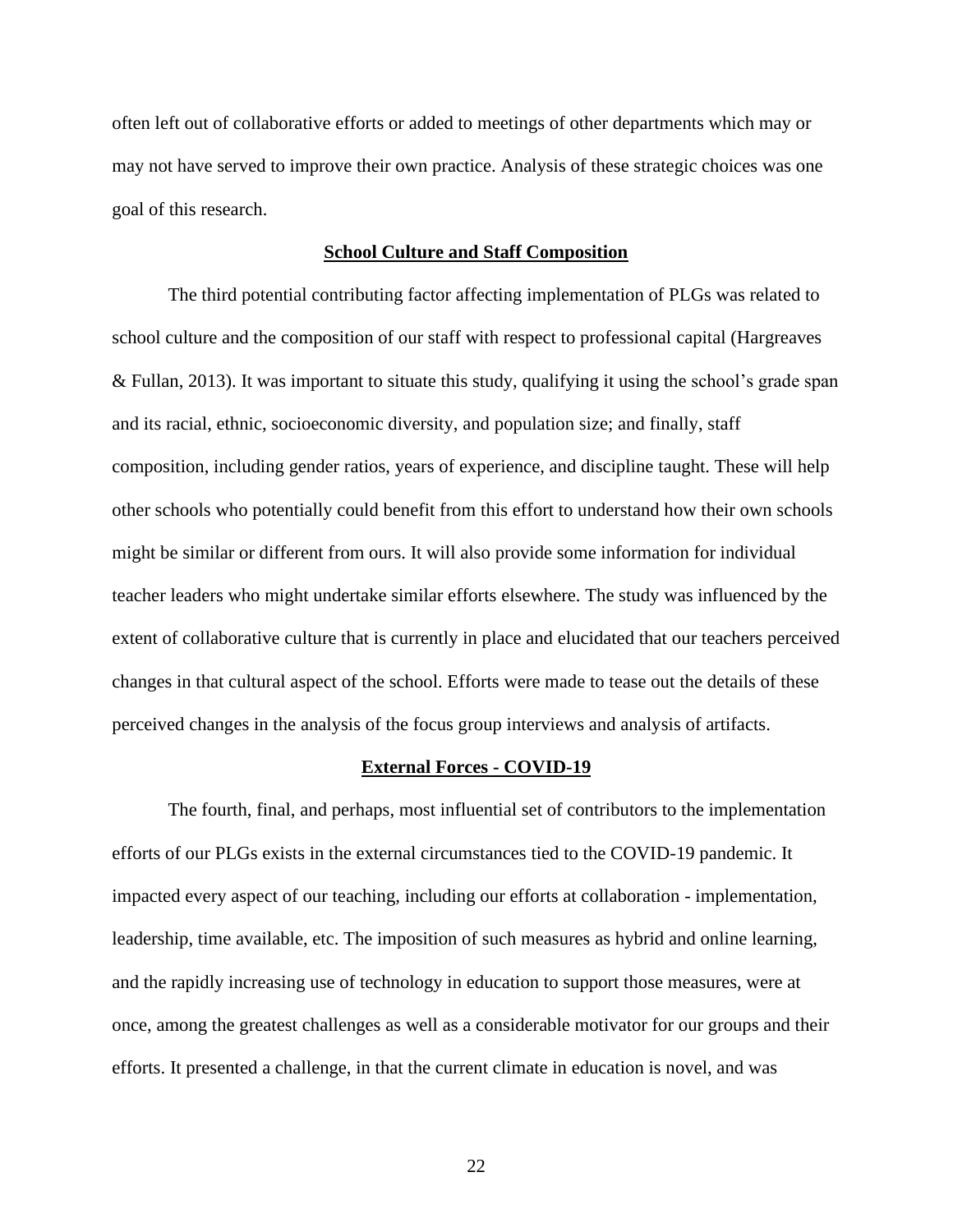motivational in that change and growth were not optional and teachers were eager to find solutions to the novel problems they faced!

Hargreaves and Fullan (2020) evaluate potential impacts of COVID-19, suggesting that schools where collaborative structures were already deeply ingrained in the school culture will have greater adaptability to these challenges. However, they less certainly state:

systems like those of many states in the United States that are more bureaucratically hierarchical and less collaborative and that have been less willing to trust their teachers' professional judgment . . . will have likely produced opposite trends (p. 334).

As we did not have these collaborative structures in place, this study was timely, allowing a better understanding how trust placed in the professional judgement of teachers impacted our use of collaborative efforts.

Overall, the goal to understand the efforts at improving school collaboration, particularly PLG implementation, and how that has impacted teachers and the school overall, was primary in the study. Many measures of that impact relate to teacher feelings and impressions of the success or failure of the collaborative efforts. The typical measures of feelings of autonomy, professional discretion, collaboration, and choice regarding growth efforts have been central to the interpretation of the impacts of our effort (e.g., Casas, 2019; Coello, 2020, Smith, et.al., 2016).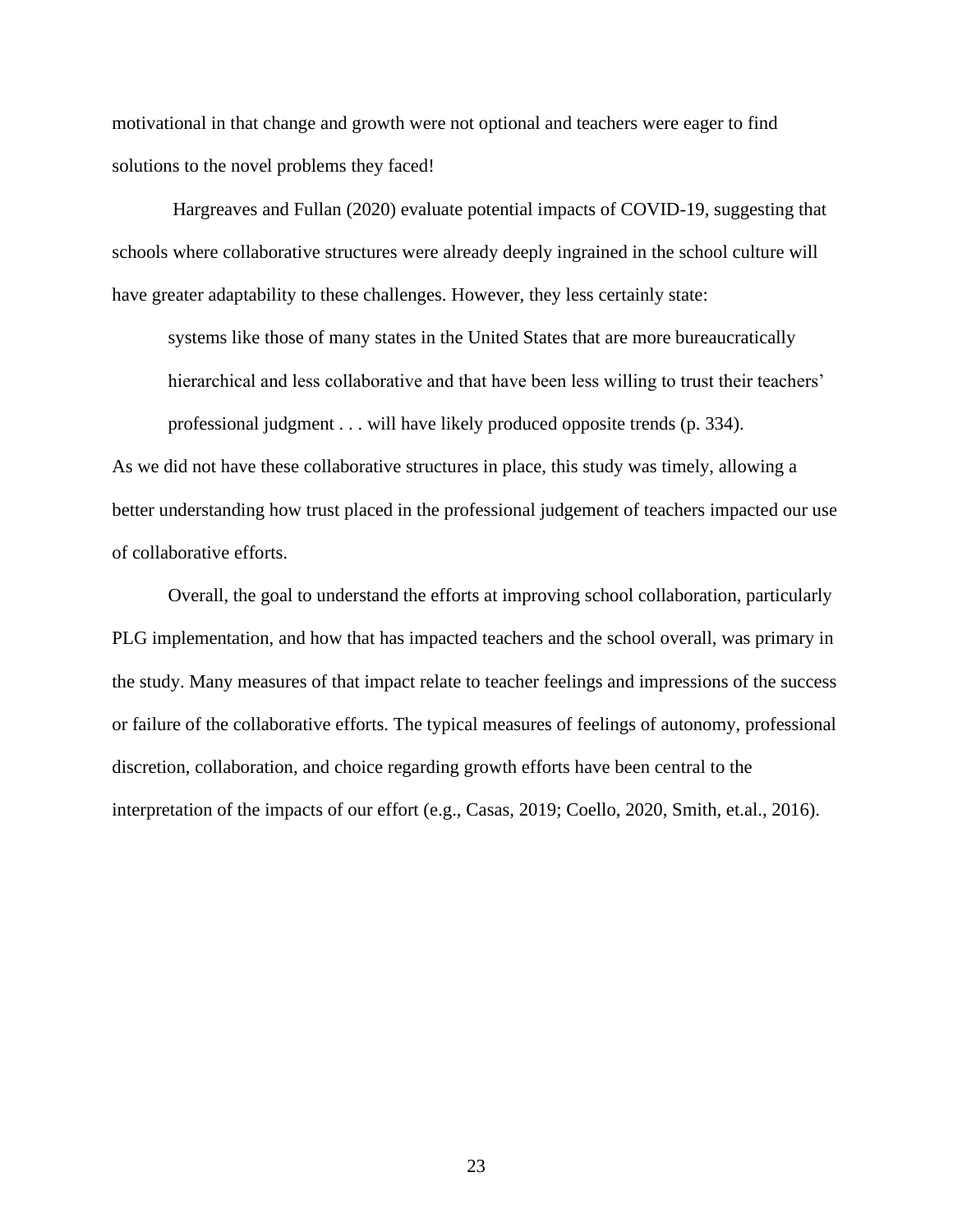# **CHAPTER 3 METHOD**

# **Context**

# **The School Setting**

This study focuses on the implementation and leadership of PLGs at a medium-sized high school/district in the central region of the state of Maine. The school is in a community which is classified somewhere between suburban and rural, with some students coming from outlying rural areas, and some from the immediate, more suburban area. Students are primarily white with a small population of minority students including Native Americans and a very small group of African American and Asian students. At the time of the study, it had a staff of approximately 40 educators, with, variably, 20 ed techs who support teaching staff, mostly in the area of special education. The teaching staff was slightly over half female and there was only one minority ed tech on the staff who was Native American.

For 2020-21, the student population was just under 500. Students had the option to choose to attend remotely but less than 10 percent initially chose to go fully remote for the year. The remainder attended in a hybrid model, the majority of whom attended in person on Monday-Tuesday and the rest on Thursday-Friday. The Wednesday schedule was remote for all students and as the term began and students had an abbreviated class schedule in the morning. Teacher office hours were available in the afternoon for additional support, parent-teacher conferences, and other contact needs. However, that schedule eventually changed to match the same daily schedule as the other days because of apparent confusion of students resulting in missed online classes on Wednesday. This hybrid learning model created challenging teaching and learning circumstances for teachers and students alike.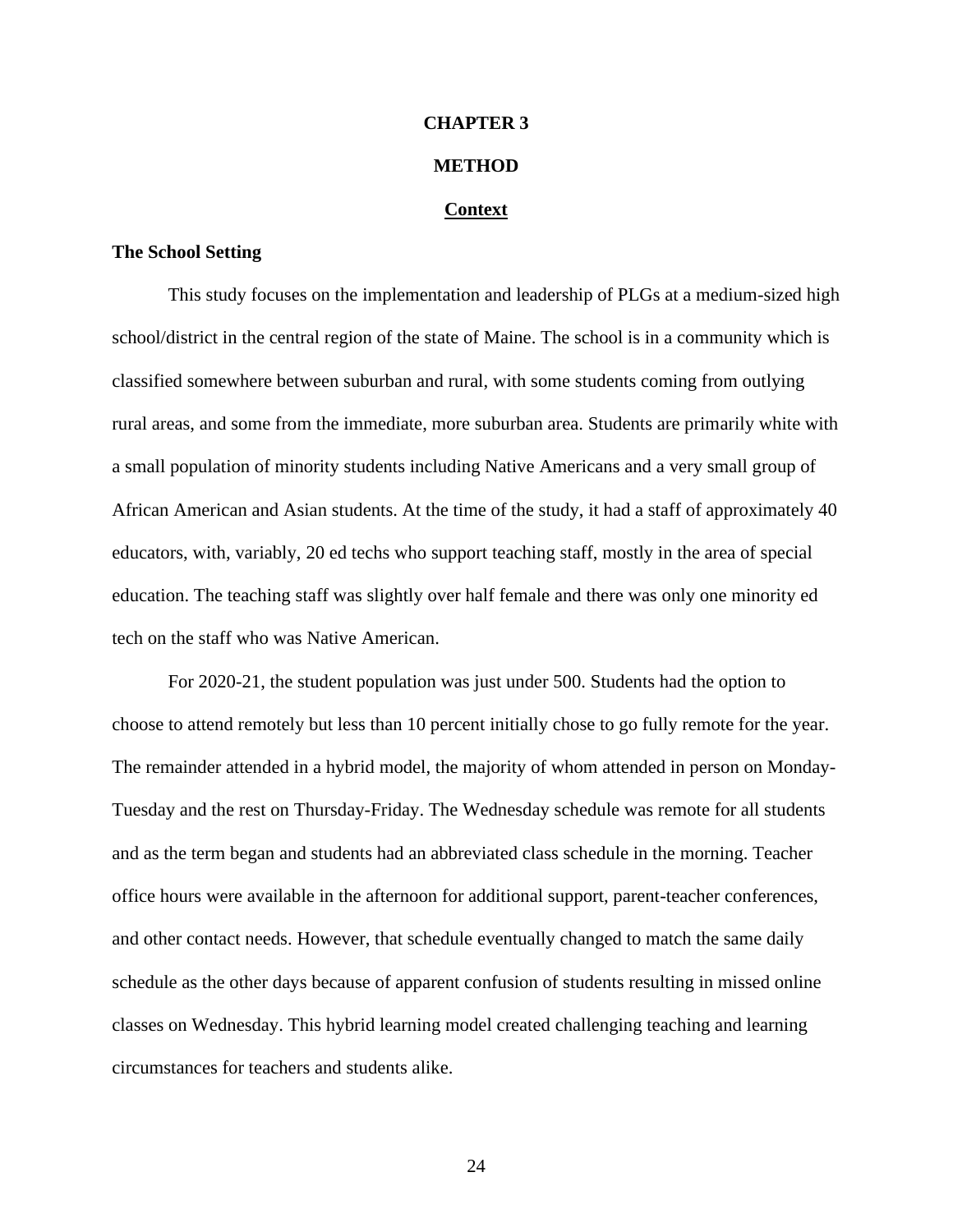# **Previous Collaborative Efforts**

Over the last ten years, the school has implemented or maintained some collaborative effort amongst teachers, mostly involving departmental or grade level work. Grade level teams have primarily focused on discussions of various issues surrounding individual students which team members share, with the freshman team using the model designed by the BARR Center (Building Assets, Reducing Risks[,](https://barrcenter.org/about-barr/barr-model/) https://barrcenter.org/about-barr/barr-model/). Departments have focused a large proportion of working time on implementation of standards based curricular procedures in recent years. There have also been some district efforts at collaboration across grade spans within subject areas, but those efforts have exhibited little sustained enthusiasm and have not produced many tangible outcomes. Working out the logistics of bringing together educators from different grade levels has been the major impediment to these efforts as well as, at least for some, a perceived lack of purpose. Previous collaborative efforts, outside of freshman teaming at the high school, have been used to address technical challenges, not to enhance the efficacy of pedagogy and classroom instruction. Thus, a new model of collaboration through this PLG effort was much needed at this time due to the challenges imposed by the pandemic.

# **New Collaborative Efforts**

The particulars of the case under study include the use of a unique approach to the implementation and operationalization of PLGs. I was the primary driving force behind the organization of this PLG effort, choosing that role despite the fact that I have no formal position of authority or leadership in the school. As we moved toward the fall semester, it became clear that we were going to face a tremendously difficult set of adaptive challenges (Heifetz, et. al., 2009) and I felt that we needed to have a means in place to support all teachers as they faced those challenges. After consultation with our district curriculum coordinator and two of our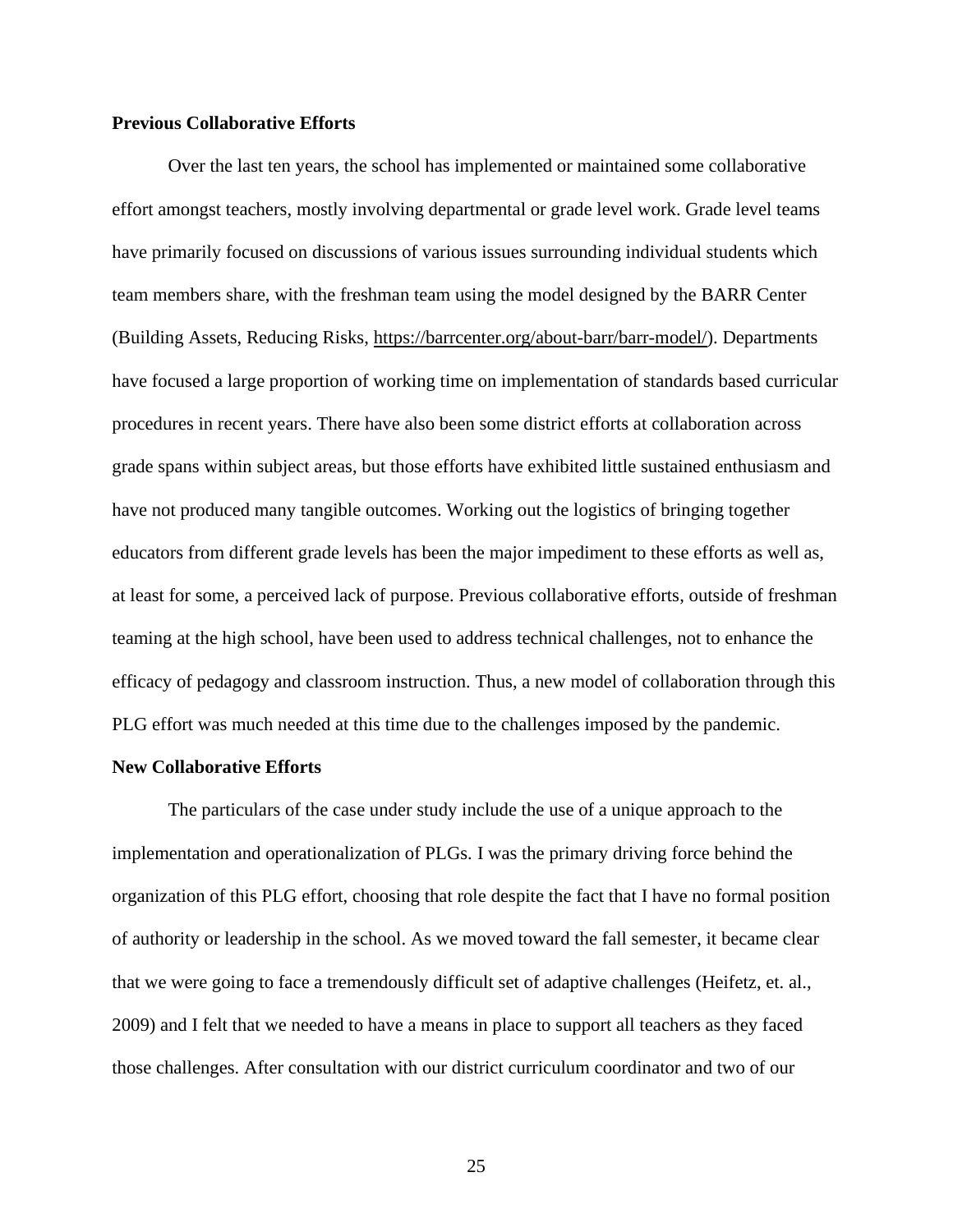principals, I worked to create a plan. In support of that plan, I secured two major commitments from our administrative team. First, the groups would have protected professional development (PD) time to work together. Second, the groups would be free to choose the areas in which they pursue professional growth and development and the ways in which they offered each other support.

The condition that had the greatest impact on this inaugural year of our collaborative efforts, was the challenge of coming to fruition under circumstances of stress novel to public education and to our society in general - the stress, of course, due to COVID-19. Originally the plan for these groups had been to work toward a system of peer collaboration, peer observation, and feedback, with the stated goal of improvement of our curricular offerings and the quality of instruction overall. However, the stress teachers felt, induced by the pandemic, necessitated, at the behest of several teachers who were among the leaders selected for the PLG effort, that we forego the observation and feedback component and focus on raising awareness of pedagogical approaches to hybrid learning as well as means of student and self-care and mutual support.

Ultimately stress, combined with contract variances granted around previously held terms relative to professional development time for teachers, resulted in various degrees of commitment by educators to the organized PLG effort . Observations made during the year, as well as data collected through the interviews conducted, however, suggest that the circumstances bolstered and encouraged informal means of collaboration outside of the structure of the PLG initiative. Thus, it is clear that teachers stepped up to help each other in many ways.

# **Implementation**

Using the model I proposed, with suggestions from other staff, the implementation of PLGs began with nine small (3-5 individuals) interdisciplinary, groups of educators meeting on a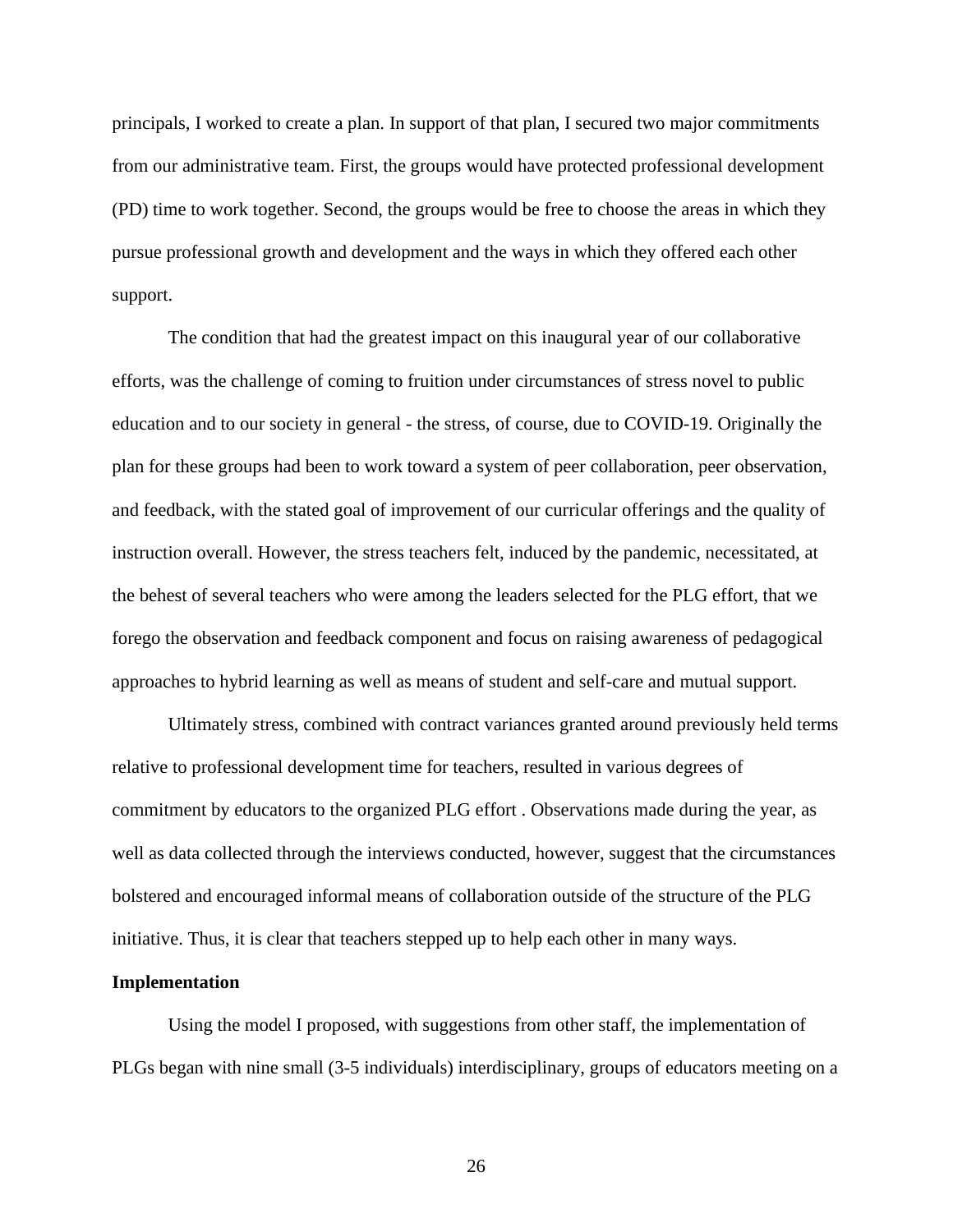regular, protected schedule, every two to three weeks. The interdisciplinary nature made this effort unique, as there is little evidence in the literature that this is an oft-initiated format (Finch, J. A., 2017; Terry, et.al., 2018). In addition, as previously noted, discipline-focused efforts at our school have excluded some staff members from collaborative work and the goal was to correct that. Each group had a teacher facilitator who was chosen based on my knowledge of their skills with technology and perceptions of their leadership skills and previous enthusiasm shown for collaborative work. It proved challenging to maintain a schedule and to maintain a high level of enthusiasm throughout the year for all groups, but the effort is ongoing in the subsequent academic year. While our PLG effort was implemented in a somewhat top-down semi-structured way, the freedoms of focus choice for each group and long-term affordance of protected time granted by the administration contributed to palpable success and allowed it to blossom into more organically inspired groups of educators in the current school year.

Ultimately, the lessons gleaned from this study will hold implications for teacher leaders who seek to elevate their own school's efforts at collaboration in this, and perhaps other, instances of climate induced stress. It could also provide insight for future efforts at similar schools and for other teacher leaders as they continue to deal with the impacts particular to COVID-19 on educational practice.

#### **Research Design**

# **A Qualitative Approach**

I used a qualitative, case study approach with three strands: a) a focus on PLG organization and implementation; b) an investigation into the impacts of teacher leadership of the effort; and c) an autoethnographic examination of my own leadership efforts. One goal was to inform my own future leadership and perhaps that of other teacher leaders facing similarly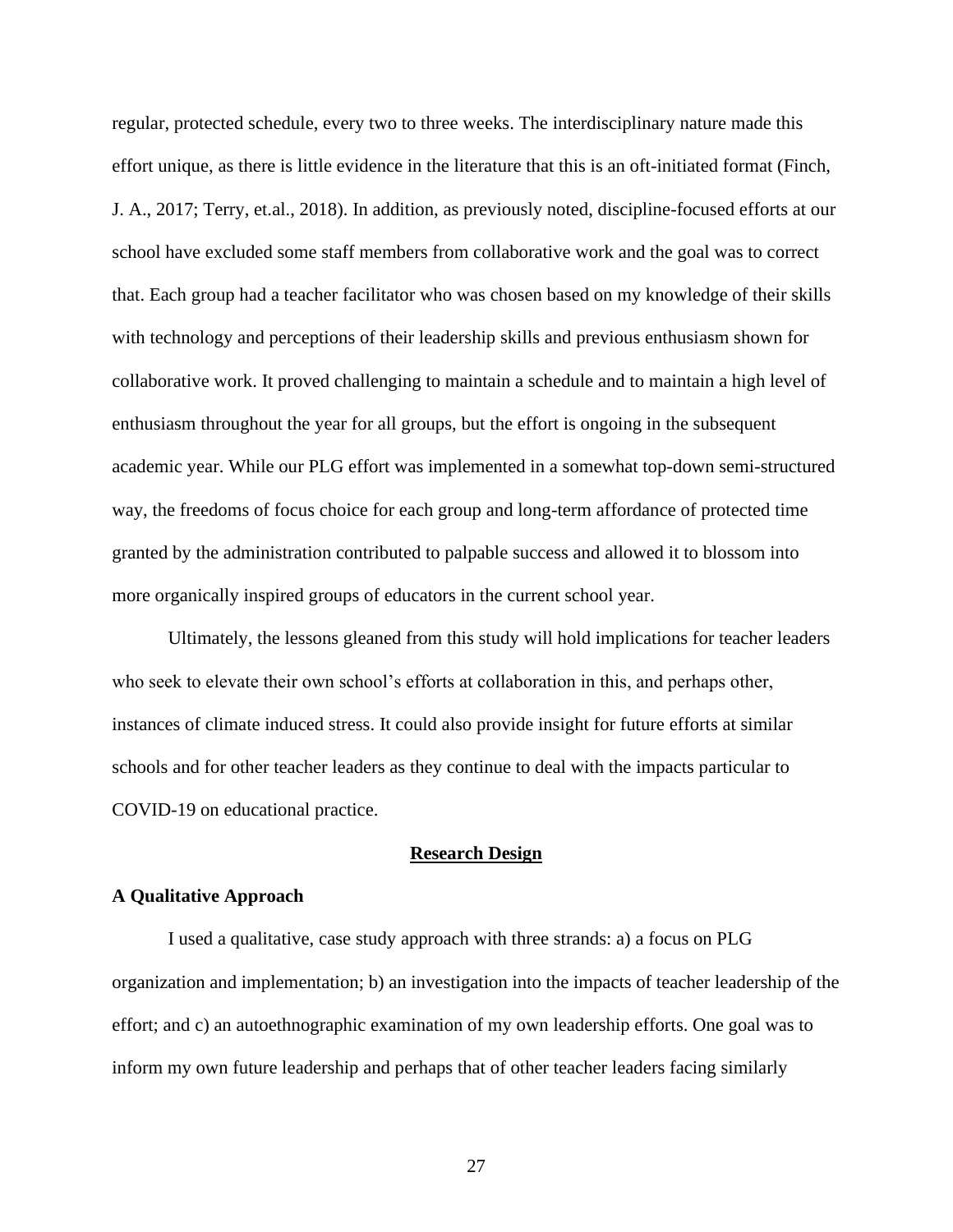difficult circumstances. Krathwohl (2009), suggests that qualitative studies are "particularly effective in communicating with practitioners" (p. 239). More specifically, he suggests the qualities of a case study (p. 30-31) are to "explore, describe, explain"; to use an "inductiveemergent, bottom-up" approach; to use words as the primary data source; and to be holistic in focus and composition. This approach allowed me to capitalize on my broad personal understanding as a participant researcher of the many challenges we have faced, and to modify and guide my research analysis utilizing the emergent strategy and holistic approach that Krathwohl (2009) suggests.

Yin (2003) suggests that a case study is appropriate if it fits one of several circumstances, one of which is that the case is unique. Further, this PLG effort represents what Yin terms a revelatory case. It was revelatory in that we were carrying this forward in the circumstances surrounding the pandemic which created, arguably necessitated, opportunities for collaborative work. Yin describes the revelatory case as one possible "when an investigator has an opportunity to observe and analyze a phenomenon previously inaccessible to scientific investigation" (p. 42). I was, of course, a participant-observer, which allows interpretation of the effort from the perspective of experience and allows access to individuals in the case that might otherwise be unavailable.

#### **Analytic Autoethnography**

This study was written in a style described by Anderson (2006) as analytic autoethnography, as distinguished from the more common "evocative autoethnography" (Ellis, et. al., 2011). He describes 5 key features of this research approach: "(1) complete member researcher (CMR) status, (2) analytic reflexivity, (3) narrative visibility of the researcher's self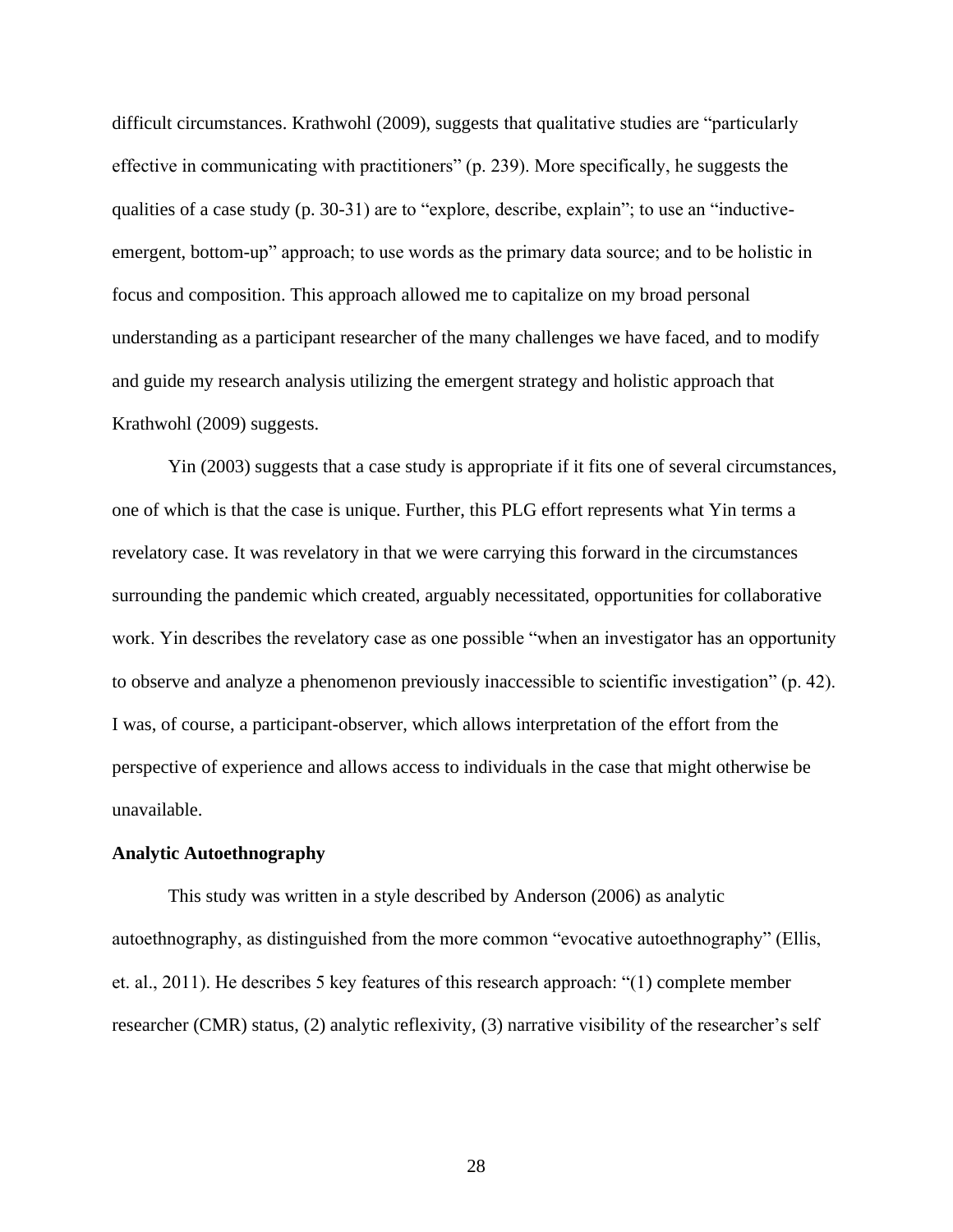(4) dialogue with informants beyond the self, and (5) commitment to theoretical analysis" (p 378). The analytic autoethnographic method, then, Anderson (2006) describes this way:

The resulting analysis recursively draws upon our personal experiences and upon our broader social understandings to enrich our self-understandings . . . The kind of selfunderstanding . . . at the intersection of biography and society. Self-understanding that comes from understanding our personal lives, identities, and feelings as deeply connected to and in large part constituted by - and in turn helping to constitute - the sociocultural contexts in which we live. (p. 390)

He suggests several virtues of this approach. The first is that the researcher has the opportunity to "meld research goals with a variety of interests, including making a living" (p. 389). The second virtue of this approach relates to intimate knowledge from an insider perspective. He warns, though, that the researcher must be careful to pursue other insiders' interpretations, attitudes and feelings as well as their own" (p. 389), and I have done that.

#### **Research Questions**

The research questions the study addresses are as follows:

- 1. How did the intense forces of change in the time of COVID-19 affect our teacher's efforts at collaboration and, subsequently, feelings of efficacy?
- 2. How has our PLG organizational strategy affected the implementation and outcomes of our school's initial, novel, PLG effort?
- 3. How did I exercise leadership in our PLG effort as a colleague and teacher leader?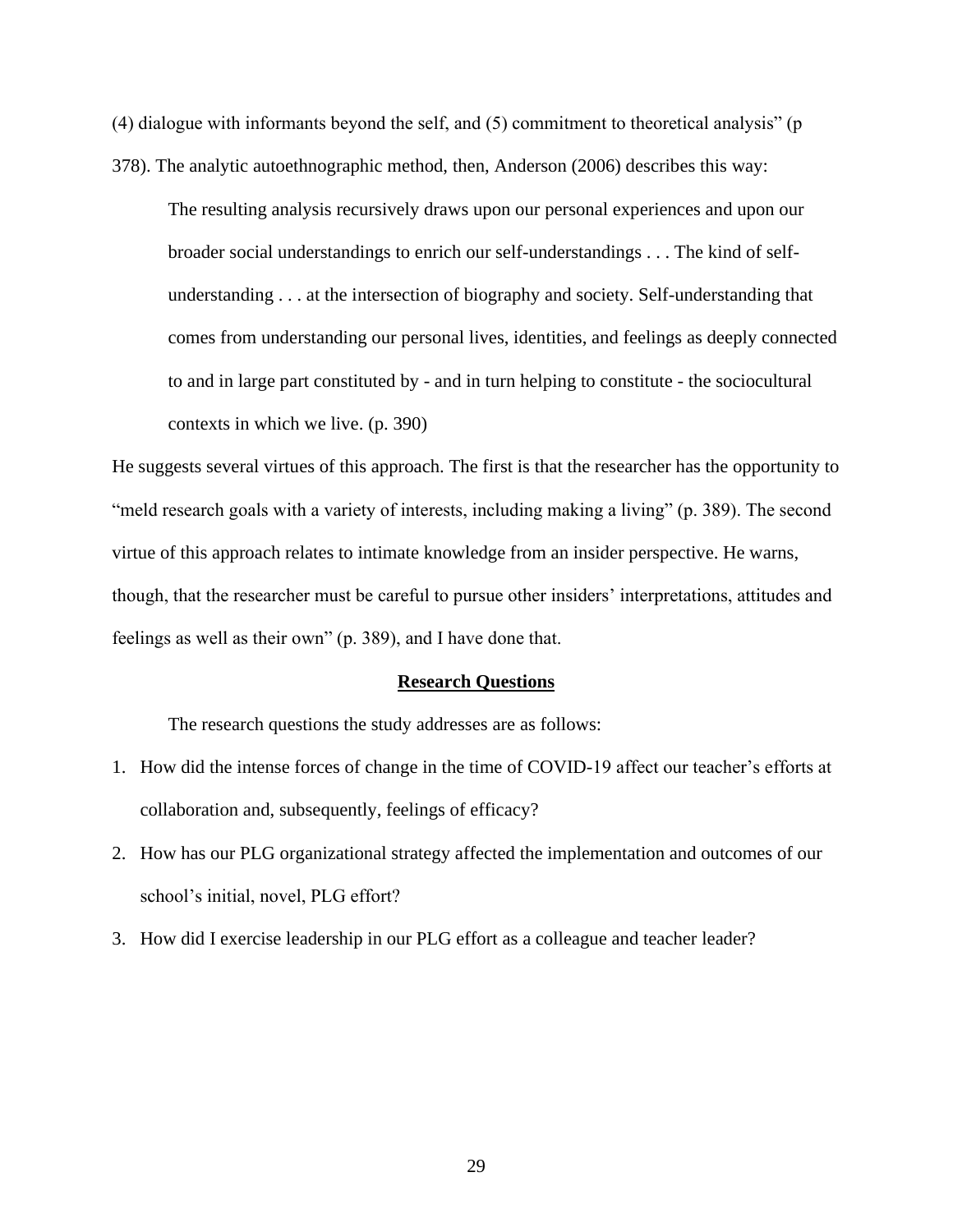# **Method**

# **Participant Selection**

Two participants' focus groups were utilized. The original intention was for participants to be selected in a purposive manner for interviews. Krathwohl (2009) describes this as "common in qualitative research" (p 172). The purpose was to ensure inclusion of representatives of as many PLG groups as possible. Another goal was to seek data from teachers from each of the major academic departments, and representatives from the school who rarely have the opportunity to engage in collaborative work because of small department size. In addition, I made a strong effort to encourage special education teachers to participate in the focus groups. They often interact only under specific circumstances with the general education teaching staff and I wanted to understand how the added layer of interaction with general education staff had impacted their work. The focus group questions also sought information about how their presence had impacted our general education staff as well.

Ultimately the organizational goal for the focus groups was to seek the broadest representation of the staff possible without having the groups become too large. Krathwohl (2009) suggests a small size is most appropriate: ". . . [a] typically small (7- to 10-person), relatively homogeneous group representative of a target population" (p. 304). My goal was to have one focus group in this size range, but I ended up having two groups because of the response of teachers to the request to participate. Participants represented multiple PLGs which allowed me to learn about the perceptions of their PLG groups, but it also allowed interviewees to hear each other's commentary on how the various groups had undertaken their work. This was beneficial in that one's comments triggered others' recollection of important events and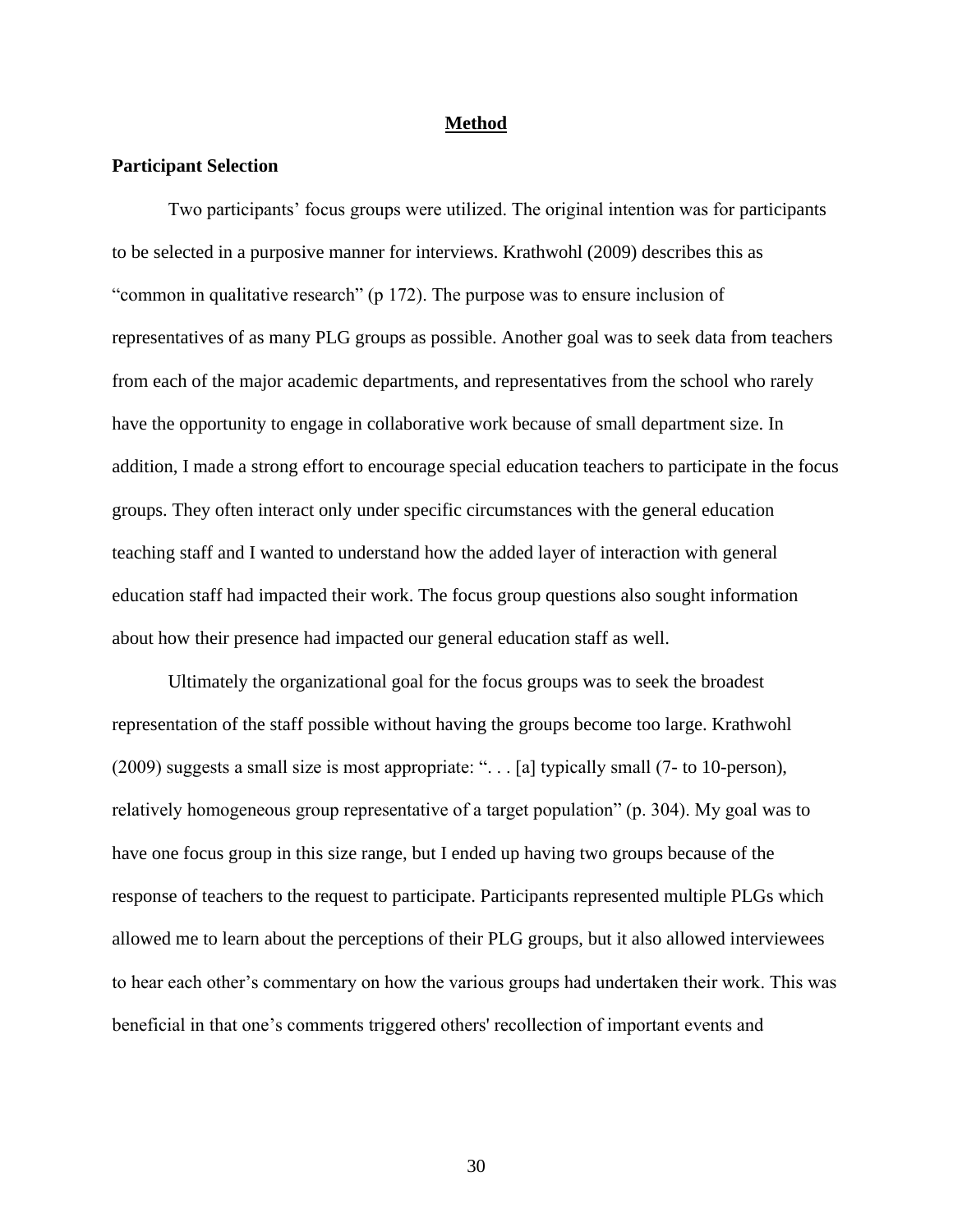understandings gained about their PLGs and stimulated conversation around topics relevant to the study.

Though I ended up not using purposive sampling, per se, the sample did end up representing our staff, broadly speaking. It is noteworthy to acknowledge that special education teachers were the largest subgroup who chose to participate in the interviews. Foreign language teachers were the only subgroup of teachers that were not represented. In addition to the focus group participants, my goal was to interview all facilitators of PLG groups individually. In the end, seven out of eight facilitators chose to be interviewed. **Table 2** shows the specific number of participants from each of the subject areas taught in our school and shows I had good representation from almost every department. The first category consists of all the teachers who are not departmentally affiliated or have departments of two or less.

| Department or Subject Area  | Number of<br>Focus Group<br>Participants | Number of<br>Facilitators<br>Individually<br>Interviewed | Totals by<br>Department or<br>Group |
|-----------------------------|------------------------------------------|----------------------------------------------------------|-------------------------------------|
| Arts/PE/JROTC/Alt Ed/Health |                                          |                                                          | 5                                   |
| English                     | c                                        | ◠                                                        | 4                                   |
| Math                        | 2                                        | 2                                                        | 4                                   |
| Science                     | 3                                        |                                                          |                                     |
| <b>Social Studies</b>       |                                          | 0                                                        |                                     |
| Special Ed                  | 5                                        |                                                          | 6                                   |
| Total                       | 17                                       |                                                          | 24                                  |

**Table 2**. Interviewees by Department or Subject Area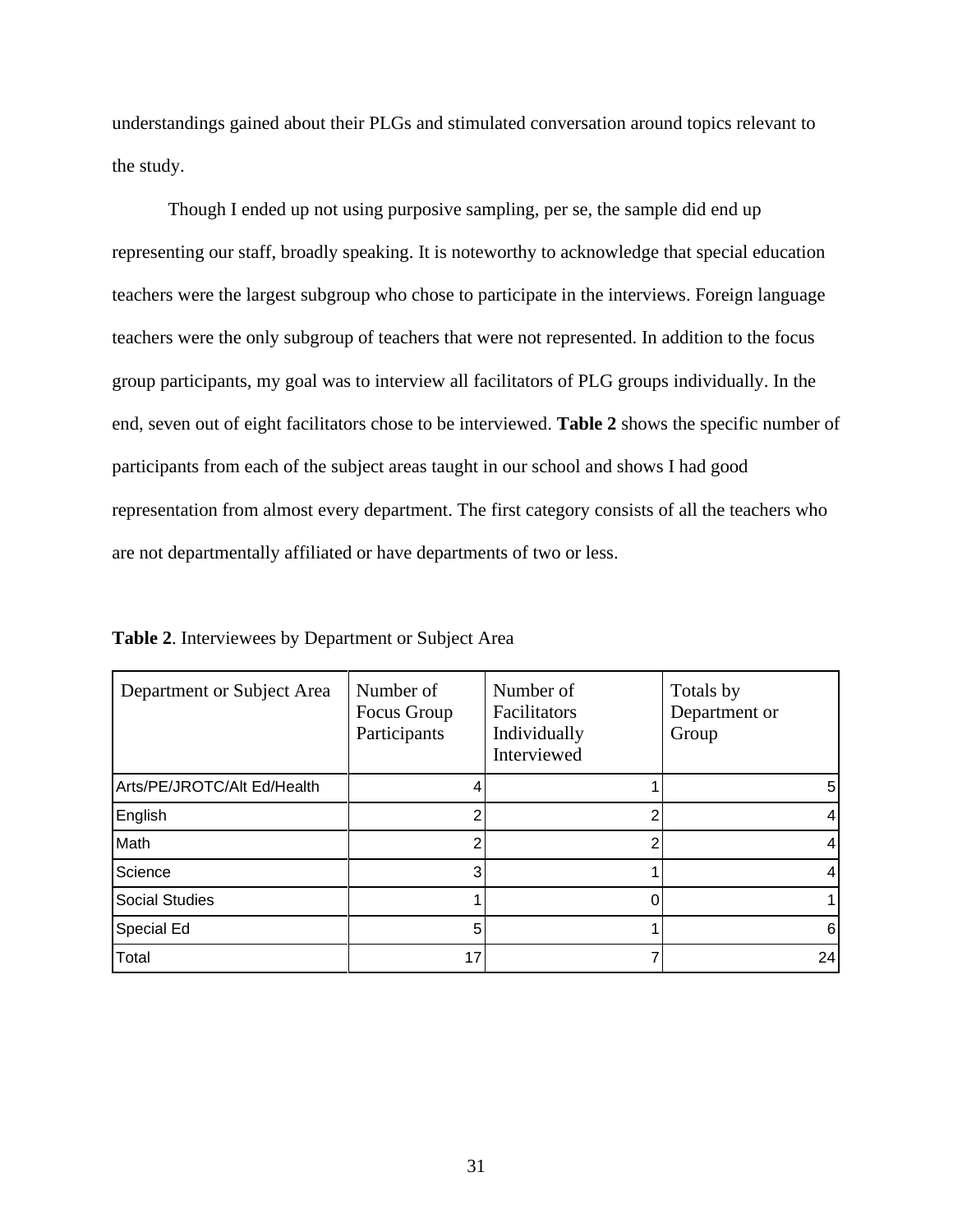

Figure 2. Chart showing breakdown of experience levels of all interviewees.

The interview sample also included teachers of all experience levels. The majority were in the 6- 15 years' experience category which is reflective of our staff population in general. **Figure 2** shows the breakdown of experience levels of all interviewees.

# **Instruments/Protocols**

Data collection for the three study strands stemmed from 3 main sources. The bulk of the corpus was collected through the use of two focus group interviews and individual facilitator interviews probing impressions and perceptions of our collaborative efforts and my leadership of our PLGs over the course of the year. The second piece was artifactual data collected over the course of the implementation effort both prior to and after formation of the groups. Finally, the data included relevant journal entries and memos I made throughout the process as I reflected on the work in progress.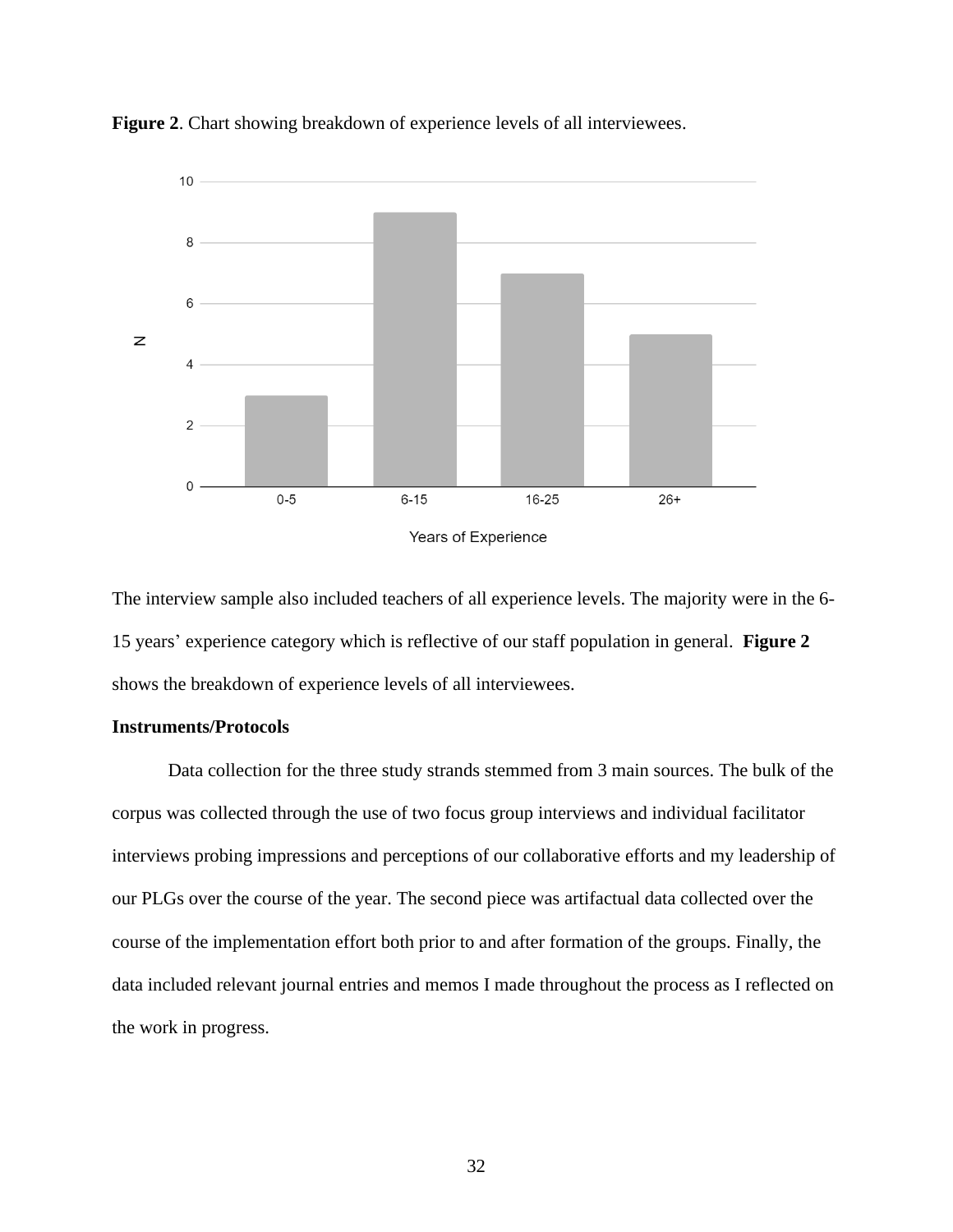# **Focus Group and Individual Interview Protocols**

The focus group protocol examined the effects collaboration had on school morale, teacher efficacy, teacher autonomy, teacher professionalism, instructional pedagogy, etc. For the leaders', the protocol sought to elicit understanding of the ways that they responded to the challenges they faced in leading our groups. This had the potential to reveal both effective and productive (as opposed to ineffective and unproductive) strategies within the context of the PLG groups. Anecdotal information prior to the study suggested that most teachers in both the facilitator and participant roles had not previously participated in such small and interdisciplinary groups, so this was untrod territory.

The perspectives of the facilitators, because they entered the process at an earlier stage with a different role, helped to triangulate data. The questions directed at this group were more focused on the challenges and decision-making processes they used in deciding how to organize their individual group's efforts. The questions also sought to clarify how facilitators' choices affected the faithful participation of the other staff in the groups through the course of the year. Of course, both groups had questions/prompts directed toward understanding the impacts of COVID-19 on the functionality of their groups.

The protocol for the participant's focus group is found in Appendix A and the facilitators' interview protocol is in Appendix B. The focus group protocol follows the model of an example from the RAND Corporation (2009) for semi-structured interviews and consisted of several major questions for focus, along with sub-questions when needed to tease out details from the groups' initial responses. The facilitator questions are similar in content and focus, with slight modifications to accommodate the different role they had played in the PLG effort.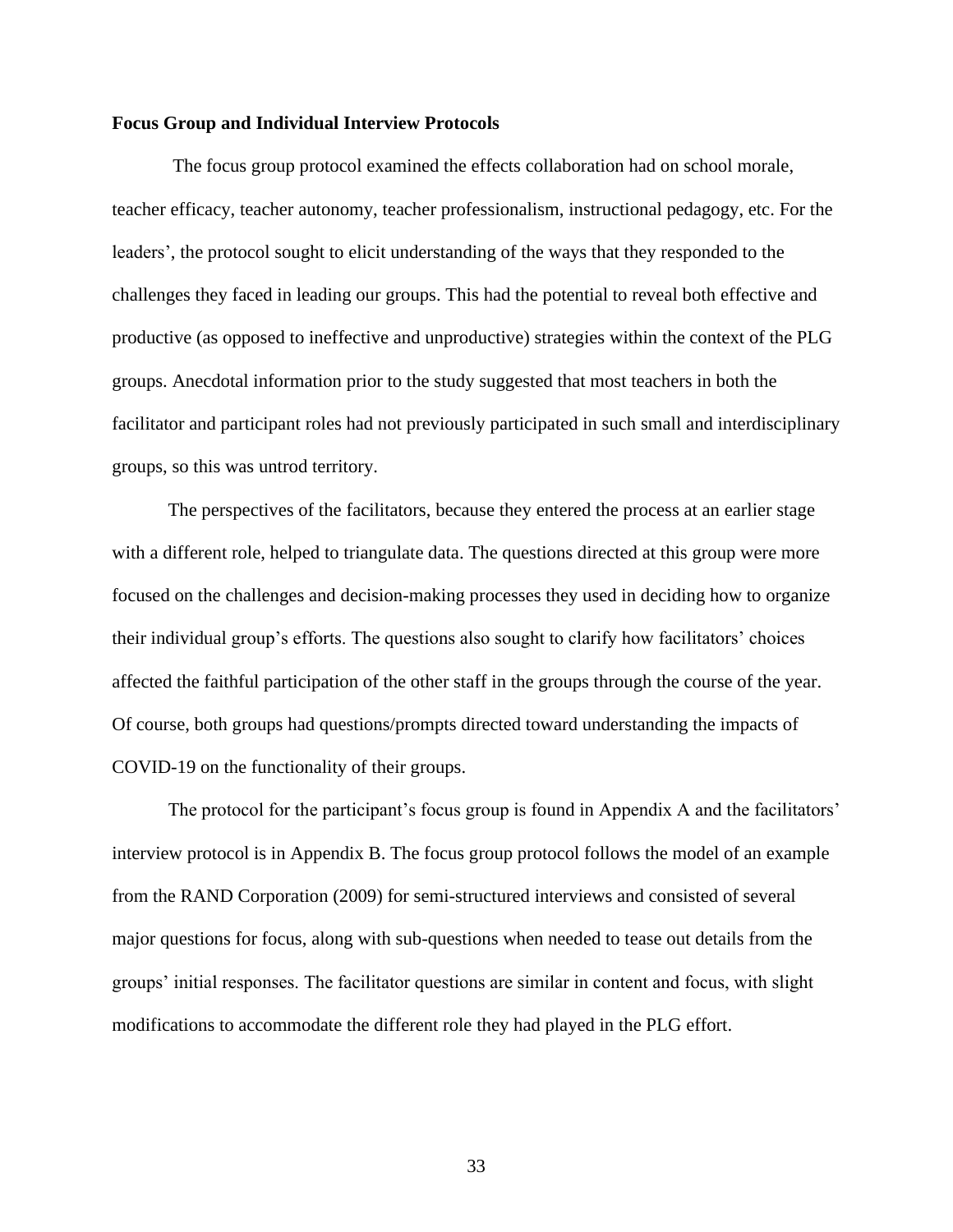# **Artifactual Data**

Over the year prior to our PLG implementation, there had been multiple meetings between myself and our school and district administrative team about how the formulation of our PLG groups might transpire. Artifactual data was collected throughout the year by myself and the teacher facilitators of our groups. It included notes and memos from the implementation phase as this PLG effort took shape. At least some significant proportion of those communications and meeting notes were kept in a Google Drive folder and in physical records. There were also many communication emails between myself, administration, facilitator teachers, and other teachers that I stored in a protected Outlook email folder. Finally, PLG groups were asked to maintain records of their interactions and store them in a shared Google Drive folder as these documents and notes had the potential to contribute data towards a better understanding of our efforts. In addition, email communications and incidental accounts of tangential activities that affected the PLGs along the way were used as data. All artifactual data were kept in a password protected Google Drive folder with the exception of the group notes which were/are working documents and remain accessible to PLG groups to access.

#### **Analysis**

# **Autoethnographic Data Collection and Analysis**

The autoethnographic analysis of the data drew findings from the artifacts as well as from the focus group and individual interviews. It also drew from memos written to describe events, feelings, changes in situational climate, and any other information that helped to narratively depict my efforts at leadership of this PLG work. The five conditions for effective autoethnographic analysis outlined by Anderson (2006) and described above, were met in different, but related ways.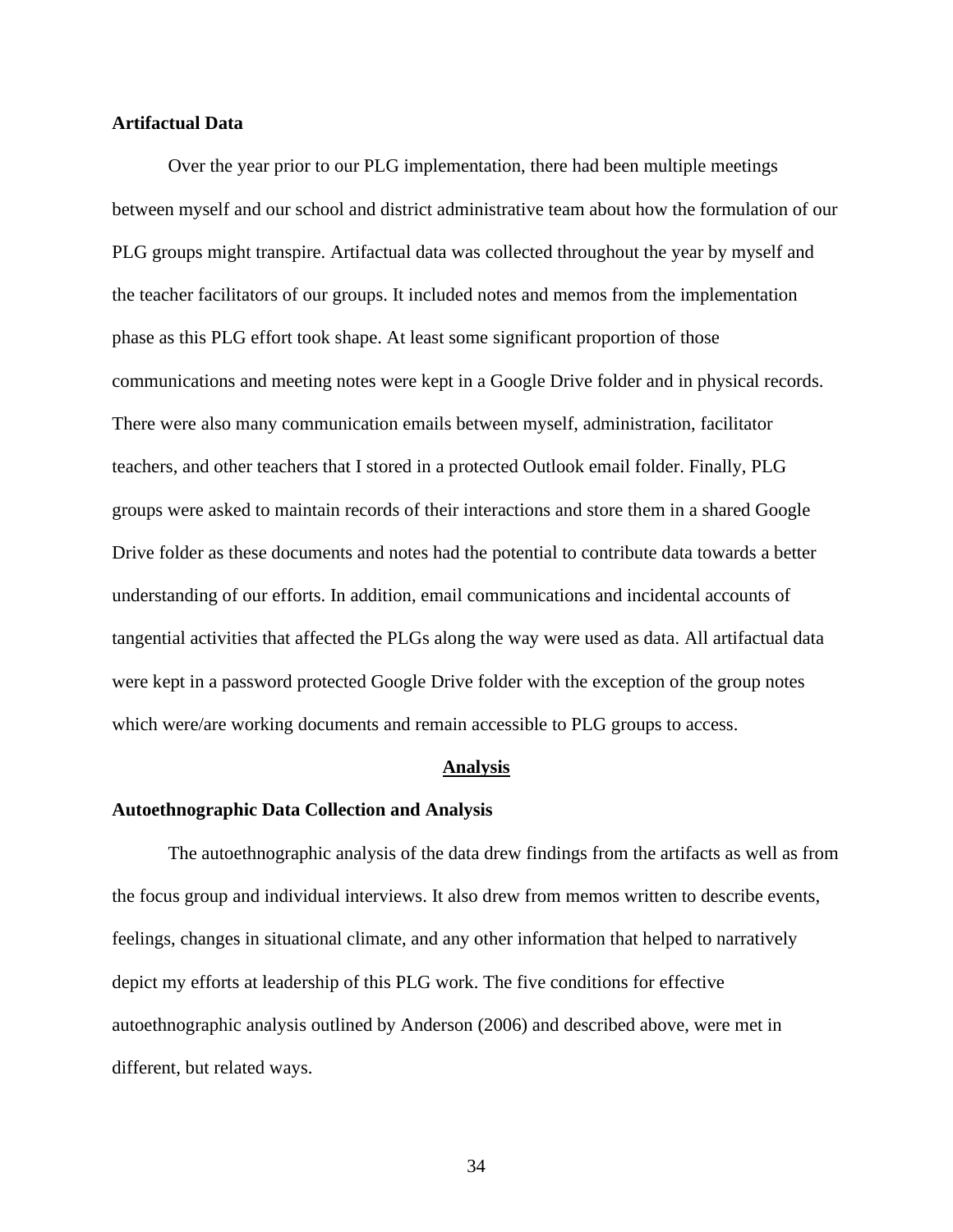First, I am and have been a member of this school staff 10 years before I became a researcher of it, so I do have the benefit of being, integrally, a *member researcher*. This gives me an introspective view of the work done with respect to the staff and school culture.

Second, *the reflexive nature of autoethnographic writing* was achieved through development of a thick narrative description of events that transpired around our collaborative efforts and my role in them. Bolton (2010, p. 14) describes reflexivity here:

Reflexivity involves coming as close as possible to an awareness of the way I am experienced and perceived by others. It is being able to stay with personal uncertainty, critically informed curiosity as to how others perceive things as well as how I do, and flexibility to consider changing deeply held ways of being.

There were certainly informal conversations about the strategies I used in this process. Those are recounted, to the best of my ability, though concrete and timely notes about these things were sparse. I kept some journal notes in the form of memos on a weekly basis for analysis as well. I also took memos on an irregular basis when events or circumstances arose that seemed important in helping understand the issues that arose around our PLG effort and my leadership of it. The journal entries focused on my own perceptions, feelings, and growth with respect to my leadership of, *and* struggles with, our collaborative efforts. They also grew from feedback I received from others involved in the effort along the way.

The third aspect of analytical autoethnography, *a narrative visibility of the researcher's self*, is satisfied through clear identification of my role, including a careful rendering of what Anderson (2006, p. 384) refers to as my "feelings and experiences" in the narrative. I "openly discuss the changes in [my] beliefs and relationships over the course of the fieldwork, thus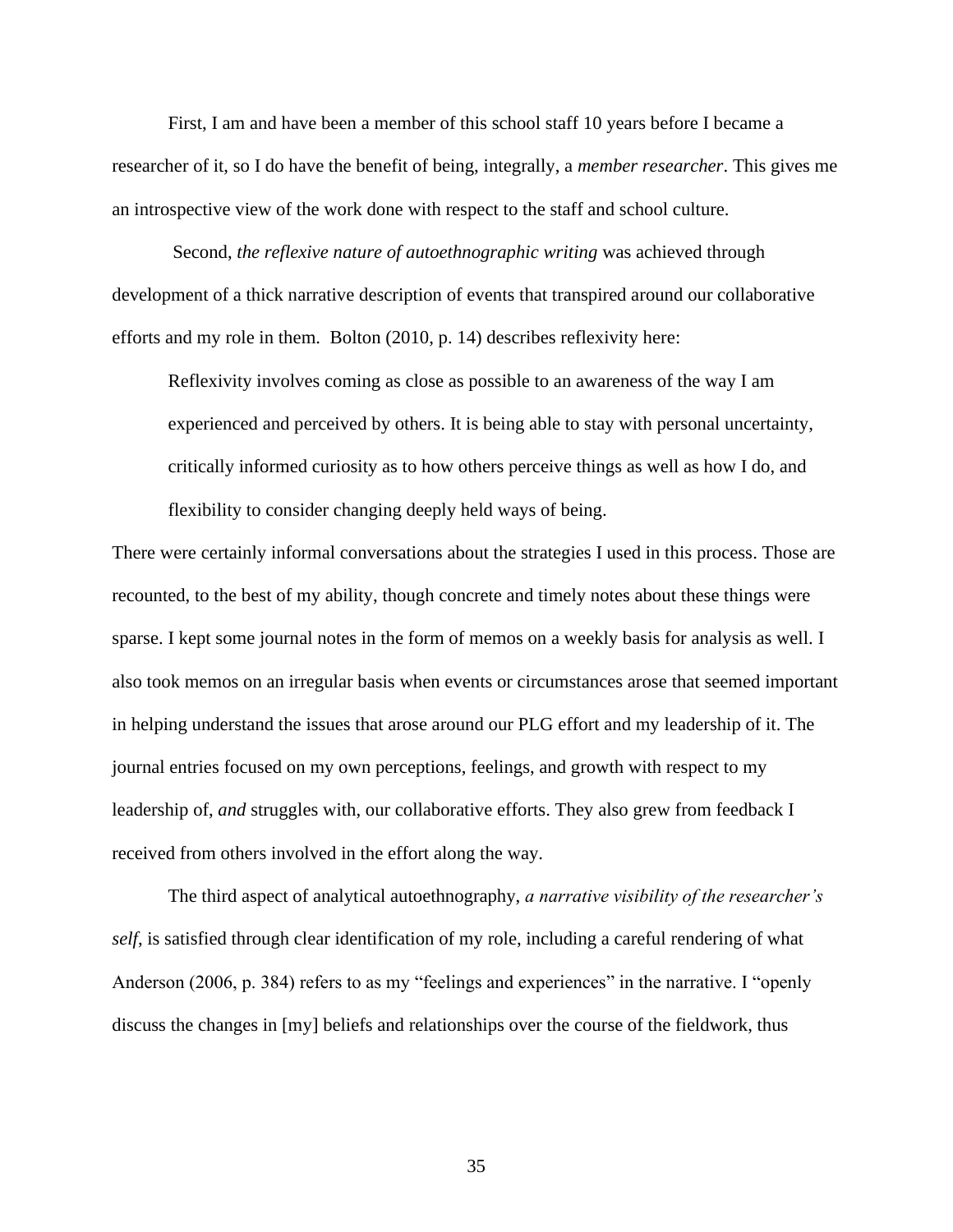vividly revealing . . . issues relevant to membership and participation in fluid rather than static social worlds".

The fourth criteria, *dialogue with informants beyond myself,* was accomplished through analysis of the focus group and individual interviews and of memos and communications like emails with others in my school. This ties closely back to the reflexive nature of autoethnographic analysis.

Finally, the *commitment to analysis* proceeds from a closer look at the data from the interviews and artifactual data, and patterns revealed in the initial and subsequent coding choices that I made. I sought evidence of theoretical underpinnings for my strategies and choices made in concert with others who helped lead and push our collaborative efforts along.

# **Coding Strategies/Types**

A combination of coding types was employed to analyze the focus group interviews, the artifactual data and the journal information. Coding began with an initial, open coding strategy, to "search for processes - participant actions that have antecedents, causes, consequences, and a sense of temporality" (Saldana, 2016, p. 118). This strategy served to capture the essence of the participants' thoughts first, then categorize statements and ideas from the memos and notes taken and from the interviews to seek commonality in the artifactual and interview data. Appendix C is an initial mind mapping matrix that shows how I initially sought to determine the best strategy for analysis of my coding data organized by combined research questions (as suggested in Maxwell, 2013).

Secondary coding created parent codes that were more categorical and reflected the major themes of the research questions around the PLG implementation effort. Some of those categories were organizational and sought to yield insight into the impacts of the chosen criteria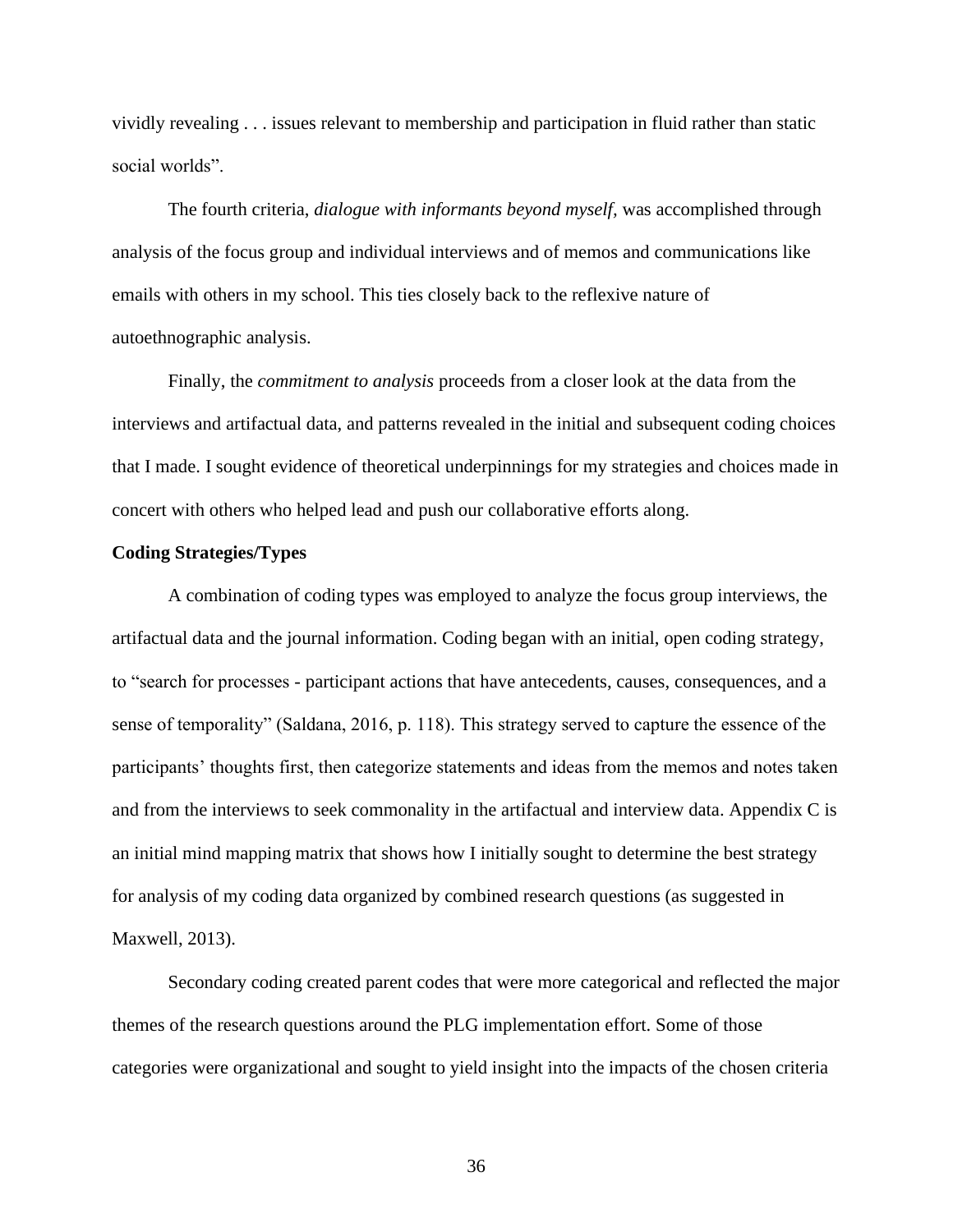of small size, protection of time, and interdisciplinarity of the groups on our PLG effort. Another category held COVID related comments to search for thematic responses related to the pandemic and the difficulties inherent in the forced changes in teaching and learning strategies. There were also categories related to teacher autonomy, teacher self-efficacy, and teacher's perceptions about latitude in professional judgement. Finally, there was coding that informed the analysis of leadership of our groups, both the teacher facilitators and my own. The intersections and points of separation between these categorical codes gave me some idea of the relative importance and interconnectedness of various aspects of our efforts at collaboration. It is noted that not all initial codes actually fit into a specific parent category.

The artifactual data was then coded with the same scheme as the focus group interview data to complete analysis of the bulk of the data set. In the autoethnographic narrative, derived in part from the journaling and memos, I was careful to heed the previously noted warning from Anderson (2006) to "be careful to pursue other insiders' interpretations, attitudes and feelings as well as their [my] own" (p. 389). The story I tell in the analysis of our collaborative efforts is not just my own but is about my leadership as seen through the impressions and comments of others with whom I worked. In particular, I hold the belief that a leader must be a servant and be authentic (Northouse, 2019) to be worthy of followership, and I have sought evidence that I have utilized the attributes of leadership that characterize those two styles. The code book from NVivo is found in Appendix D.

#### **Study Timeline**

The study described herein took place during the 2020-2021 school year. This was the first-time students had been back in physical classrooms at our school since the start of the pandemic. Students attended in a hybrid learning format throughout the duration of the study.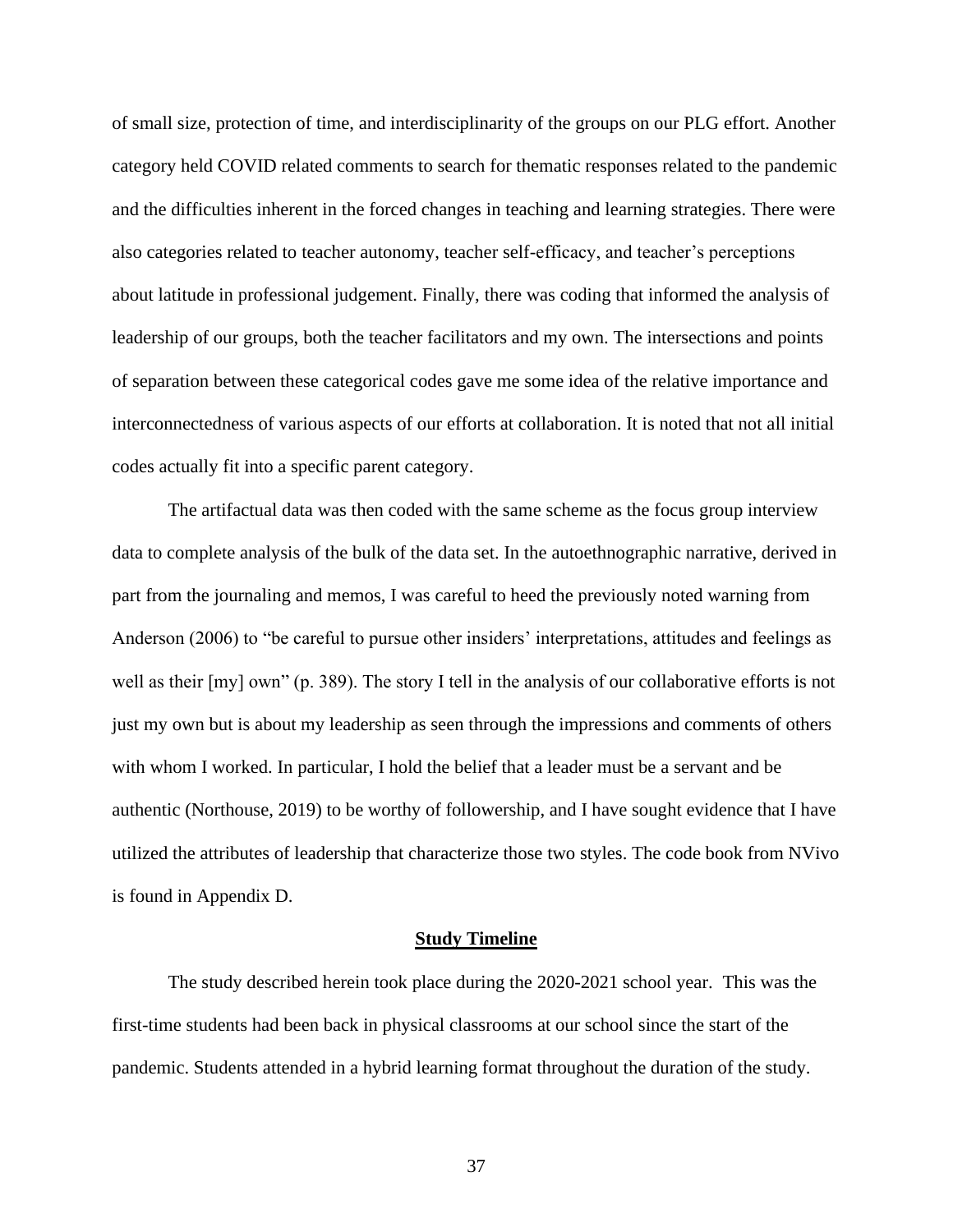The PLG plan was implemented over the first month of the school year. I led this effort and, after initial work to implement the PLG structure with our staff, I continued to give support to facilitators of groups as needed. During this entire time, I kept some memos and filed all relevant email communications into a folder to refer to later in my artifactual data analysis. The first of the interviews with the facilitators took place on March 1st, 2021, and the final one on March 31st. The two focus groups were conducted on March 9th and March 17th. All of these were conducted via Zoom either before or after the school day as the participants preferred. Transcriptions were cleaned up from their original format from Zoom as time allowed in March and April of 2021. Following transcription, analysis of the data began in April of 2021 and continued through the summer months into August. Subsequent narrative composition around the case study then began and was completed in December 2021.

# **Validity/Trustworthiness**

The effort to establish the PLGs was underway for some time prior to the collection of the data, which may have caused some uncertainty of response because of the effects of participants already having been in the groups for a time. Events and feelings that occurred more distal in time to the interviews may have been difficult for participants and myself to recall, especially in light of the intense climate around COVID-19. Furthermore, distinguishing complications resulting from the stress of COVID-19 induced conditions from those resulting from the novelty of the PLG effort was sometimes difficult and constitutes one threat to study validity.

#### **Triangulation**

The triangulating effects of analysis of artifactual data gathered during the implementation process, combined with the focus group interviews and memos, however, should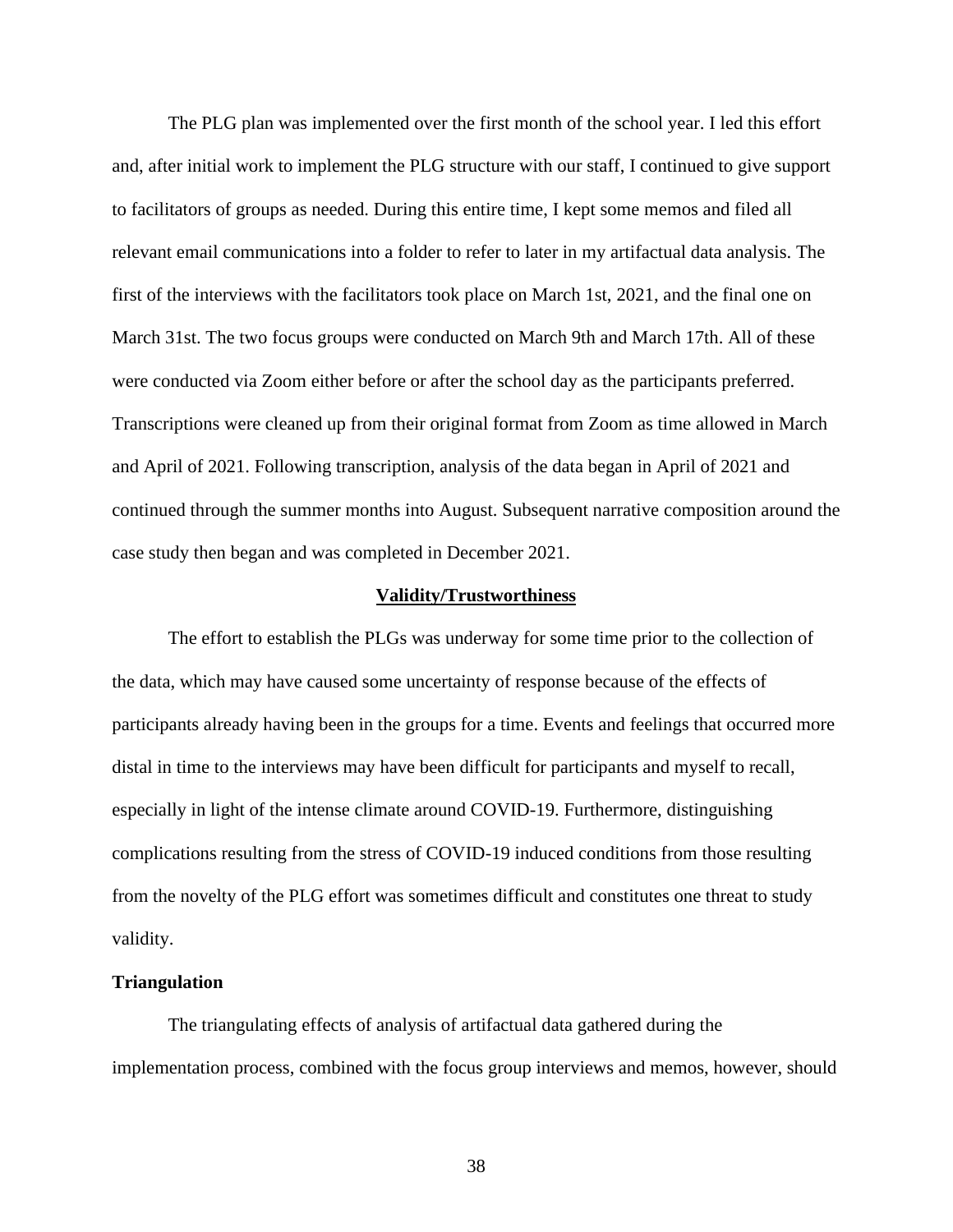help alleviate some of that threat. Minimization of threats to validity is accomplished through use of multiple types of data (Denzin, 1978; as cited in Krathwohl, 2009) and because sampling occurred across time, space, and persons, the study has the characteristics needed to minimize the threats. Krathwohl (2009) says "Triangulation is the process of using more than one source to confirm information: confirming data from different sources, confirming observations from different observers, and confirming information with different data-collection methods" (p 286). By interviewing in focus groups rather than individual PLGs, I sought the input of multiple persons and perspectives from multiple PLG groups and individuals with varying backgrounds, experience and areas of specialization. This elicited reinforcing/conflicting statements in the form of a member of one group confirming/denying the experiences of another group. I had no issues with openness in the focus groups, as I had anticipated might be the case, as the group members seemed comfortable with each other and with me. I used confidentiality statements as the focus groups and interviews began to further facilitate open and honest communication. The artifactual data also helps with triangulation in that it represents data collected across a broad span of time rather than a snapshot of summative data collected in a single moment at the end of the year.

The findings are presented in a thick description of the events surrounding collaborative efforts at our school. I describe strong emotions and feelings that have been expressed by my colleagues as they dealt with the monumental challenges of COVID to their perceived efficacy as teachers. I have also examined and elaborated on my own leadership and the difficulties and challenges of that leadership, again using thick descriptions and reflexive examination of particular interactions and emotions I had throughout the year.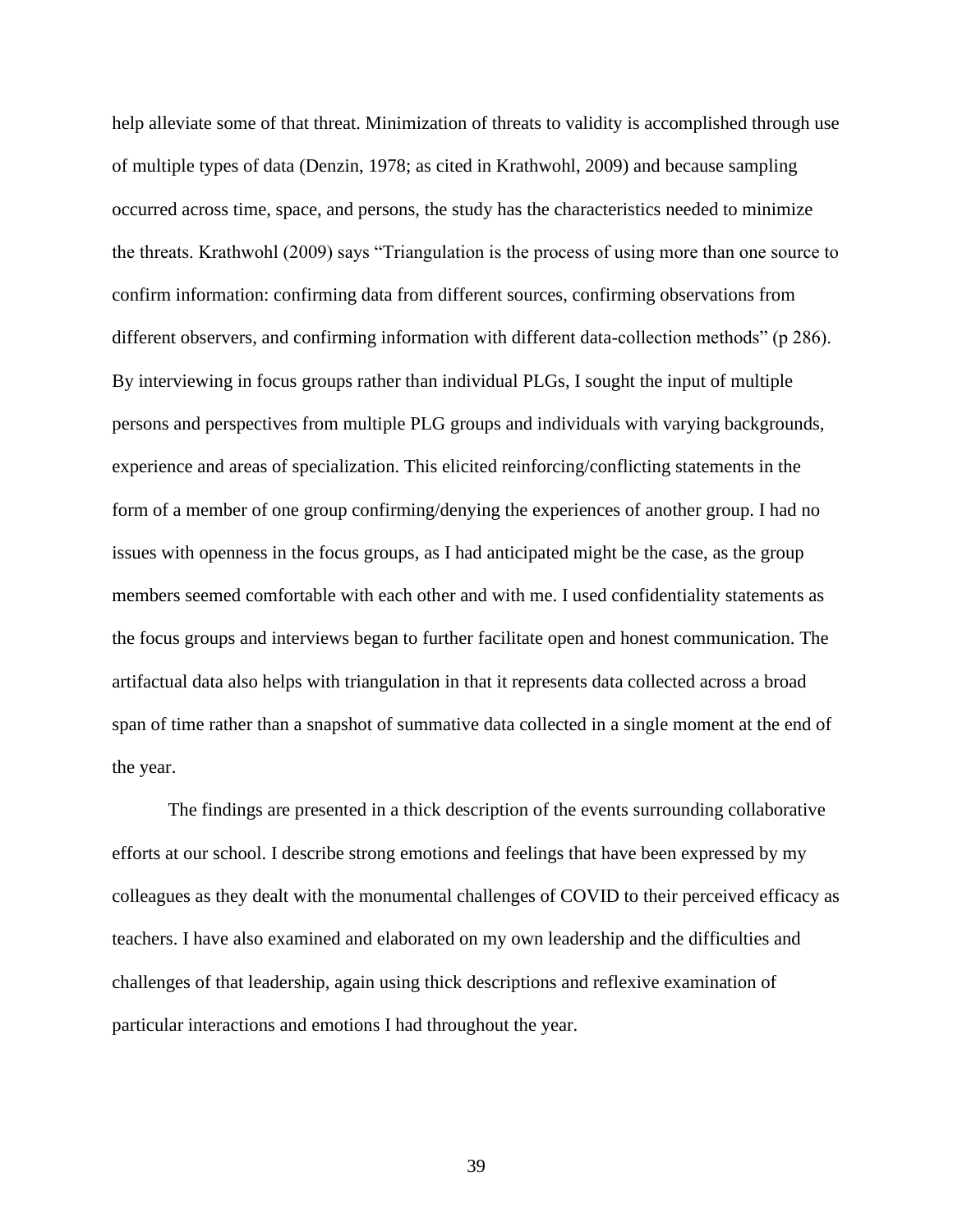# **Limitations**

The primary limitation of this study is specificity of the case due to the nature of the setting in which it was conducted and my integral role as participant-researcher. However, because that is a critical element of autoethnography, it is important to reach the overall goals of the study. Perhaps a greater limitation is the self-imposed critique of my work with its implicit bias as the designer and leader of the PLG effort.

While there certainly are other schools in similar communities of similar size and demographic makeup, and certainly teacher leaders in those schools, it would be difficult to take this case as broadly generalizable. This is exacerbated by the circumstances surrounding COVID. As we return to 'normal' in the future, whatever that might look like, certainly it is hoped that these conditions will not persist.

And so, the revelatory case the PLG effort represents, implemented in these times, is perhaps not reproducible. It is highly likely that how we view public education has been permanently altered in ways we cannot even recognize or summarize as yet. For this reason, the limitations are perhaps even greater than in 'normal' times. The study findings cannot be interpreted as a recipe for success, but rather, a study of efforts made to promote collaborative culture in a world that, at least for a time, has stymied some portion of our efforts at collaboration. However, as when an artist arranges the shards of glass that compose a collage, perhaps at least a shadow of a new image of collaboration will begin to emerge that will hold merit amongst the many models of PLGs.

All that said, while the external generalizability of the results is certainly limited, the study of our school's collaborative efforts could be expected to at least demonstrate some internal generalizability. Leadership among teachers is certainly important to the success of a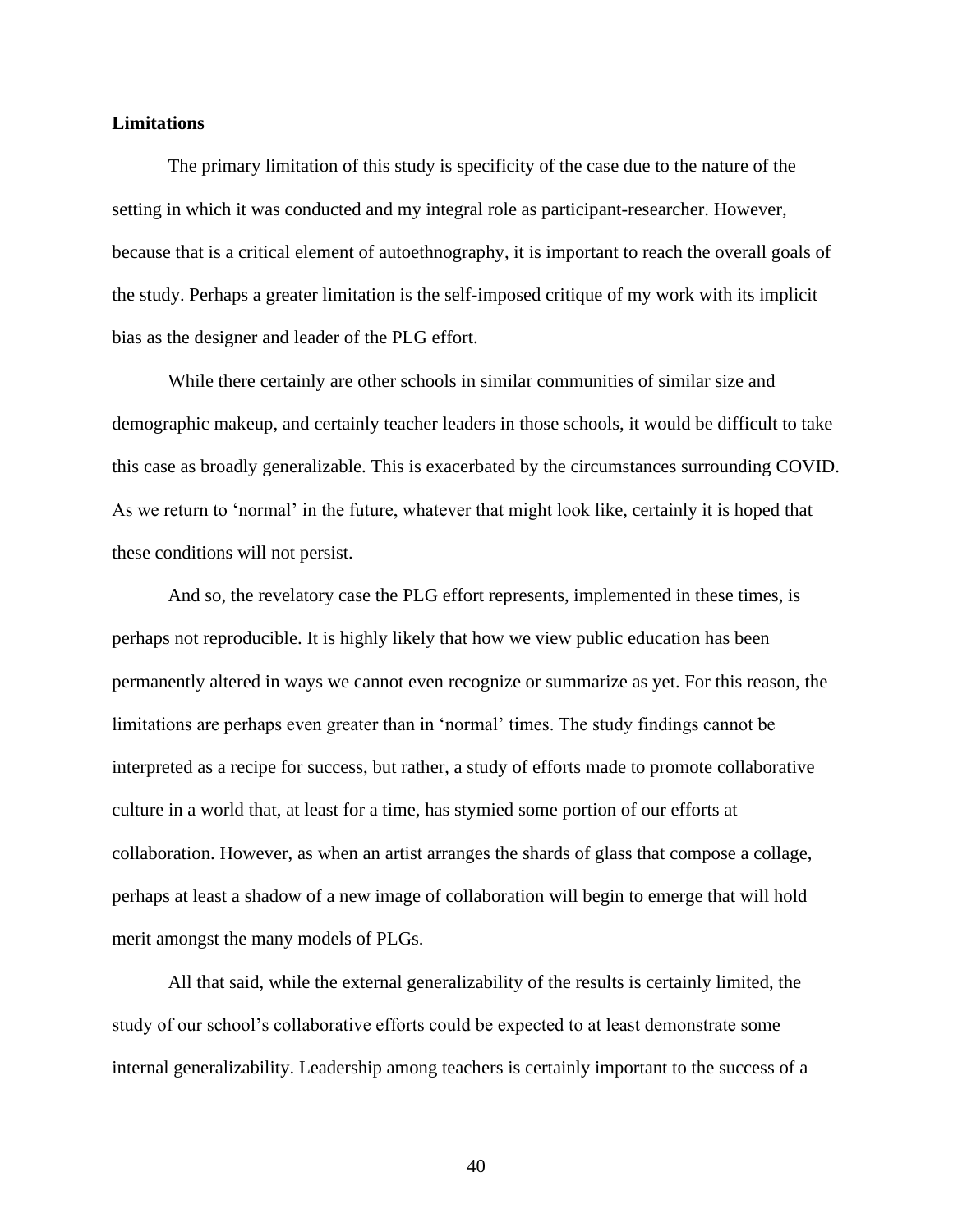school, and so the study of my leadership of our efforts could prove beneficial to others seeking to exercise or elevate their own level of leadership in our context or beyond.

Another limitation stems from the fact that some teachers chose to limit their participation in the effort due to temporary contract leniency regarding PD time negotiated by the local education association, which limited the sample of opinions and ideas from participants. Many of those who actually chose to participate regularly in the PLGs were also the ones who chose to be interviewed, though this was not the case for all the interviewees. However, the overall understanding of the school's climate of collaboration is now much clearer. The study provides illustrative examples of collaboration that exhibit some efficacy in dealing with the most unusual of circumstances surrounding the pandemic and the upheaval of our current system of education. These may also prove to be useful to other similar schools who are working to provide support and opportunity for collaborative efforts among their own staff in challenging times.

A final note on limitations and implications is that Yin (2003) strongly urges the use of at least two-case studies in research to combat the perception of a weak overall study. Despite that I only studied a single case, I would point to the tremendous expression of common problems encountered by educators from across the US and the world. This provides evidence that the case is not one in isolation and could, thus, provide some clarifying understanding of the importance of collaborative efforts in such times. (Burgess & Sievertsen, 2020; Jena, et. al., 2020; Kraft, et.al, 2020; Upoalkpajor & Upoalkpajor, 2020)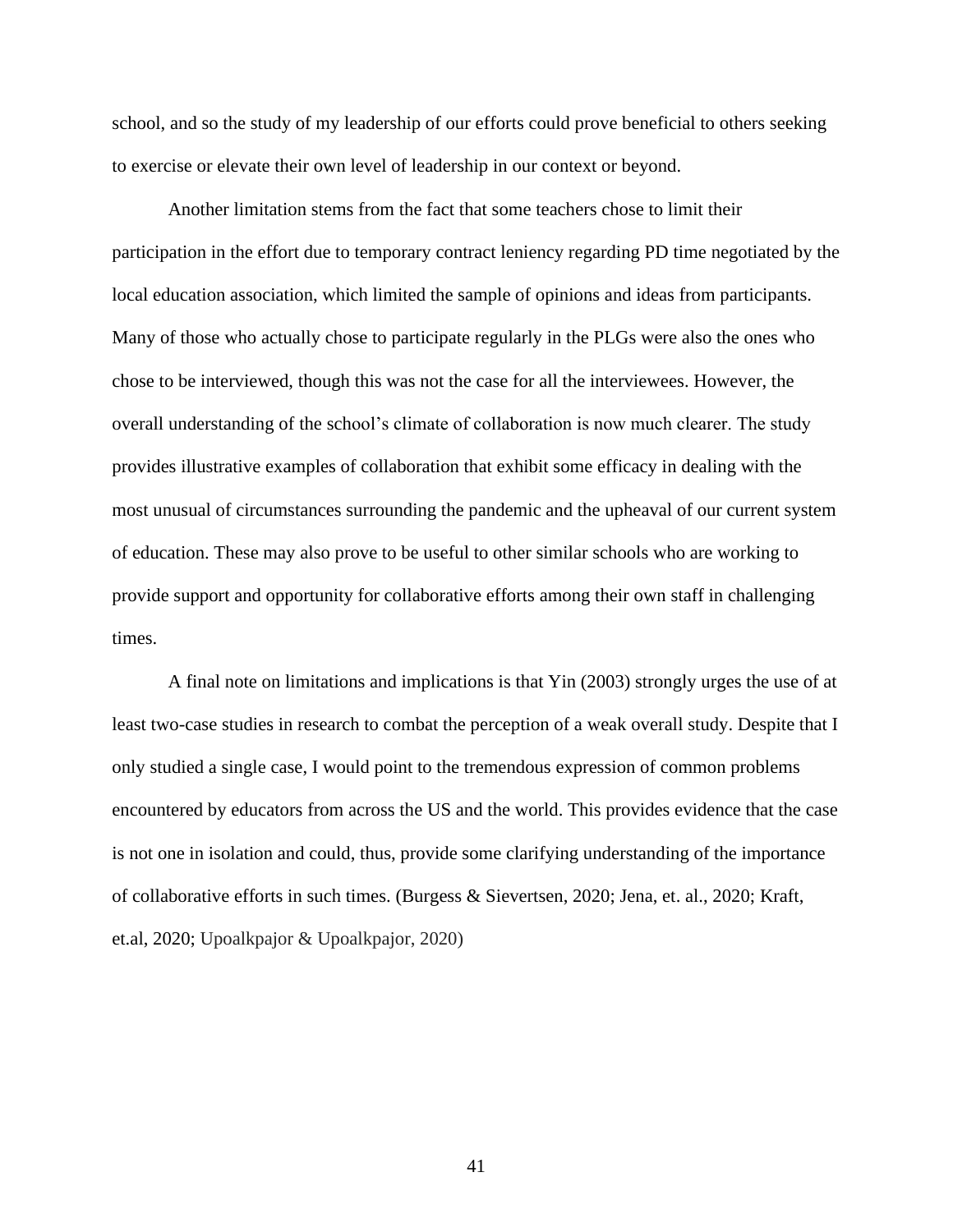# **Ethical Obligations/Concerns**

# **Positionality**

A primary ethical concern relates to the fact that some participants perceived this as an initiative that was handed down to us from administration. This perception of a top-down initiative is certainly indicative of the need for just such a structure as this for professional growth and collaboration to be developed. It lends credence to the purpose of giving teachers greater autonomy and professional discretion through these groups. However, because I conceived and initiated the effort, I tried to be careful to structure the interviews in such a way that the responses of staff shouldn't have become a set of statements about what they thought I wanted to hear. However, I have to acknowledge that some responses may have been tempered by my presence as the interviewer.

These cautions are, on the other hand, the exact reason that the choice of autoethnography for this study proved beneficial. It was precisely my positionality that gave me access to the information I needed to evaluate the data most clearly. My insight by virtue of my intimate involvement as a participant researcher was crucial to the interpretation of the data. My own perceptions were clearly triangulated, in the ultimate analysis, by the careful coding of the variety of sources in the data corpus.

#### **Recognition of Bias**

A potential ethical issue and source of bias stemmed from the fact that this is a selfevaluation of my own handiwork. I was the individual who established the format for our PLGs and directed their implementation. I did my best to remain aware of my own subjectivity as I examined the data. My initial National Board for Professional Teaching Standards and my recent renewal have taught me about how to be objective in analysis of my own work so that I can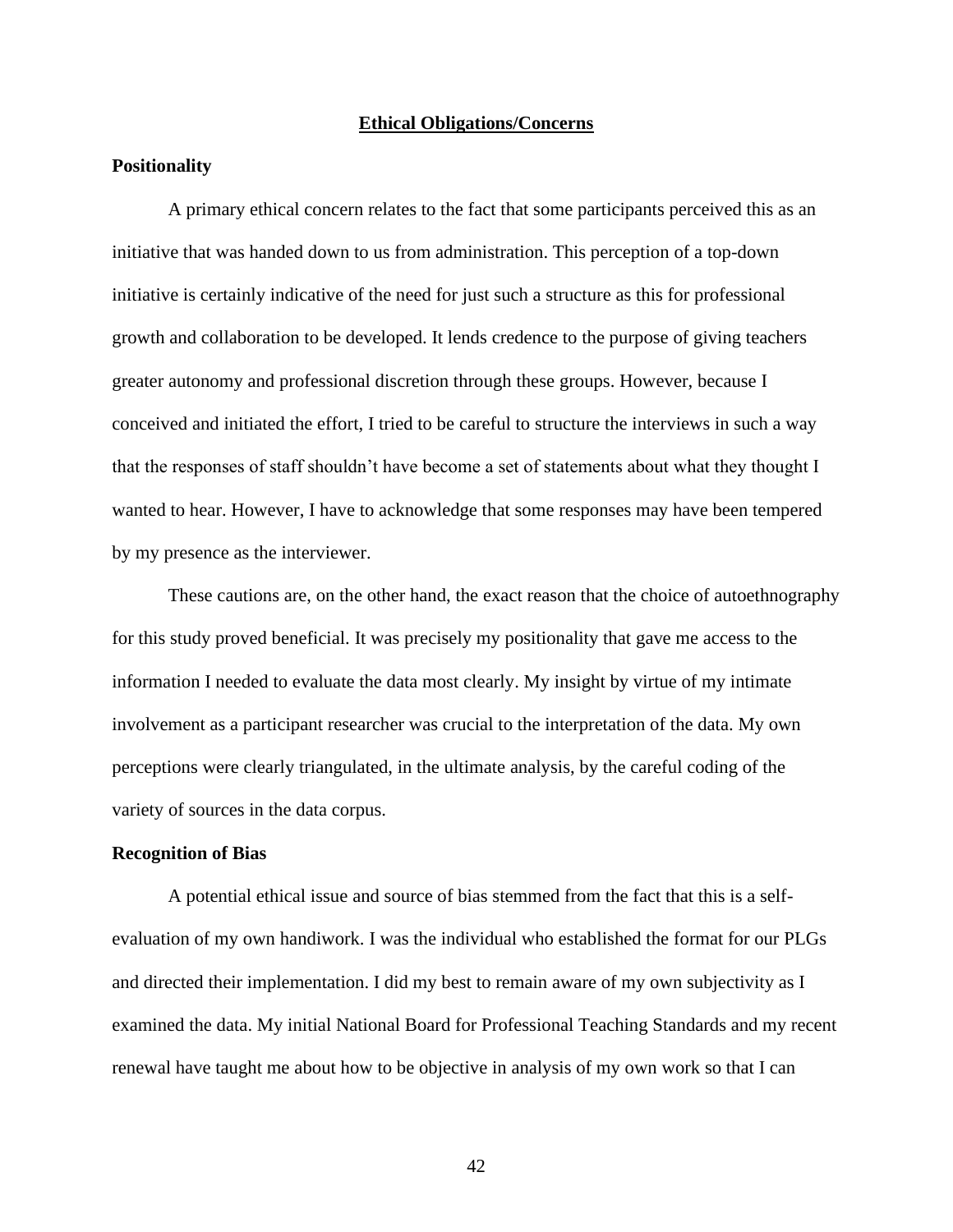understand where growth is needed. I believe this experience tempers this bias to some degree. The desire to find success in the effort, though, must be acknowledged.

As I have remained a leader in my school in shaping the strategies around continuation of the PLG effort these findings will help guide my future decision making. One way to accomplish this is peer review of analysis and findings from interview data, as suggested by Krathwohl (2009). Study participants of individual interviews had the opportunity to review the data and suggest amendments and alternative viewpoints that helped me to recognize my personal bias and had there been any corrections or additions, I would have incorporated them into the analysis. However, I did not receive any feedback that required them.

# **Privacy Issues**

Privacy and confidentiality were also concerns. No identities of participants are disclosed herein. It is certainly possible, however, that some individual responses to interviews could be recognized by individuals with close ties to the school, namely other teachers, administrators, and perhaps even students and parents. I have worked under the condition of confidentiality to the greatest extent possible. Participants in interviews were given open and complete statements concerning the use of the interview data and the fact that I could not guarantee anonymity but that their identities would be protected to the greatest extent.

# **Do No Harm**

Another potential ethical concern was related to the discovery of information that might be harmful to my school or individuals within its ranks. To avoid this, I maintained a focus on findings relative to my leadership and implementation of the PLG structure and other collaborative efforts and not on the school as a broader entity. As such, I did not ask for any input in interviews that might have implicated individuals in the assertions of interviewees, but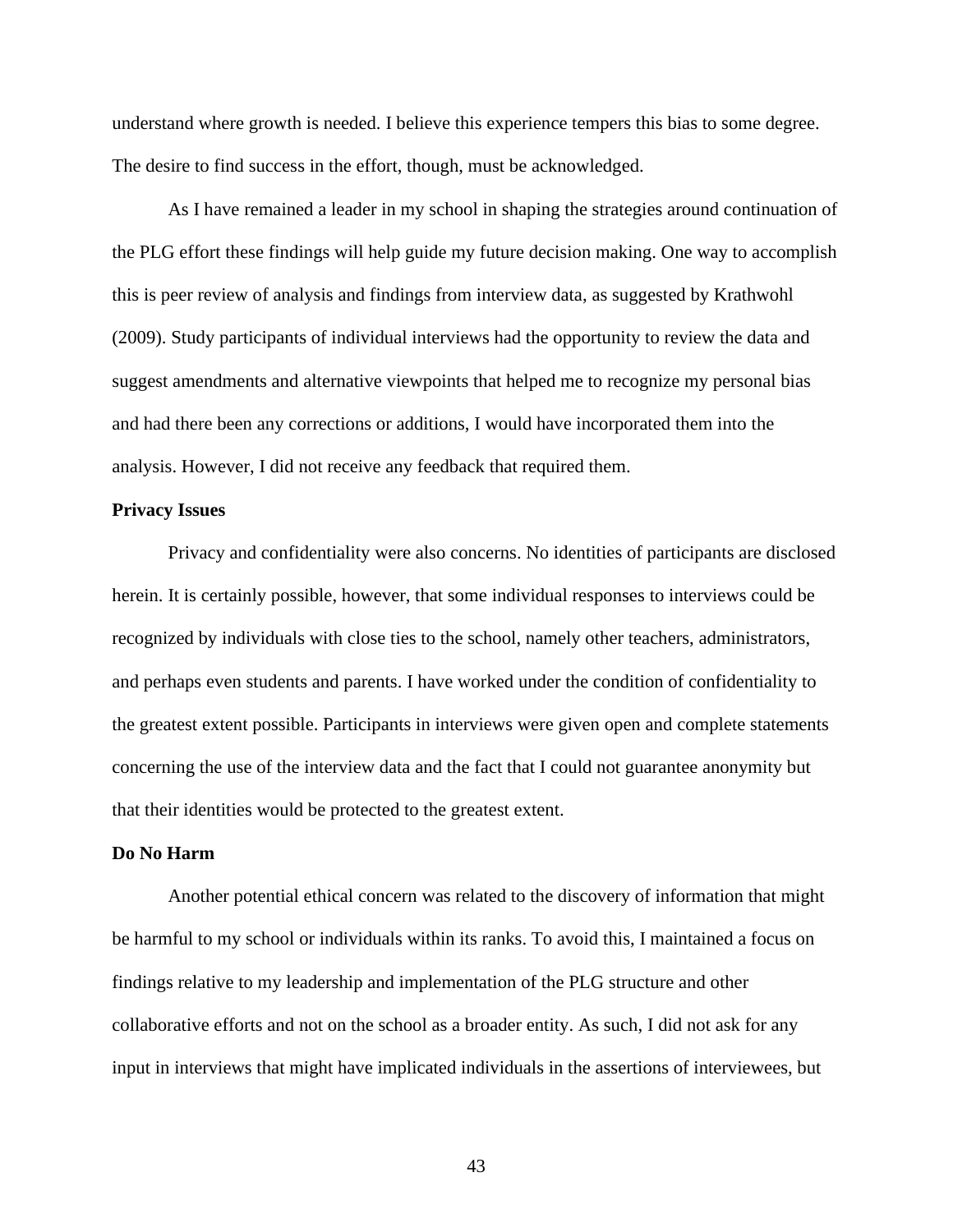rather focused on strategies and approaches for growth utilized in the PLGs and resultant individual feelings about autonomy and professionalism. Names mentioned in interviews were stricken and no data that relied on the use of names was used. Any statements that reflected negatively on specific individuals was stricken from the data set.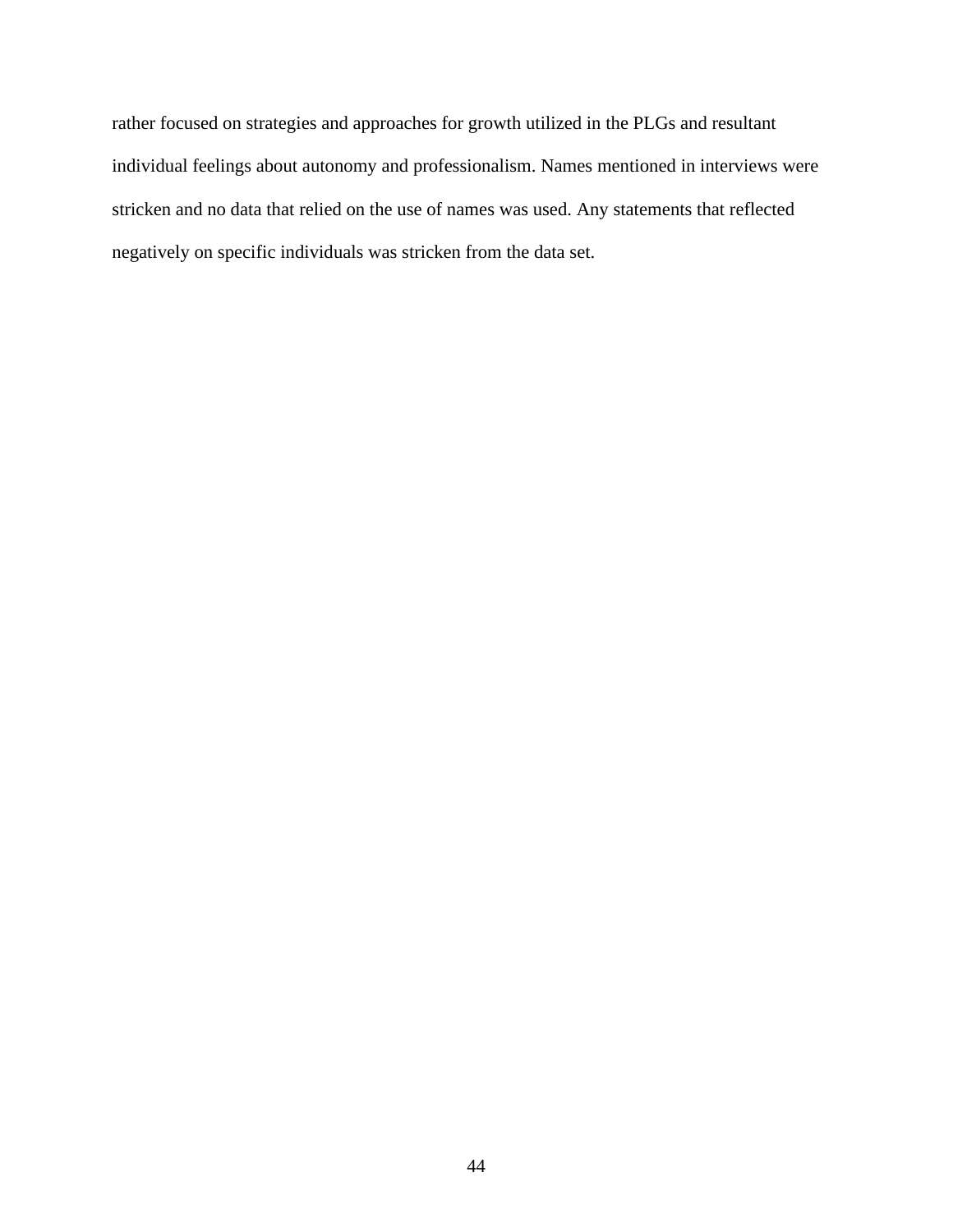### **CHAPTER 4**

# **FINDINGS/RESULTS**

# **Research Question 1**

*Sailing through the storm: Navigating collaborative work and assessing the course taken through the pandemic*

The quantity and intensity of impacts related to COVID-19 on our professional learning group (PLG) efforts could not easily be overstated. Many teachers made statements similar to this one from one of the interviewees: "I think our times dictate what we talked about in our group...Because we were all struggling with the almighty elephant in the room - of COVID." Primary among the negative effects was a general heightening of anxiety amongst teachers, which began very high as we started the year. Another comment attested to the duress teachers were experiencing:

you were looking at trying to initiate something brand new in a time when, man, not too many people were looking to do anything new. We were looking to survive. And so, I think you've got to frame everything with that.

This is a very vivid example of the challenge we were facing in implementation of a new collaborative effort at our school in the face of COVID.

In talking about the difficulty of maintaining a regular meeting schedule, one facilitator said, "I suspect that a good portion of that was just feeling bogged down by the daily minutia of what this year has brought." By alluding to the "daily minutia," this person was underscoring how time became precious in a Covid affected year and it presented a challenge to participation in the PLG groups. However, this comment by another of our facilitators attests to the fact that at least some teachers generally felt they were going to need to collaborate: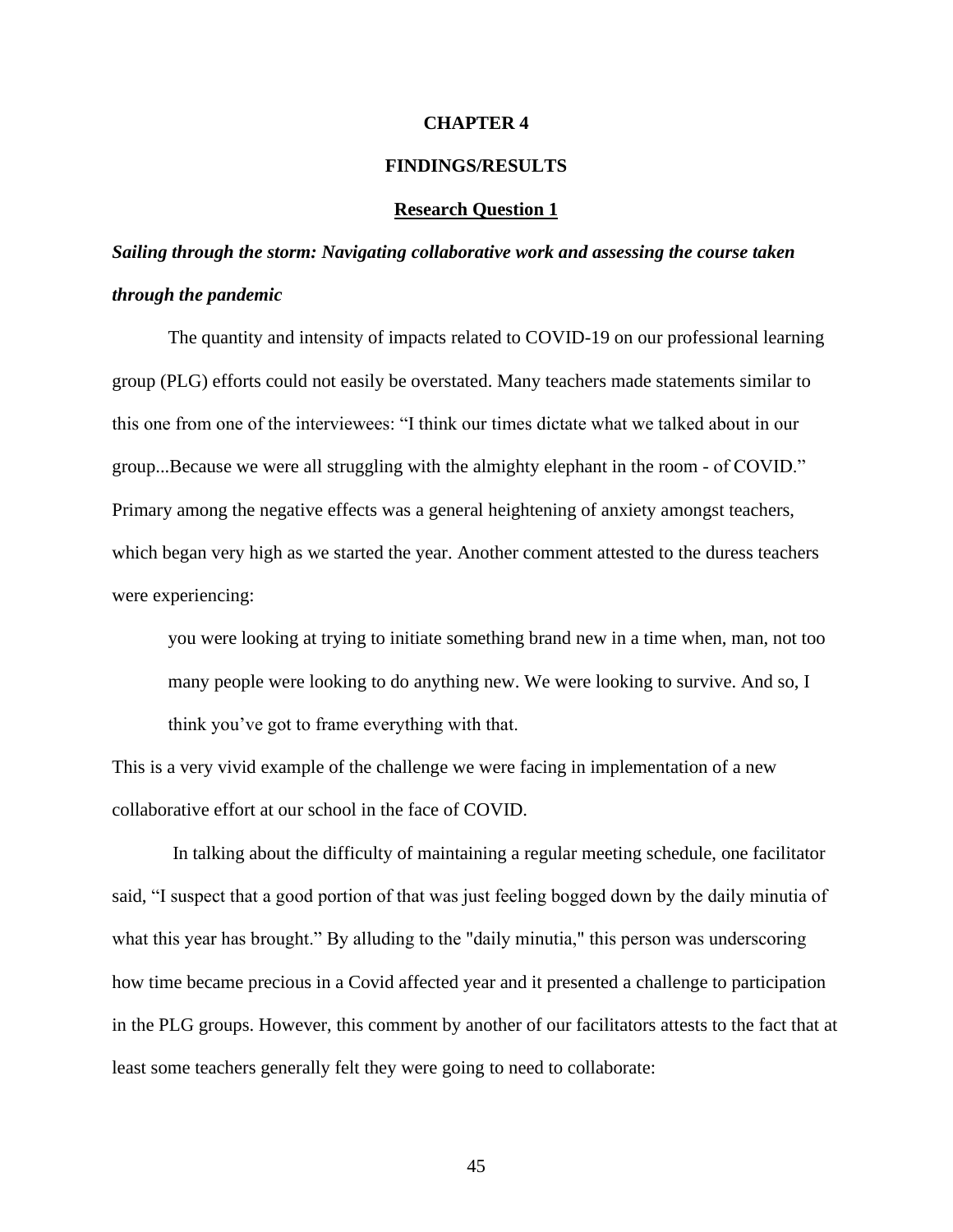I know teachers are going to have to get together. I know there's, like, there's gonna have to be an avenue...an outlet of some sort, because there's going to be a ton of problem

solving that's going to have to happen for everybody to kind of navigate this. This was confirming for the collaborative efforts I believed were going to be so important and this teacher became one I would go to when I needed help or advice about how to proceed through the year when faced with challenges with uncertain solutions.

Because of the uncertainty, there were absolutely aspects of the PLG effort that were fluid through the year. One of the goals when we conceptualized these groups in my talks with administration and our curriculum coordinator, had been to think about how we would use them to improve the practice of peer feedback at our school. Peer feedback has not really been a vital part of our professional growth and development. Comments from many of the interviewees suggest that teachers recognize the potential value. In one facilitator interview, he conveyed his group's sentiment this way around peer observation and feedback: "so they were excited that one of the things in this group would be observing and in, in talking about the teaching of other teachers." When you have teachers observing teachers, as opposed to the more traditional model of evaluations and feedback given by administrators, both the observer and observed benefit.

The stress surrounding COVID, however, quelled the aspiration to include peer feedback. One teacher commented:

I do like the idea of peer observation...It's great to have on the radar for the near future, I just wonder about putting it out there right now as people are super overwhelmed with everything else on our plates and if these groups are going to work and be something staff are invested in, we need to be careful about throwing too much at them too soon.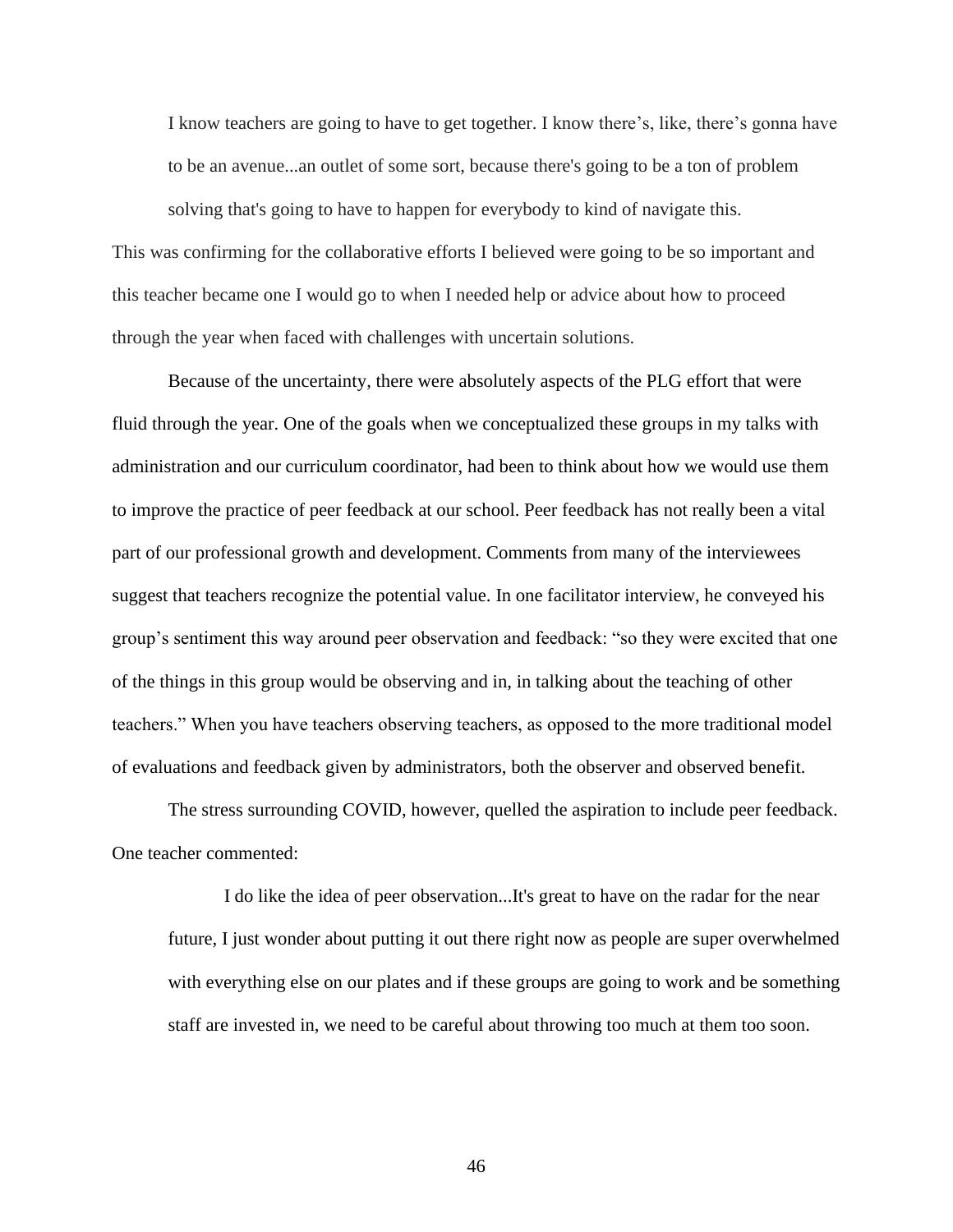I had at least a couple of the other facilitators say to me in passing that they felt like it was too much to ask of teachers in the shadow of COVID.

There were, of course, other concerns: teachers were concerned about getting sick. They were concerned about not having students in the classroom and about how to effectively teach students when, simultaneously, some were in and some out of the classroom in the prescribed hybrid learning environment. Many conversations were had over the very real concern that our students would not have equal access to education in our hybrid learning situation due to inequities of access. There were just many unknowns that teachers were dealing with. Through the interviews and focus group coding, three main themes of group discussion emerged that could be tied directly to impacts of COVID: technology challenges, socioemotional themes focused on our students and ourselves, and challenges related to issues around student engagement. This chapter 4 section, then, is a summary of the impacts of COVID on our collaborative PLG efforts.

#### **Initial Enthusiasm and Perceived Value of the PLG Effort**

Initially the enthusiasm for our groups varied. Our meetings were a key boost in my own thinking about how to better educate my students in the hybrid learning environment. Others expressed similar enthusiasm. One facilitator related "So if your question is enthusiasm, man, I was all in. Whether it's COVID or not COVID, um, I don't know if my enthusiasm would be any different." An email from another facilitator also expressed the value they felt for this opportunity:

Generally speaking, we enjoyed our meeting and are finding these meetings worthwhile because we get to connect with each other as people and as teachers. It seems that it is a good thing to stay in touch and have new ideas as we are adventuring in this new hybrid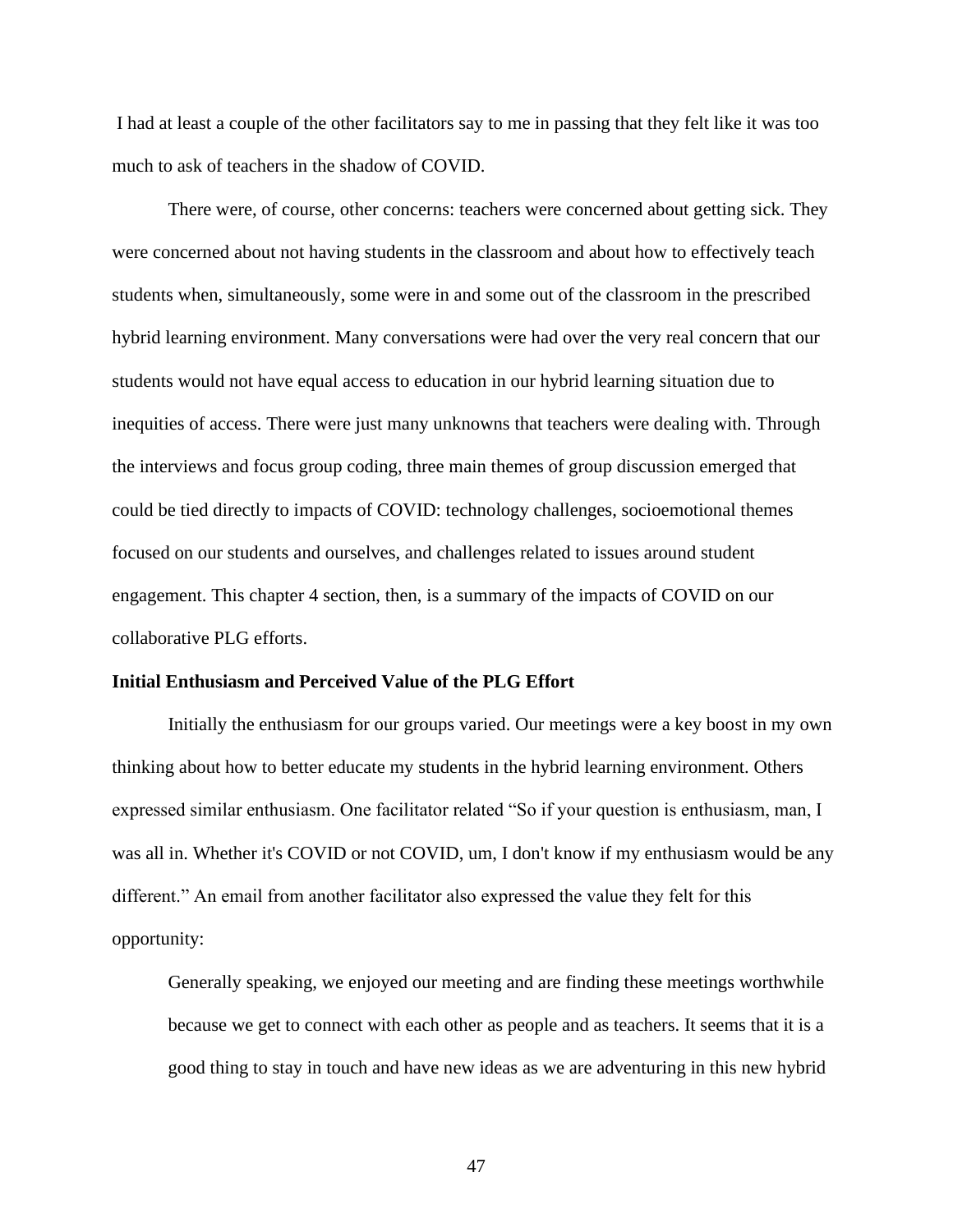learning format. Plus, being from different departments and teaching different subjects, one of us might have an idea that another has not thought of but might be worth a try.

This was a sentiment shared by others as well. This teacher was enthusiastic about the interdisciplinary nature of the groups and thought the PLG work was going to be worthwhile:

maybe it's an opportunity for a relationship to be started, whether it's alt ed and math, math and English, or whatever, I think it opens that line of communication. That, too, supports student learning down the road because it could turn into something else. It could turn into a relationship that you never saw coming.

Another said it this way: "I would say that I was excited about it, even though…I was excited about the opportunity to meet with people that I work along with on this hybrid learning adventure". The evidence for enthusiasm was clear.

The idea of this PLG effort was clearly novel. One teacher commented that the idea of having colleagues to meet with on a regular basis was new to him as that had never been the case before in his former school. "I was very excited. In the past, again, it was all kind of 'me'. We didn't have anything like that. It was the old everybody get together, we'll talk about something...So, when being assigned to a group, I thought it was going to be a good thing." Unfortunately, this teacher also relayed that his group just did not work out as well as had been hoped. Another teacher's comment showed their perception of a positive outcome when they said, "working with teachers to actually produce good education for students is something...that's definitely, I think, bringing me forward". Our formal PLG effort helped build relationships that enhanced teachers' propensity to collaborate with others about what they were trying to accomplish with their students.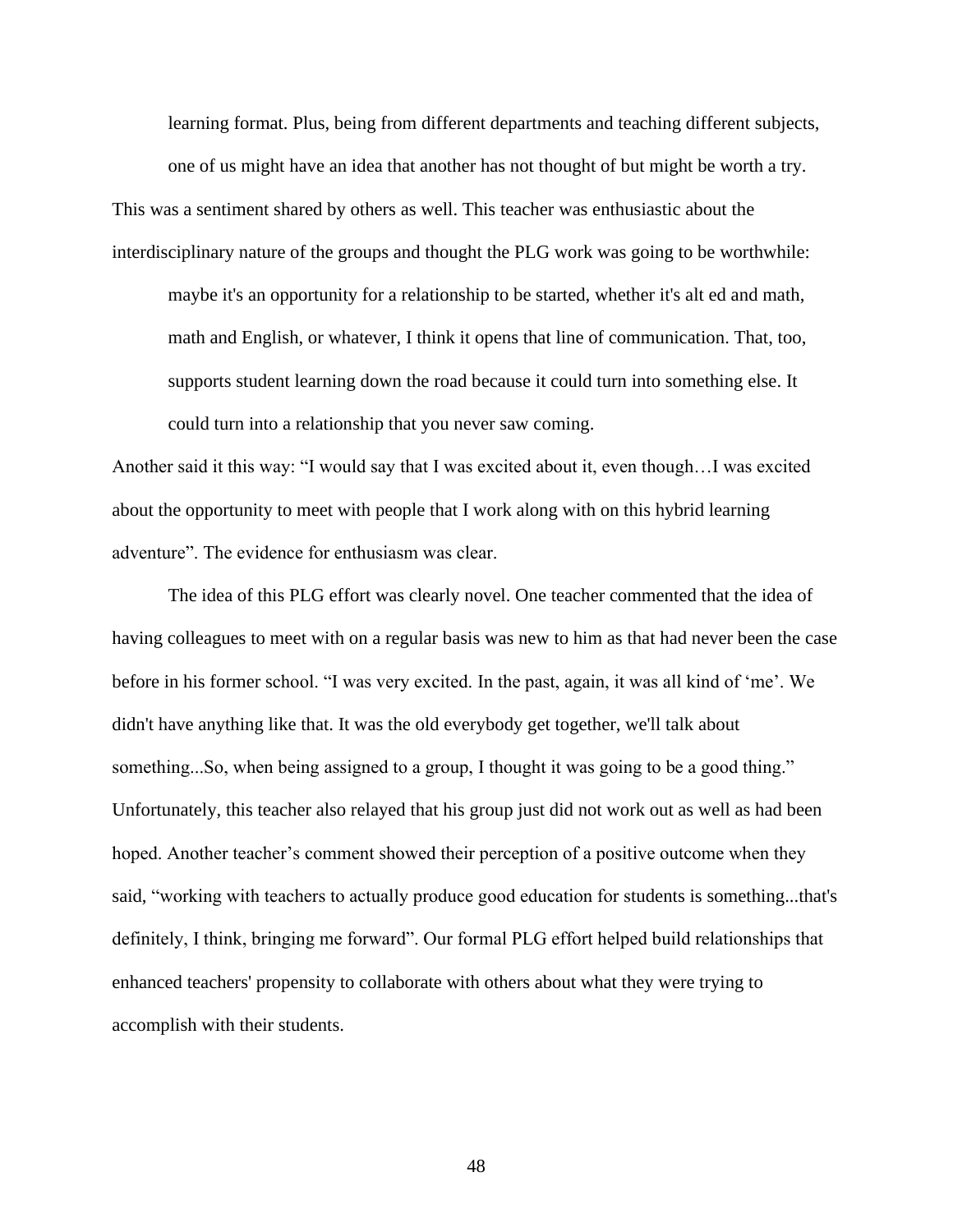# **The Importance of Time**

Despite initial enthusiasm, one clear implication from the data was that as the year went on, and largely as a response to the stress created by COVID, people became weary, so anything that imposed a commitment of time became less and less appealing. Data from meeting notes suggest that most groups met the first month or two fairly consistently. However, that consistency waned due to other demands on teacher time and the general sense of weariness. One teacher stated:

I think that extra load of having to teach in this kind of environment, it was just so exhausting, people thinking about having to be in a meeting, afterwards or before school, either way, it's just, I think it was more than they really wanted to have to deal with.

Another example from an email sent to me read "more than anything, the people in my group felt like time is more precious than ever, and so ... I'm suspecting that my PLG members may not meet often."

There were only 4 groups out of 9 whose notes reflect that they continued to meet through the year. At least one group indicated they did not meet at all after the first meeting, and another did not submit any notes and may also not have met beyond the initial week. Part of this seemed to be that facilitators did not have the energy to wrangle people. If nobody wanted to meet, they were not inclined to chase them down and push them. One facilitator said "So that has been a challenge, like me, feeling like our wrangler. Like 'Hey guys, it's, you know it's a week for PLG, what do you have for availability'." There were some facilitators who were fairly persistent, but others did not press for participation. I would include myself in that second group at least for a brief period of time in the middle of the year right after Christmas, although I did restart our meetings in the early spring of the year.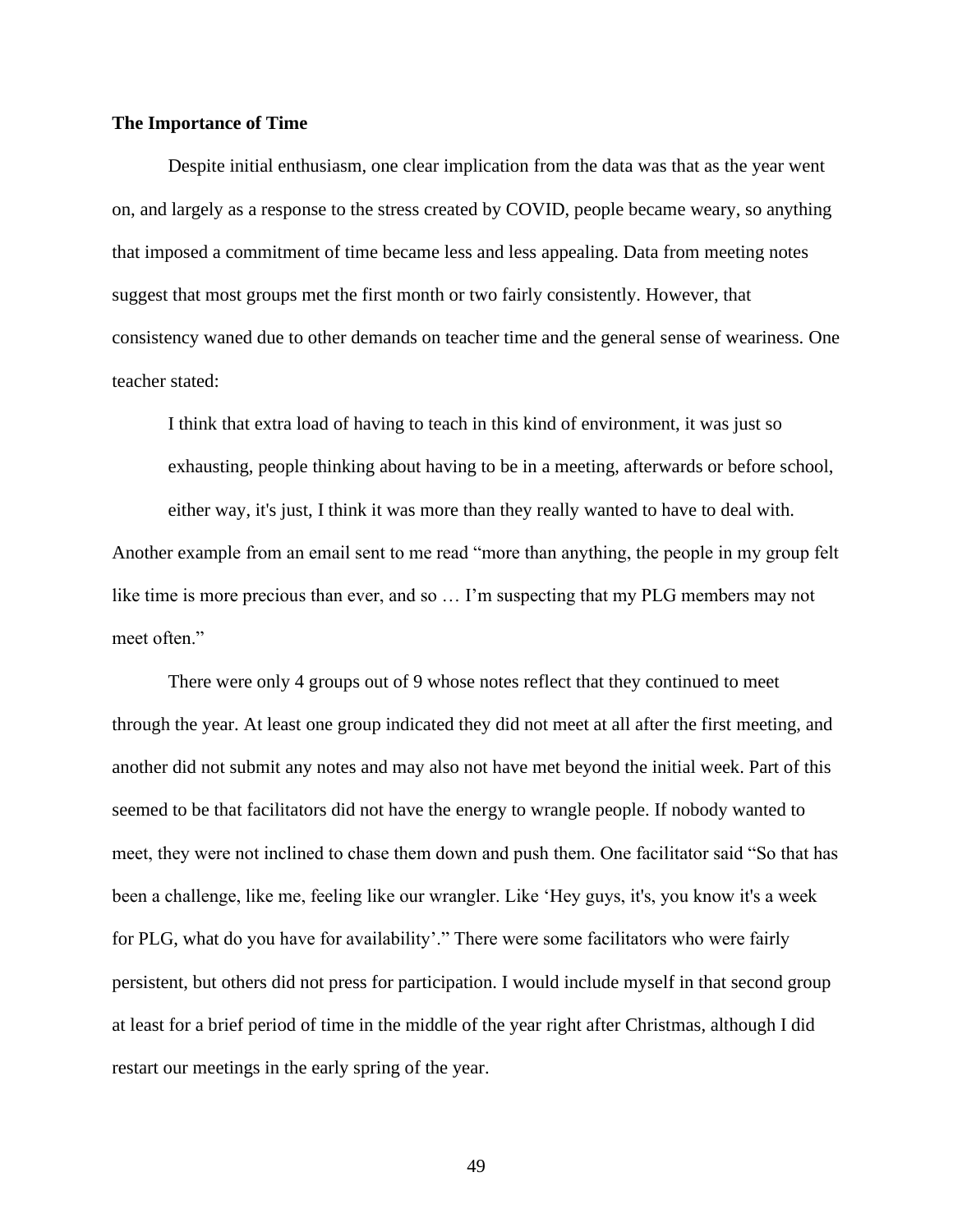As a result of COVID-19, teachers were really busy just trying to keep their proverbial heads above water. About a week after our first PLG meetings, our union representatives went to the superintendent and asked for a reprieve on the mandate that we have in our contract that we complete 25 Tuesday afternoon meetings through the course of a year. Those meetings are intended to be Tuesday afternoons after school for 90 minutes as a part of our professional obligation to our district. Because he recognized the challenges we faced, the superintendent relinquished that mandate. One facilitator expressed this in an email immediately when the announcement was made that we did not have to account for our 25 meetings: "With the unions negotiation of not needing 25 meetings this year…I do not see a reason to just get another meeting in if the 25 are not required". It was a comment that revealed how busy teachers felt in general and the understandably cautious approach to commitment of time many were taking. As a result, teachers were much less inclined to commit to Tuesday afternoon PLGs. Without exception, all the facilitators made comments similar to this one when asked about the impact that announcement made on the enthusiasm for PLG participation. Another said this: "I think the real drawback was...when it came about that the meetings weren't mandatory...I think that was the tipping point." No one commented that they did not want to meet because they saw no value in it. It seemed more that teachers did not want something on their plate that did not have to be there.

# **Technology Challenges**

One of the impacts voiced early on in our PLG groups was that teachers were worried about their capacity to teach online as COVID necessitated. When I set up professional development for district teachers at the end of the 2020 school year, I found out that many of our teachers had never had any real experience teaching in an online environment. The school had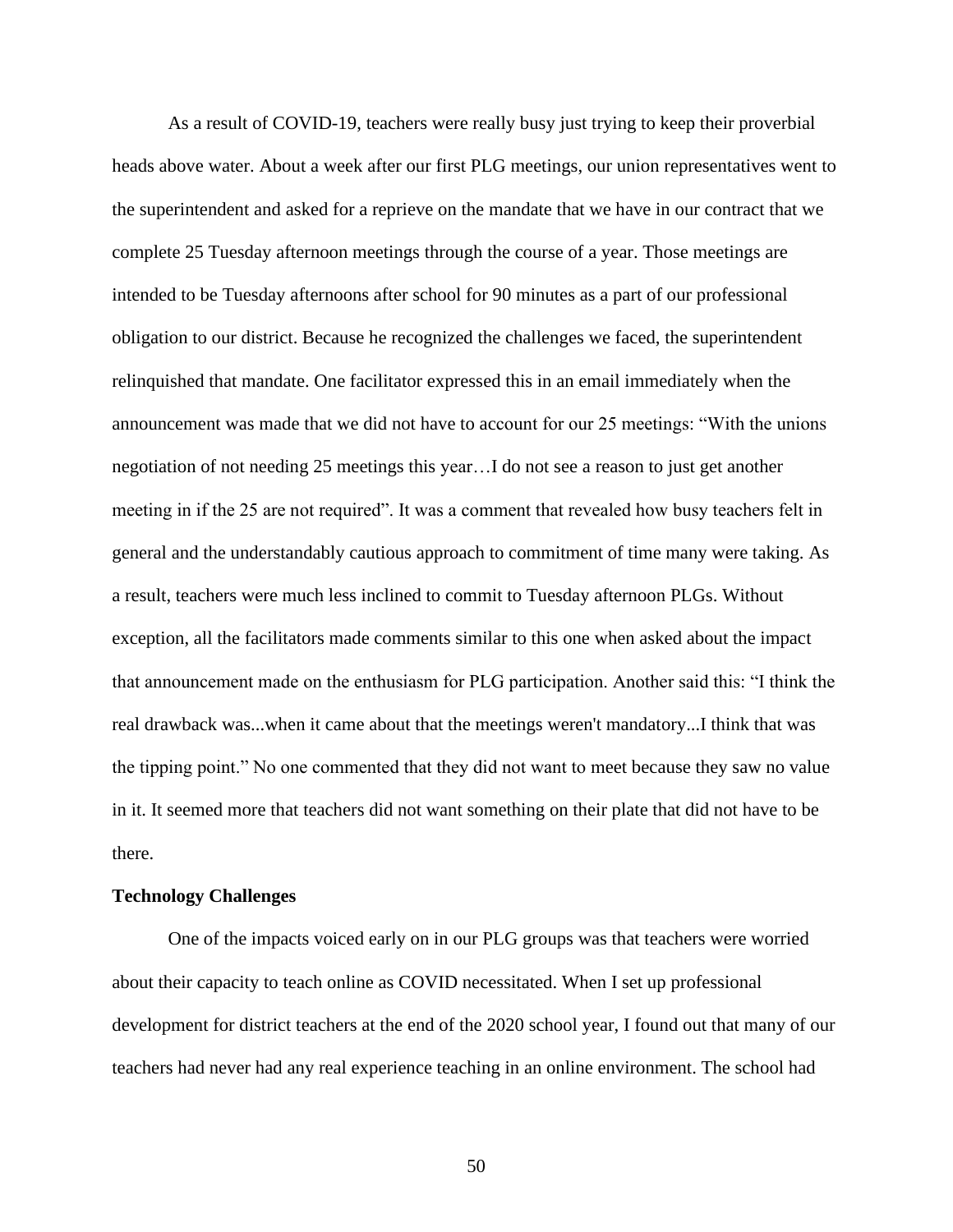utilized some online programs for credit recovery, but those programs were primarily self-guided and paced by the students and had never been used by teachers other than those who teach summer school and a couple of special education teachers who use it throughout the year.

Some pieces of the overall repertoire of requisite skills were in place, but certainly there were few of us who had the confidence to say they were ready for hybrid teaching. Many teachers, though certainly not all, were using and had become familiar with the G-Suite apps from Google, but many of them had not been consistent users of apps like Google Classroom. There was use of technologies like YouTube, Khan Academy, as well as some textbook specific resources by some teachers. So ultimately, the use of online learning technologies by the staff was highly variable, ranging from some who avoided technology to as great a degree as possible, and some who embraced it to the greatest extent possible.

The fact that we were to teach in a hybrid environment, then, posed an adaptive challenge regardless of previous experience because teachers were having to do both virtual and online learning at the same time, a situation few, perhaps none of us, had ever experienced in the past. As a result, much of the conversations in our groups early on focused on the challenges related to teaching in that hybrid learning environment. One teacher specifically mentioned "And now we're doing this virtual hybrid model and that throws a whole 'nother wrench, so…". The centrality of the focus, at least initially, on hybrid learning challenges was also in evidence here:

The biggest thing I thought...a great thing was the fact that it [PLG group] was member lead and being able to say, 'okay we're just not going to talk about whatever we're told to talk about, let's talk about something that we all need to talk about', especially where we were at the beginning of the year, when everybody was trying to get into this whole hybrid type learning.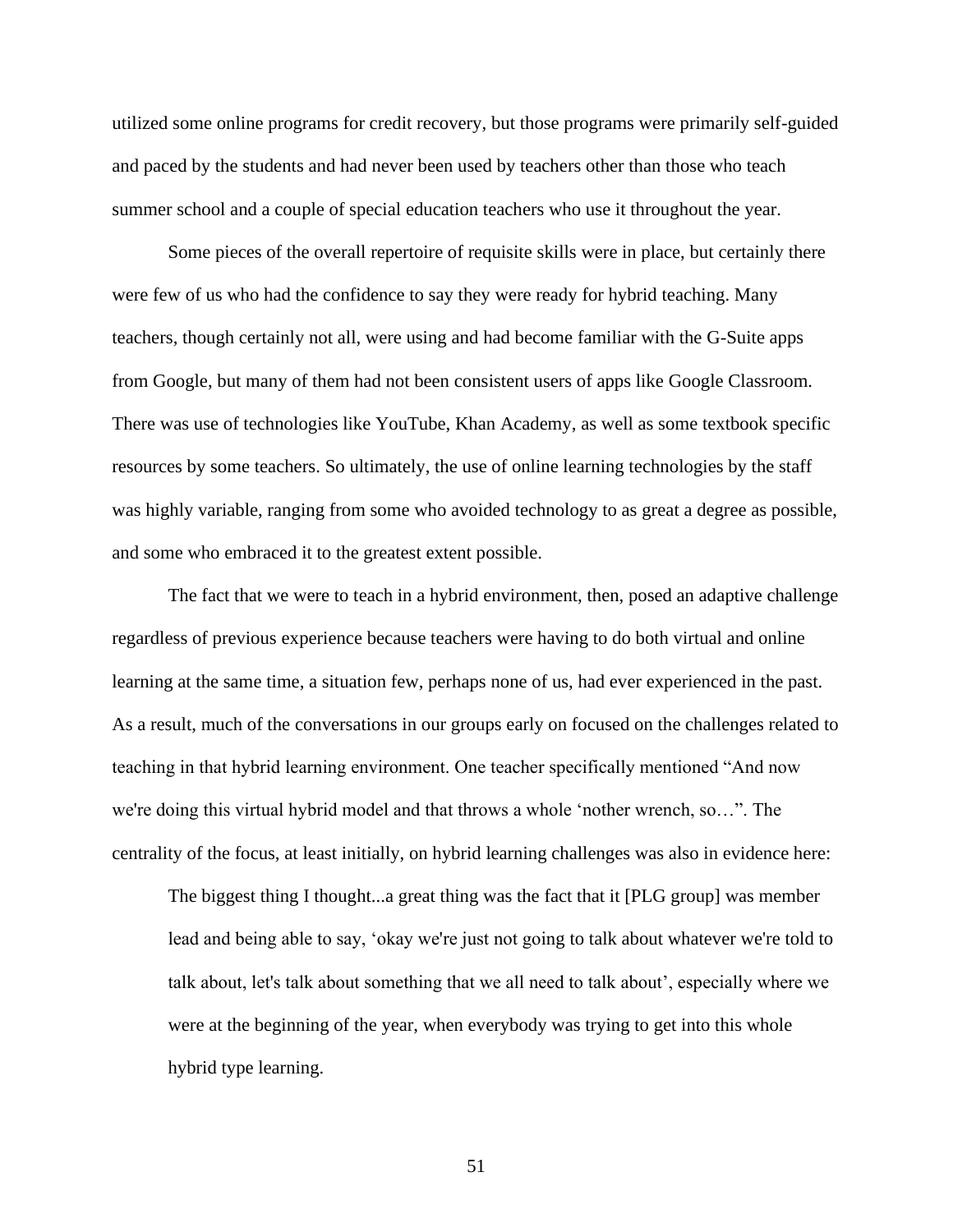The strategies teachers employed were highly variable, but in the end some general patterns emerged. Some chose not to do any live online teaching and sent work for students at home via Google Classroom or physical packets of work. They basically only gave direct instruction to their in-person students. Others, myself included, taught almost completely synchronously. This meant it was important to spend PLG time addressing technical challenges.

The previous data suggest mostly negative impacts of COVID, but there were motivational impacts as well on teacher collaboration. At least partially as a response to novel challenges, teachers knew they had to do everything they could to enable them to provide the best possible opportunities for learning by their students under less-than-optimal conditions. One teacher put it this way in our interview: "I think this whole pandemic has forced me outside of my comfort zone. Like, I can't say I'm going to learn about that later. I had to learn it, like, now, because I gotta teach it in a week." Several of our teachers stated that the PLG groups provided the opportunity to share challenges, but also a way to show empathy for each other and share the burden of improving our ability to utilize technology to improve the opportunities for our remote learners. One teacher said "... there are some benefits, you know, to this situation because I've been thrown into 'how do I incorporate technology, how do I use these things?' So, so, then the trick is, what technology can I use with this content that's going to allow my students to become more engaged and, and that is going to increase discussion?"

#### **Socioemotional Support**

COVID forced our educators to seek and offer help to colleagues and our PLGs gave us the formal opportunity to do this. It also seemed to increase our willingness to be vulnerable and to allow others to see our weaknesses and to seek help from each other. One teacher put it this way: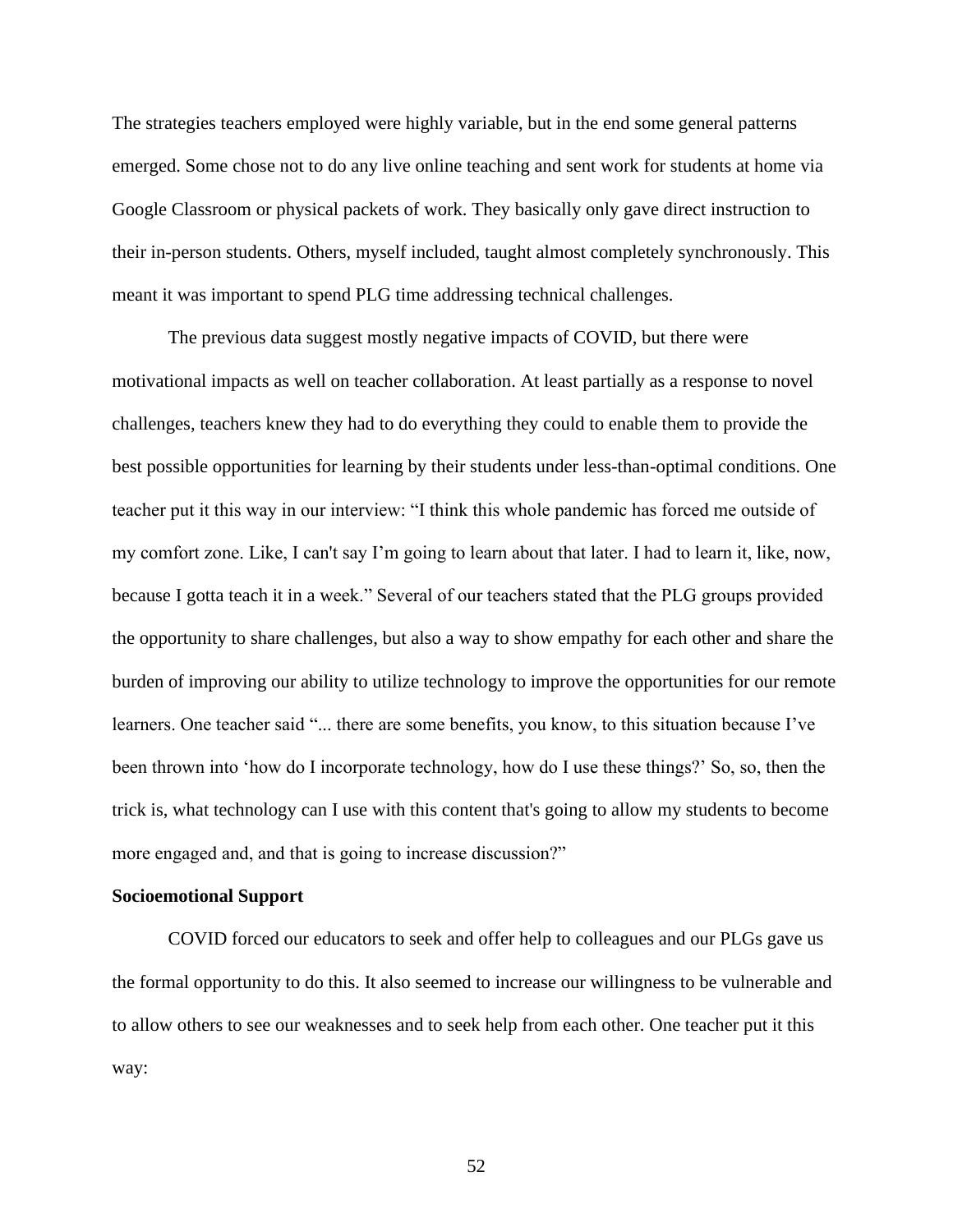...the most valuable thing was learning about what other teachers are struggling with made me feel like I wasn't alone in the struggle...I think it is sometimes easy to think that 'Oh, this is hard because I'm, I'm not good at this.' Whereas, when I, you know, hear from a teacher who's been doing it for 20 plus years and they're also having a hard time, I think like 'Oh, okay well it's not just me.'

The implication was that this teacher felt that in a normal year we may not have been so willing to say, 'I'm just struggling with this and I really do not know how to do it.'

Some teachers felt that, rather than in the groups, much of the collaboration they were doing was in brief encounters and one on one discussions in the hallway or in another teacher's room. One particular instance between two teachers was described in an interview: "Currently I collaborate every day with [another teacher] ...we share a door to our room, so we easily collaborate that way". Another teacher expressed a similar sentiment that pertained to their physical location in the building promoting collaboration: "I've been able to rely on [the teachers] where I work... I may bounce ideas off of them and work with them and kind of brainstorm some ideas from time to time." Another commented "... the most productive collaborative experiences have been kind of happenstance, and, I would say, with colleagues that have classrooms that are nearby. That kind of allows for convenient, frequent conversations." This type of impromptu collaboration that happened outside of our group meetings via email, or on the phone with a quick call, or in a conversation in the hallway or in the teachers' room, over lunch, was clearly important.

Another impact of COVID was that it forced us to look for a place of comfort where we would not feel like everything about our teaching was unsettled. One comment suggested a teacher's tendency to be too hard on herself and commented about how the collaboration that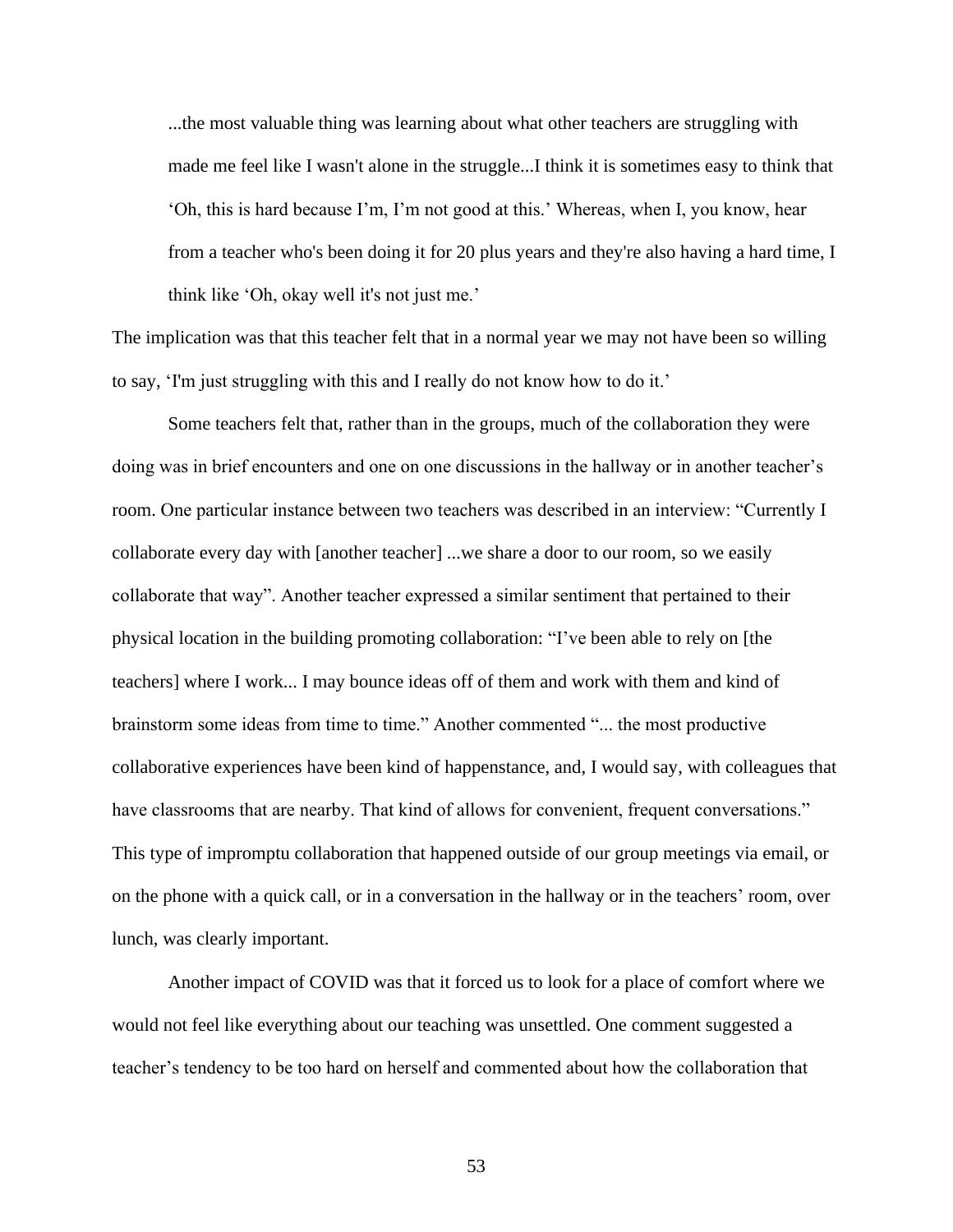happened helped her to be more aware of being too self-critical: "I have learned through conversations with all of my colleagues; even, you know, the five-minute things in the hallway, to be kinder to myself. And to be more patient with myself." At least initially, teachers seemed very unsettled about how to use the hybrid learning system and what we could accomplish. The mental task of providing a good education for all our students was difficult because we found ourselves so emotionally challenged by all that was going on and drained by the unfamiliarity of teaching both in person and online.

As a result, there was quite a bit of focus on socioemotional topics in our meeting groups. One teacher compared a "normal year" to what we were all experiencing:

So, there was a lot of, you know, 'I just need to unload', or someone unloads and then somebody else is having a good day, so 'let me just put this in perspective for you'. And I think in a normal year we don't do that enough, because we just get, we're so focused on the academic rigor and the academic side of things, which is super important, I mean, don't get me wrong, it's super important…but I started noticing last spring, that I really, as a teacher, don't take care of myself enough, and neither do my colleagues. And that it's, you know…That needs to be a priority now. But also, when the pandemic is over, we really need to keep taking care of each other and reminding each other to do that.

It was clear from this comment that this teacher found this a valuable outcome from our PLG effort.

#### **Addressing a Lack of Student Engagement**

Not only did we talk about caring for ourselves, but about caring for our students. One of the biggest impacts of COVID that we often talked about in our groups and outside of them, was about which technologies were most effective at engaging students in their virtual work, an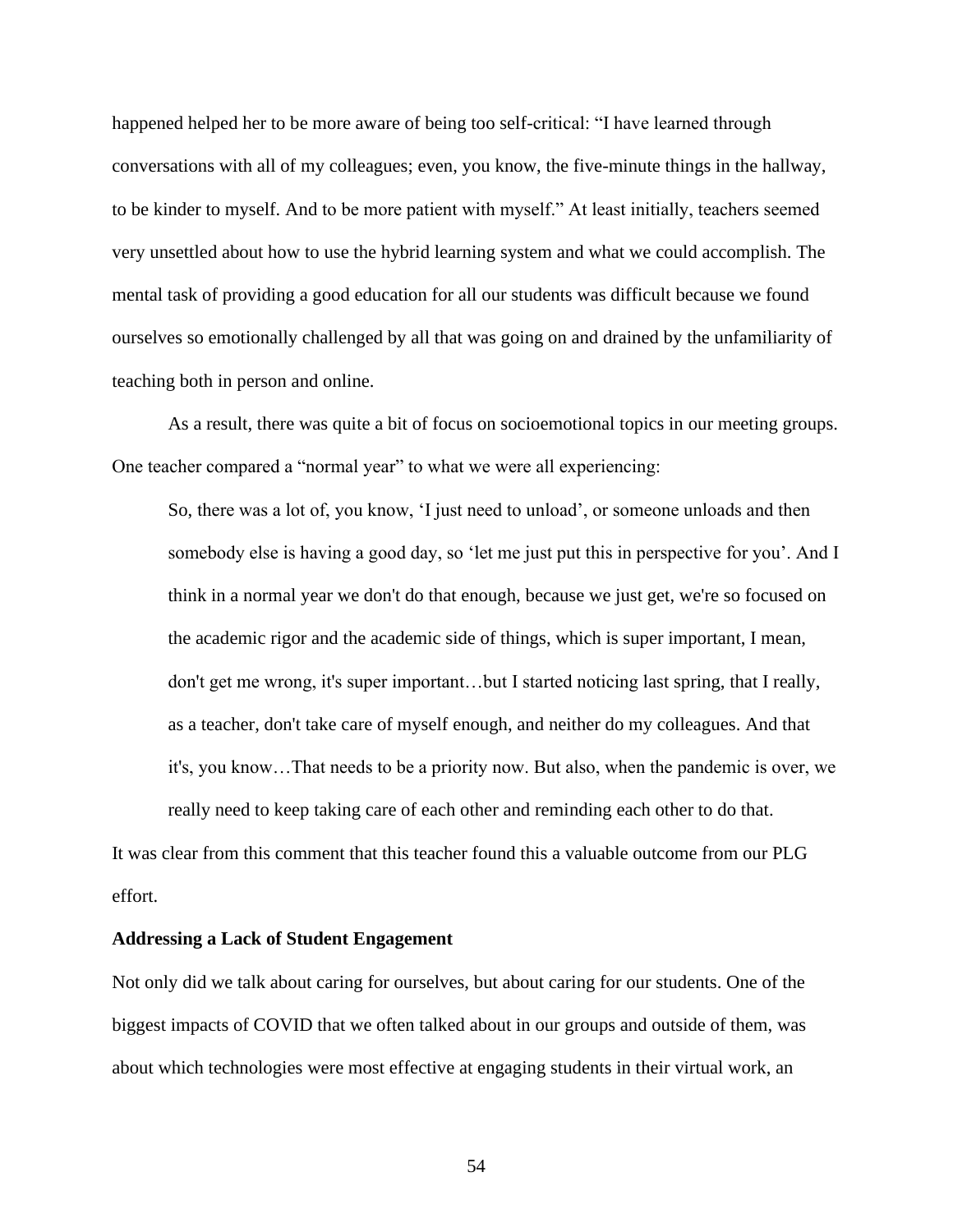important topic related to hybrid learning. One group's meeting notes highlighted this focus and are found in **Figure 3**. These notes illustrate the active pursuit of means to involve students who were not in class, as well as a focus on alternative means of assessment and how to give feedback and motivate students.

**Figure 3.** Meeting Notes from one PLG Group as an Example

| We talked about ways to engage students in virtual learning. Here are some |
|----------------------------------------------------------------------------|
| ideas we talked about:                                                     |
| Student choice:                                                            |
| o in projects or activities                                                |
| o many ways to show same skill                                             |
| o gives student a bit of ownership in the project                          |
| Connect to current events or real-world problems                           |
| Discussions to build community                                             |
| o Maybe give a grade for this?                                             |
| Group work                                                                 |
| Synchronous meetings                                                       |
| Audio and visual                                                           |
| o the power of using our own teacher voices in videos                      |
| o Looking for ways to give feedback to students with audio recordings      |
| o Ways to add audio comments in Google Classroom?                          |
| Ted-Ed videos                                                              |
| <b>Ed Puzzle</b>                                                           |
| Google Meets                                                               |
| o Break out room possibilities                                             |
| o Polling in Google Meets                                                  |
| o If here, type in chat                                                    |

Another facilitator described how their group discussed the efficacy of different strategies to engage students:

It did come up about 'how do you engage the kids? How do you get them talking?'...

[another teacher] was using the Owl in her classroom...she talked a lot about the Owl and

how it picks up...whoever's talking so then it's helpful in providing the kids that are

online...they still get the conversation. Whereas like me I'm just...recording using my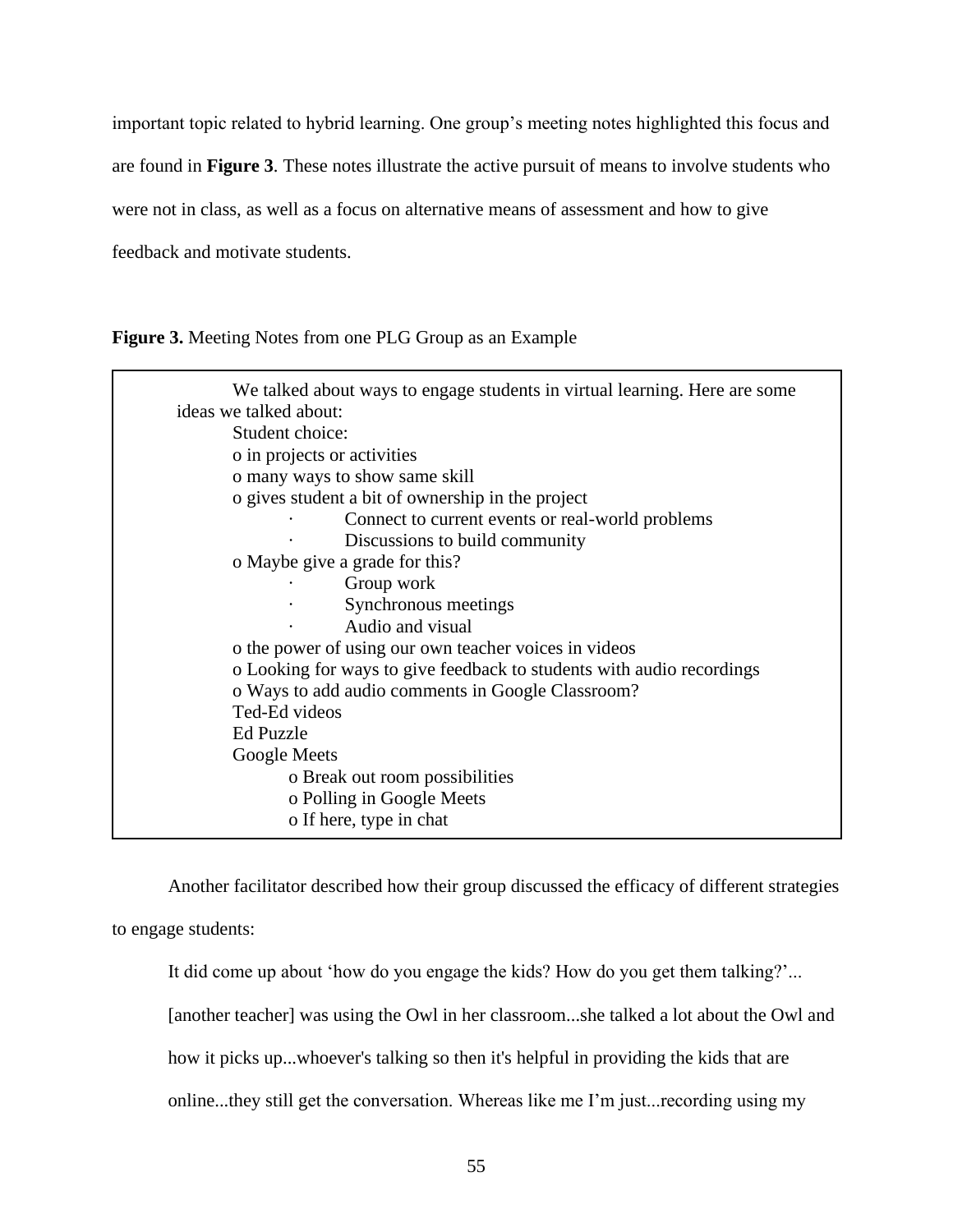computer, so if I'm having conversation with the kids in the class, the kids online aren't necessarily getting that information unless I'm repeating what was said. So we talked a little bit about some of those things, but, you know, the ones that had the cameras off, and, and how do you bring them into the conversation as well.

Student engagement, then, was often the topic of conversation, especially after the initial push to become more proficient at the use of virtual teaching tools and methods.

Notes from several of the other meetings reflect a variety of related concerns around this issue. Teachers repeated the familiar laments that many students, when they were at home, kept cameras and microphones turned off, so the teachers had no way to verify easily that students were participating. Often, in fact, it was found out inadvertently that they weren't. Anecdotally, teachers conveyed that sometimes they would tell everyone class was over and some individuals would not sign out of meetings; they would not respond when asked questions; they would often just not show up! One meeting note reflected frustration from a teacher whose class required physical participation. She could not easily assess whether students were actually doing the activities that were required of them. As a result, considerable discussion occurred about how to engage students. That discussion will probably end up being beneficial to all of us in the end, even as we move to what is hopefully a more normal educational circumstance.

#### **Research Question 2**

# *Setting the sails and course for waters unknown – organizing and implementing new PLG's in uncharted territory.*

The organizational strategy for our PLG effort began to take shape prior to the year in which we implemented it. When COVID happened, those plans had to be reformulated to some degree, however much of the plan that had been put in place seemed to be still applicable for our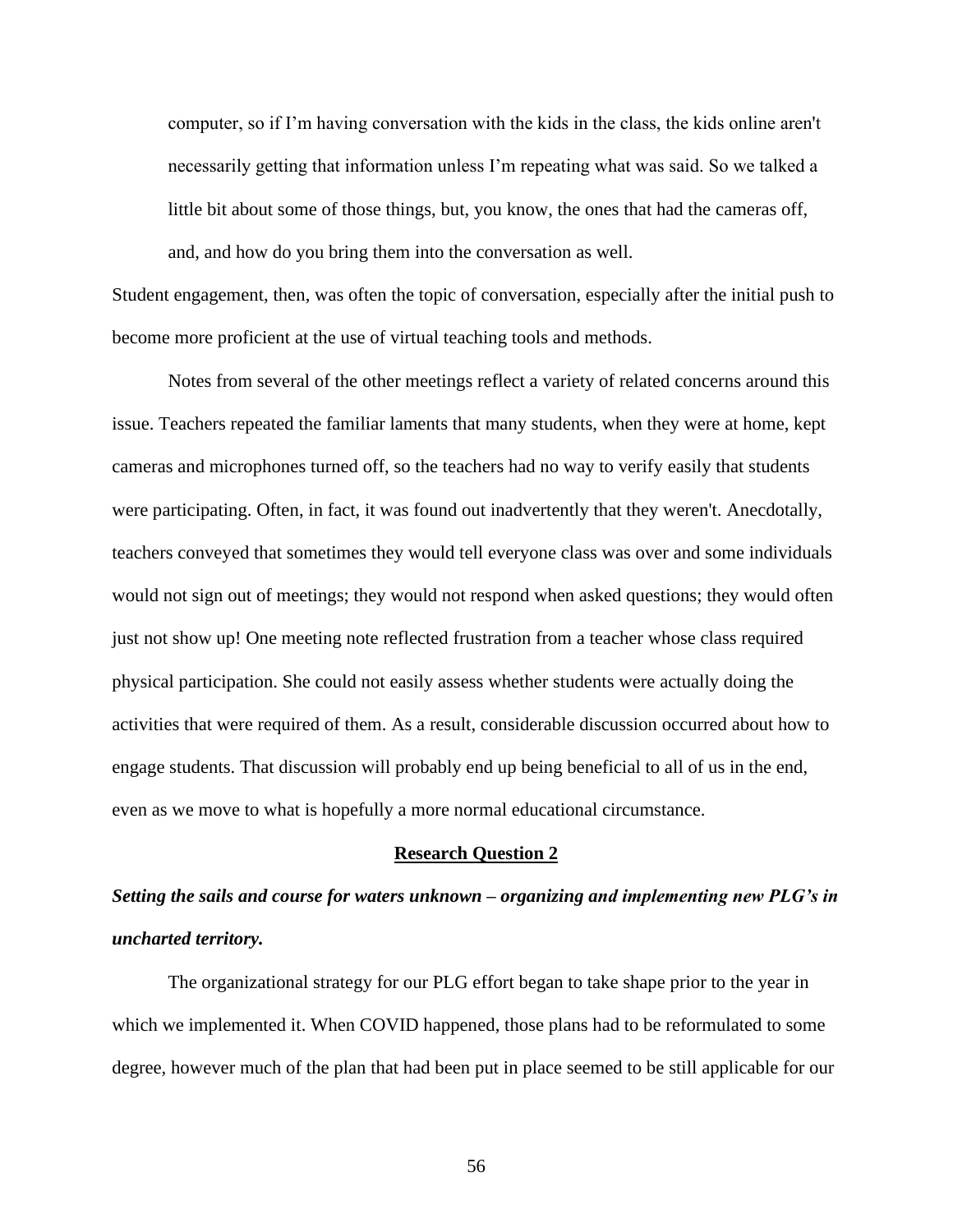effort. In this section of the chapter is a presentation of the thoughts of colleagues and my own observations about the various organizational aspects of our PLGs. These organizational aspects included small-size, interdisciplinary composition, and demographic factors used to identify both facilitators and members of the groups.

The concept of PLGs was essentially new and, to some, seemed extra work that they could not readily associate with improvement of practice. One facilitator reported that the novelty of this effort was in evidence in their first meeting. The quote was:

But I know for our group, the first one was...it was a little weird...as far as, with the expectations...they had a lot of questions around, ' well, is this just going to be another meeting'…It was just an education, you know, around what it was and what the purpose of it was and...at the first or second meeting, at one point, it was like 'so you're not like...this isn't a meeting where you're just going to tell us a bunch of stuff?' and [I] responded] like 'no, no that's not what this is.'...I think just the novelty of that was good, but it was new.

Because of the novelty of the PLG effort, we modified its goals as we went along.

#### **Perceptions about Group Size**

The first aspect of the organizational strategy was determination of the size of the groups. I chose to organize all staff into groups of 4-5 teachers. Most comments were positive about the small group size. People felt that there were definitely advantages to having only four or five people in a group. The primary advantage was that everybody felt more comfortable to participate in the conversation than they would in professional development (PD) activities undertaken in larger groups. One facilitator put it this way when asked if he thought the group size was appropriate: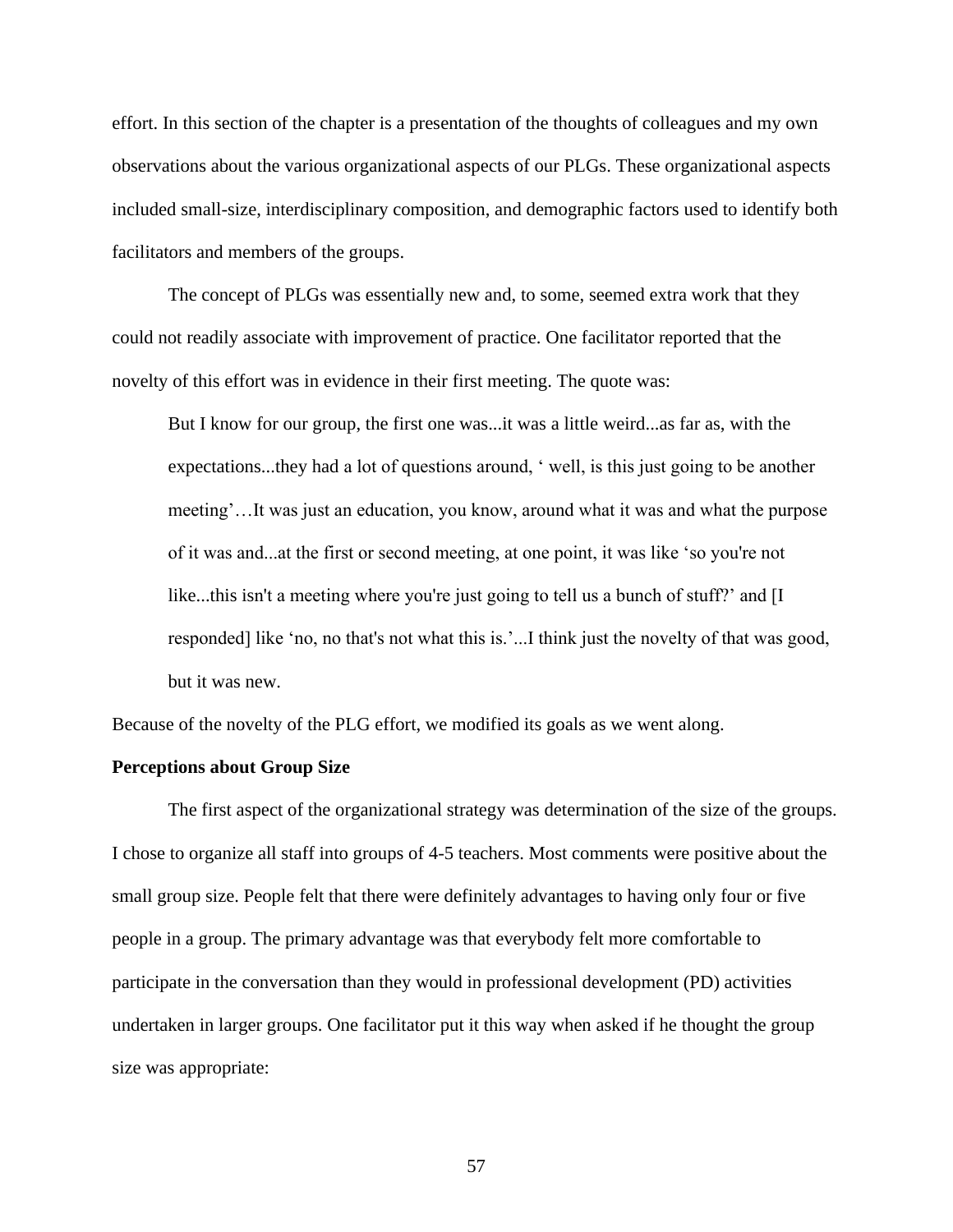Absolutely, because what, anything bigger and you start to get to too many people. Then, the quiet ones that don't normally talk are gonna start to shelter back a little bit because they don't like to talk. They're just not comfortable speaking in big groups of people. Anything smaller though..., I think, five is a good number, maybe six, maybe, but five's a good number, because if one or two can't make it, you can still have a meeting with three and still get together. If you're at three or if you're at four, let's say, even two can make it work... I really do yeah.

This statement confirms staff do not always find large group PD opportunities in a school useful as a few voices usually dominate the conversation.

One other advantage noted relative to small group size related to the flexibility it affords. It seemed to instill confidence in all group members in that no topic was off limits, and if it turned out to be unimportant to the group, it was still acceptable that it was brought up.

I think in the smaller groups, too, when we have an issue, we don't feel like we're necessarily wasting everybody's time. If we throw that concern out, we can just say 'Is anybody else [having this issue]', and if nobody else is, we can go 'Okay. That's fine. It's just me. I'll figure it out.' But most of the time, the groups are like 'No, no, what's going on what's the problem? We can probably solve this amongst us.' so I feel like we're more willing to enter those [conversations]

Many teachers never get the chance to do much besides listen in whole staff meetings, especially in the hour to hour-and-a-half time frame we have traditionally utilized in our district. So this teacher obviously appreciated the opportunity that small group size afforded for all to have a voice.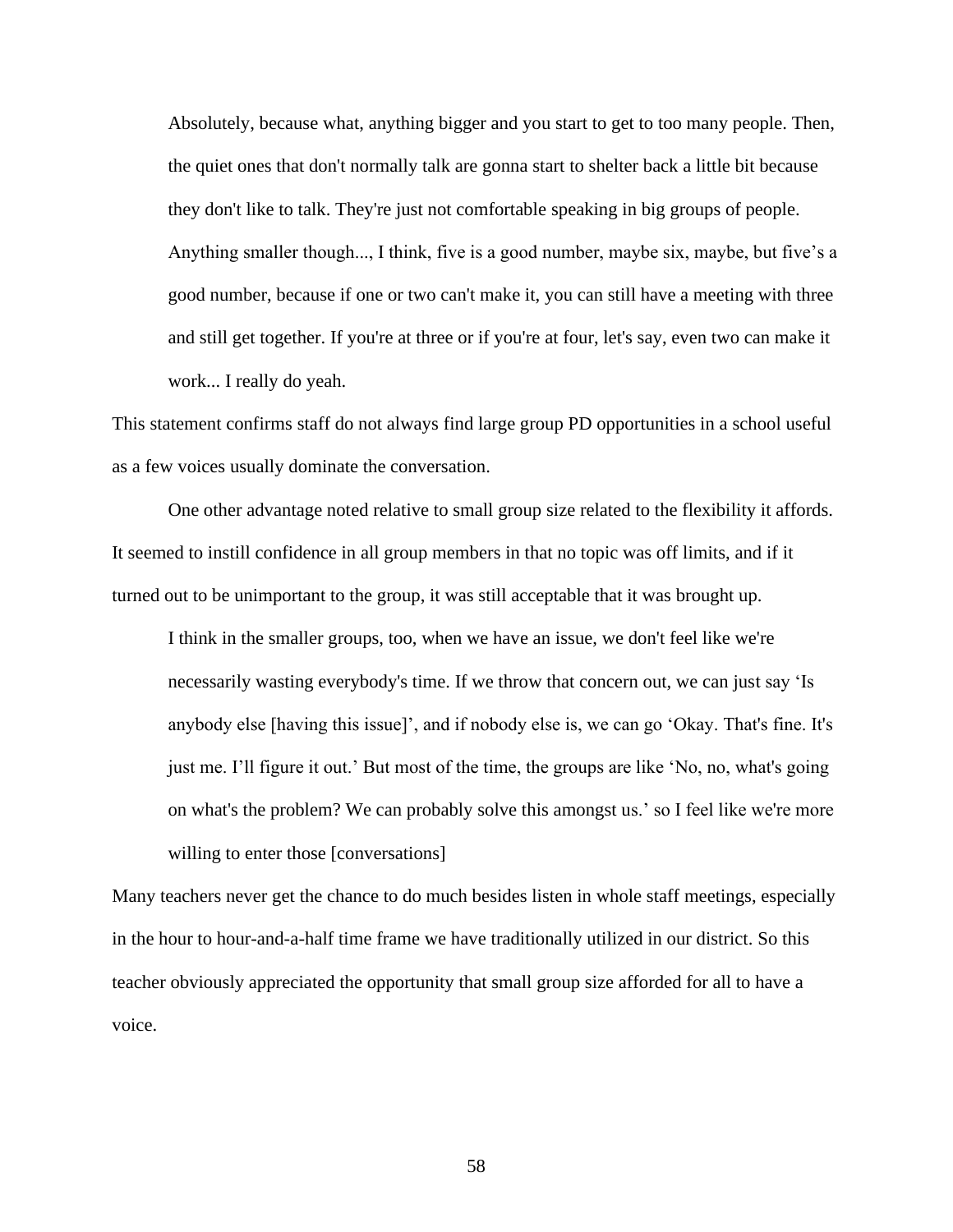Some group meetings fell victim to potential risks that accompanied small group size that I did not anticipate. Despite the comment noted above, there was concern that with groups of four, for example, if a couple of people couldn't be there for the meetings, then the meetings could not be productive. For some groups that meant the group would just choose not to meet when, say, two group members could not participate. In other cases, though, the group just chose to continue, even if it meant that on occasion, they had one-on-one conversations with two people. This happened in my own group on at least a couple of occasions. In contrast to the concerns, some statements made in the data suggest that there was a notable ease with which a two-person meeting proceeded. One facilitator commented: "When it was just me and [another teacher] ...I felt like we were able to just get to business, you know...it was kind of like, it was more fruitful…" From my own knowledge of this particular case, the reason for this success was that one teacher was having some technological difficulties and the other, the facilitator, was able to provide the needed support. This did not really meet the initial expectations for the groups but did serve the goal of support for colleagues.

In some of the interviews it was suggested that an increase to six group members might be a good number. The comments made along these lines were that it would more likely ensure a meeting would not get as small as two teachers if one or more members could not be present. In the end, though, most teachers interviewed felt that five was a good number.

## **Perceptions about Interdisciplinary Groupings**

The second organizational strategy was to include people from different departments and avoid having folks that are from the same department in the group. This was seemingly well received as I didn't get any negative comments with respect to this. One of the positive things said about it was that having interdisciplinary groups allowed people that normally do not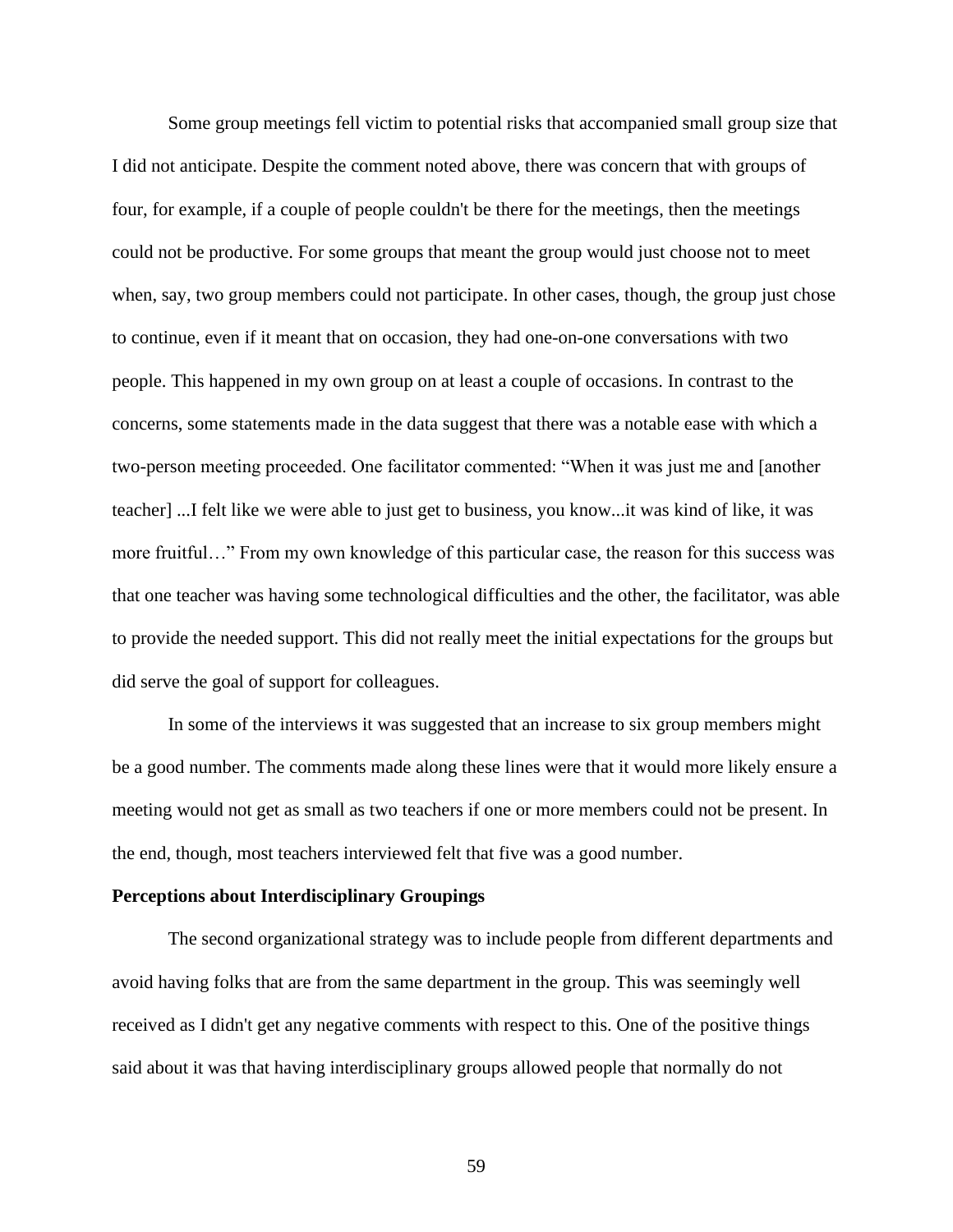interact much in the normal course of events, to form new and better relationships. One facilitator put it this way: "I had no working relationship [with this teacher] until our first meeting. So that, that did open up a relationship with a teacher that I never ever probably would have had." Another said

I would echo that sentiment, I think that's been one of the most powerful things for me, is that I have gotten to know people that I didn't know very well and would never have gotten to know very well.

This sentiment was confirmed by others as well. The interdisciplinarity of our PLG groups brought us in contact with people in our building that we rarely spend time with. While everyone knew each other, outside of our departments, many did not know each other well. Rarely have they had the opportunity to choose to collaborate professionally, so the organizational strategy of our PLGs facilitated that. A teacher in one focus group commented "I think that moving forward, we, as a group, are going to be better at utilizing the strengths of our colleagues." This suggests that at least he feels our efforts will have an impact that will endure.

In a year when virtually everyone was struggling with the difficulties of teaching in the pandemic, another teacher commented "What the interdisciplinary in COVID, though, helps you realize, math is struggling with it, just like science is struggling with it…" It is clear from this statement that the teacher appreciated this tangible benefit of interdisciplinarity, recognition of the shared struggles we were all experiencing. Another teacher struck a similar tone:

...the most valuable thing was learning about what other teachers are struggling with made me feel like I wasn't alone in the struggle, like, because I don't really talk to other teachers very much outside of the group that I do talk to, and so, you know, it was interesting to talk to, you know, a special ED teacher who has similar challenges, and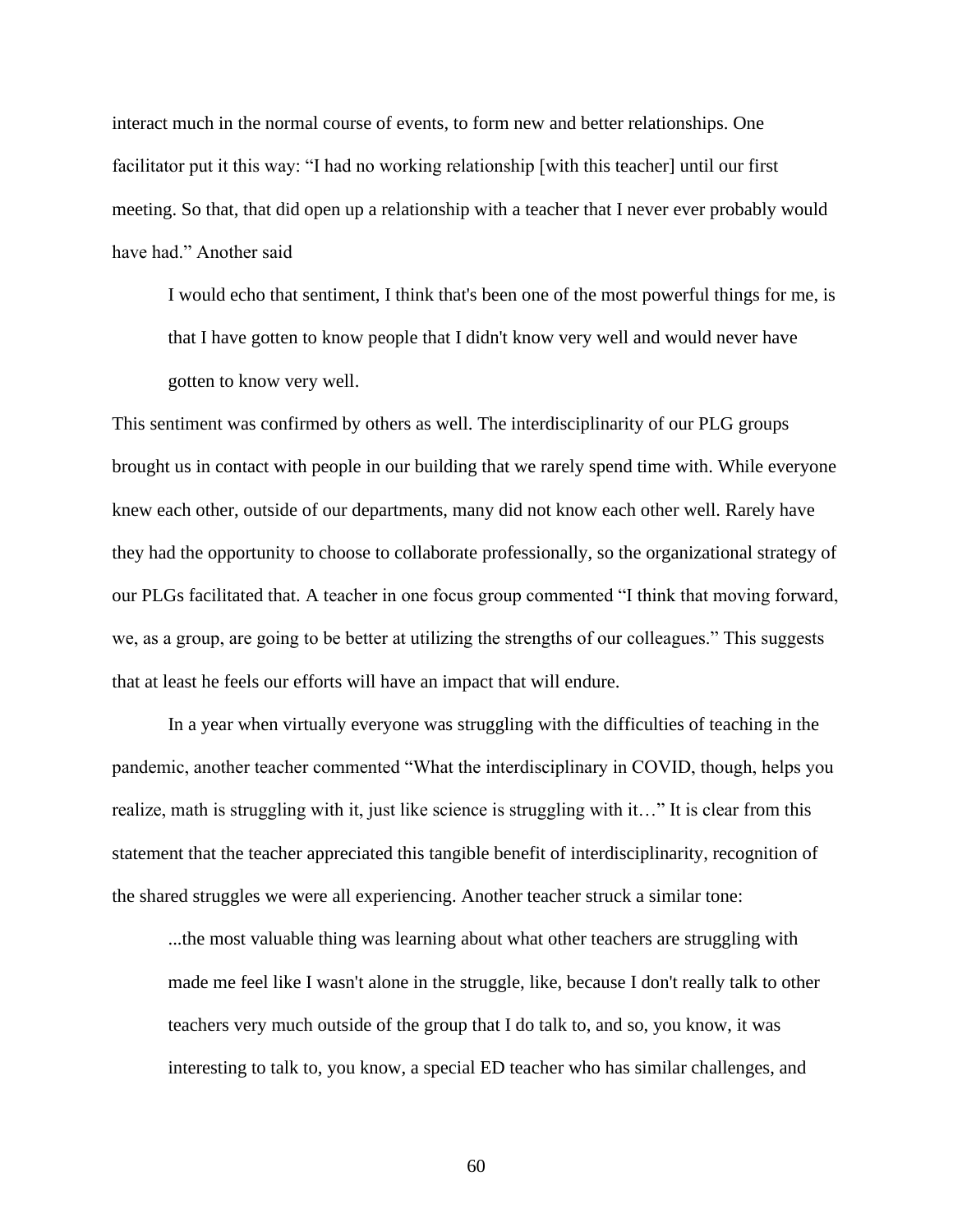worse challenges in some ways, made me, like, say, 'okay I'm not the only one that's

experiencing this challenge', or 'I'm not the only one that is having a hard time…' It is clear that understanding we were not alone in our struggles had value that could not be understated. The groups helped teachers more clearly recognize, in a time when many had entered the year with considerable apprehension about their ability to deal with the many challenges we would face, that others were in the same place and had the same or at least similar struggles.

Another primary goal of this strategy was to give teachers whose departments are really tiny the chance to collaborate and hold discourse about teaching with a larger group of teachers than had been the norm for them. Bautista, et.al. (2020), found that collaboration with colleagues from other disciplines can alleviate feelings of isolation among teachers of arts and music. Our art department consists of two teachers, our language staff consists of two teachers, PE is one teacher (although she and our health teacher collaborate), and our health teacher is also just by herself. I made a point to be sure that they were included in groups. The feedback from them showed congruence with the aforementioned study in that they appreciated the opportunity to have a small group to interact with that was not just their teaching neighbor in the building, relieving the sense of isolation that these teachers experience.

One teacher, who is relatively new to the building and was chosen as a facilitator because of her technological expertise, and facilitated one of our most successful groups, pointed out the advantage in terms of relationships in this way:

I do like the model of having us be in different content areas. And even teaching like different level kids, I think that's really positive, because I think teaching can already feel like you're isolated on an island completely alone and then, beyond that, sometimes you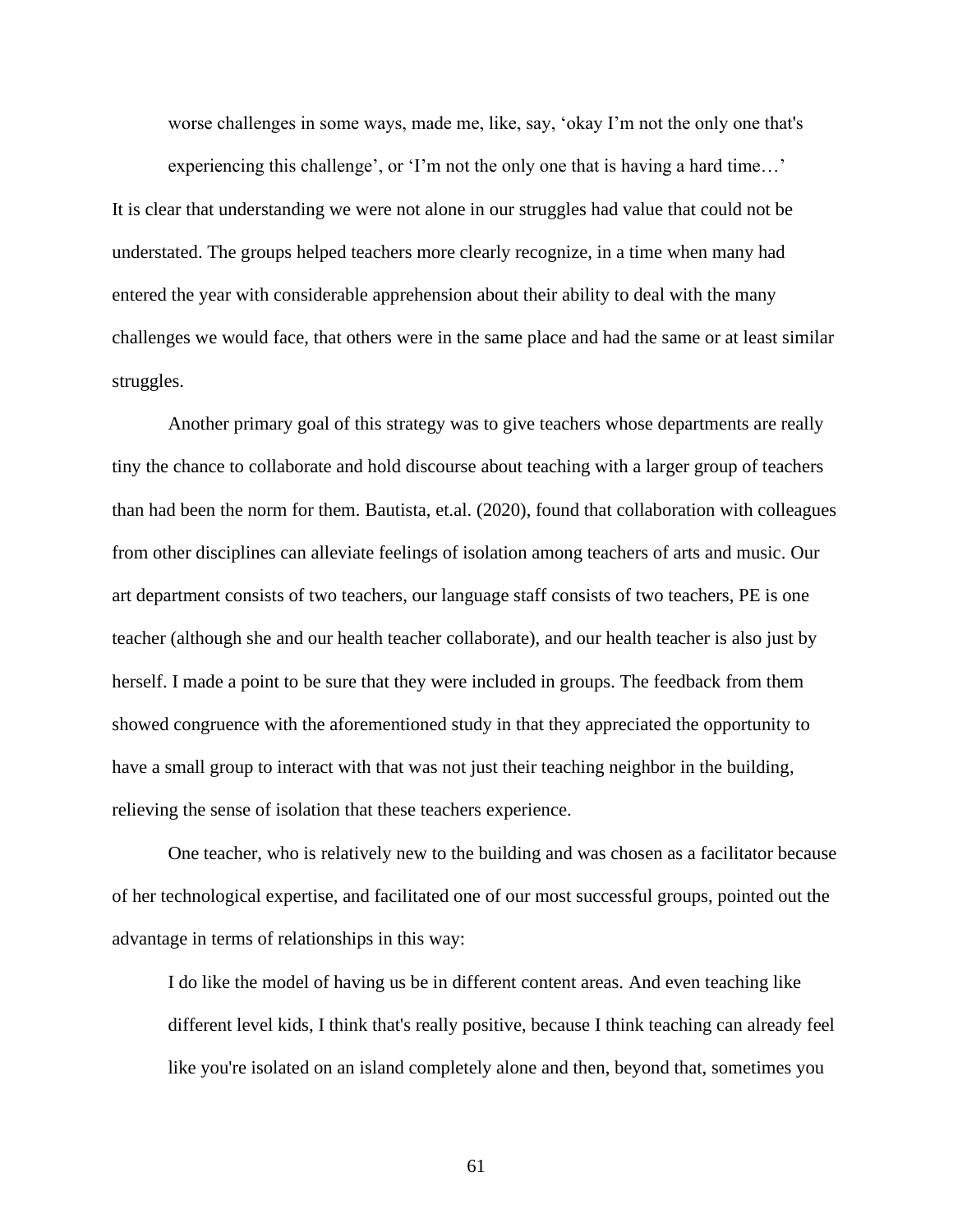feel like you've got a good network, but maybe it's just your department, maybe it's just the people you happen to have next door to you so it's really difficult to sort of branch out and really connect with people who are physically or content wise distant from you, so I think that's been a really positive thing.

It was clear that the benefit was not just pedagogical but relational as well. That teacher also pointed out that the fact that she was relatively new to the building had been an impediment to her getting to know folks well. She said "I think they're [the staff] quite friendly, but...some people have been here a very long time, and that can be very intimidating and alienating to new teachers. So, I think that's been really positive." Another fairly new teacher to the building who was a facilitator felt similarly.

Another benefit to the interdisciplinarity was that teachers felt that it gave them the opportunity to talk about good teaching in general rather than discussing their particular subject area. One teacher said it very well:

...if we're going to talk about teaching or instruction, sometimes it's easier to do when you are interdisciplinary because you don't argue over content. You know when you're within your own department, sometimes we get so focused on the content pieces where if we were to remove those and just talk about the instructional piece...you can't be as specific, but then you can actually talk about teaching and you don't have to talk about math, and you don't have to talk about history, you can just talk about teaching, because you have to, in order to communicate, you know, with those that are in the room. So, I think it's a benefit.

That sentiment was echoed by another teacher as well who said: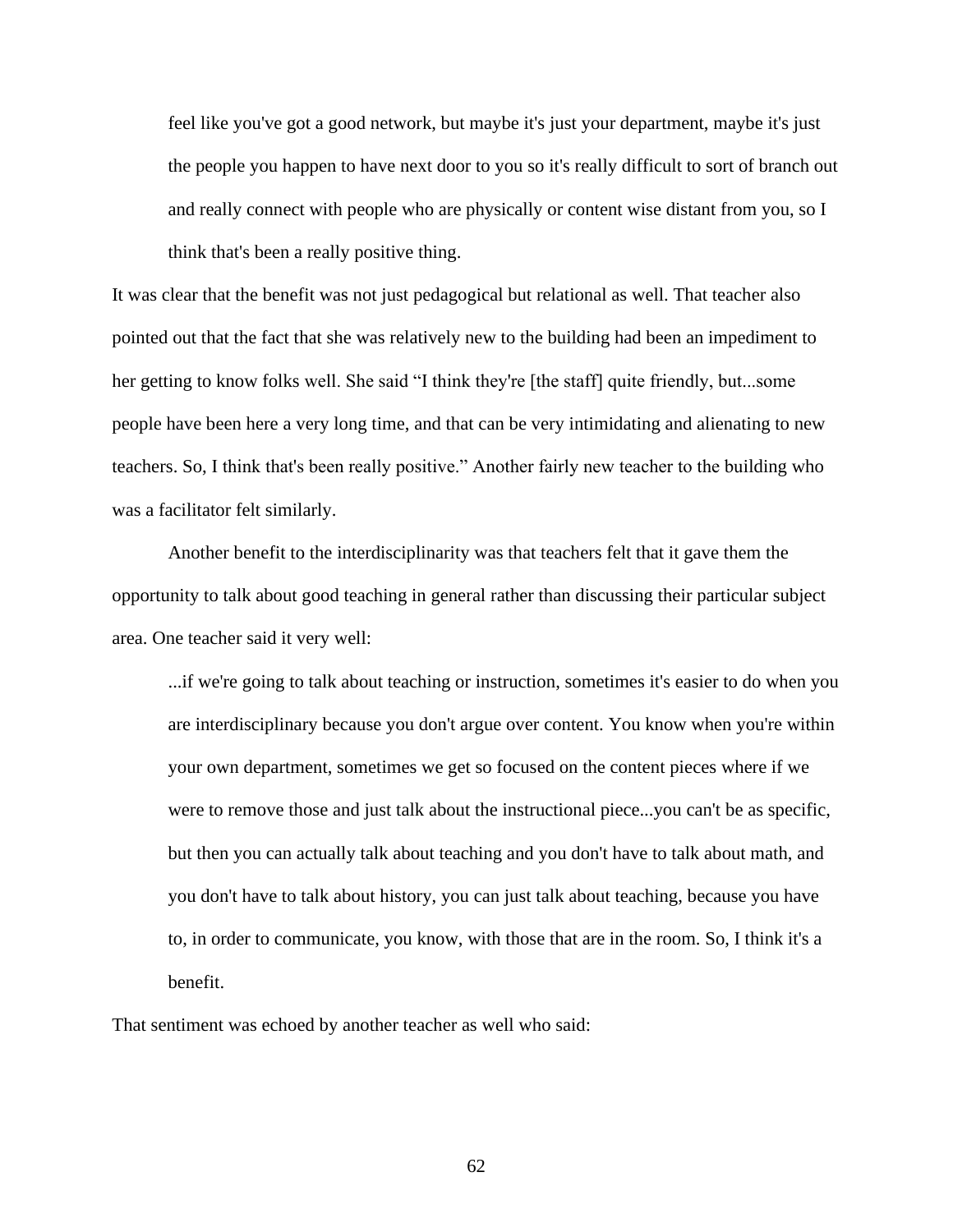I think that is the value of the interdisciplinary nature, right? We don't tend to get into this, this wormhole of science or what not...And I think about the few conversations that our group had which involved everybody...It was about how to get students to participate when they're virtual. Like when you're having a class session, what are some strategies? And we as a group, talked about all the different things that we do, and there was an individual that I guess hadn't thought about those strategies and... made some effort to implement those.

So, the conversations that grew from having educators from multiple disciplines in a group ranged from talking about good teaching to discussions about how we could better engage students in a virtual environment. The perceived benefit was that when we remove the isolation or departmentalization, we open ourselves up to strategies we had perhaps never considered in the narrow focus of our own disciplines.

Another teacher expressed that she felt enthusiasm for the interdisciplinarity of her group because it gave her the opportunity to hear about ways of teaching that were very different from those commonly used in her own discipline. She put it like this:

I loved that it was interdisciplinary because I get to spend time with people in my department, you know, on a more frequent basis, first of all, in a regular year. But what this made me realize, working with teachers in different disciplines, is that's something that I would not have thought of, something completely like, out of the box. In a completely different discipline, it made me [see] something that I could do in my classroom. It was about what makes good teaching. How do we reach kids? What works? It wasn't based on the content of the class; it was based on ways to, you know, different activities that we can do, regardless of the discipline. It was really, it was really fantastic!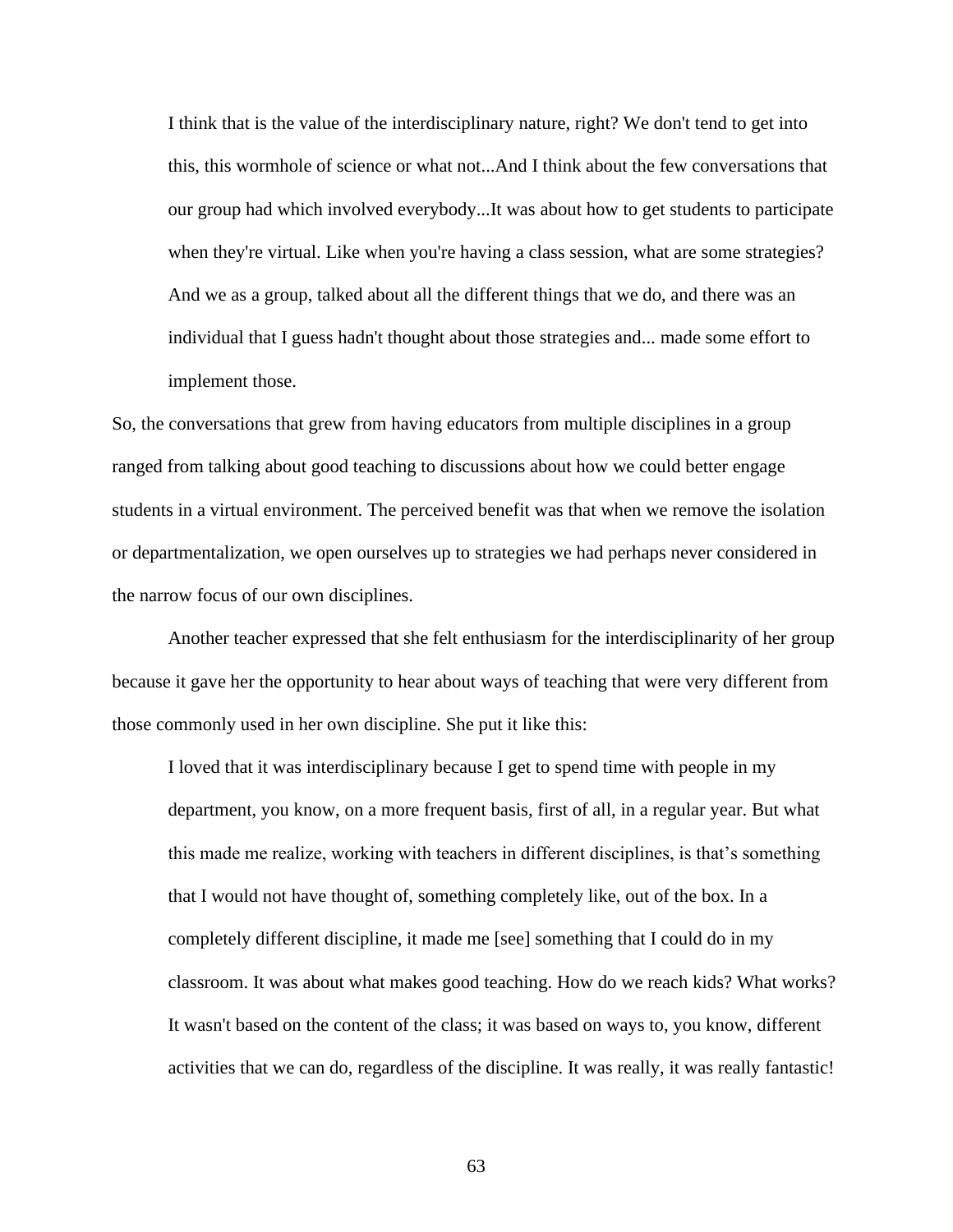Another teacher put the same message quite succinctly: "it was nice to branch out and get some other fresh sets of eyes on things, you know, and talk through problems."

So, to summarize the impacts of interdisciplinary groups, they allowed teachers who normally might have been excluded from routine opportunities, like department meetings, to spend time collaborating with colleagues. It freed teachers from the constraints of their discipline and allowed them to look at models of teaching they might not otherwise have ever considered. It helped to establish new relationships throughout the building that otherwise would likely have never materialized. Finally, it enabled teachers to become comfortable with the idea that they were facing struggles that were not unique to themselves. In short, it countermanded some of the isolation that high school teachers often feel in their work.

## **Strategic Choice of Facilitators**

The third organizational strategy used was about how the facilitators of the groups were chosen. Each of them had varying levels of experience. We had one facilitator with 20 plus years and we had another who was a fourth-year teacher. The primary guiding force behind the selection was to choose people who were technologically literate and who used technology regularly prior to the advent of school wide hybrid education.

One of the younger teachers, who was very good with technology, expressed that he was a bit apprehensive about being labeled a "leader" since his group was made up of folks whose combined experience topped 50 years. He said, "I felt a little stress just, in that, the pressure was going to be there to be the leader in the sense that I don't generally feel like a school leader." In this case, his group did struggle some, in that they had a hard time as a whole group maintaining a focus on teaching and learning at times. However, because of his expertise, he became a go to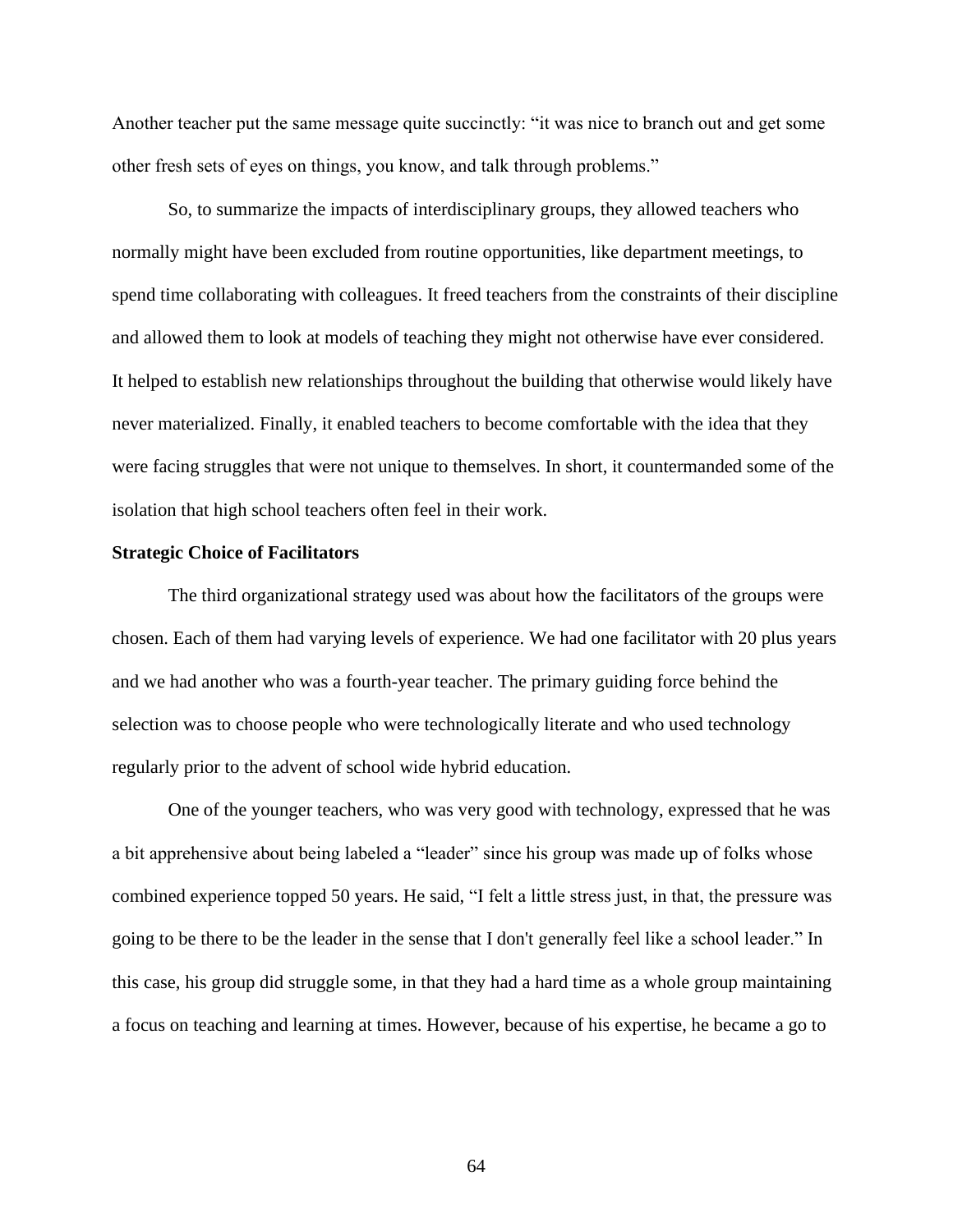person for a couple of group members over the year, and still is today, when they require help with technology use.

The fourth-year teacher mentioned above had the most successful group of all, in that they met most consistently and throughout the whole year. She also has shown that she is a leader among our teachers despite expressing some trepidation over her relative lack of experience. She commented that she told her group "I kind of stress that too, like, I don't have the same expertise as you guys [the others in her group], but I do have this one area [technology] that I'm more comfortable with and I'm happy to share that, but I'm gonna, you know, hopefully, learn more from you as well." She explained to me this was an attempt to divert some of the attention from herself as *the leader* of her group. In the end, regardless of the years of experience, most interviewees in the focus groups (which did not include facilitators) commented on how grateful they were to have someone (at least one, but sometimes more than one) in the group that was technologically literate in the face of the challenges that we had around hybrid education last year.

One pitfall was that some of our facilitators reported that, because of the composition of their group, they were not benefiting from being in the group because they ended up being the expert that poured out knowledge upon the people in the group. One facilitator said "...because we're focusing a little bit more on technology, my one, maybe, you know, frustration, is I do feel like sometimes I contribute more than I get. That's just the nature of like, my comfort level with technology." This was not true for most groups. Some of the groups had a better balance with respect to technological literacy. Ultimately for most groups, even members who were not overly technologically literate picked up on a particular tool for use in online teaching, and really took it and ran with it and brought that back to their groups.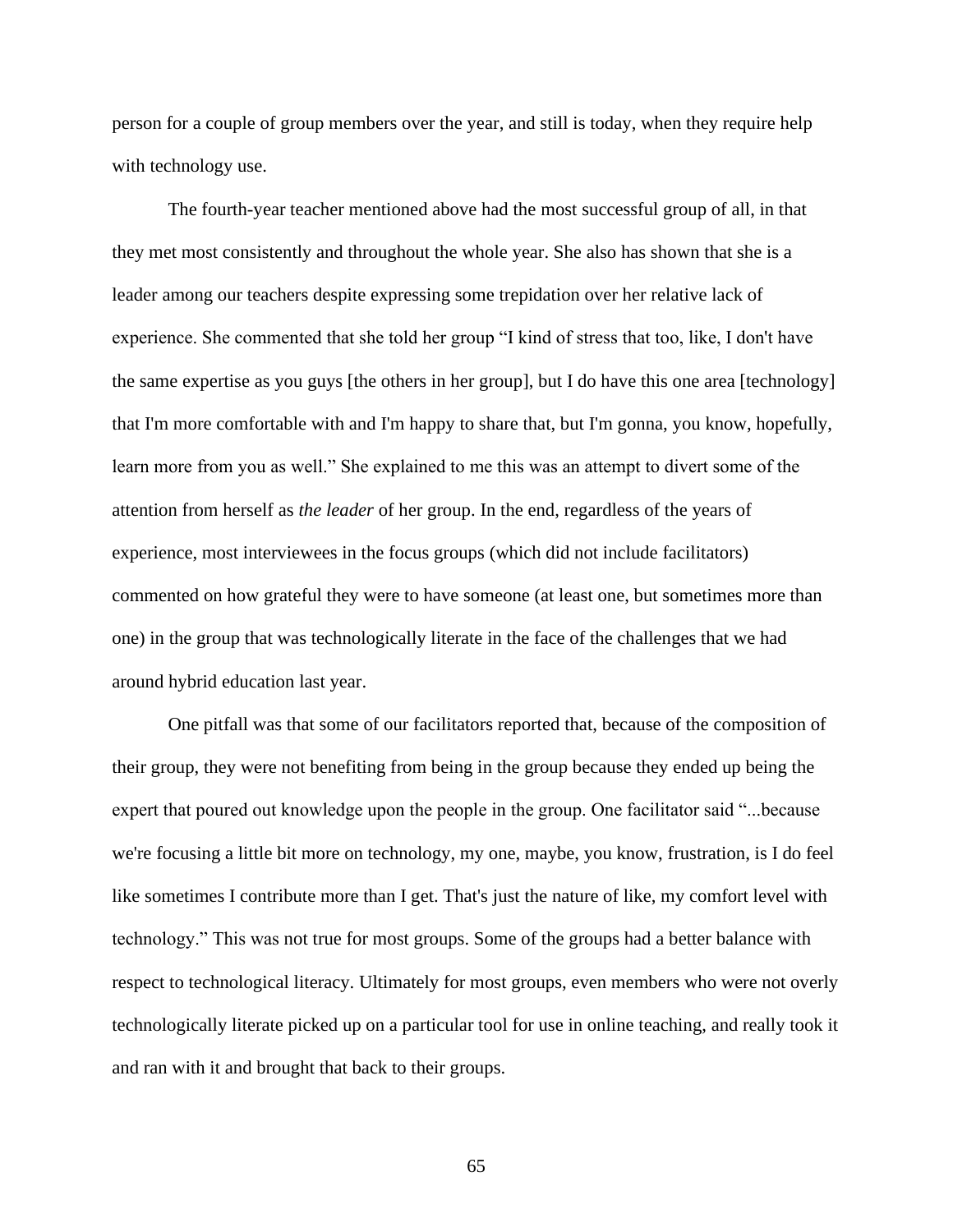# **Experience Levels**

Another organizational strategy used when choosing group members was to consider experience levels. Those experience levels were important in that I didn't want to have an entire group of new teachers in one group and an entire group of older teachers in another. One of the goals to which I aspired after conversations with our curriculum director, was to promote this idea of cross pollination and not only across subject areas, but also across experience levels. It turned out that in many of the groups for this past year, the great benefit of that was that the younger teachers, being digital natives, were really able to help some of the older teachers who were not so in developing online tools and procedures to use for their students. One teacher, who was in her first year at our school, was just a tech guru and everyone was amazed at her work. I was her mentor teacher, and though I consider myself fairly proficient, I paled in comparison to this digital native. One downside to this for her was that attendance in her PLG was usually her helping others and she felt little benefit from being a part of the group in general other than she was happy she could help others with their challenges.

## **Gender Balance**

It also seemed important to try to include folks of varying genders within a group so that a group wasn't all males, or all females. I had one group that reorganized after a couple of weeks and somehow, I missed that it ended up being a female facilitator and all male teachers. I wouldn't have thought that would be a problem but in the end, she was the one person who mentioned that gender issues were something that I should consider (though this occurred in casual conversation rather than in the formal interview she participated in). She didn't say that it was bad, just that she would have liked to have had another female in her group. Of the male teachers in her group, two of them were very experienced and one of them was not so much. Our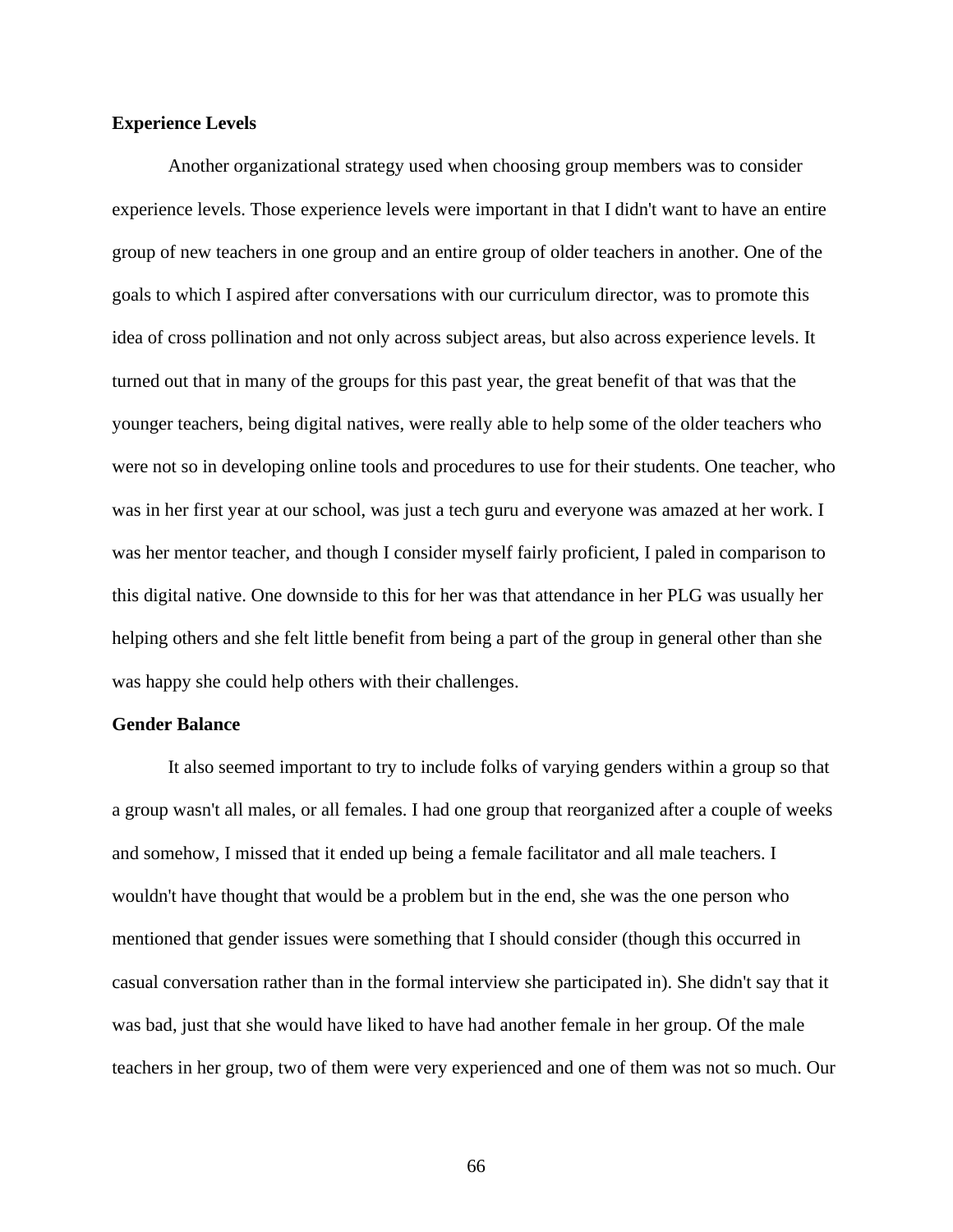staff had roughly 50/50 male to female ratio. There are a few more females than males, but not much more, so, other than in this group, the organization of the groups reflected this.

# **Inclusion of Special Education Teachers**

Another organizational aspect that people seemed to really appreciate, and made comments about, was that I tried to put a special ed person in each group. That was accomplished in six of the nine groups. One of the difficulties in high school teaching is wrestling with how to ensure that we meet the directives contained in IEPs and 504 plans and such of our students with special needs. The special ed teachers do not always get to come out with the students into our rooms to see what they're doing or what we are trying to do with them. Often the extent of the communication is an email interchange between groups of people, trying to figure out how to best support a student. The oft-cited advantage of these groups was that the special ed teachers were able to actually sit in the room and listen to the classroom teachers' rationales about why they do some of the things that they do. One special ed teacher in the focus groups said

I think, especially from my standpoint, with special ed, where I feel like so often we're kind of on the outside looking in and trying to make sure that we're doing right by our kids but also keeping, keeping things, you know, as close to the typical high school experience and keeping along the lines of what you guys [gen ed teachers]are doing in your classrooms and the efforts that are being made there. So, personally, I like it, I like the opportunity of being able to work with general ED teachers on a little bit of a smaller scale.

The end result was that special ed teachers benefited by learning about the rationale for some classroom strategies. This gave them the opportunity to input to the gen ed teachers ways that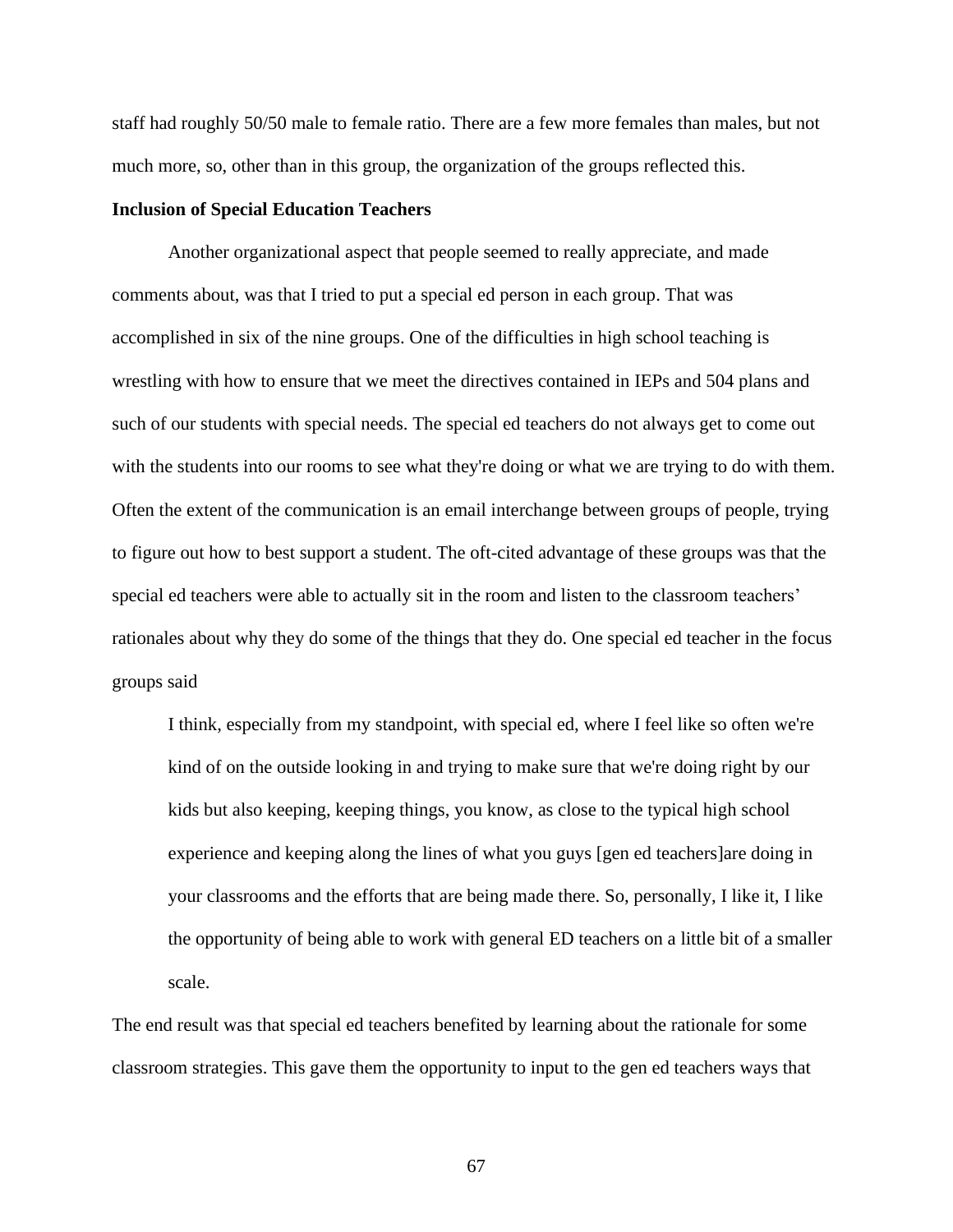might be helpful to their special ed population. The special ed person that was in my group has a mostly self-contained classroom and group of students. For her, there was not quite the same benefit, but she did end up using some of the tools that she learned about in our group in her special ed room and found great benefit in that as well.

General education teachers (as the SPED folks refer to the rest of the teaching staff) also found benefit. One facilitator commented

...there are things that work for special ed students that also can work for other students, you know, and we kind of had...those discussions about just making sure that directions and things, everything is as clear as possible. And in thinking about the things that special ed teachers kind of talked about, how things that can derail her students and prevent...them from having success...made me realize like, wow, I think, yeah, those are those are similar issues that my students have, you know. And I would say, partly, it's because she had very little experience with gen ed students. She kind of thought that it was a problem that only her students had because of their educational needs and it's kind of like, 'look, my AP students have the same challenges', so it's, it's not that only your students have those, actually. We kind of all do.

This was a very different set of circumstances from our normal interactions with our special ed teachers through IEP meetings and paperwork about accommodations. It was clearly viewed as a chance for both groups to share what happens in their realms of influence and to better understand what good teaching practices are, regardless of which student population is involved.

Finally, I made an effort to include the ed techs and support staff including the guidance staff, our media specialist, those kinds of folks that are not classroom teachers. I only had one ed tech join the groups. The guidance staff and our gifted and talented teacher also chose not to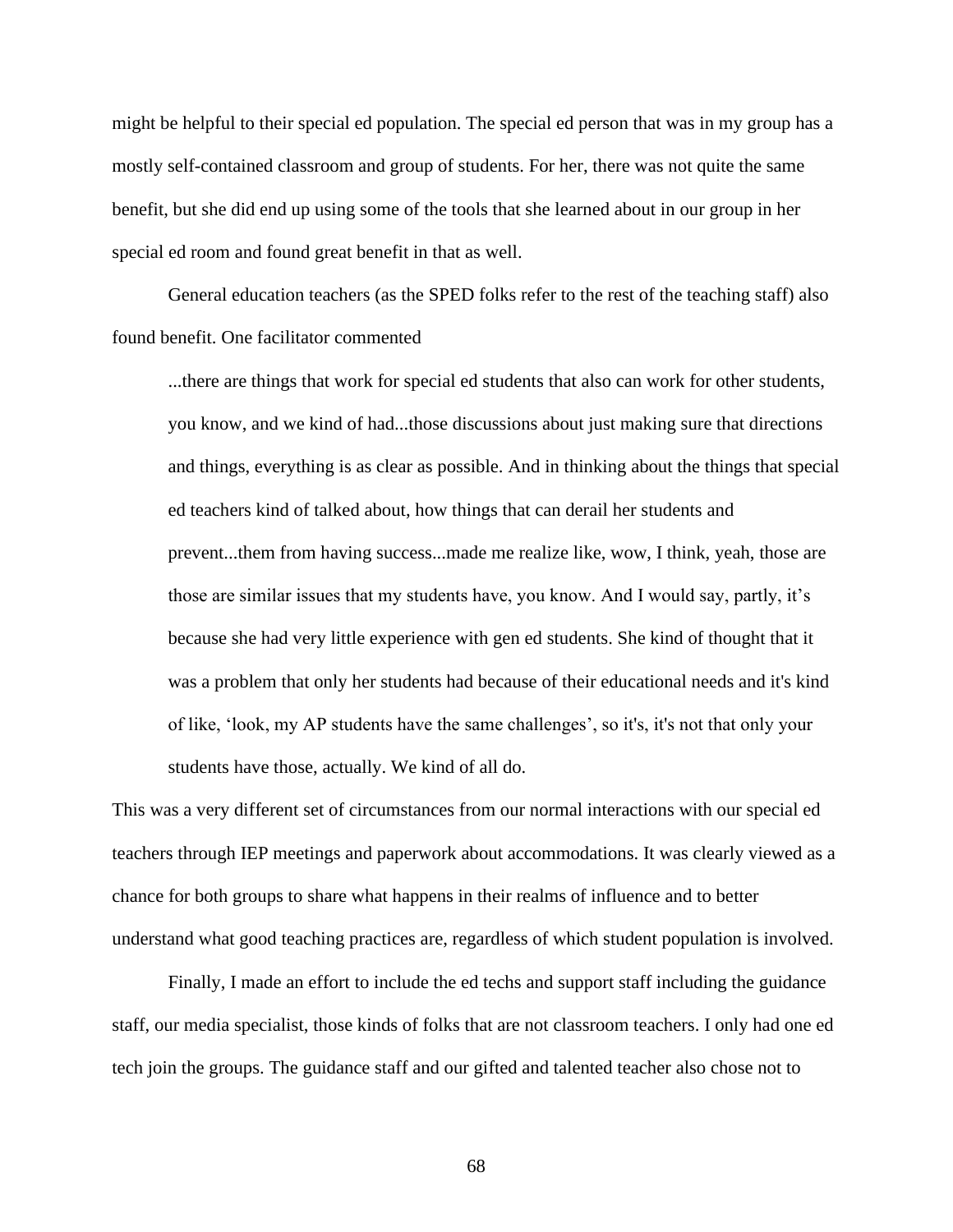participate in the groups but to form their own group, though I do not have any data about their efforts.

# **Research Question 3**

# *Piloting the ship – keeping the PLGs on task, and adjusting tack as their leader through success and challenge.*

Much of this section of the chapter consists of a timeline extrapolated from notes and email communications that reflected my thoughts around the justification for the decisions I made. It describes how I went about planning and organizing the PLG groups as well as the feelings that I had relative to leading the effort. There is some reference to the literature here as well, but primarily this is a recounting of the events impacted by the leadership decisions I made and the consideration of the leadership principles that were important. The data consists mostly of comments made during the interviews about the leadership that I exhibited through the year.

# **Formulating a Plan**

As I began my work to think about our PLGs, one of the things that I remember is that I was somewhat apprehensive about trying to lead an effort with colleagues when I didn't have any position of formal authority. Our school does not have department chairs, though I have been a voluntary part of our school leadership team for several years since its inception in 2012 and at my former school for about ten years as well, so I am comfortable in general with leading colleagues. Additionally, I had gained some confidence in my leadership abilities due to the success of the work I had done in the previous spring. I facilitated online discussions related to technological and other issues our district teachers identified as we struggled with teaching remotely when COVID began. The spring workshops had been well-received district wide, and I had good participation and feedback. One facilitator was not aware that I had set up the logistics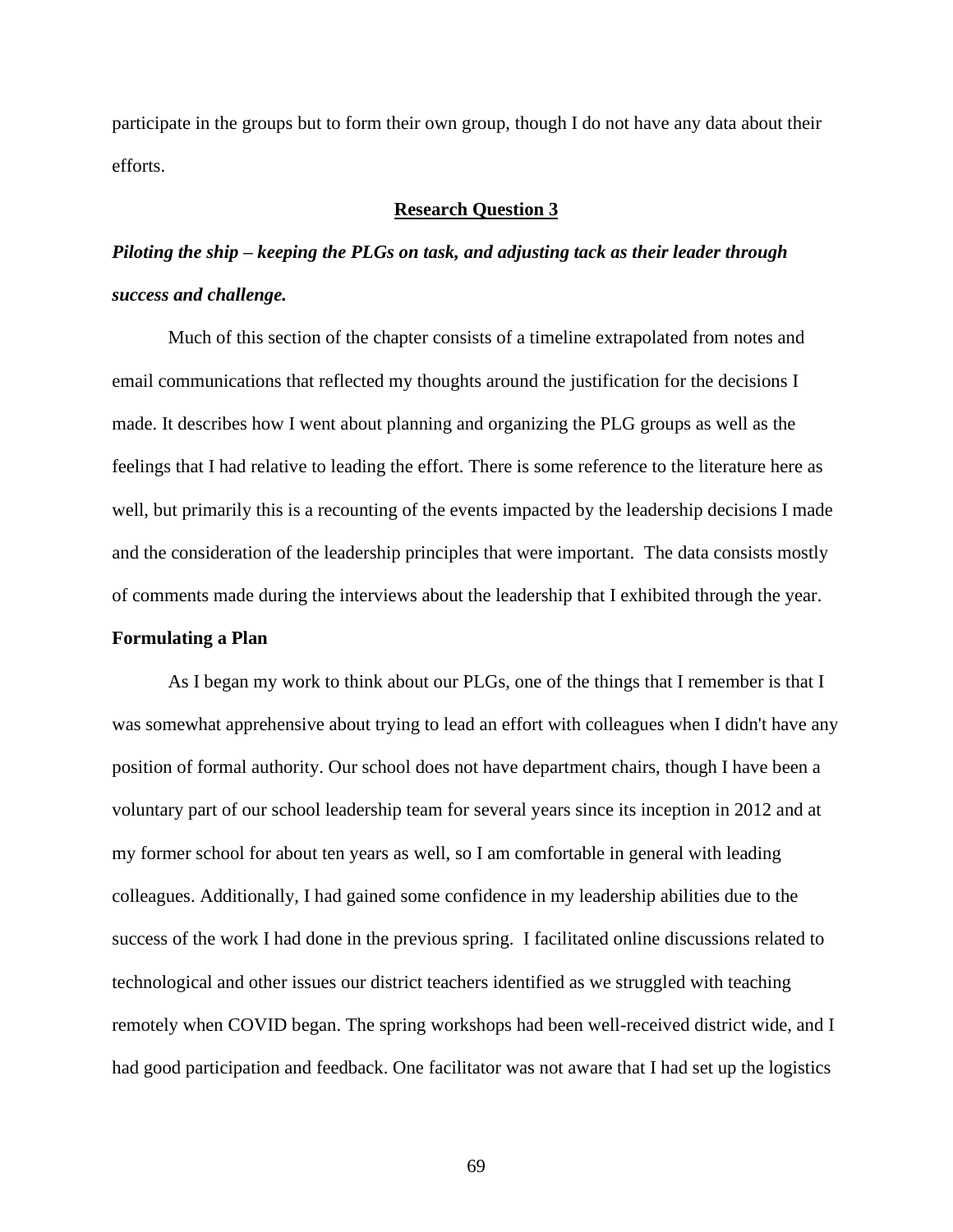of those workshops and commented: "as far as the stuff this spring, I was like, I had no idea, I knew that you were involved, but I had no idea that you were the one that pulled it all together."

One of the things I knew about the coming school year from having talked with the administrators in my EdD cohort was that they anticipated their workload was going to be heavily focused on dealing with issues related to communication with families and logistics relative to the pandemic and hybrid education. I began to contemplate how our staff might be able to help each other to deal with the complexities of the pandemic and recognized the opportunity to benefit my school and our administrative team by relieving some of their responsibility with staff. Teachers could work together to provide each other with support and feedback that would enhance their skills in the hybrid educational model which none were experienced with.

Another factor affecting my confidence was I had also completed all the coursework for my doctoral program in Educational Leadership and felt I had gained/developed some expertise that would help me to be successful as the leader and organizer of this effort. I had carried on some conversations with the other members of my doctoral cohort about how PLGs had impacted their schools. In the light of those conversations and the reading I had done, I felt sure that PLGs could be an appropriate means for us to take advantage of our existing human capital to further develop the skills for those who needed help with hybrid teaching and learning. We would face tremendous challenges and we had a considerable portion of the expertise needed among our staff.

Key for my success in this work would be my ability to balance the role of teacher with being the leader of our PLG work. The final planning was completed over a couple of weeks. I had been in conversation with our administrators and our curriculum coordinator in previous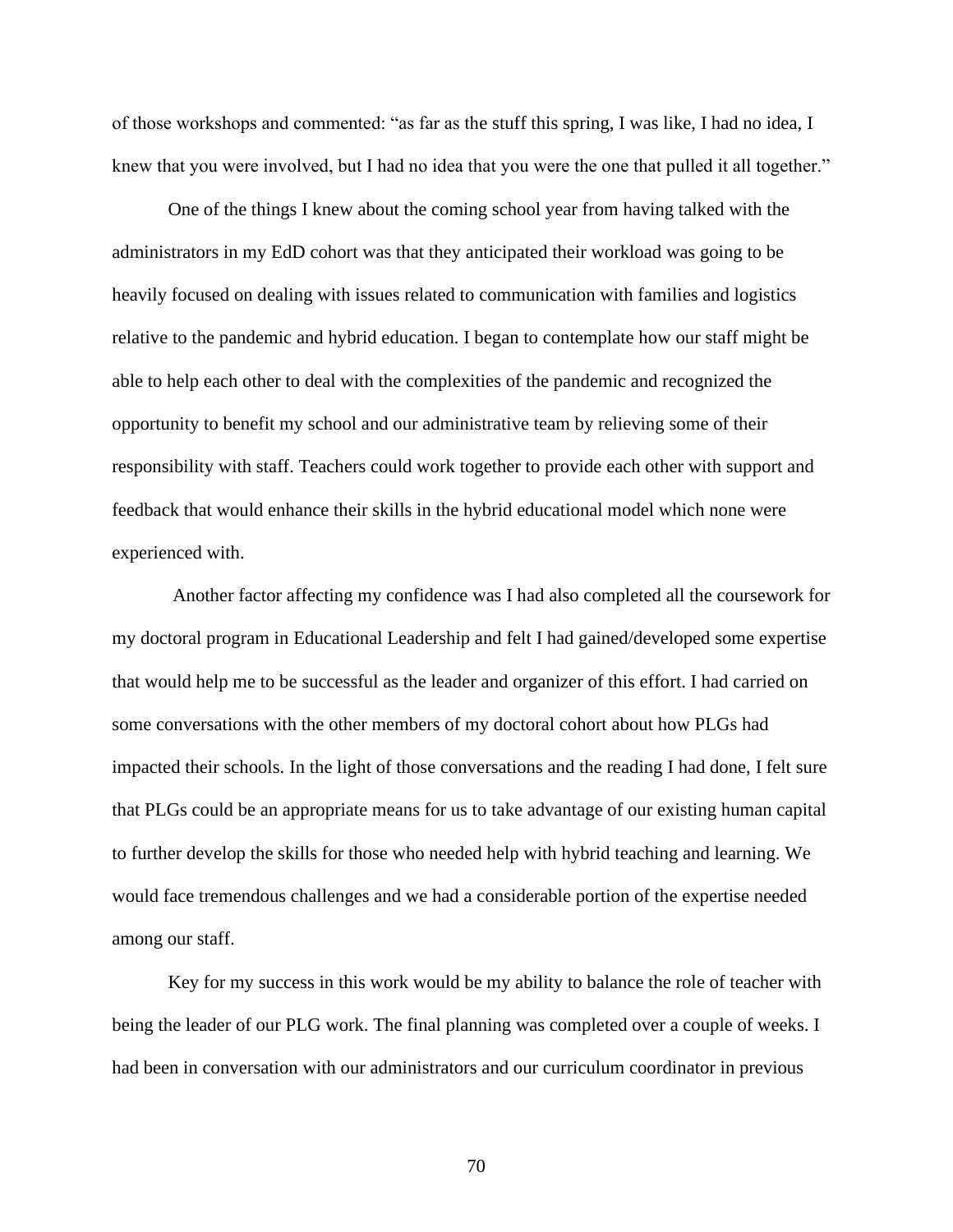months about starting a PLG effort. We had thought to focus on how to improve classroom instruction, perhaps using a more formalized system of peer feedback, and had discussed how to work on consistency across curricular levels of courses. But we hadn't really talked about the possibility of implementing a PLG structure for the purpose of supporting teachers in our COVID imposed model of hybrid education.

My thought was that we could capitalize on the strengths of all our staff to support and assist each other in learning how to do this. The concepts of human, social, and decisional capital have received quite a bit of attention in educational literature for the last 30 years or so (Coleman, 1988; Leana, 2011; Hargreaves and Fullan, 2013). With a substantial amount of human capital in our teaching staff, I knew our staff well enough to recognize who held strong potential to lead this effort. I had watched those who became our facilitators lead in many other ways. Some were a part of the school's leadership team that I had served on. Others had demonstrated their skills in the leadership of workshops for the district at the conclusion of the 2020 year that focused on the challenges the pandemic had brought at the end of that school year and ways to utilize technology to overcome those challenges. Others had led staff meetings and in house professional development for our school. My task, then, was to organize groups to take advantage of that potential. I crafted a proposal for the organization and operationalization of the groups. As I thought about all the theories of leadership relative to schools and collaboration, and adult learning theory, I began to organize small, interdisciplinary collaborative PLG groups for our school. Though I knew that the ideal for PLGs is to have them arise organically, I also recognized the importance of some scaffolding as a new effort is undertaken in a school.

Several iterations of the groupings commenced, taking into consideration age, experience, gender, subject area taught, known personal relationships, levels of technological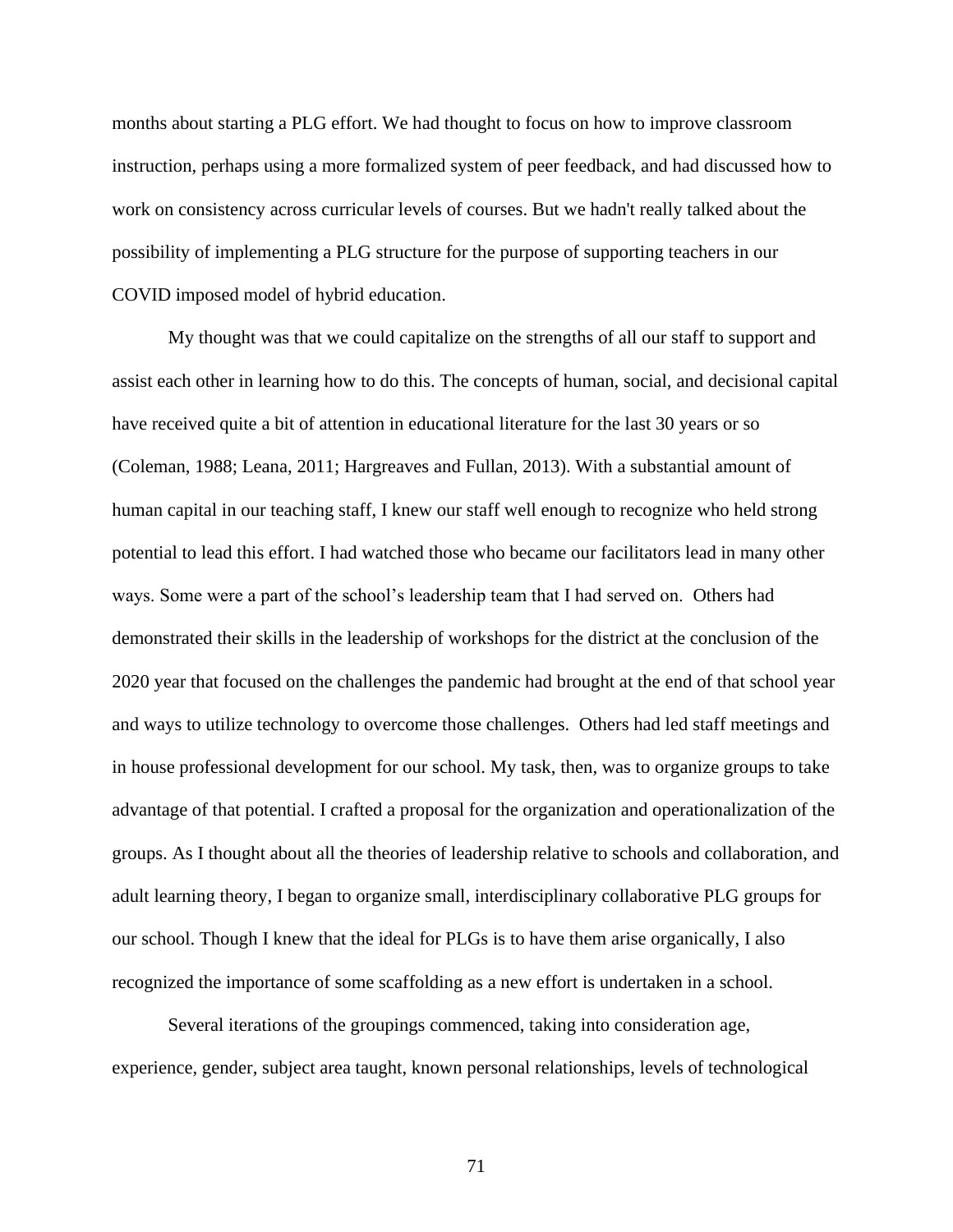expertise, and my own personal knowledge of my colleagues. Most of this information I knew from having spent 10 years at my school. However, I did communicate with others at times to try to discern whether the groups I had organized had any known potential disruptive issues related to these criteria. I asked my principal in an email about any personal issues: "Are there any pairings of teachers I should avoid? Personal issues, etc. I don't need or want particulars, but don't want to put anyone knowingly into a potentially dysfunctional situation." This was a painstaking task, as I thought about the best possible composition for each group as I felt this was so important if our groups were to be successful. Over the course of several days, I began to feel confident that I was getting groups that had a solid composition.

In the end, there were a couple groups that probably were not optimal, but overall they worked out well. My principal's enthusiastic response to my plan added to the confidence I felt in my ability to organize and lead this effort. My work was validated as I ran the plans by him and received an enthusiastic response. "Looks great to me. No changes necessary on my end. Thanks, Rad – this could be a great way for staff to improve online teaching and put Tuesday meetings to better use. I appreciate your efforts!"

Once the groups were organized on paper, I began to think about how I would share the plan with others to help us move forward in our work. My first step was, again, to share the rollout plan with my principal and assistant principal and our curriculum coordinator and to ask their blessings, so to speak, on proposing this plan to staff. I felt I had to go about it this way because I had no authority to decide what our staff does with their professional learning time and did not want colleagues to perceive that they were being told what to do by me. As this was the first time I had organized such an effort at my school, I was still a bit uncertain at times about the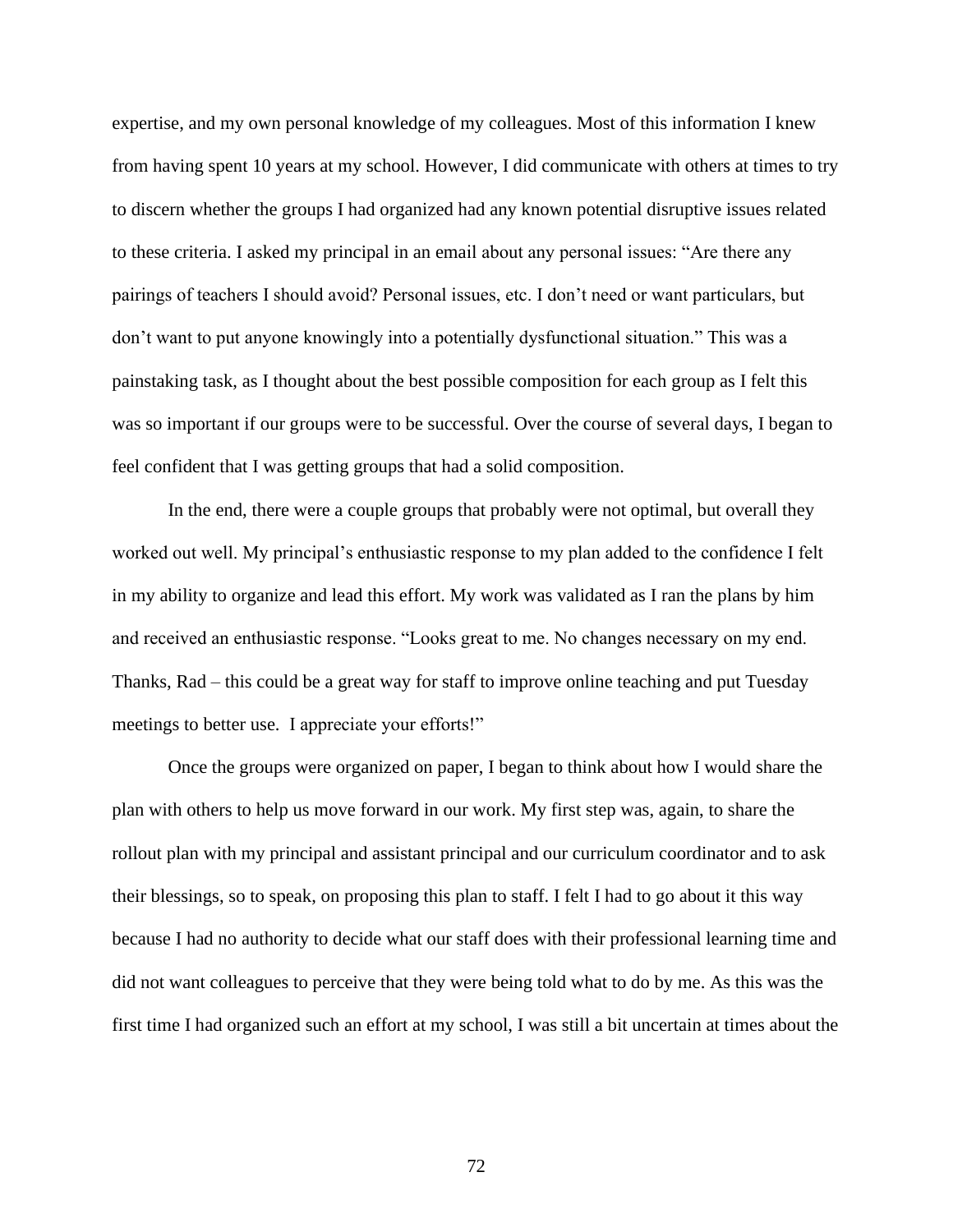line I had to walk between my relationships with my colleagues as peers, and the leadership role I was assuming among them.

Once I received the administrative go-ahead, I emailed those individuals in each group that I felt had technological expertise and had been willing to help out with our workshops the previous spring to ask for their willingness to facilitate our groups. I knew which of our staff were usually willing and able to lead conversations, particularly those focused on technology. I needed a total of nine facilitators, one of which would be me. And so, the initial email I sent out to facilitator prospects was simply an explanation of what we were going to try to do, and why I thought it was important. I needed to sell the idea to them because during my tenure, we hadn't had any overly similar effort ongoing in the past, especially one that was interdisciplinary. Another reason I had to sell this was that I knew there would be some equivocation about having more demands on teacher time. Everybody was feeling the pressure of the situation, and it was important that they understand how this stood to benefit our staff and our students and that it was not just going to be something useless teachers had to add to their already full plate.

One thing I wrote about in some memos I took at the time was that I wondered if my colleagues would grant me the authority I needed to move them into the PLG structure effectively. During the planning phase, I felt obligated to seek permission to organize the groups and to establish some structure for them. I wanted approval of the plan before I would roll it out to my colleagues. However, once that had been attained, and the go ahead given, I was, from the administrative end, granted the authority to move ahead as I felt appropriate. I wrote this note to myself:

...with no position of formal authority, my ability to recruit others; to have my strategy accepted and utilized by colleagues; to be listened to about how to operate; it was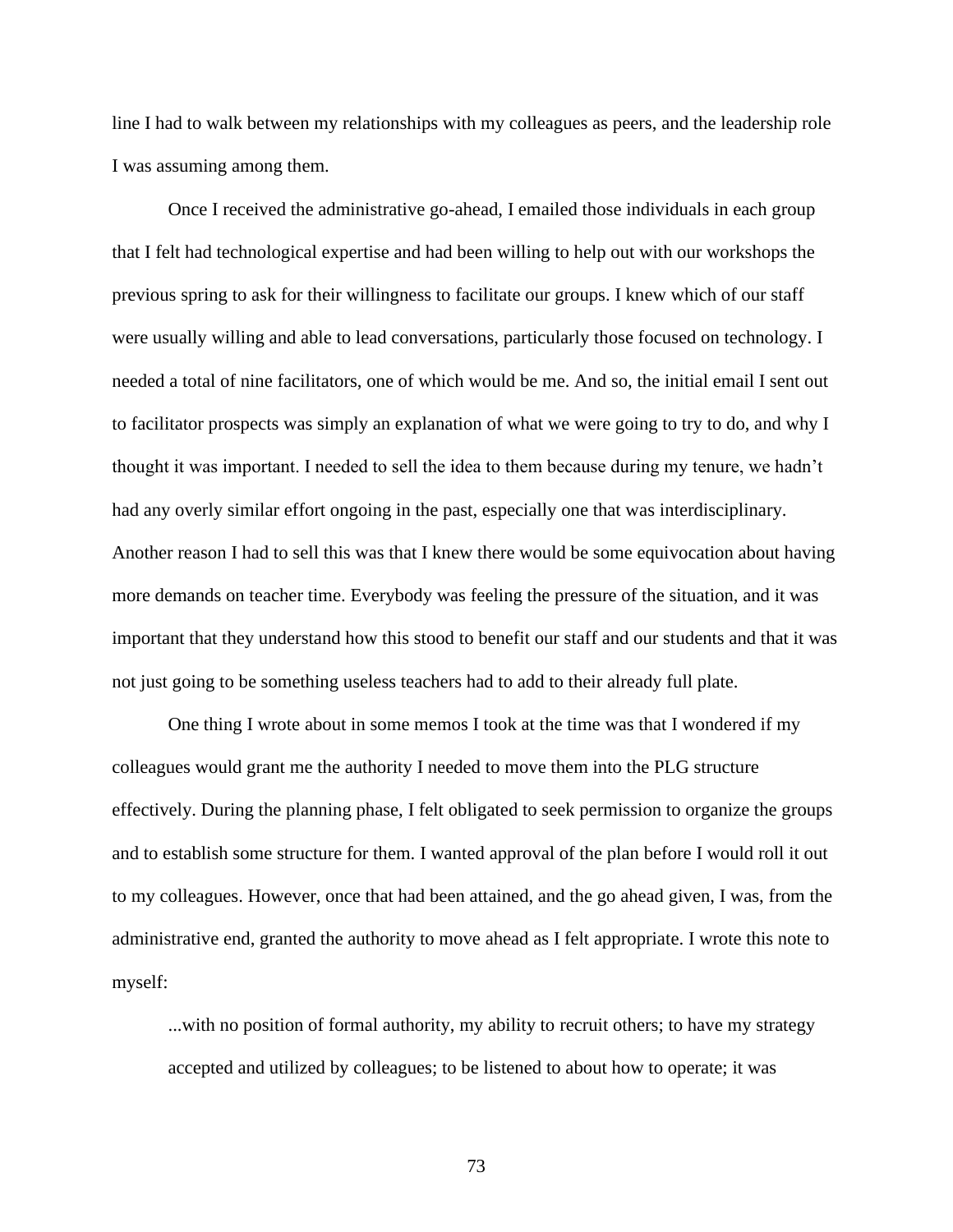required that my colleagues grant me that authority of their own will. I had to be seen as an authentic leader in that they needed to have a perception of me as someone who truly has the best interests of our school, our teachers, and our students in mind.

I knew I had to rely on authority earned via previous investment of work on behalf of students and earned respect of my colleagues to instill the confidence to trust what I was trying to do was in the best interests of us all.

## **Choosing Facilitators**

Seven of the facilitators (myself included) were all fairly veteran teachers of varying experience levels and backgrounds. Mostly they were mid-career with the exception of myself and one other that were late career teachers. Among the facilitators chosen, though, were two very young teachers and I suspected that their self-confidence as leaders in the school might not be as high as someone who had been there longer. Both of them accepted, but then confirmed my suspicion that they felt some trepidation about leading in the interviews. I sought to reassure them and reminded them about the success they had experienced in leading our spring workshops. One clearly understood the value they held because of their technological expertise:

it made some sense to me, because I think about last year when we went remote, how I felt like I was answering emails every day from colleagues that had questions about what I was doing and how it's going. And so, I guess I knew that there was this need for collaboration. And so, I recognized that this could be an opportunity, where I would, I could, have the opportunity to help people if that's what they wanted or needed. And it would also be within the encompassing, you know, professional requirements of my employment. So it's kind of two birds, one stone. Instead of being in addition to...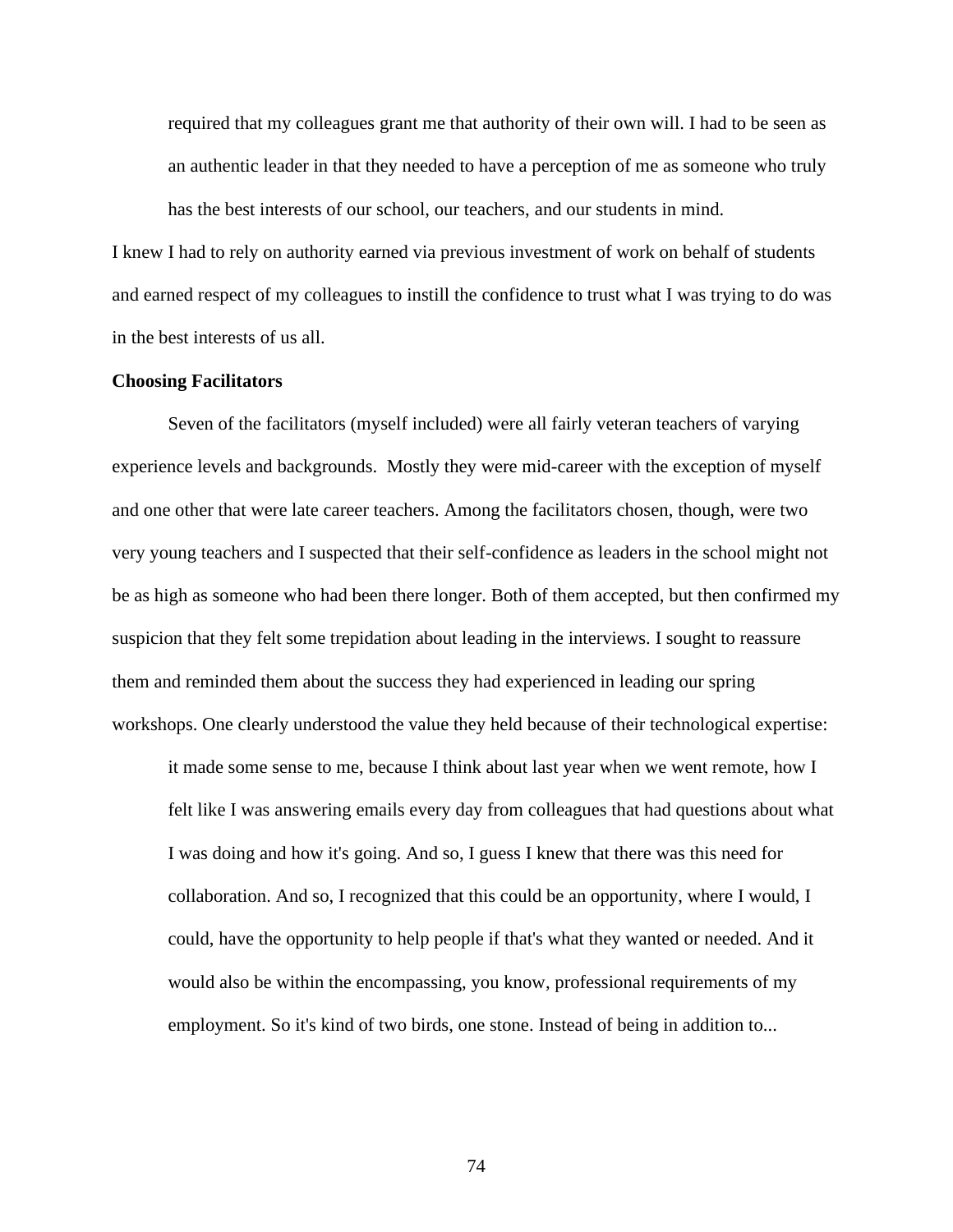I recognized both of these young teachers had been part of collaborative efforts through an educational program at a local university in their master's programs and that they understood the power of collaboration. They were chosen, not only because of their technological expertise, but also by virtue of the fact that I had witnessed their willingness to discuss and learn about issues in education in the few years they had been at our school.

Of course, I considered all of the facilitators to be leaders in our school, in this climate particularly, as I knew they were adept at the use of technology in their teaching. I also knew that all of them were respected by their peers as capable teachers regardless of the mode. Their faith and willingness to grant me some authority was manifest in their acceptance of the facilitation positions. Their choice to grant me an audience at an organizational meeting was gratifying and I was humbled, and challenged, to be given this deference by my colleagues.

## **Rollout to Staff**

With facilitators secured, the roll out strategy to staff became the next major decision that had to be made. Again, the issue that dictated how that should happen was that I didn't have any formal authority in our school. I questioned whether it was better to have the principal roll it out or for me to roll it out to staff? I asked the opinions of some other colleagues before ultimately deciding that the principal should roll it out. I felt that if the effort had his blessing, then it had a much greater chance of at least getting off to a good start. I asked in my interviews whether teachers felt this was the right decision and I got various responses. One facilitator felt that if I had introduced the effort, it might not carry weight enough to engender participation:

I just wonder if it was rolled out like that, and it wasn't coming from [our principal], if it would look like 'alright, so this is the teacher doing it, Rad's doing it, okay cool, so now do I have to do this or is it just hey if I feel like doing it'.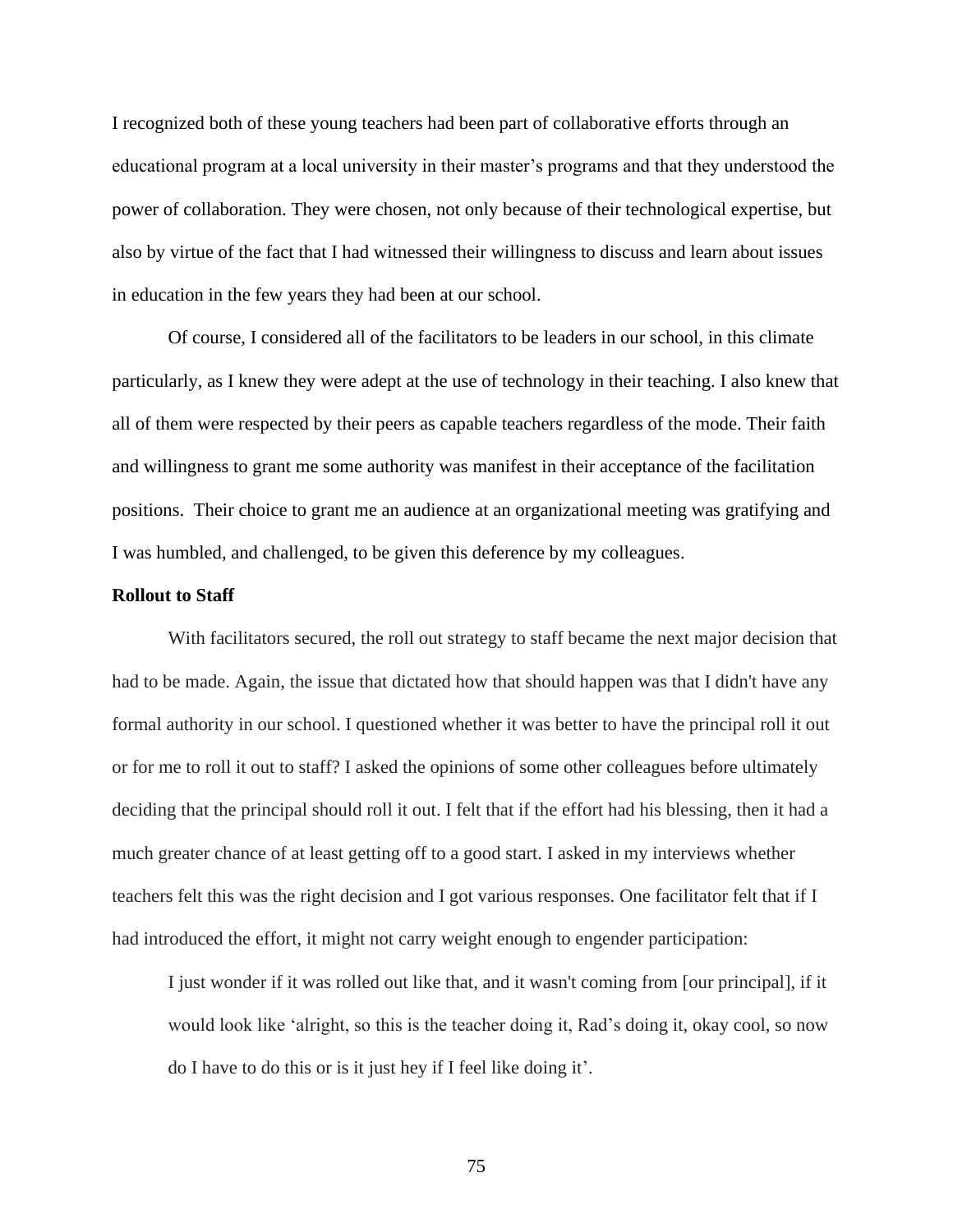Another teacher seemed to feel the same way but was more focused on how it might affect my relationships:

I personally feel like those kinds of decisions come much more clear and more direct when they come from administrators. And just because, you know, if somebody has an issue with it, or something like that...a colleague in that position, it becomes really kind of a touchy...

A third teacher was more equivocal: "The people who were not more invested because it came from Scott, may have been more invested had it come from you, but then vice versa...". Finally, one felt that it really probably did not make much difference:

So, for me, it always felt like it was coming from you; I don't know if it would make a difference to others who it came from. I don't know, I can only speak from my group and my personal perspective, I think it's been fine.

Ultimately, there seemed to be no consensus on the issue of whether the rollout should have come from me or from my principal.

Eventually about the second week of school, an email which we had drafted together went out from the principal describing what the effort was for and what we anticipated it's benefits would be. It laid out the groupings of staff and set a first meeting date. I secured the promise of protected time from our principal and laid out a calendar to send out to everyone of meeting week dates for the entire year. One of the major tenets of successful PLGs identified is having that protected time (Hargreaves, 2019, among others) and so I knew this was important.

# **The Timeline View**

The first couple of meetings went well for most groups. But early on, I started getting hints that it was going to be very difficult to sustain this initiative. When an email went out from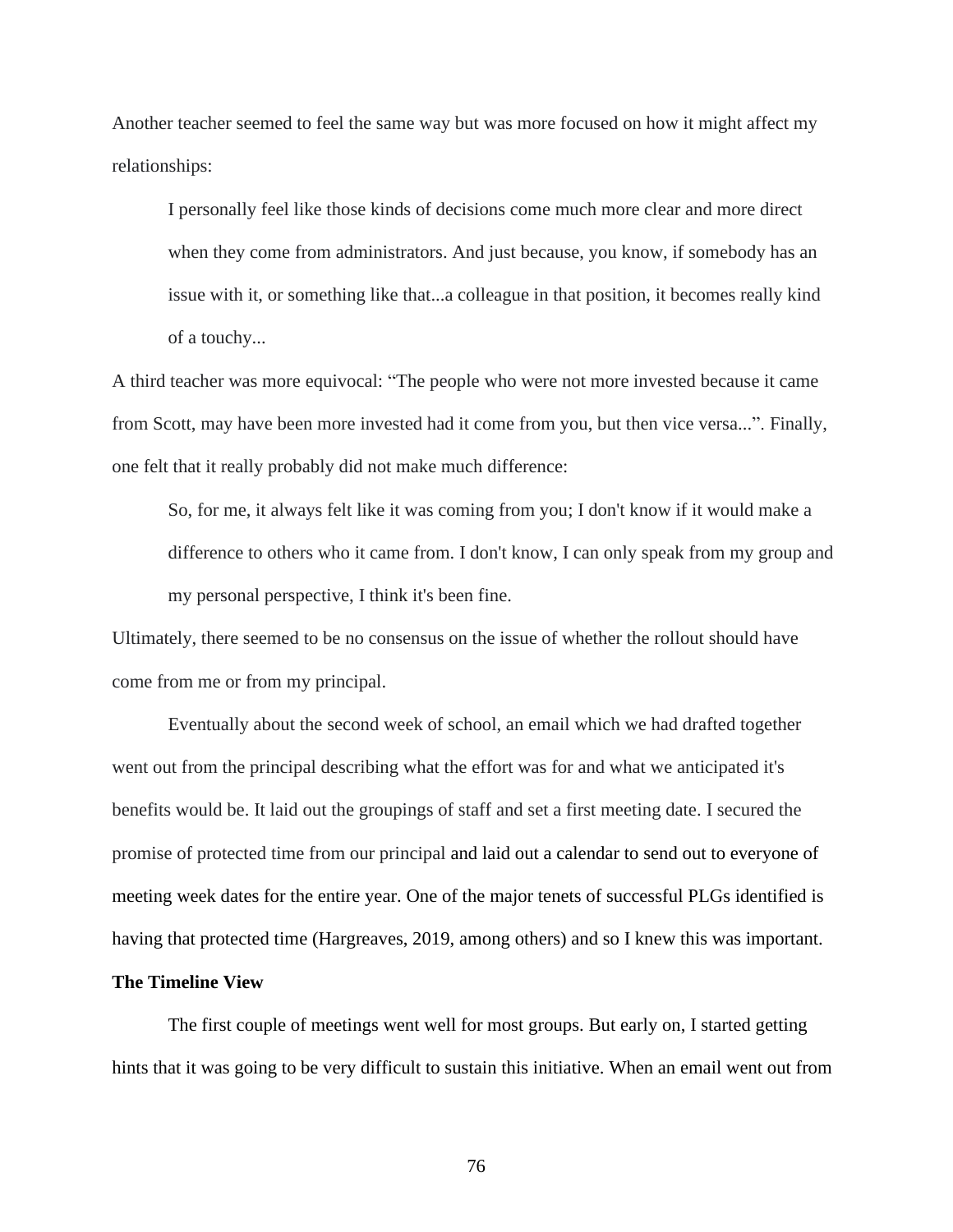our teachers' union that relieved us of the usual mandate for professional development meetings, I felt an immediate threat to the success of our effort. I knew that at least part of the motivation for teachers to attend the meetings was that they had to have 25 Tuesday professional development activities. I had made a strong argument that control over the professional development they undertook and the community building our groups would be enough to motivate them to sustain our PLGs. However, I found at least some teachers expressed that if it was not required, they were not likely to participate with any regularity. Most of those acknowledged that they saw the value and appreciated the opportunity, in a 'normal' year it would be an opportunity, but that time was precious in a challenging school year.

I continued to meet with my own group and made my best effort to try to make it beneficial for them. Some other facilitators did as well. I felt like they were going to need the support through the year and could offer me support as well. I also theorized that I could hold up successes in the following year when we reorganized to increase buy-in by reluctant staff. Fortunately, my group and at least three others, wanted to keep meeting. There were other groups that decided not to meet at all, while some only met intermittently. This was a bit disheartening for me, but I really had no recourse. And so, I refocused my efforts more on supporting those groups that were still meeting.

I would note that during the time when the meetings started to dwindle a bit that I had one facilitator that I went to on several occasions to discuss my concerns with. This facilitator was someone who was very enthusiastic about the groups. In fact, he had proposed a similar effort earlier in the year to our principal right after I made my proposal. He reminded me about this in the interview: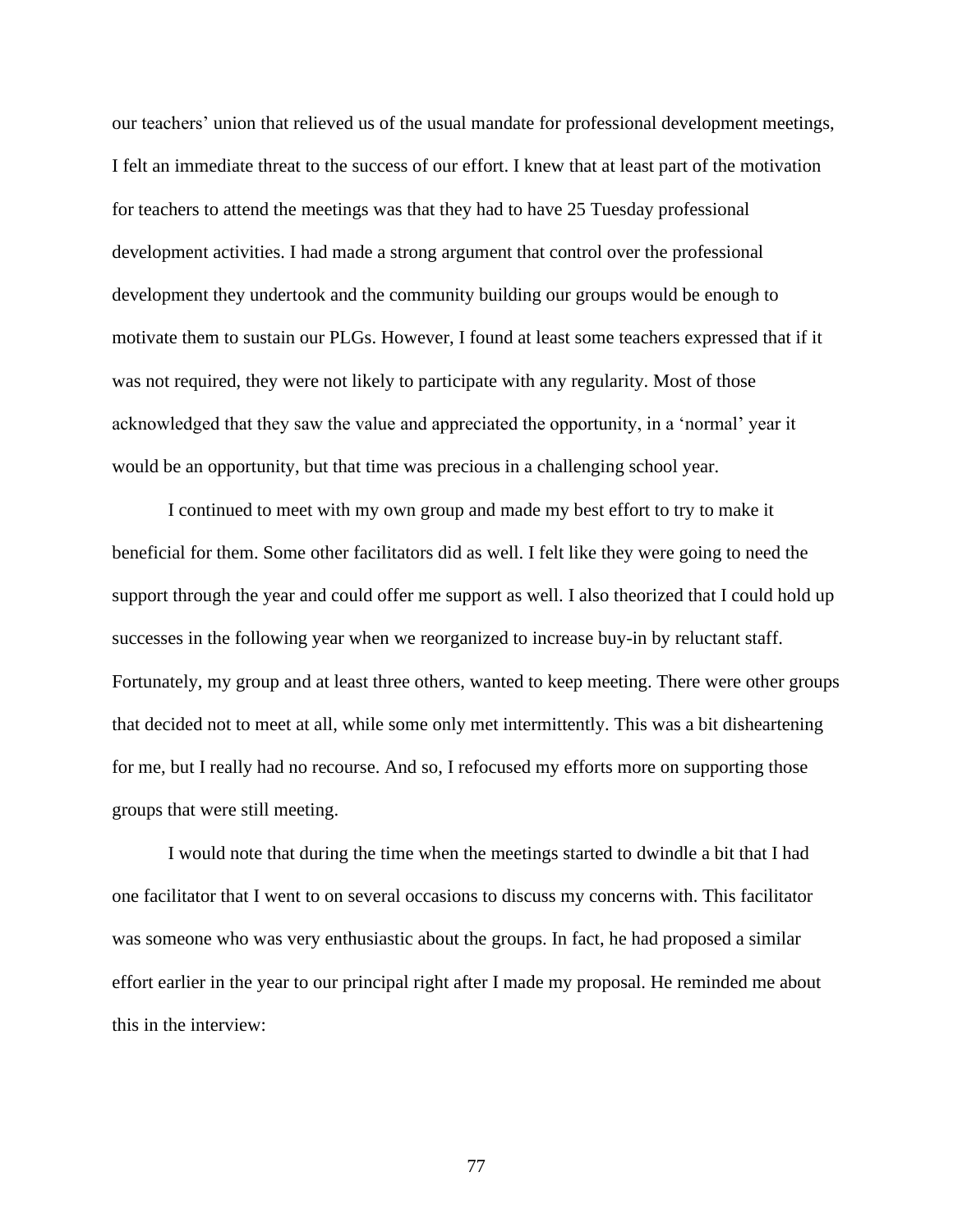Some sort of group teacher collaboration, teacher support network, whatever we want to call it, it was on my radar before the school year, before the school year started, because I knew it was, the year was going to be rough. It's gonna be hard to, and we need to be able to, we needed a way to support each other.

As a result, he and I had been fairly conversant about the whole effort and how important it was and why we thought it was a great idea. We also had a good working relationship prior to this year and I knew he would be forthright and open with me about the challenges we faced. I told him how I was worried that the effort was going to just end.

I was worried about it for several reasons. Primarily, I knew it was the right thing for us to do as a staff to improve the use of the professional development time that we had to improve the educational experiences our students would have in a very difficult year. At one point, though, I must have overstated that my research was in jeopardy. He said, "sometimes it might have come up, sometimes it came across as like, man, this is my project and, man, I gotta get this in". I assured him that my goal was to build a professional learning community at our school through these groups. I would have to acknowledge, though, that certainly some anxiety and stress I felt through the late fall of the year was due to concern over the difficulty I was having maintaining the enthusiasm for our staff about our PLGs and its relationship to my doctoral work. I did my best to separate the two, and my colleague acknowledged that he witnessed a shift in my leadership style.

I think your approach throughout this from when we started to where we are now has changed for the better and [you have] adapted to it. I think initially it might have been a little too rigid for what we, what we were getting into as far as, like, too much, too soon ...but...that tone sort of shifted...I think you just realized, holy smokes man, this is a lot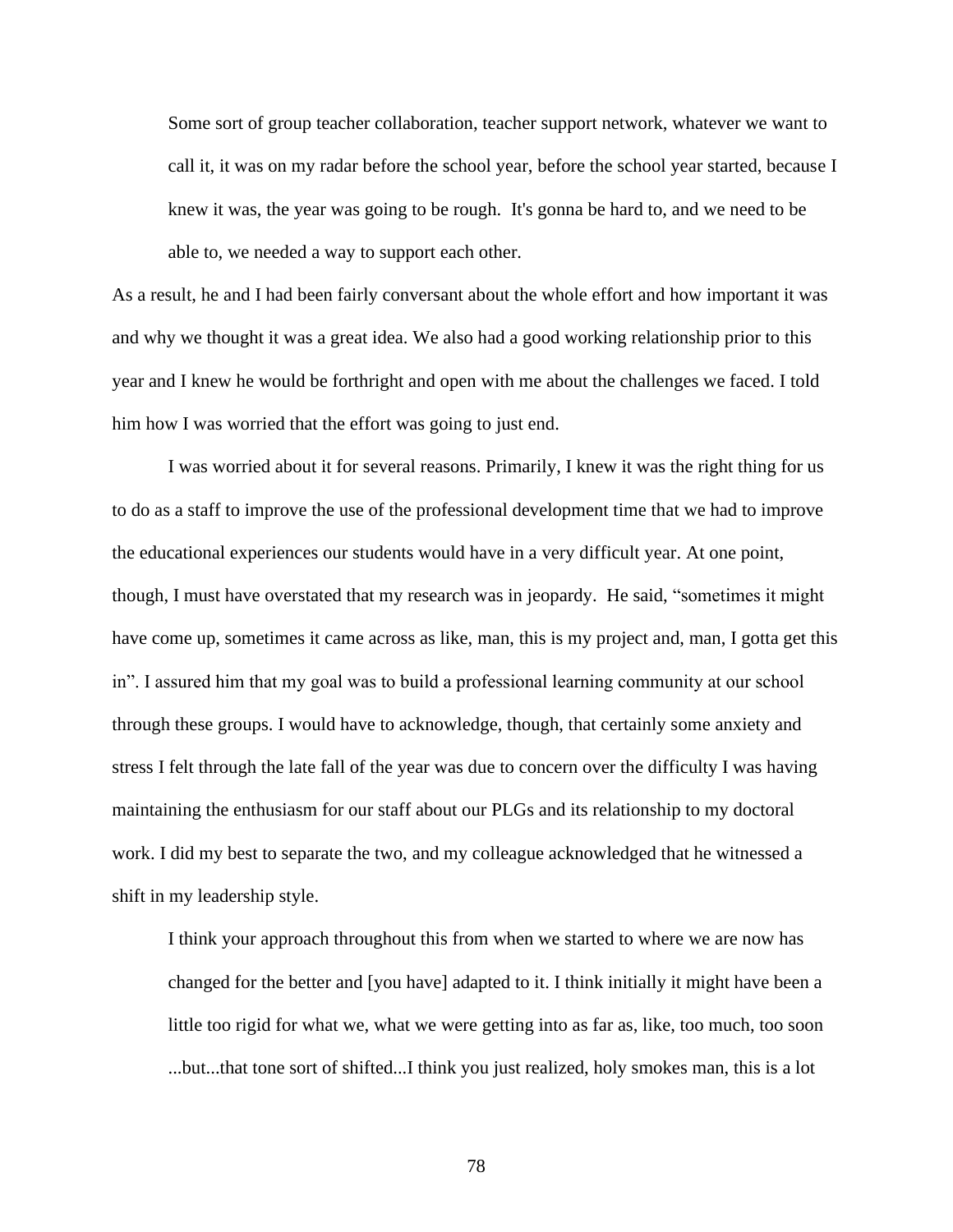and everybody's dealing with a lot and so we're talking about leadership. To be able to read those tea leaves and say, I don't know if you intentionally did it, unintentionally did it, I don't know, but I felt like the tone shifted.

The implication in the conversation was that he appreciated that I had the capacity to recognize when and when not to push people forward.

In the early part of 2021 when we returned from Christmas break, I was tired and had been struggling with how to get people to be more consistent without being overbearing. I genuinely wanted this effort to pay off for our teachers and students and knew that it held transformative power for our school. I had continued to send out notes of encouragement and suggestions for work that could be done by the groups and to answer questions from group leaders when they needed support. I spent time walking around the building and dropping in on people from time to time just to ask how things were going in person, so it wasn't all just emails and virtual interaction.

However, there was a short period of time as we began the second term where I didn't even meet with my group. That was a shortcoming on my own part and sprang from the fact that I was so worried about other things with changing students for the upcoming term and with concerns in my personal life as well. There is no doubt that separation of our personal lives from our interactions with colleagues is a difficult, but important, separation to maintain.

As we moved into winter, I recognized the change of classes as an opportunity to reinvigorate our work. I pointed out to everyone that, because we were changing classes at the end of January, this was a great opportunity for everyone to get together with their groups again and to discuss how things had gone in the fall. I felt that they could use that as a jumping off point to improve what was going on in their classrooms for the spring. At least several of the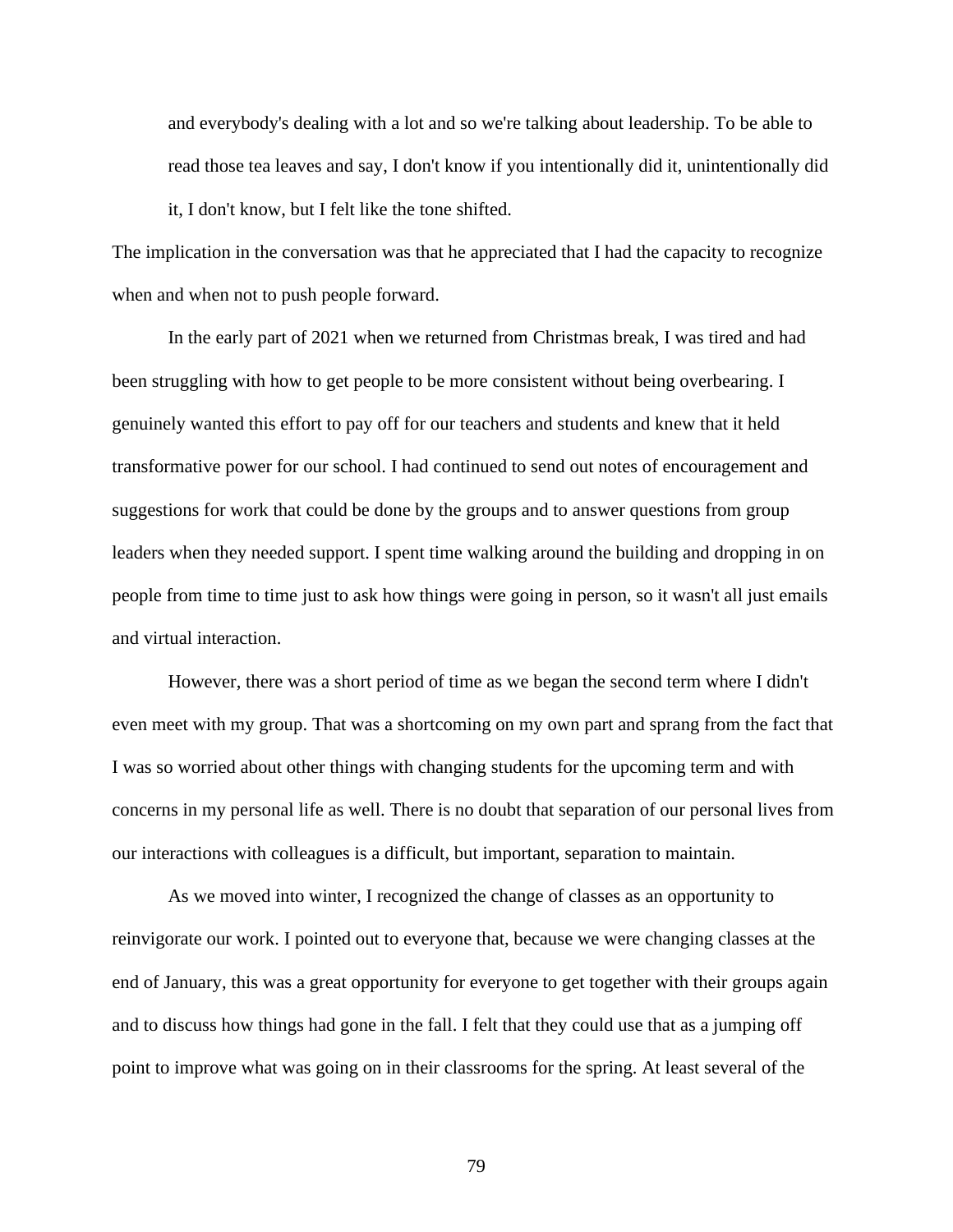groups reconvened after a hiatus and got back together and talked about these things even though the effort sort of dwindled off again through the spring. My group continued to meet, but we didn't really have any new revelations about our teaching and what we were doing. However, I continued with emails and visits to do my best to offer support to any groups who still wanted it.

In the late spring, the conversations shifted towards how we might carry this effort forward for the next year. I was not deterred by the fact that the effort had not gone as well as I had hoped the first year. I still believed strongly that this effort was worth our time and energy investment. And so I set about thinking about questions that I could ask of people that would help to create plans that we might use for the 21-22 school year. My close colleague that I had talked so much with about the whole effort, encouraged me to continue to pursue it. The focus groups and interviews that I did were also generally positive in their commentary, as I was conducting my research. I received very little negative commentary on the work we had done or on my effort as the leader of it. And so I was very encouraged about how people felt about the groups. These facts became the primary motivation for pushing the continuation of them in the upcoming year.

## **Others' Comments about my Leadership Style**

There were some comments made about my leadership in the interviews that I want to share here as they may not fit in previous sections but shed some light on my leadership style and actions. One theme was about my flexibility and this teacher appreciated that:

So, being able to look at the big picture and see what we were going to need to be able to make it work, and then allowing people to have input on that. Allowing other people to be able to make some of those decisions without feeling like you had to be micromanaging everything, I think, is a sign of a good leader...you know what's going to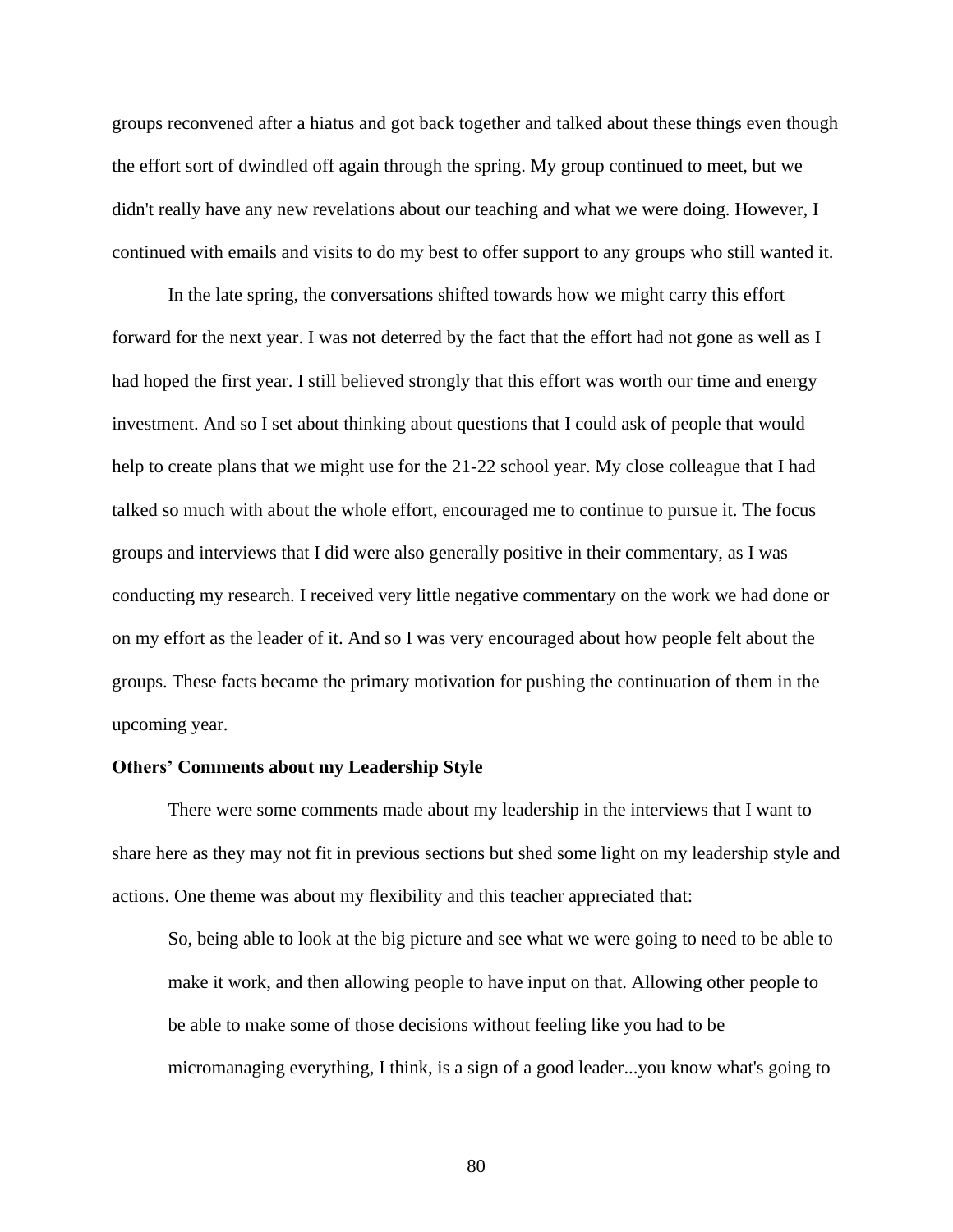work and you give ideas and then you let people fly with it and I liked it very much so, and very much appreciate it.

The same teacher went on to say:

You've been extremely encouraging to all of us, you have had some great insights and you know, non-apologetic. It's like, this is what I would like to see done. But you're leaving a lot of, and this is what I like about it, what I think is a good leader is, 'this is how I would like to see it done, but I'm going to let you use your ideas. But I am going to make sure that I am still following my rules in what I'm asking you to do. I'm not asking you to do this solo. I'm doing it too'. Okay, so you do a lot of leading by example and that I appreciate a ton...I think that leadership by example and not being afraid to have people ask questions or to question what you're asking of them...you don't have a problem with that, you're non-judgmental. And I appreciate that openness to be able to just let us do what we need to do and, but you're okay with that. You've got the big enough shoulders to kind of handle it when I go...this ain't happening.

I have always tried to engage those that I lead in ways that encourage, rather than inhibit, them to take a direction that is productive for them, as long as the chosen path seems to be accomplishing the task. I have also always tried, as this facilitator alluded, to lead by example. I am not going to ask something of those I lead that I would not engage in myself. Leading by example demonstrates a leader's confidence in the direction followers are being asked to take and the evidence indicates clearly that I have done this.

These tendencies in my leadership were also in evidence as another facilitator remarked about my communication skills, my non-judgmental nature, and my approachability: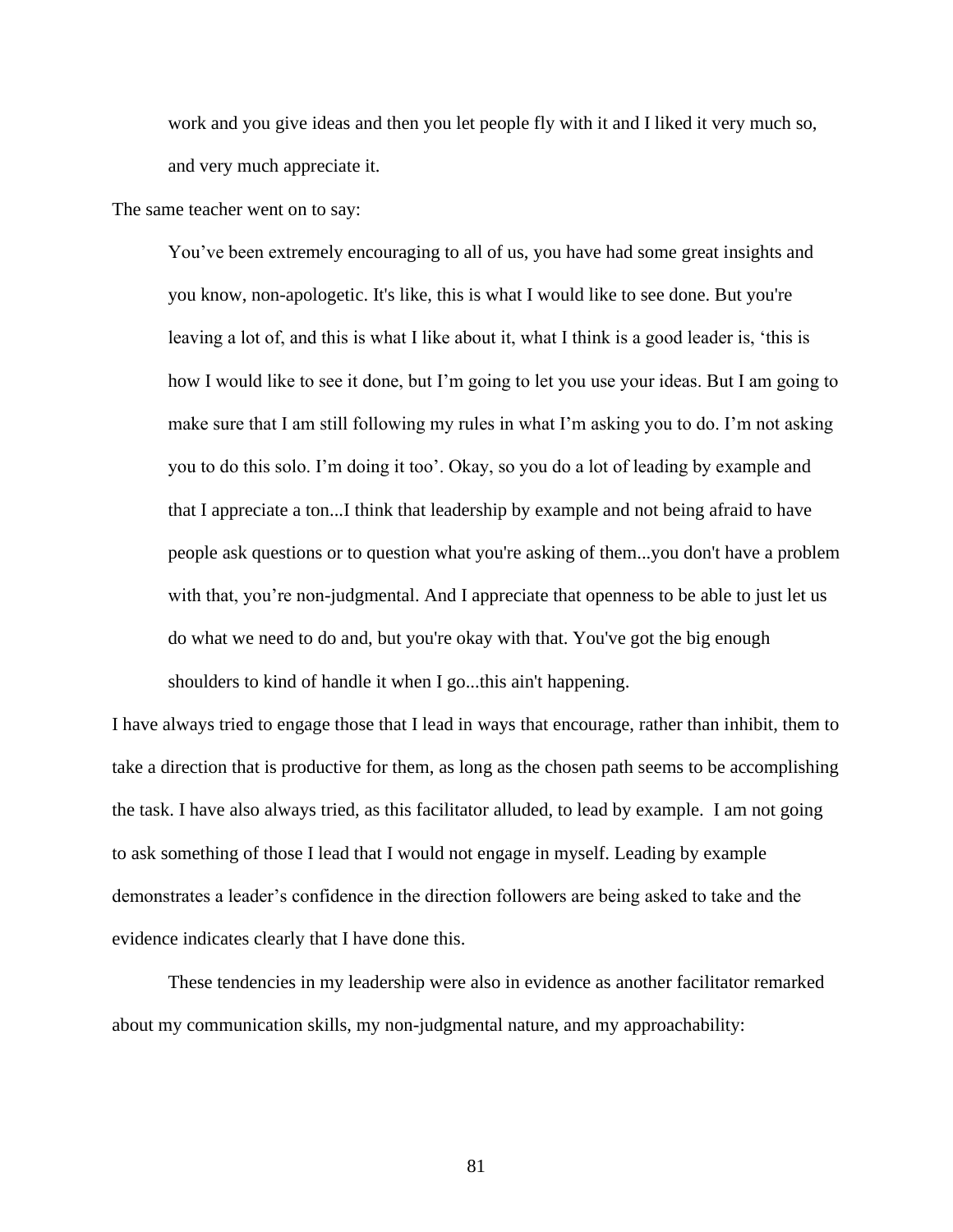I think our communication has always been very effective, I respect you a great deal, and so it was, it's, it's been tough for me that I feel like I didn't necessarily follow through, because my group didn't. But I also never felt like I couldn't tell you that. I never felt like it was going to be judgment, you know, I was going to be judged or looked down on or not appreciated. And I think that's one of the hallmarks of good leadership is really being approachable and I would say that you absolutely are.

A final related comment from a different teacher addressed my ability to judge the "heat" of the situation: "I think you've done a good job of balancing, like, how much...we can really handle." All of these comments seem to suggest, first of all, recognition by my peers of my role as the leader of this effort. Secondly, they portray some underlying characteristics of my leadership style with my colleagues which I will discuss in the next chapter.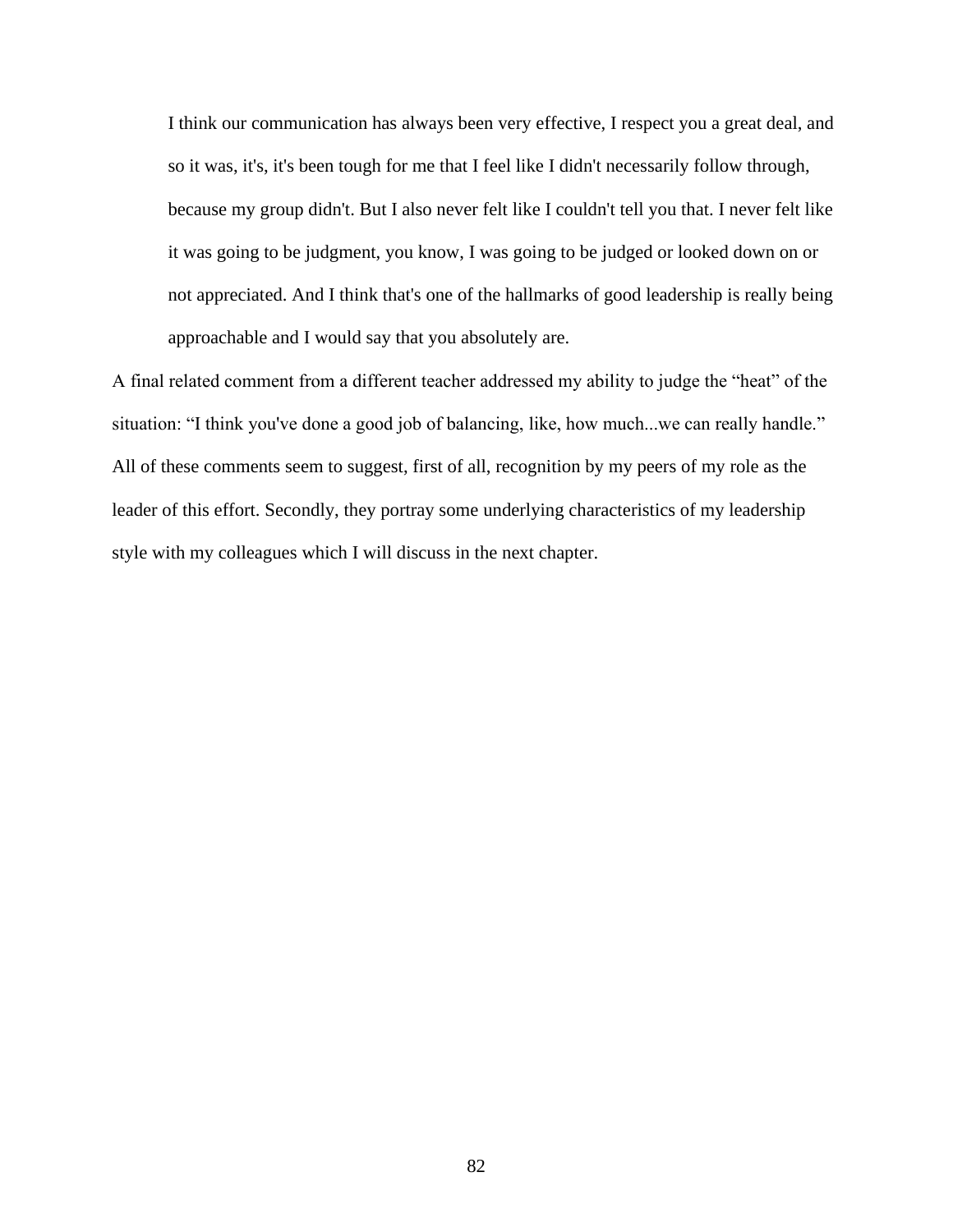## **CHAPTER 5**

# **MY LEADERSHIP**

With the understanding that one of the primary objectives of this work was to come to a stronger understanding of how my leadership style and decisions around the organization of our staff into collaborative groups impacted those groups, this chapter will elucidate that leadership. My conceptual framework highlights the importance of the leadership choices I made, and the support I gave, in the context of the school culture, concerning PLG leadership and organizational strategies we employed while facing the many challenges associated with the pandemic. I seek, here, to elucidate how my work as a teacher leader, in particular, of this collaborative effort as portrayed in the data corpus. I have made specific references to the ways in which the pandemic influenced the work and my leadership, shaping, in fact, almost most every aspect of it.

Fairman and Mackenzie (2012 and 2015) wrote a descriptive work on the ways that teacher leaders understand their leadership and how they influence others with whom they interact. They found that "teachers, rather than administrators, initiated teacher leadership activity, and that it were primarily veteran teachers who led improvement efforts." This study highlights my own teacher leadership, which, incidentally, fits both of these criteria. In addition, I have exhibited most, if not all of the nine "spheres" of teacher leadership actions (Fairman & Mackenzie, 2015, p. 64) in one way or another and they are in evidence in the leadership that I describe in this chapter. I have experimented with innovation to improve student learning. I have shared my own pedagogical views and approaches to learning with other educators. I have sought to implement change for the better. I have worked to better understand myself as a teacher and a leader demonstrating personal improvement. I have sought to share my ideas about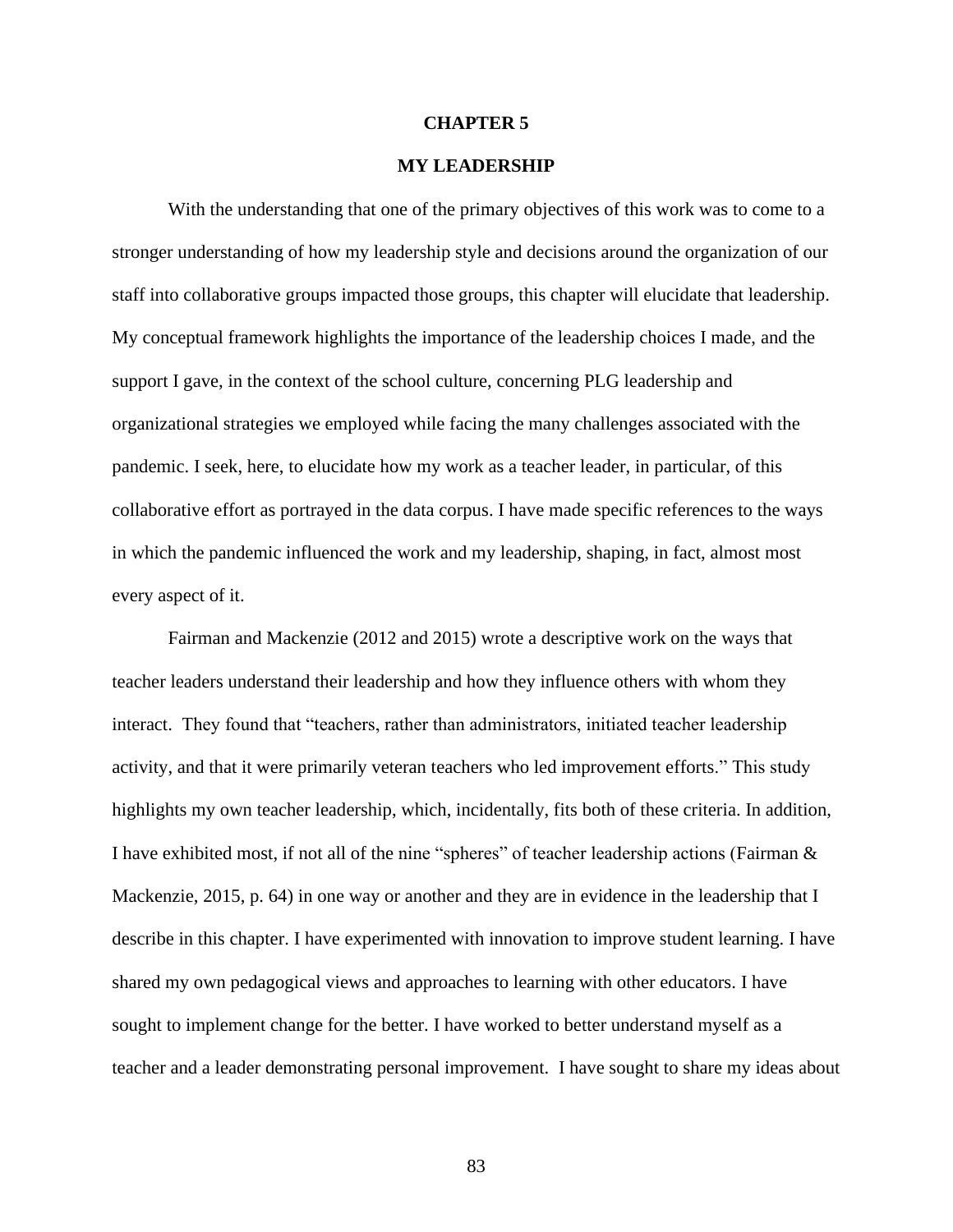teaching and learning with others to improve student learning. The PLG design I implemented with the help of my colleagues has brought a new way for our teachers to work together toward this goal. This chapter highlights these things. It describes my struggles and challenges as well as my successes. Also, my style of leadership and understanding of how to lead as a colleague is discussed and critiqued.

## **Organizing and Motivating Others as a Teacher Leader**

Northouse (2019, p. 117) presents a view of path-goal theory that reflects my leadership in some respects. Path-goal theory stresses that a leader looks at what motivates the people that are considered followers, as opposed to taking an approach that focuses on accomplishing tasks. In our PLG effort, one of the primary goals was to allow groups to choose their direction. I viewed my leadership role as two-fold: organizer and motivator. As far as the organization goes, the data showed that my colleagues appreciated the small size, interdisciplinarity, flexibility and protection of meeting times, and freedom of choice of focus topics. My organizational choices for the groups provided some needed structure to facilitate at least the early meetings in the year. There were no comments suggesting incompatibilities in groups and, in fact, the majority of comments I received on the groups suggested that teachers felt comfortable and enthusiastic about their group fellows.

Motivation was a bit more challenging in such stressful times. I focused my efforts on maintaining supportive contact and providing reminders and potentially useful information to facilitators. I made casual visits to their rooms to let them know I was available for support if needed. The release from our normal professional development obligations early in the year, however, meant that I needed to work all the harder to keep groups meeting, and, while I endeavored to do this, my own time and energy for this was limited. The groups that did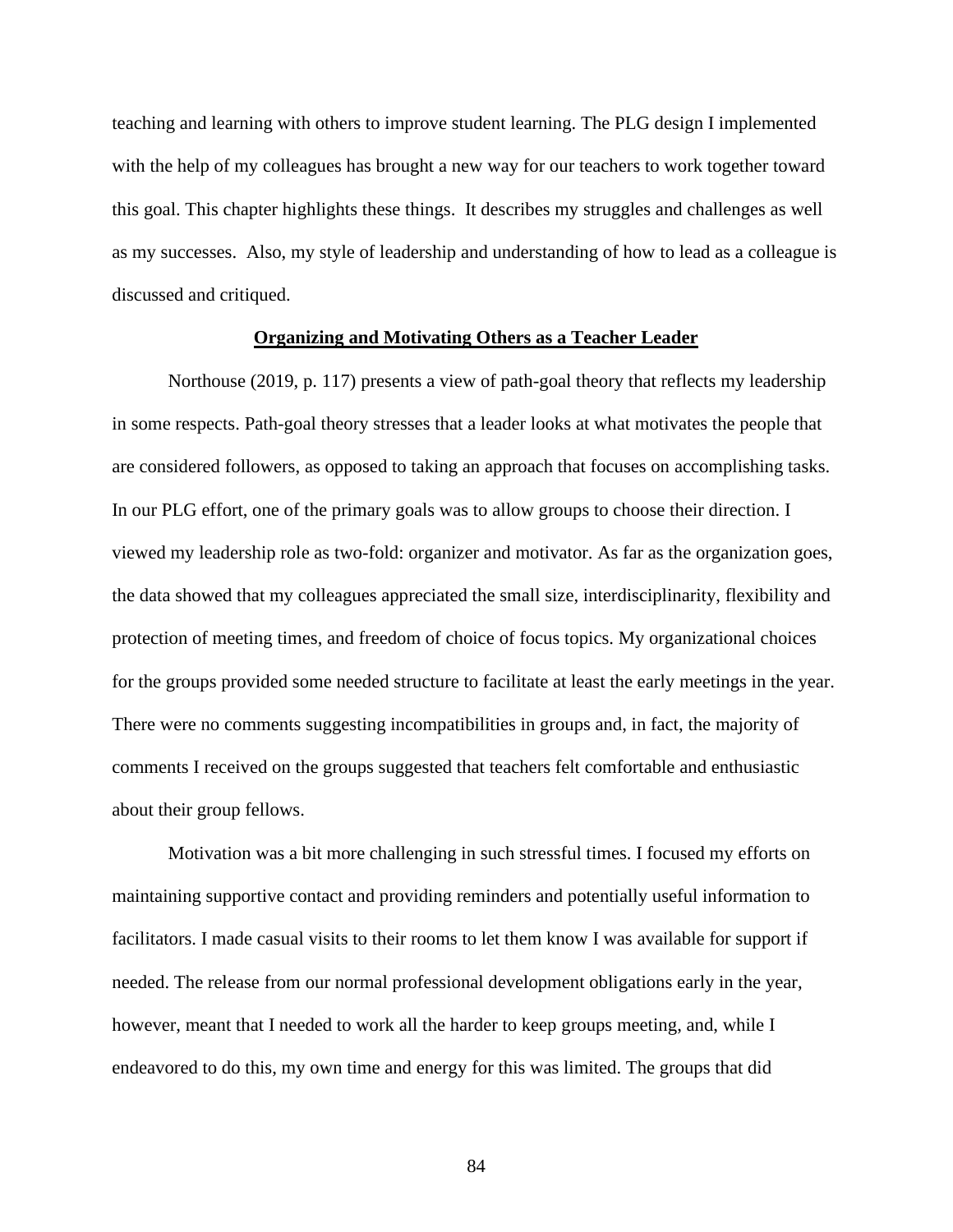continue to meet seemed to have the intrinsic motivation, augmented by my gentle urging, to continue and learn from each other how to face the challenges of the year. I did not want to push them, thereby causing undue added stress.

## **Findings Related to Adult Learning Theory**

A challenge in implementation of this PLG model was that not everybody was in the same place on many of the pressing issues. In thinking about, for instance, the developmental level and orientation of members of groups in terms of technological competency, there was a wide range. The modes adult learners exhibit as described by Drago-Severson & Blume-DeStefano (2013) were important considerations as I organized the groups. They identify four types of knowers. First there are instrumental knowers. These are individuals who are capable but prefer to be given concrete direction and guidance. Second are socializing knowers. They thrive on the relationships that are a part of the learning experience. Third are self-authoring knowers. These are capable and competent knowers who want to share their expertise. Finally, there are self-transforming knowers. These individuals thrive when the outcomes of the group are positive and fulfilling and the work has a recognizable impact on all members.

Due to the novelty of the situation, I believed that many teachers were in the instrumental stage with respect to hybrid teaching. They would need direct, hands-on help with the use of applicable technologies and would seek someone to show them how to accomplish tasks. The facilitators and some others were, by my estimation, self-authoring and were capable of demonstrating needed skills for the benefit of others. These two types were most easily recognized based on my existing knowledge of the teaching staff. My own role began, at least, as one who sought to be a transformational leader for our staff. And so most groups had individuals that fit into at least two of the four adult learning styles.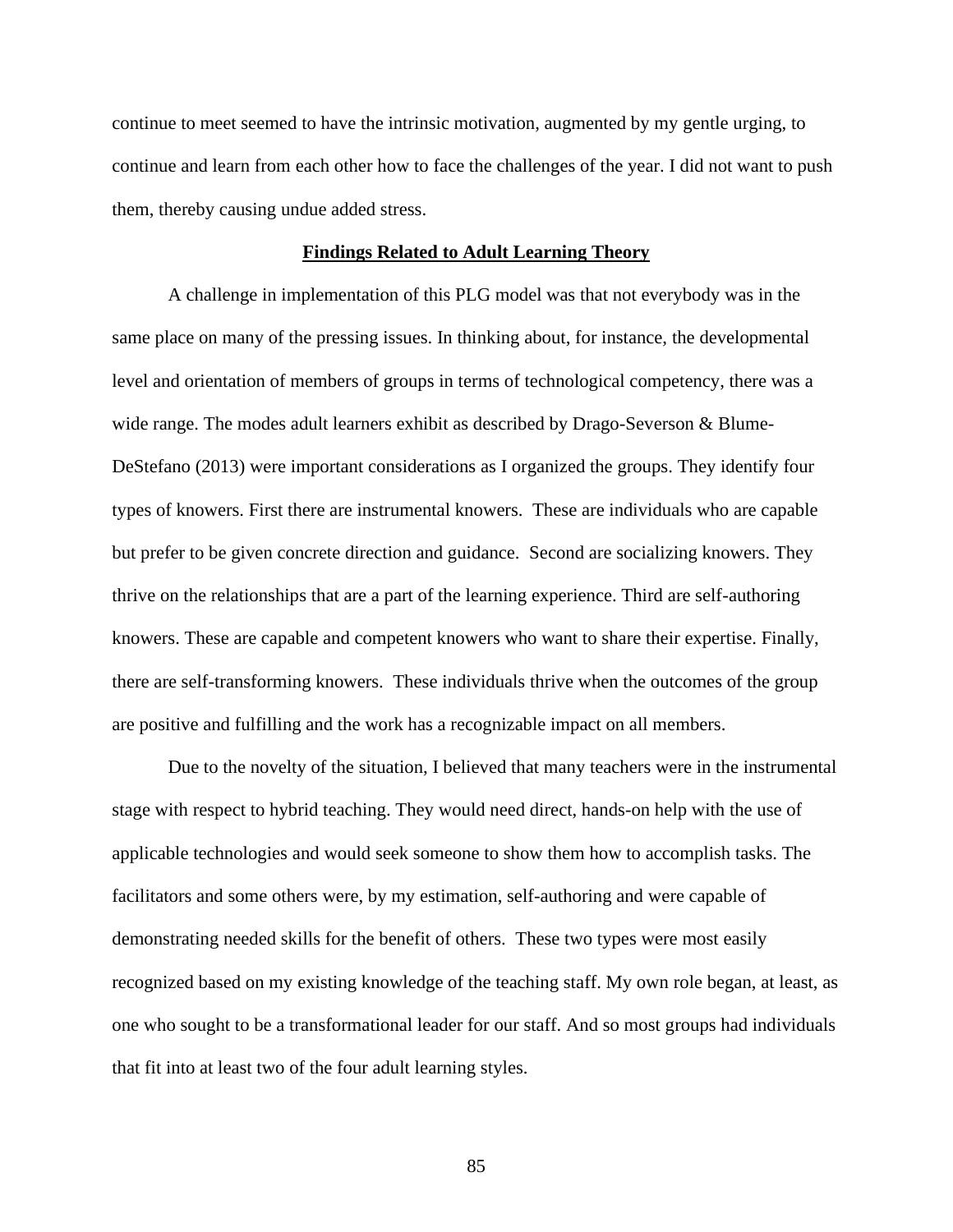## **Challenges to Motivation**

The school year began in a hybrid model, and the anxiety surrounding this unfamiliar climate focused teachers' efforts on learning the strategies which others were using successfully. As a result of this set of adaptive challenges, at least initially, our PLG effort was well received. Some teachers were anxious to share what they knew and some to seek input on how best to accomplish tasks and goals they had for their students in a hybrid learning environment. It was clear the reward for our efforts was that teachers felt they could become better and more proficient at online teaching and learning for the benefit of their students. As long as that was the case, the groups had fairly strong motivation to continue.

However, the motivation level of some colleagues to participate in our PLGs shifted tremendously over the course of the year. I maintained a consistent push to meet through regular communication, offering help and support to our facilitators where it might be needed. The major initial motivation was not really from me as the leader of the PLGs but was due to the extrinsic forces at play related to hybrid teaching challenges. We needed support from each other mentally in order to forge ahead and cooperate to learn strategies to meet the needs of students in this novel concept: simultaneous use of online and in person teaching methods, aka, hybrid learning. It became a uniting force for our groups. Hargreaves and Fullan (2020) recognized a similar pattern in their study:

The social capital aspect of professional capital has been both a precondition of how well teachers have been able to respond to COVID-19 and an outcome of collaborative relationships that have sometimes been strengthened further by the availability and necessity of digital platforms when almost everyone has had to work from home.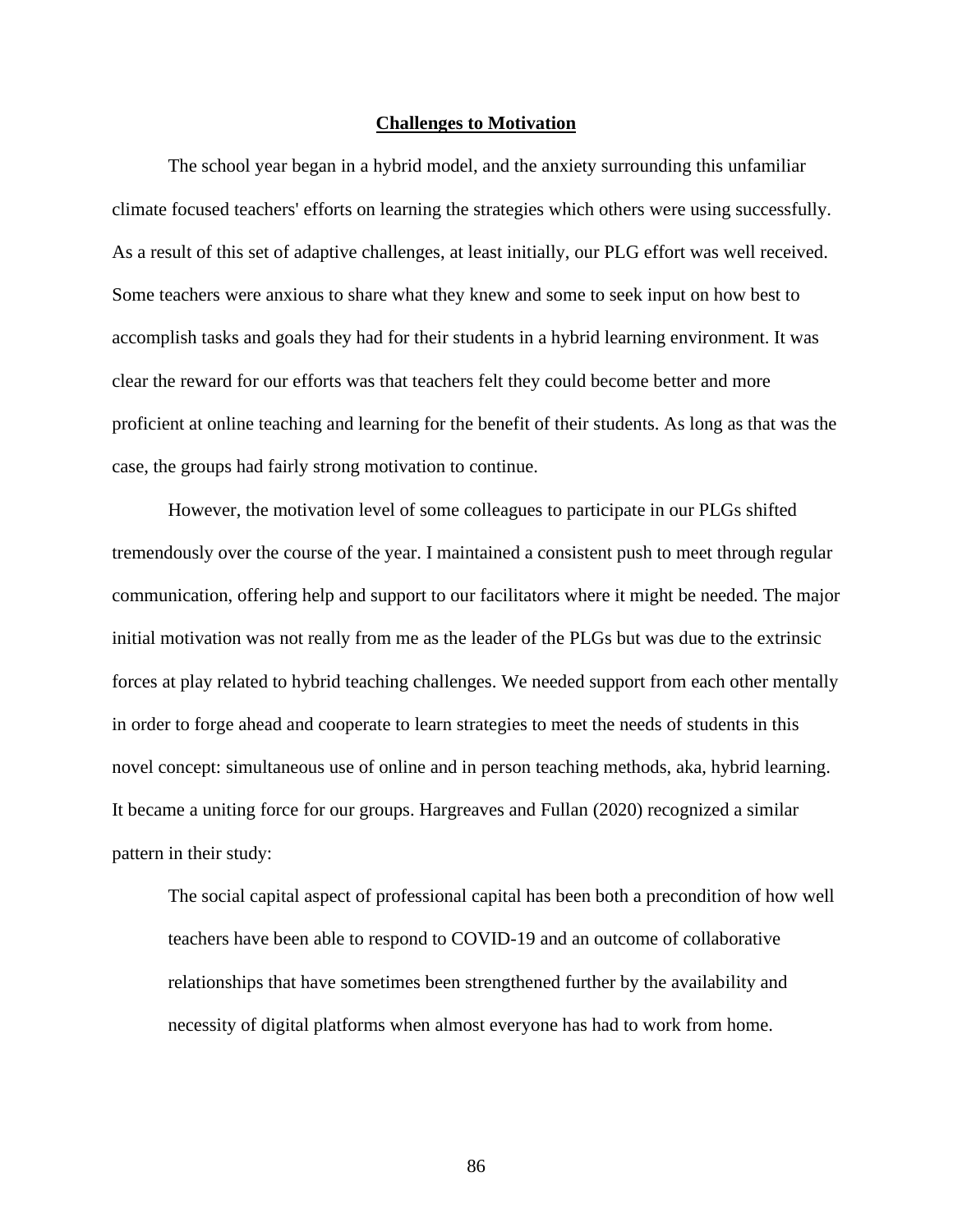Their paper referred more to the forced online learning that characterized the spring of 2020, a circumstance which engendered an expressed lack of confidence among many educators of all ages and experience levels about their teaching abilities under the stressful circumstances. But, overall, the incentive to work together in a hybrid environment was still to provide mutual support, perhaps made more intense by the fact that teachers were trying to teach in two modes simultaneously.

However, once teachers settled into a routine that seemed to be working for them, motivation seemed to wane. In retrospect, it would have been good for me to have a formal follow-up with facilitators to identify further goals to give the groups the incentive to continue forward. One of the reasons that I didn't follow through perhaps as well as I could have was that I was just tired myself. It was difficult to find my own motivation to carry the effort forward. I did, though, continue to nudge the groups forward through fairly consistent communication with facilitators. Some facilitators expressed to me, though, that teachers were, understandably, resistant to devote time to our organized effort. Part of this diminished enthusiasm as the year went on was likely due to the fact that they had not had any previous exposure to the power of collaborative work (with a few exceptions like our freshman teams). Hargreaves and Fullan (2020) pointed out that the data they gathered suggested that, in schools where collaborative work through PLGs was already in place, the impact of COVID was to further enhance the drive to collaborate. Where it was not the norm to meet in groups, however, they suggested schools would struggle with dealing with the pandemic in a productive way that involved all teachers. Some individuals who possessed the tech savvy to do so, would likely thrive, but those who did not, probably were going to have a hard time delivering a quality educational experience for their students.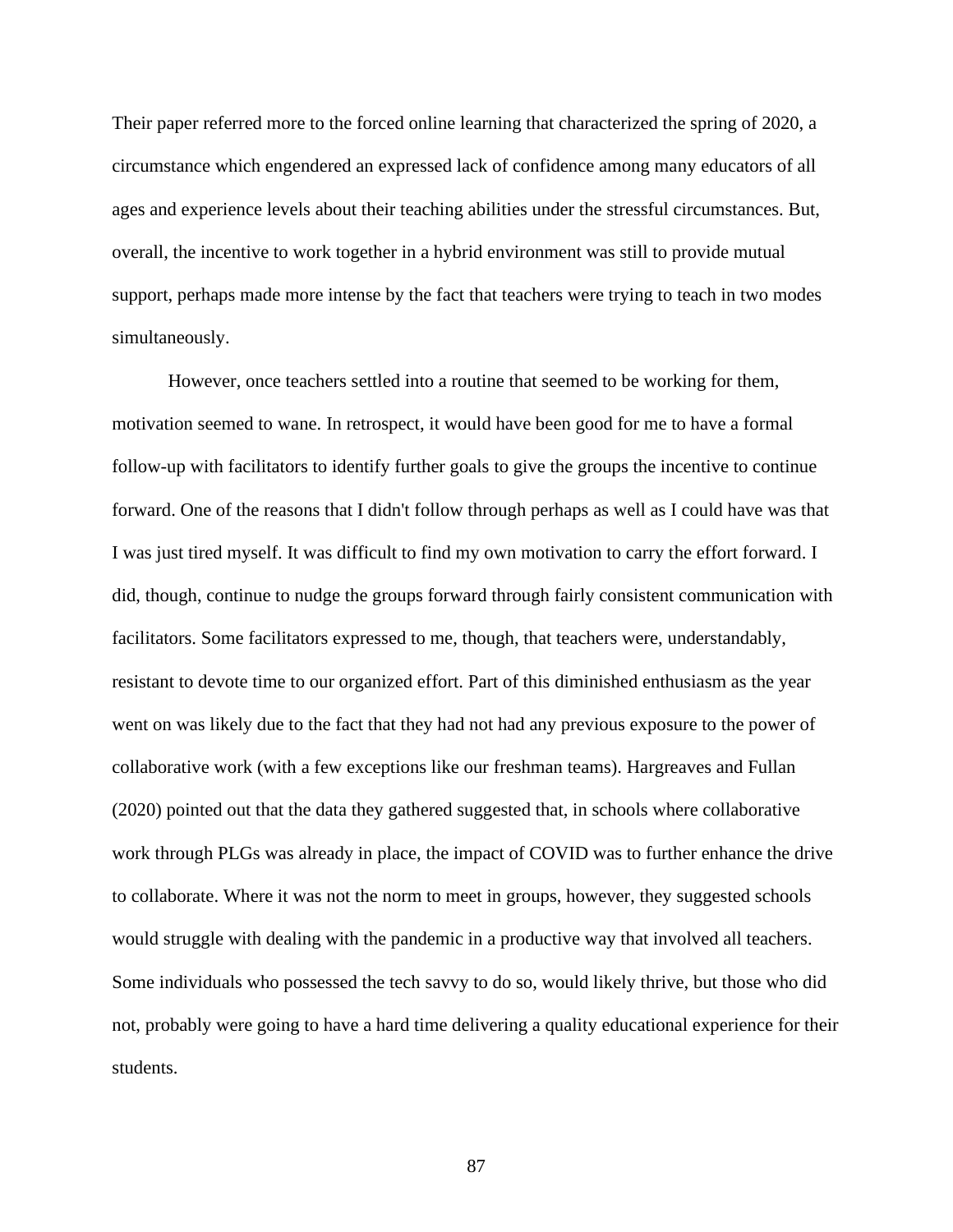One area that I found inconclusive evidence about was whether the decline in motivation of our groups later in the year stemmed from my inability to recognize motivational things that could have a positive impact on our PLG effort or if it was just that the stress over our situation simply made the idea of meeting regularly untenable, irrespective of my efforts. The data seemed to suggest it was likely the latter. Interviewees were positive in their comments about my leadership and suggested teachers just weren't motivated to participate in the PLGs all the time. If it was, in part, the former, a shortcoming of my leadership may have been that I was initially so focused on the concept and structure of the PLGs in the planning process, that I didn't put enough effort into planning how to support and motivate my colleagues down the line.

Certainly, it was possible that I did not provide adequate initial logistic support in the form of protocols and procedures to establish a framework for groups to use to focus on tasks related to teaching and learning and the myriad adaptive challenges (Heifetz, 2009 and 1994) related to hybrid education. This past summer I attended a professional development event on successful implementation of PLGs in schools. I learned about simple things that I could likely have done to help bolster and invigorate our efforts. I need to continue to seek out resources and be more thorough in my planning of efforts on behalf of my colleagues. Forming a motivational strategy and providing more guidance about how to accomplish the work would have been helpful, perhaps, in seeking to sustain and invigorate our PLG effort.

## **My Leadership Style**

Northhouse (2019, p. 119-120) lists four types of leadership support behaviors: directive, supportive, participative, and achievement oriented. These are useful in characterizing my style of leadership. Certainly, I was participative, as I functioned as a facilitator for one of our groups. I did not have the positional authority to be directive in my approach to my colleagues. As a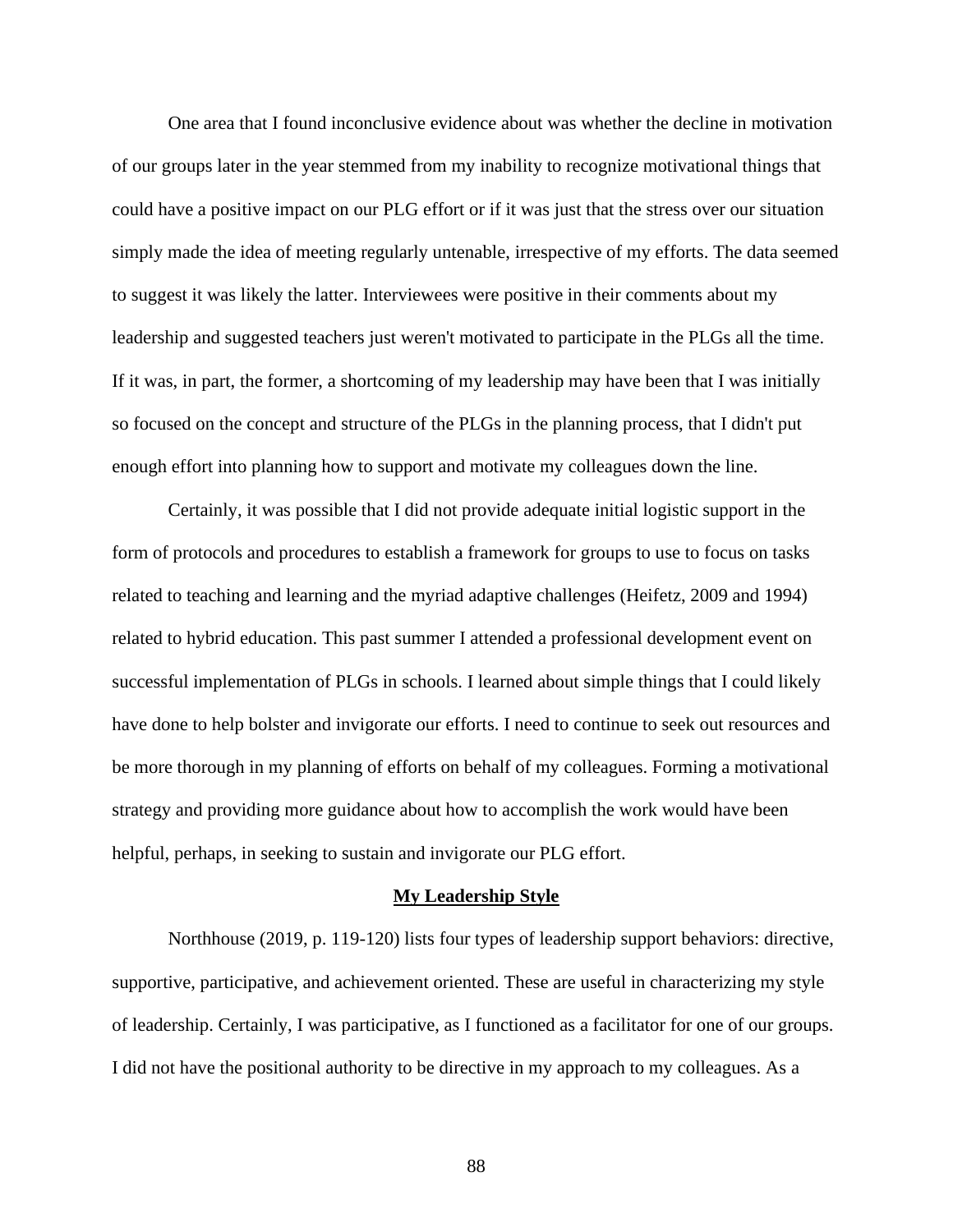result, I chose to remain on the low side in terms of directive behavior and higher on the supportive side. I needed to manage the holding environment (Heifetz, 1994; Drago-Severson  $\&$ Blume-Destefano, 2013) to promote discourse and mutual support amongst my colleagues, but at the same time, not burden them with unnecessary and unrealistic lists of objectives so I was not overly achievement-oriented in my approach. I believed in the abilities of my colleagues as teachers and that our PLGs would work because they would share with each other openly and make decisions that were best for their groups. It was not my place to tell them how to use their professional time. So, the only thing directive in nature about the initial plan for implementation was that I had set the groups up to work for inclusivity of all staff with the intention of maximizing our learning for the greatest benefit of all teachers around the overarching adaptive challenges of hybrid education.

As far as offering support, the emails that I sent out to facilitators and to staff in general, through the year certainly expressed my willingness to lend support along the way. Several facilitators commented on that willingness and expressed appreciation for the fact that I was not overly forceful. I needed to let them know I was there to help and, in so doing, encourage them to remain focused to some degree on our efforts. I also made rounds every now and again to check in with facilitators in person, though I still avoided using a directive tone in my approach. These visits were just check-ins and, according to some of the facilitators, they appreciated that I did not visit with an agenda, but rather, with only offers of support for their groups,

Ultimately, the only truly directive style leadership decisions I made were about who would be in each group. An examination of the developmental characteristics of followers in the situational model of leadership (Northouse, 2019, p 97), would lead me to conclude my facilitator colleagues mostly exhibited a generally high, albeit somewhat variable, competence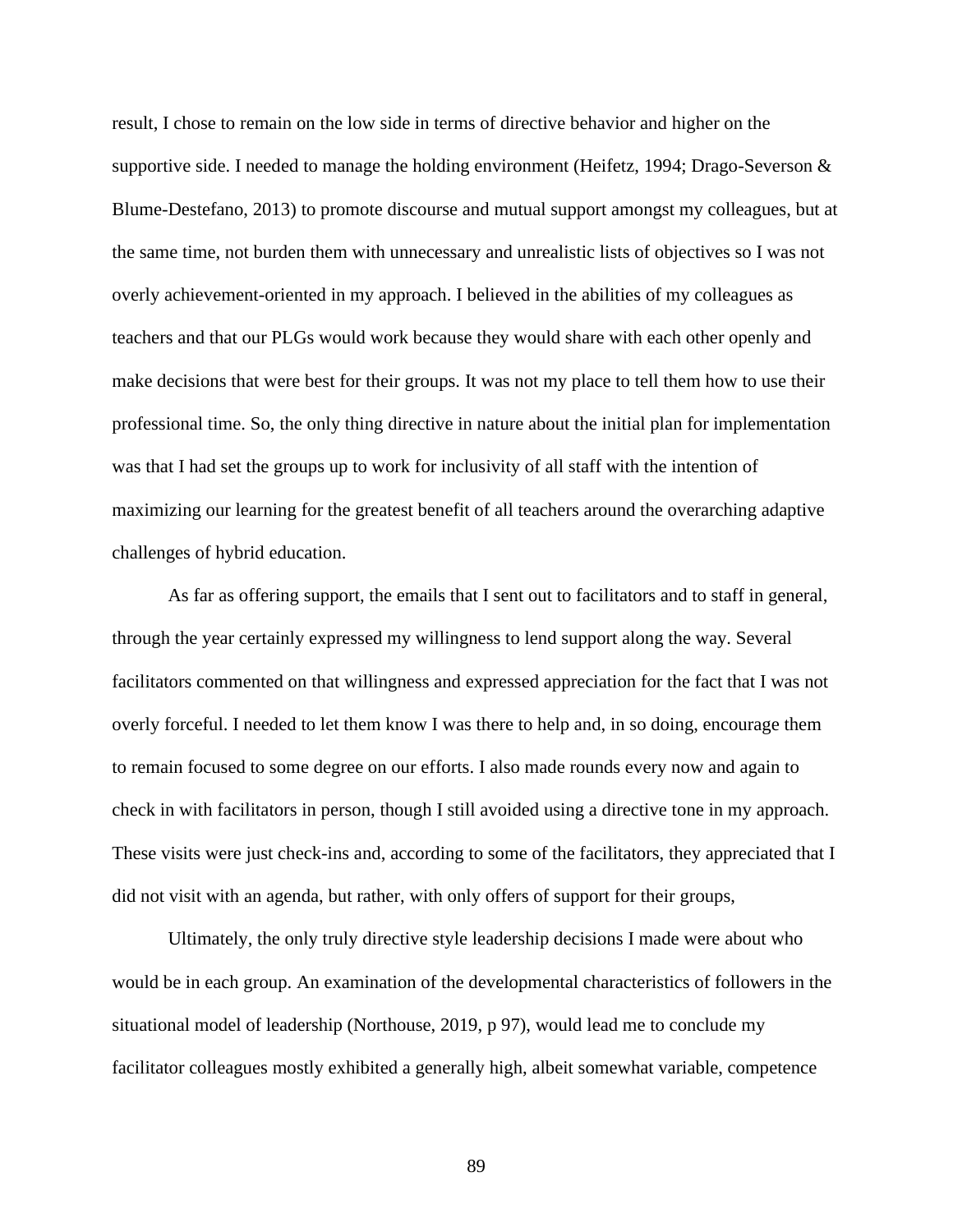with respect to different aspects of hybrid education. Each of them had some area of expertise that would prove useful to the colleagues in their groups. As a result, once the groups were assembled, the directive nature of my leadership shifted to a more supportive role.

Part of the challenge for my leadership resulted from utilizing this style of high supportive and low directive leadership behaviors. I didn't get much feedback from the facilitators about their groups in general unless I pointedly asked for it. I did that on occasion, but it was not a regular occurrence. Also, I was not a part of their groups, and, as a result, didn't have the opportunity to see how the things they were doing in their groups were working for them. Most of what I knew about their work was learned through limited email communication and documentation of their meetings. As a result, I did not always feel like I knew the needs they had which made it difficult to give support in a meaningful way. This points to an area of need in this type of effort for holding coordinating meetings with facilitators to address issues they face collectively. I did not push for this and probably should have.

My choice, instead, was to adhere to one of the tenets of the situational approach to leadership identified by Northouse (2019). I needed to be flexible in my leadership behaviors with the different facilitators who were leading our groups. For any topic they chose to address, there was going to be some variability in the competence of the members of the groups. For instance, if the task was to learn more about technology, then those that were better at the use of instructional technology, were going to be more competent, and require less direction. For some facilitators, I knew they were perfectly capable of handling these explorations of our work. At other times, they reached out to ask about how they might handle their groups and I was able to step in and offer advice or assistance.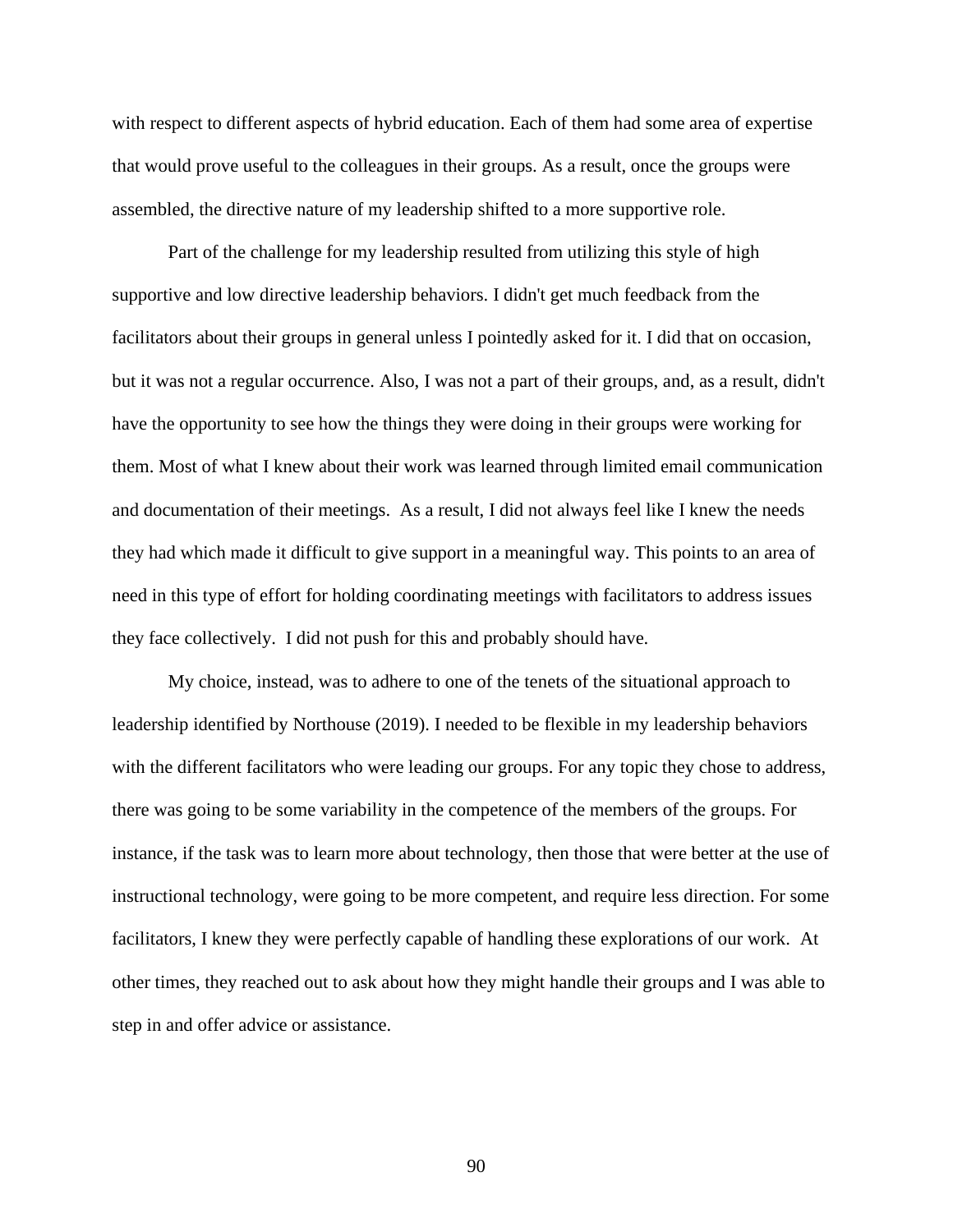## **My Leadership Traits**

It is important to clearly identify the goal for work with colleagues and engage them in the realization of that common goal or vision. One goal was to create a structure that would help build networking and social capital in support of development of human and decisional capital (Hargreaves & Fullan, 2013 and 2020). We needed to grow our capacity to reach students in new ways and to be able to better and more quickly recognize when students were not being given adequate opportunities in scope or frequency to meet their educational needs in the climate of the pandemic. Furthermore, we needed to grow our capacity to support and encourage one another. Northouse (2019, p. 9) states that leadership is a "process that occurs when any individual is engaged in influencing other group members in their efforts to reach a common goal." This is exactly what I was trying to do; to influence my colleagues to work toward a working model of collaboration.

Northouse (2019) goes on to list five major leadership traits: intelligence, selfconfidence, determination, integrity, and sociability. He claims the difference in intelligence between a leader and followers should be no more than one standard deviation. I could not put a number on this, but I feel like I am an intelligent person with the capacity to yield insight for people on things. I certainly hold some level of decisional capital (Hargreaves and Fullan, 2012) owing to my long tenure and reflective style of self-evaluation as an educator.

My self-confidence as the leader of this effort was not always high. I would sometimes feel I was heading in a good direction, while other times I was tentative. In those moments of doubt, I would turn to another couple of teachers as confidants during my leadership. In *Leadership Without Easy Answers*, Heifetz (1994, p. 268-269) talks about the importance of a leader's partners: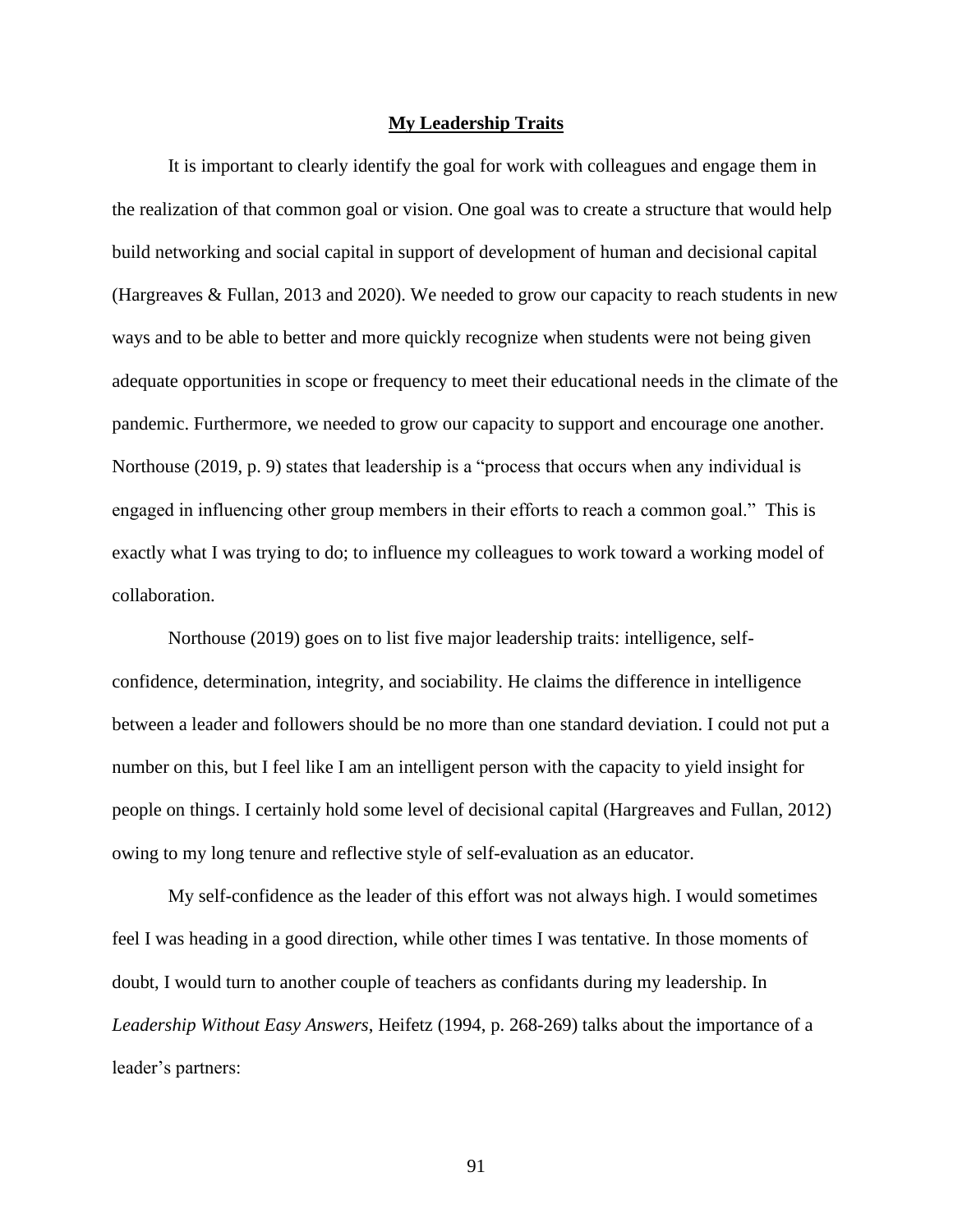Partners come in two general types, the confidant, and the ally. The confidant is the person to whom one can cry out and complain. A confidant can provide a holding environment for someone who is busy holding everybody else. People attempting to lead need partners who can put them back together again at the end of the day. These partners, often friends, spouses, lovers, or even colleagues, provide perspective that helps one climb back up to the balcony to understand what has happened…

My confidants were two teachers whom I trust and respect and knew would hold my confidence. There were definitely times that I felt the need to have someone else put things in perspective for me and the informal conversations they allowed time for were key for me in maintaining a good perspective when things did not seem to be going well.

Heifetz (1994) goes on to describe an ally as someone who is in a position of authority who can help facilitate the work of the leader by using that authority. He describes alliances as "from junior authority looking up and from senior authority looking down" (p. 269). My main ally was my principal. He was excellent at discussing logistics with me when I was trying to decide a course of action to pursue. He did not dictate the end result of those conversations but helped me gain perspective with the virtue of his knowledge of the entire staff. He was also an ally in that he helped roll out the initiative and communicate with staff about it from time to time using his positional authority as a means to draw deeper attention to our work.

Determination is also a quality I aspire to and make every effort to stick with the plan once I decide something needs to be done. Certainly, I consider myself to have integrity and other people seem to trust me. This was in evidence in that my colleagues and administrators trusted me enough to allow this effort to go forward and participate in it.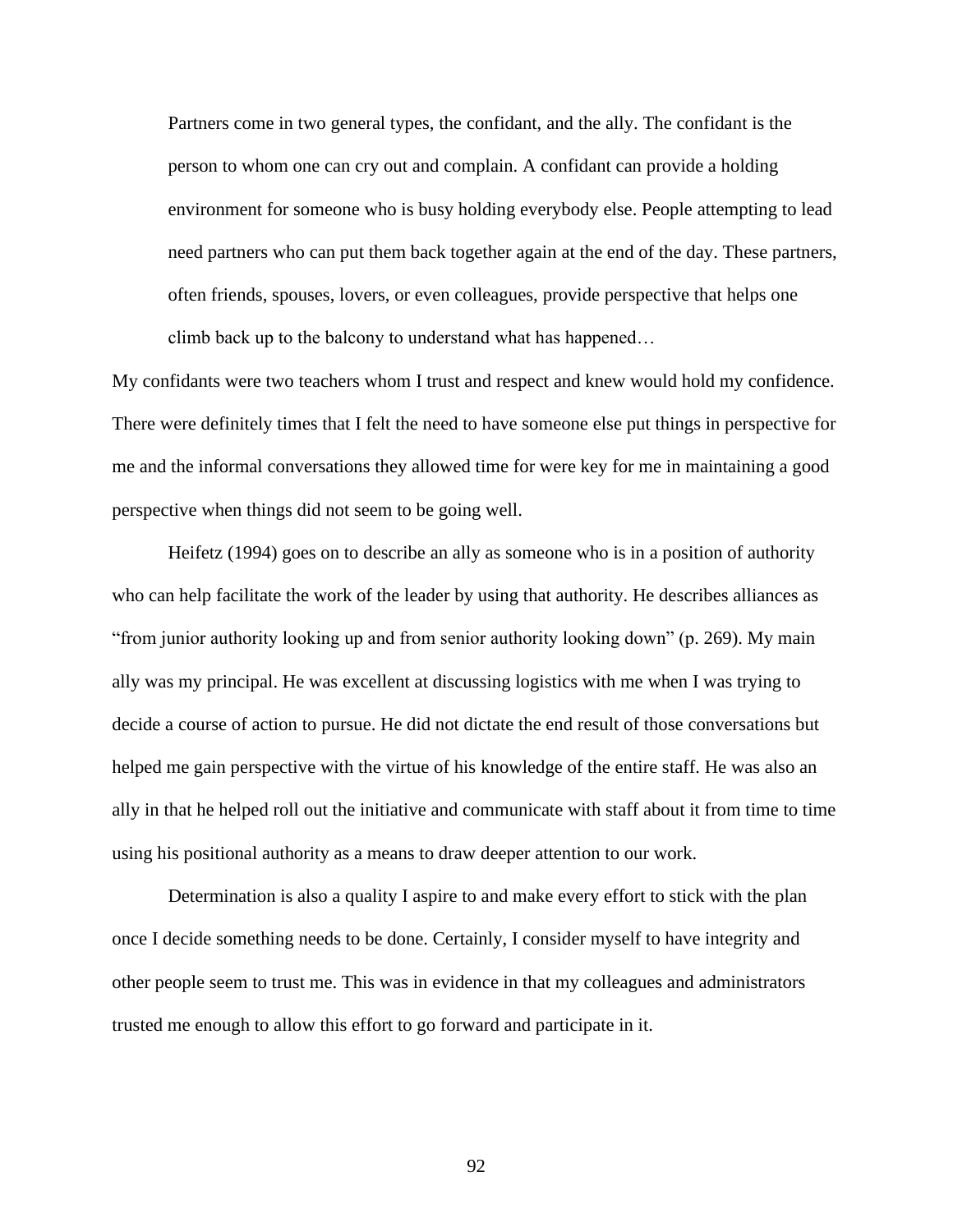## **What I Learned about My Leadership**

In the end, I have learned some things about myself as a leader. I aspire to work collaboratively with my colleagues as my own understanding of the issues and challenges we address are greatly impacted by the views of others. It seems clear to me that directive leadership could not inspire educators to accomplish what a motivated group of education professionals can accomplish collectively when they *choose* to collaborate, given the opportunity. My chosen leadership role was to create that opportunity. I cannot imagine that forced collaboration as interest waned would have led to any increase in benefits for ourselves or our students. In fact, the literature suggests that contrived or forced collegiality through PLGs is likely to fail.

In a reflection on 30 years of research on collaborative work in schools, Hargreaves (2019) writes:

Contrived collegiality, meanwhile, was formal, predetermined, and fixed in time and space in pre-set meetings through the exercise of administrative power. In the preparation time study, for example, some of the principals in the cluster of collaborative schools tried to force collaboration upon their teachers—instructing them where and when to collaborate and what to collaborate about. In one school, teachers who were already meeting to collaborate together were then instructed to keep minutes of their meetings. The result was that they collaborated less.

I do recognize that authoritative roles are important in some circumstances and might even have forced continuation of all our PLG groups through the tough times this past year. However, the result of authoritative mandates about meeting in the climate we were operating under might well have been detrimental to the future of our PLG effort. My role as supporter and encourager yielded discouraging results for me at times, but was, perhaps, the best possible scenario in terms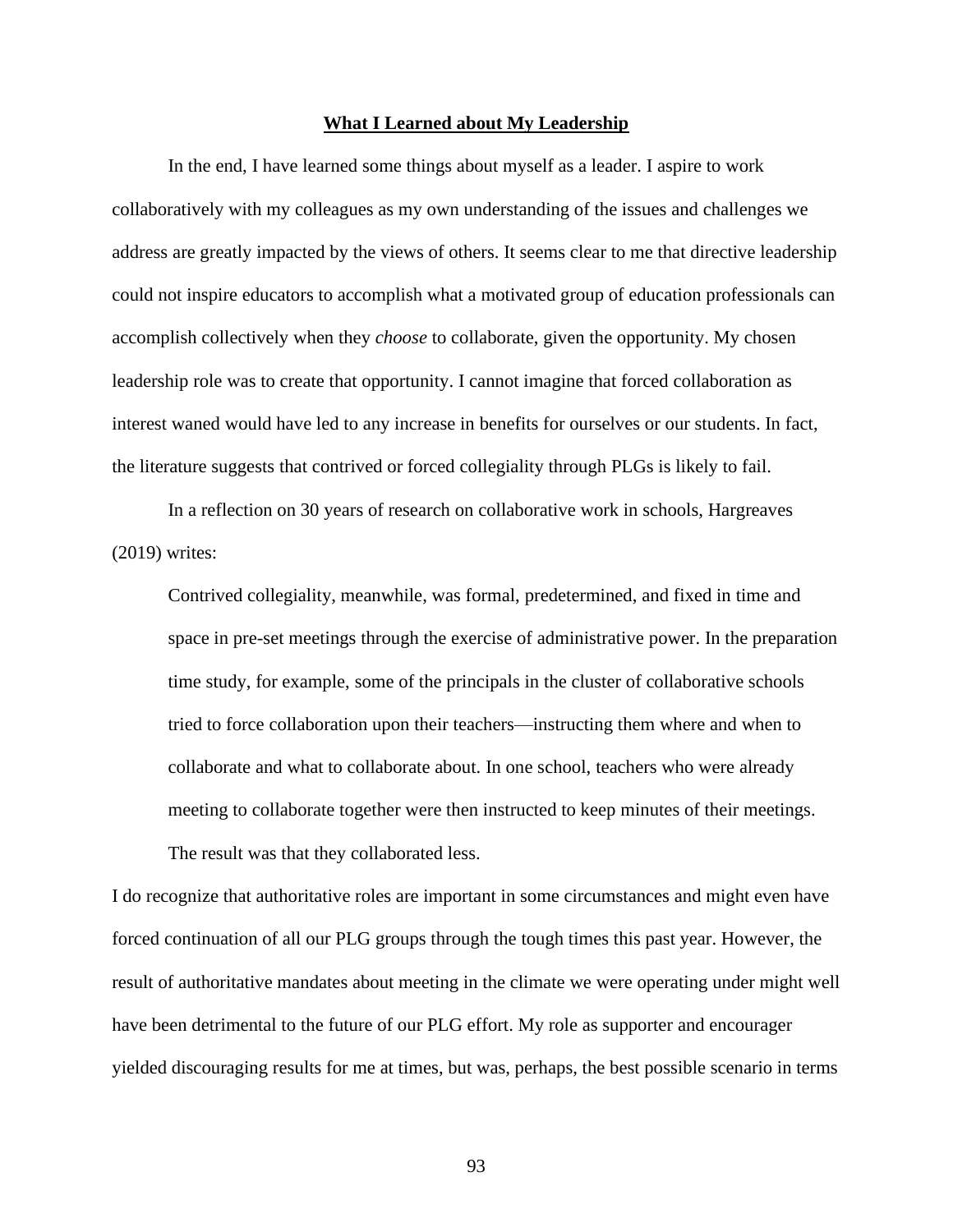of trying to re-culture our school to aspire to greater collaboration as the norm. It was also the correct leadership approach in that it seemed not to intensify the anxiety that teachers were feeling in the wake of the pandemic.

I also learned that my credibility with my colleagues is strong. They know me and, through their cooperation with this effort, have shown they believe that I hold the best of intentions for both them and their students' benefit. In 2010, I became a National Board for Professional Teaching Standards certified teacher in life science. Mackenzie and Harris (2008, p. 100) report that NBPTS teachers are "frequently asked for advice on matters of curriculum and instruction by teachers and administrators in their schools and that they believe they exert a positive influence on their colleagues". I have lived this statement in my years at my school. I have taken on voluntary roles of leadership like being a part of the school leadership team, served on the National Honor Society committee, served as a senior project mentor and evaluator. I have also been generally available to colleagues when they had issues with technology. I have been a mentor teacher to both student teachers and to teachers that are new to our school. All these things have in some way contributed to my colleagues', both peers and supervisors, perceptions of me as trustworthy.

Heifetz (2009, p.38) says this about the exercise of leadership in the face of adaptive challenges:

You are trying to move people who have not been convinced by logic and facts. They prefer the status quo to the risks of doing things differently. They are stuck in their hearts and stomachs, not in their heads. To move them, you need to reach them there. If you are not engaged with your own heart, you will find it virtually impossible to connect with theirs.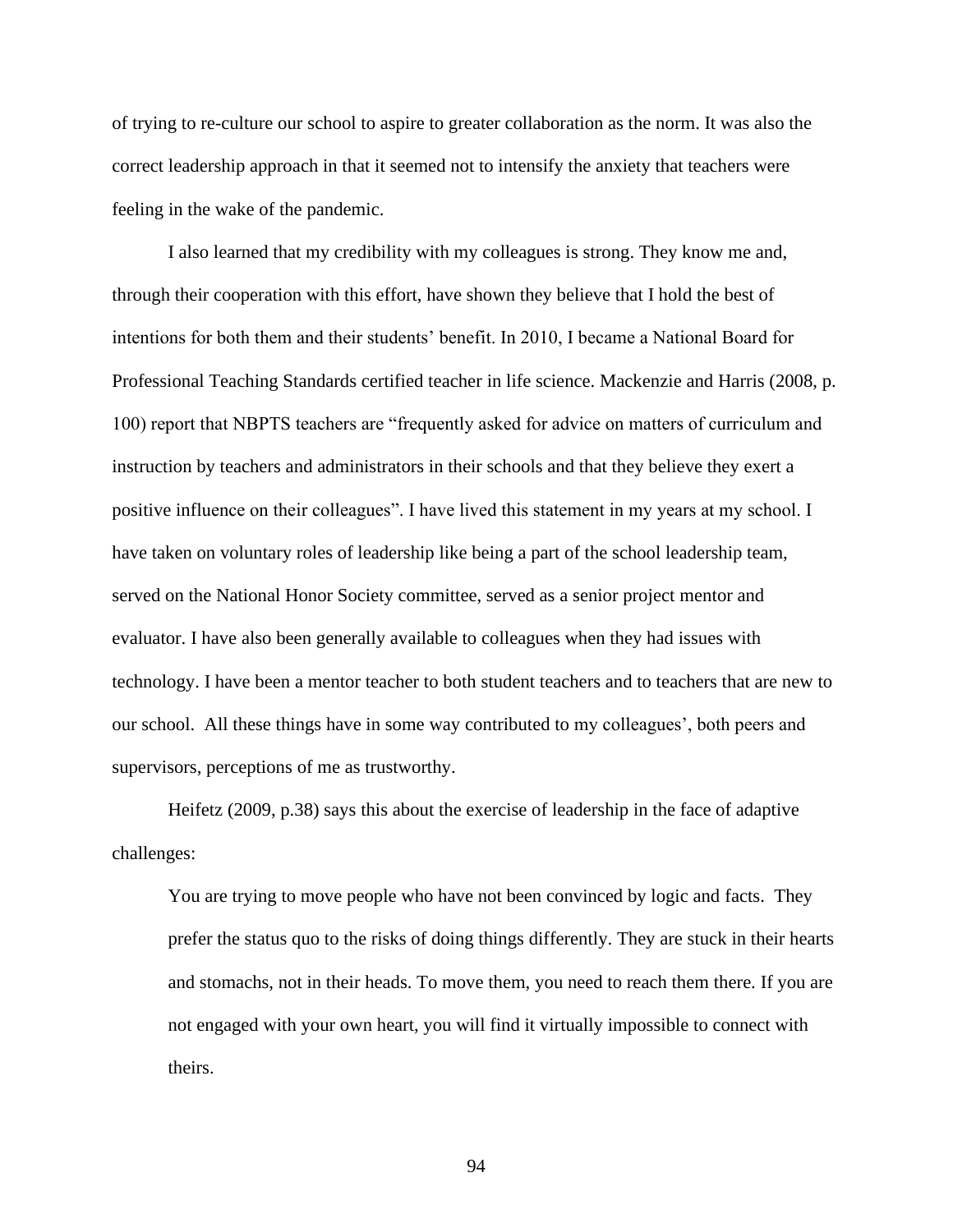Without trust established through relationships, a colleague as leader could not accomplish what I have. In this case there was no pre-existing logic and facts. It was novel territory. I knew that the teachers in my school were going to move from the familiar to the unknown and that we all needed a structure of support to make this work. The PLGs were something I strongly believed could help teachers accomplish the "larger purpose that [I] found compelling", as Heifetz (2009) puts it. My goal was to create a structure that would help build networking and social capital in support of development of human and decisional capital as discussed in Hargreaves and Fullan (2013 and 2020). The data described in chapter 4 clearly suggests that teachers found the lessons gleaned during their PLG group meetings to be beneficial in their pursuit of improvement of online teaching and learning and that there were many new relationships forged as well, enhancing social capital in our school.

#### **Facing Adaptive Challenges**

In *Leadership Without Easy Answers*, Heifetz (1994) talks about adaptive challenges and the possibilities for trying to solve novel challenges. Some challenges are strictly just technical and not adaptive because solutions are already known. It is when challenges become unknowns, as in our rapid shift to hybrid education, that they become difficult to solve in the end. If you try to apply old solutions to new problems, generally, they are insufficient. And so, part of what I was trying to get our groups to work on was to move beyond their trepidation to work on becoming effective and better educators even though we may not even have known what types of issues we faced. Heifetz (1994) ends this way on page 276:

Leadership requires a learning strategy, a leader has to engage people in facing the challenge, adjusting their values, changing perspectives, and developing new habits of behavior. To an authoritative person who prides himself on his ability to tackle hard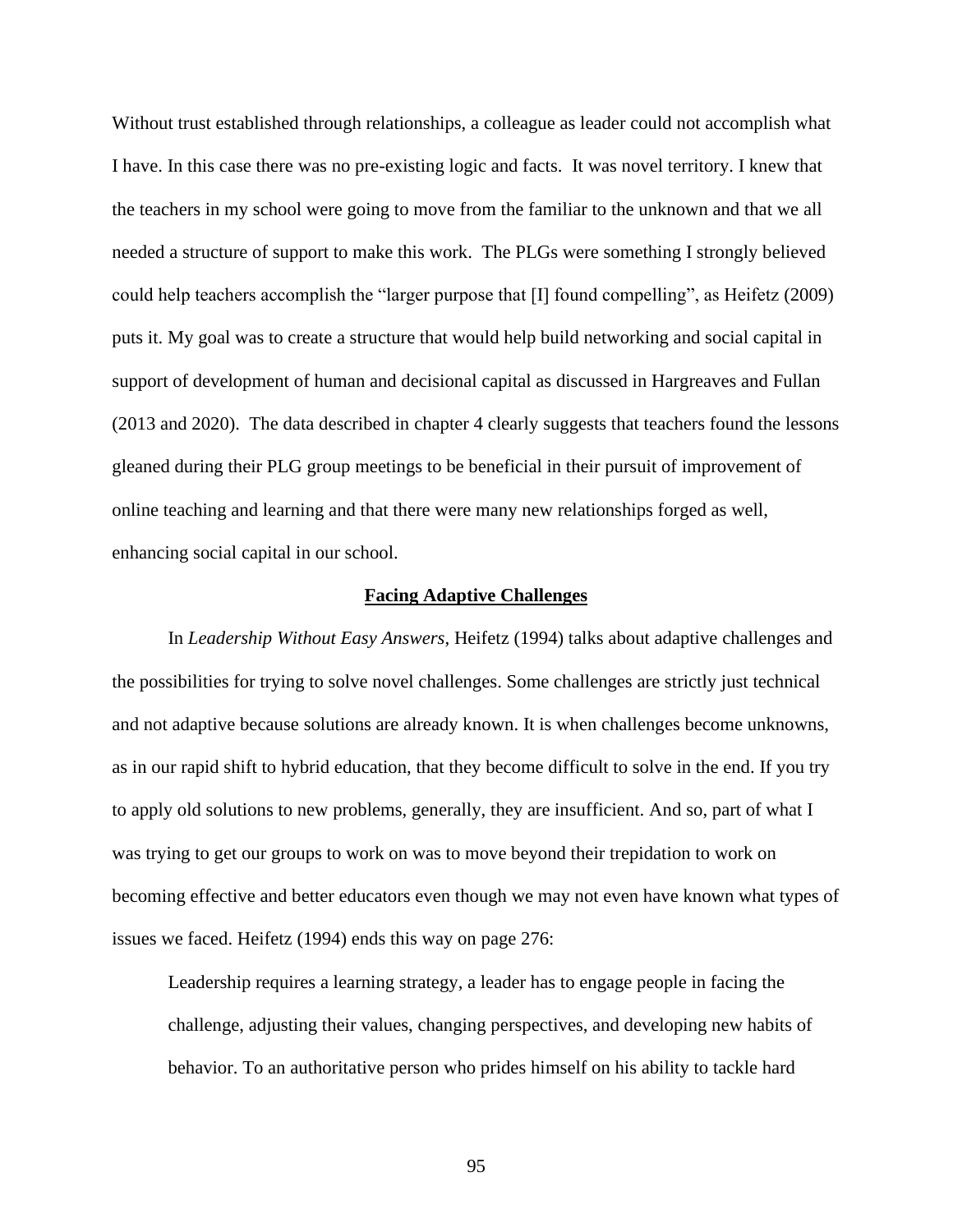problems this may come as a rude awakening. But it should also ease the burden of having to know the answers and bear the uncertainty. To the person who waits to receive either the vision to lead or the coach's call, this may also seem a mixture of good and bad news. The adaptive demands of our societies require leadership that takes responsibility without waiting for revelation or requests. One may lead, perhaps, with no more than a question in hand.

My question in hand, really, was how I could lead an effort to help our teachers deal with the challenges of this year, and my leadership of our PLGs was my best response to that question. I was fairly thorough in the organizational planning of our PLGs, but COVID had other ideas. There was one clear lesson learned here: in the face of extremely extenuating circumstances like those surrounding the pandemic, the best laid plans... well, they just may not always work out like one would hope. I do hope our school will continue to develop our collaborative strategies via our PLGs. The work has already started at this writing.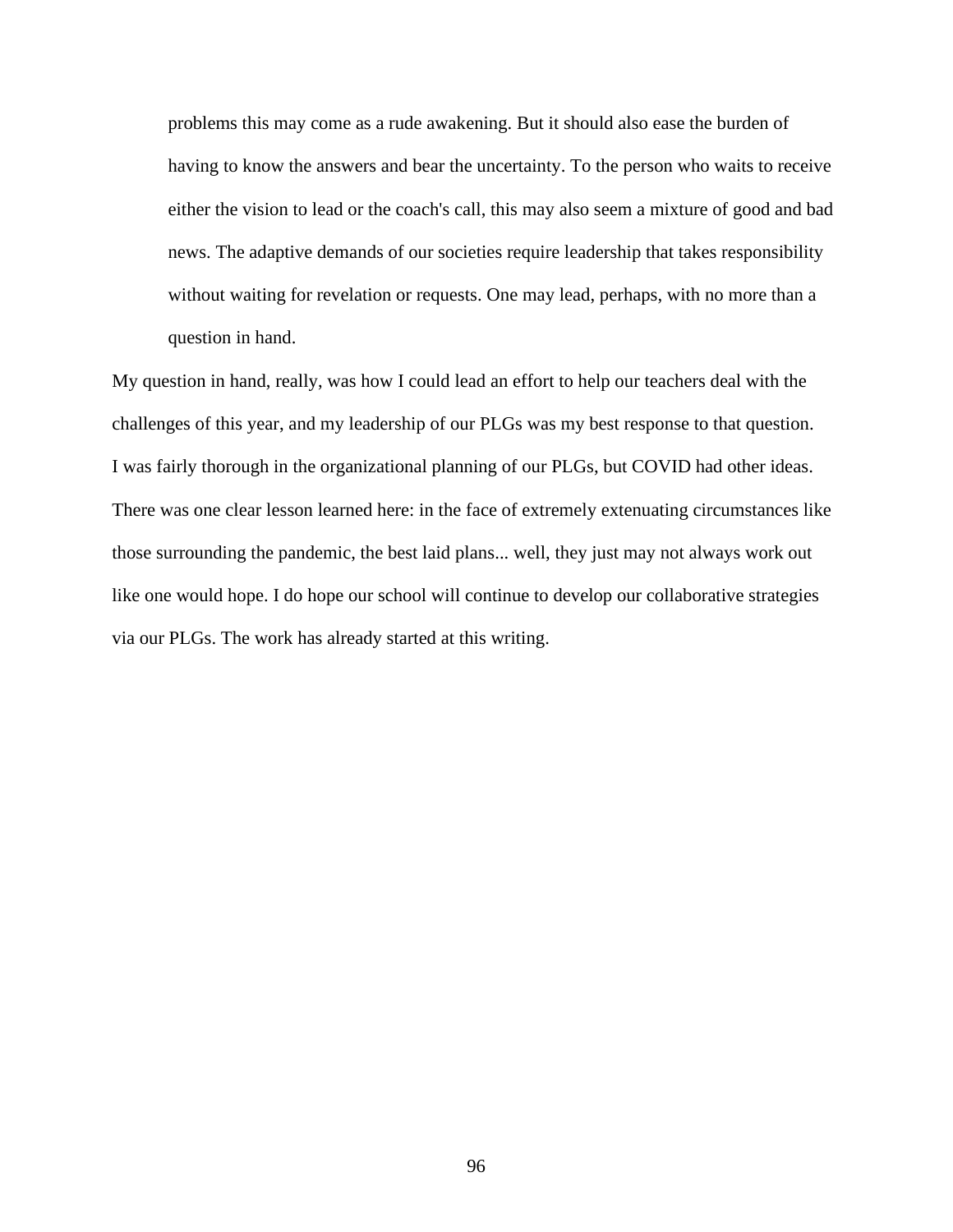#### **CHAPTER 6**

# **CONCLUSIONS AND IMPLICATIONS FOR PRACTICE AND POLICY The Study and Findings**

The primary objective of this study was to generate an autoethnographic analysis of my leadership of a novel collaborative effort to establish professional learning groups (PLG) at our school. I sought to delve into the planning, implementation, structure, and ongoing support I provided as the teacher leader of the effort. The study reflexively examined my thought processes and means of dealing with setbacks and successes throughout the 2021-22 school year under the tremendous influence of the pandemic. I found that my leadership was perceived as authentic, adaptive, and trustworthy and that the organizational choices I made promoted growth in both the social and human capital arenas. In addition, the study demonstrates the power of collaborative practice by educators in addressing adaptive challenges in difficult circumstances similar to those surrounding the COVID pandemic.

#### **Implications for Practice - Teachers and Aspiring Teacher Leaders**

One of the key takeaways from this study is that teacher leadership in a system where teacher leadership roles are chosen, rather than assigned, is a balancing act of sorts. As a colleague, your role is to work with your fellow teachers and support them as an equal. As a leader, your role is to guide and direct the progress of efforts in such a way as to promote growth and improvement of what Hargreaves and Fullan (2012) refer to as professional capital, the components of which are human capital - the development of expertise and ability; social capital - the development of relationships; and decisional capital - the growth of the mindset of teachers that allows them to make productive and effective decisions, and adjust those decisions as necessary, in their professional interactions with students, colleagues, parents and other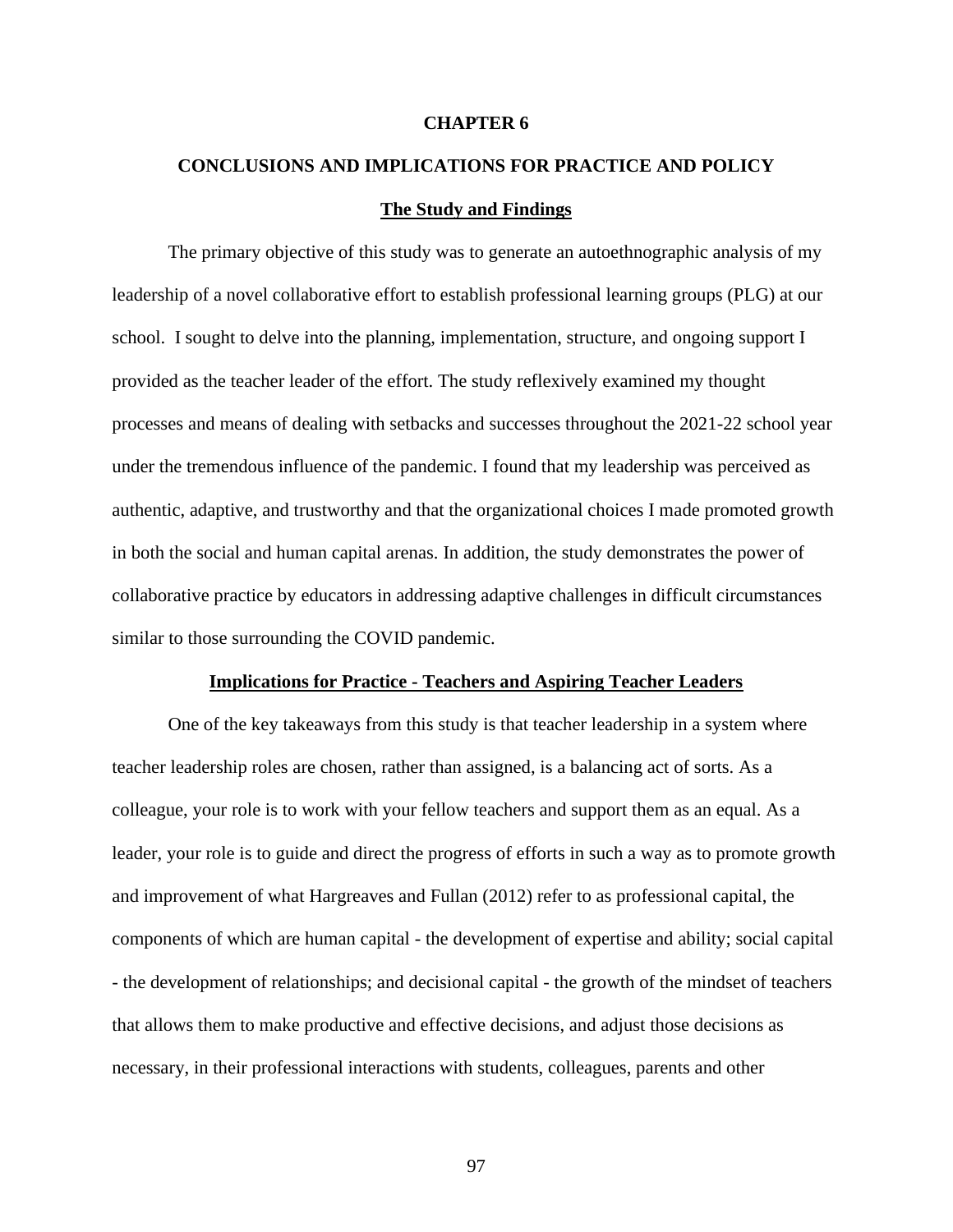stakeholders. This last one is a function of experience to some degree and so is not something that comes about easily. Collaborative groups provide opportunity to showcase this decisional capital when they are composed of teachers of varying experience levels. The other two, human and social capital, with careful evaluation of circumstances, planning of activities, and follow through to assess outcomes, can lead to growth for teacher leaders and their colleagues and can enhance school culture. The data from this study and my own personal growth as a leader suggest this was the case here.

As my initial planning came to a close and implementation approached, initial trepidation was replaced with confident enthusiasm as I received not only the go ahead from my administrator to organize these groups, but his unconditional and enthusiastic support. This receipt of authorization was a necessary step for me, and I believe the study suggests it would be for any teacher leader, especially when no formal leadership position is held. I presented a clear plan and made sure to keep my principal informed of the decisions I made through the planning process, being careful to support those plans with sound reasoning. The study suggests this was a key part of the process, assuring that support would be given as the effort was implemented, and providing validation for the planning and work undertaken. Any teacher leader in a similar position should recognize that without clearly stated support from administration, the challenges to successful leadership of initiatives might experience rapid failure. It is also psychologically valuable to a teacher leader to know that the support for your work is there.

As I considered the organization of our groups, it was especially helpful for me that I knew most of my colleagues well. For those I felt I did not know as well, I reached out to others and to the particular individuals to ask about their levels of skill with online teaching and learning. I made the decision that our groups should be led by individuals who had technological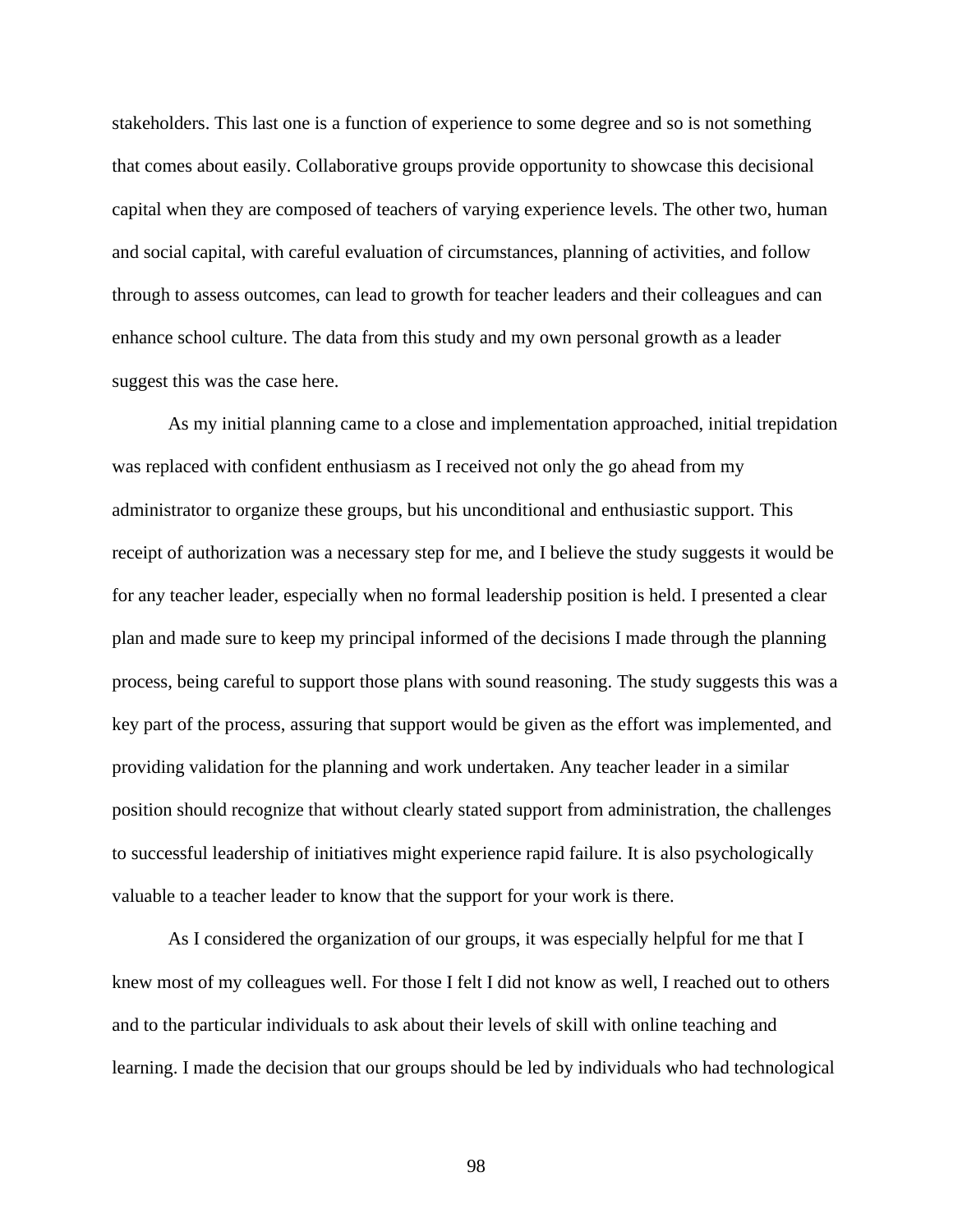expertise and that the focus of our groups would be on supporting each other in improvement of the relatively difficult experiences most teachers had in the spring of 2020 when the pandemic hit, and everyone went remote. This study supports that teacher leaders (or, for that matter, any leaders) who seek to implement professional learning groups, would be wise to make sure they know the members of their collegial staff and should generate initial groupings with a specific goal or focus in mind.

The study also suggests that facilitators whose skills are greatest in the chosen areas of focus should be recruited to lead the effort once that focus is clearly outlined and individuals with appropriately high levels of skills and clear respect from and of their colleagues can be identified. Caution should be exercised, though. The intense focus on technology in this situation led at least one facilitator to suggest they did not benefit from their work as much as their group members. They were in the role of teacher of technology. I am not sure how we could have avoided this as anyone who had technological expertise during the year was called upon regularly both within and outside of the PLG structure. In the future, it would be good practice to teach facilitators how to manage the groups such that they and their group members find some benefit.

The study, further, lends credence to the choices I made in choosing group members. I was careful to select group members for this effort in such a way as to ensure inclusion of sometimes unintentionally marginalized groups of teachers. In a small to medium sized school, that would include teachers in areas like foreign languages, arts and music, physical education staff, and other special programs like JROTC instructors and vocational/alternative education staff. These individuals are rarely part of departments that have more than one or two individuals in them. It was clear from the interviews that these people were very appreciative of the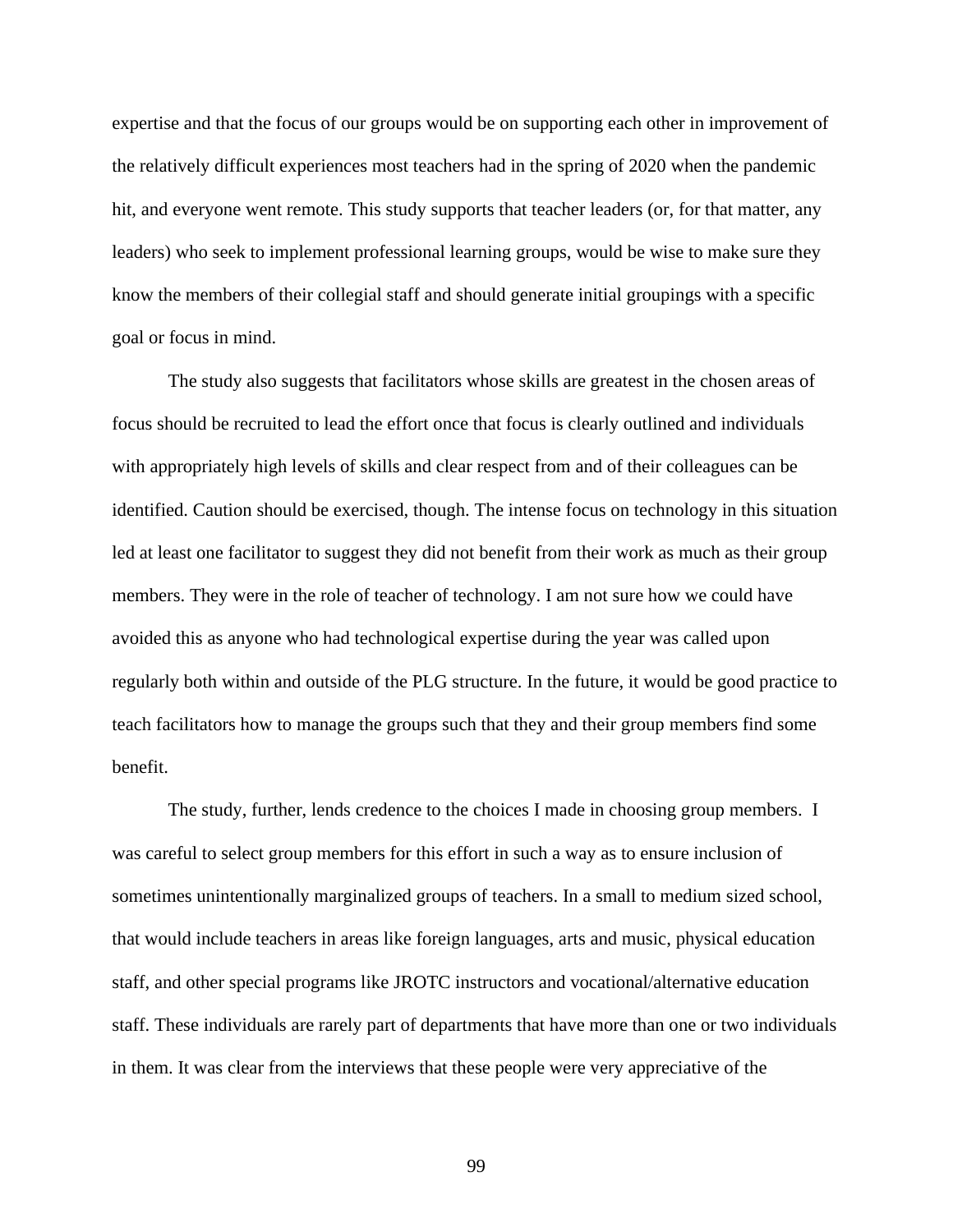inclusion in our groups with teachers who are part of departments composed of core area studies and that it was good for them to be a part of a larger group within our school.

Several teachers commented that the interdisciplinarity shifted the focus of group discussions away from subject specific conversations and towards a more productive discussion around the qualities of good teaching practices. And so, the interdisciplinary nature of our groups holds promise for those who seek to develop a similar effort. Of course, in the end, the appropriate composition of PLG groups would be dependent on the goals for those groups, but in a case where the novelty of the situation and the community level of the challenges was as clear as were those in this case facing the pandemic, the study suggests that the interdisciplinary approach and appointment of tech savvy facilitators was well received and effective.

Another key insight of this study for teacher leaders seeking to implement this type of work is to include support and special education teachers in the groups. The primary contact between most classroom teachers and special education teachers is the IEP or 504 meeting or the obligatory paperwork sent out at the beginning of a school year so that teachers can acknowledge their understanding that a student has expectations for accommodations in the regular classroom. This creates a somewhat superficial relationship between these groups of colleagues at best. Several special education teachers commented on how valuable it was to actually have a conversation with other teachers that was not just about specific students and their needs, but, rather, included them in a conversation about the challenges of daily work with all students. In fact, a stated revelation for some in this effort was the similarity of the challenges faced by both special education and regular education teachers.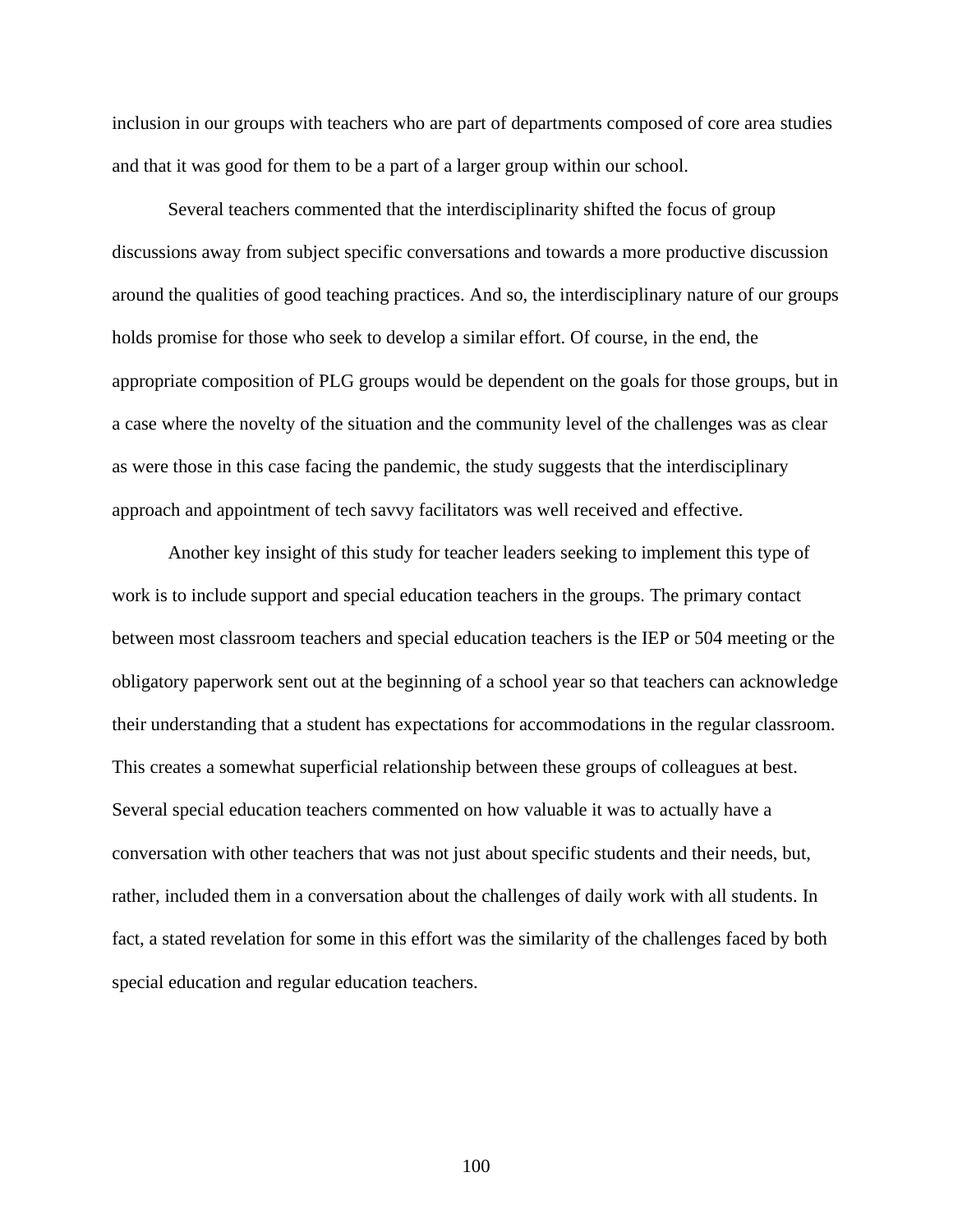#### **Implications for School Leaders**

The effort described in this study was primarily teacher conceived and led. However, this does not in any way reflect a lack of involvement and support on the part of the administrative team both within the school and at the district level. I met several times with administration to discuss potential aims for our PLG groups and feedback taken and received in these communications was vital in the initiation of our efforts at collaboration. Initially the plans were focused on development of clear distinction of what constitutes various levels of courses. It seemed potentially to be a worthy goal. However, this focus proved too confining and narrow in consideration of the climate around the pandemic. Consultation and discussion helped move the goal towards a broader effort at improvement of all teaching and learning taking place in our classrooms. Of course, COVID had yet other plans for us. Taken together, these things shaped a vision for the collaborative effort. Administrative support was unwavering and positive and was vital to the confidence that I, as a teacher leader, had in taking this effort forward and should be such in any school seeking to foster teacher leadership. This study confirms that school leaders stand to reap benefits when they support and encourage teacher leadership within the ranks of their staff.

District level support also proved to be important to the success of the effort. The curriculum coordinator was instrumental in clarifying the aims for our initial effort as well. He was in agreement with me and clear in his conviction that "cross-pollination", accomplished through interdisciplinary groupings, was, in his view, at least one way to enhance the effectiveness of our groups. For me, as the organizer of the effort, this validated my determination that the groups should be interdisciplinary, the positive benefits of which have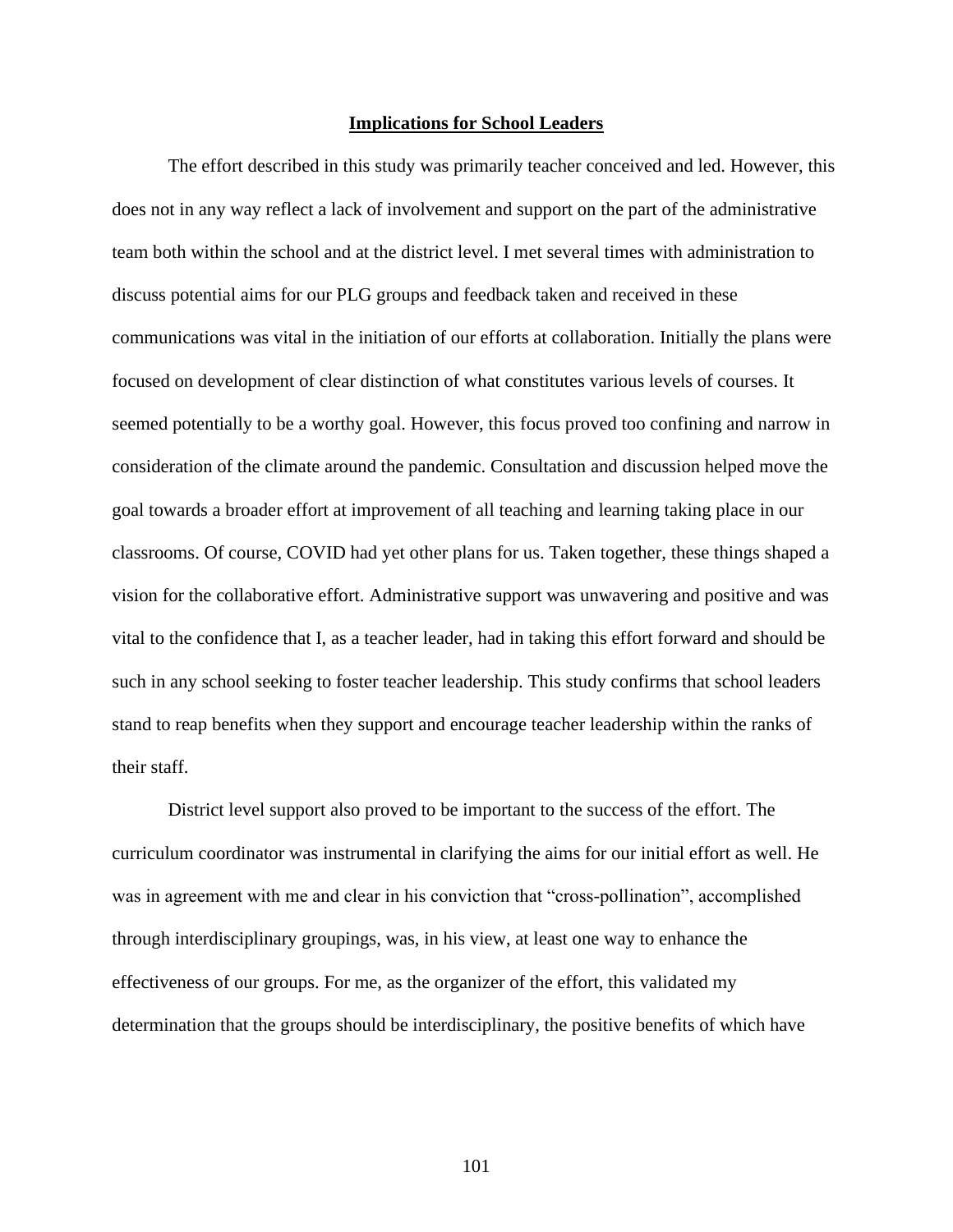already been laid out. These facts clearly highlight the importance of involvement by administrators at all levels in a district in support of efforts by teacher leaders.

The reflexive style of writing and self-analysis I used is deeply impactful of my practice as a teacher and as a teacher leader. It allows me to adjust my practice as I examine my own perceptions of how my work is proceeding because the lens of others' views of my work serves as a check for those self-perceptions. This research suggests that collaborative work can help teachers see outside of their own views of their work and help them build more broadly appealing and effective classrooms for their students and, perhaps, for themselves as well. Leaders should support training so that teachers can collaborate in ways that promote reflection and reflexivity.

#### **Implications for Policy**

One area of policy this study has bearing on is related to time for professional collaboration. The benefits outlined in the finding section clearly support formal designation of time for collaborative work to take place between teachers, especially when facing extreme challenges like those presented by the pandemic. The data suggested that mutual support among teachers in such challenging times was viewed, perhaps, as the greatest benefit of the PLGs. Teachers were able to express empathy towards one another and to share their common and unique challenges in the novel classroom climate of hybrid education. They were also able to share their own solutions to these challenges and focus on ways to refine and enhance instruction for students.

Another policy implication from this study is the value that comes from supporting development of teacher leadership. Our district supports teacher educational and professional development opportunities. My work in this doctoral program helped me to gain leadership skills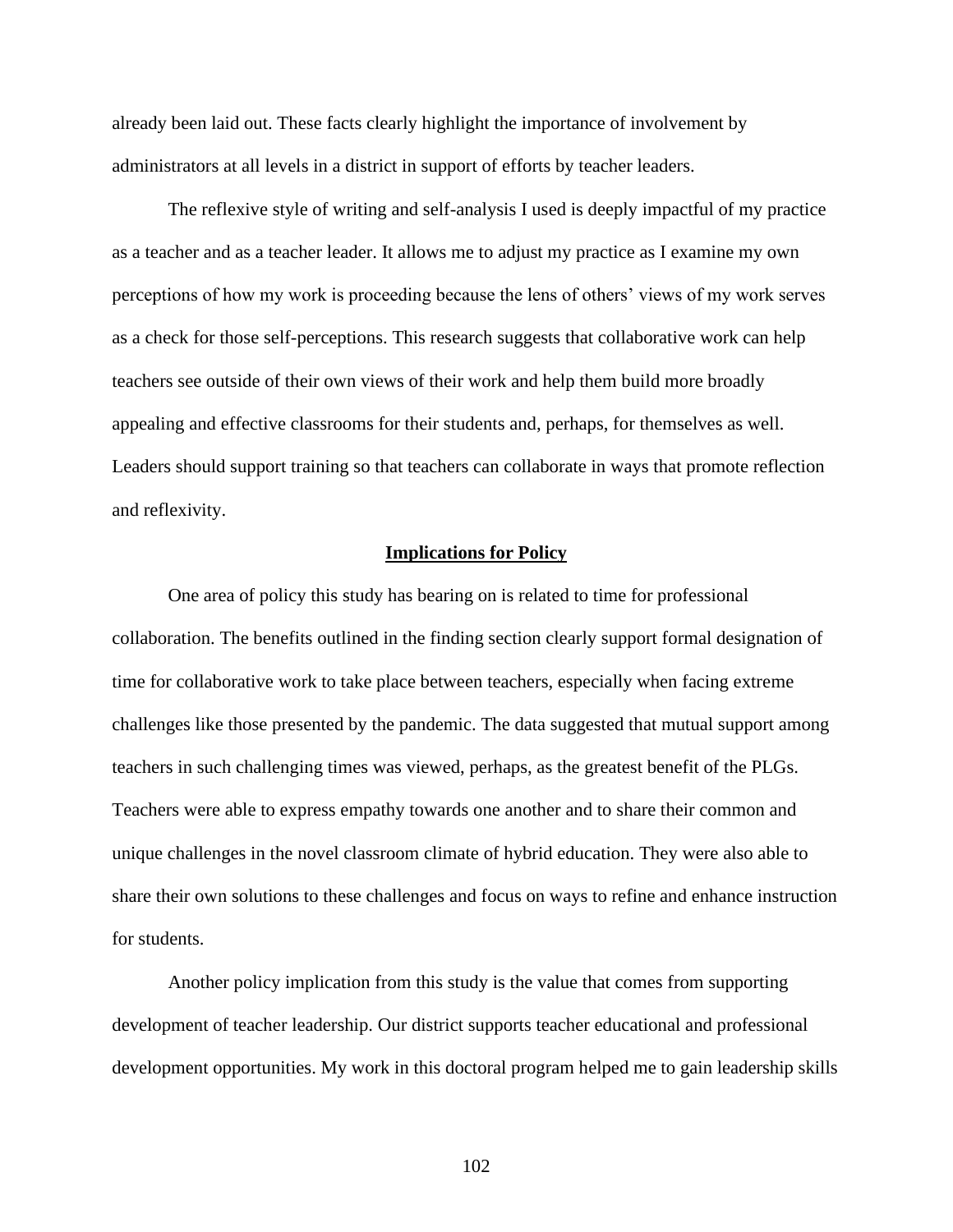and the confidence to take on leadership roles, this one included, that I have assumed. Without that support it is likely this effort would have never taken place. Allowing educational pursuits by their teaching staff is clearly an effective way for any district to grow human leadership capital among the teaching staff and this study shows the value in that through the successful aspects of teacher leadership of the PLG effort.

When I think about the year we faced while our PLG effort was underway, I realize that teachers had considerable time available to us for collaborative work that is not normally afforded. It seems that this collaborative time was productive in that it allowed us to solve some challenges that were novel to us in education. It makes me think that one area of policy that should be closely examined going forward is formal continuation of this provision of time for collaborative work. The power of teachers working together to solve challenges is evident in our work and so it seems logical that having that time dedicated to this work would be beneficial in any given school year.

I am aware that some districts already provide this time and that there are mixed responses from teachers. I have heard it expressed by teachers who believe taking time away from teacher student interaction is not productive policy. However, I have witnessed through this research that if groups are focused and well led, successful outcomes are clear. If policies assured that time, it would be vital for districts to provide training and support for teacher leaders who facilitate this collaborative work so that the time remains productive over the long haul.

In addition to local and district level support for collaborative time, state level policies that promote teacher leadership of collaborative efforts are vital to the success of teacher leaders. At the high school level, teacher leadership, especially if informal, is a challenging proposition as high school teachers tend to work in isolation. This study suggests that policy that promotes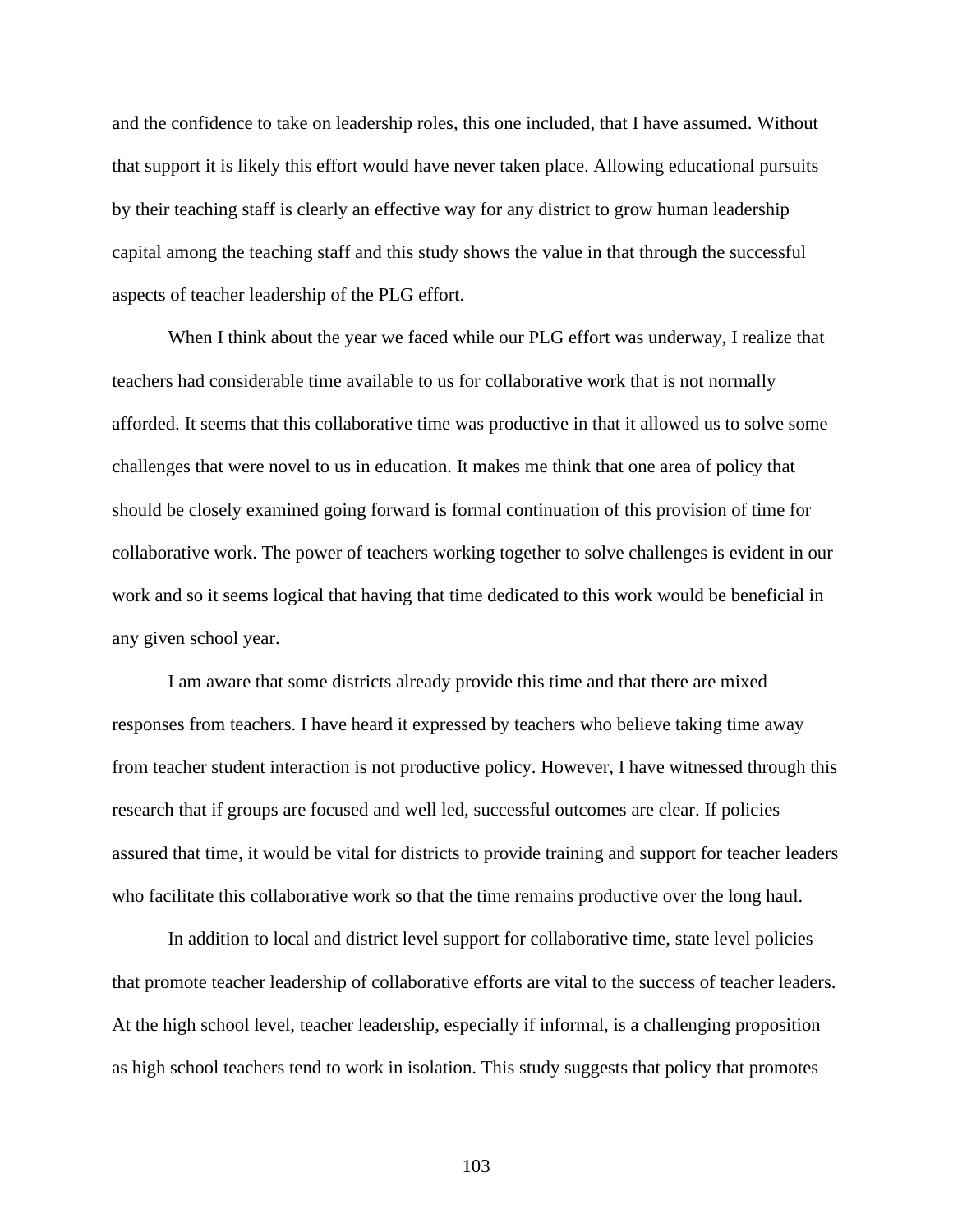collaborative work at this level can have positive impacts on school culture with respect to human and social capital. Furthermore, state level support and encouragement of teacher led professional development can help foster a sense of autonomy and professionalism in high school teachers.

It also might prove beneficial for our schools to encourage policies that take advantage of and develop teachers' professional capital. One example of this currently in existence is financial and professional support for National Board for Professional Teaching Standards certification. Programs like these only stand to enhance teachers' capacity for leadership, and, by association, improve learning for our students.

Another potential area for state level impact would be in taking advantage of experience of late career teacher expertise. As I have progressed through my career, I have changed how I approach growth. In my early career, major areas of growth are often focused on content and classroom management. During my mid-career, I sought roles that would allow me to lead and be recognized as a teacher leader by my colleagues. In my late career, my focus has begun to shift away from improvement of my own teaching and towards developing ways that I can benefit younger, less experienced teachers. State level policies that encourage collaborative work between late career teachers and early career teachers stand to have a positive impact on things like retention of teachers beyond early career status and improvement of classroom practice for the benefit of our students.

#### **Implications for Research**

COVID-19 has had many impacts on our schools and education. Despite best efforts, teachers almost certainly have not been able to meet the educational needs of all their students. I have noticed that many districts are hiring educators to serve in the capacity of educational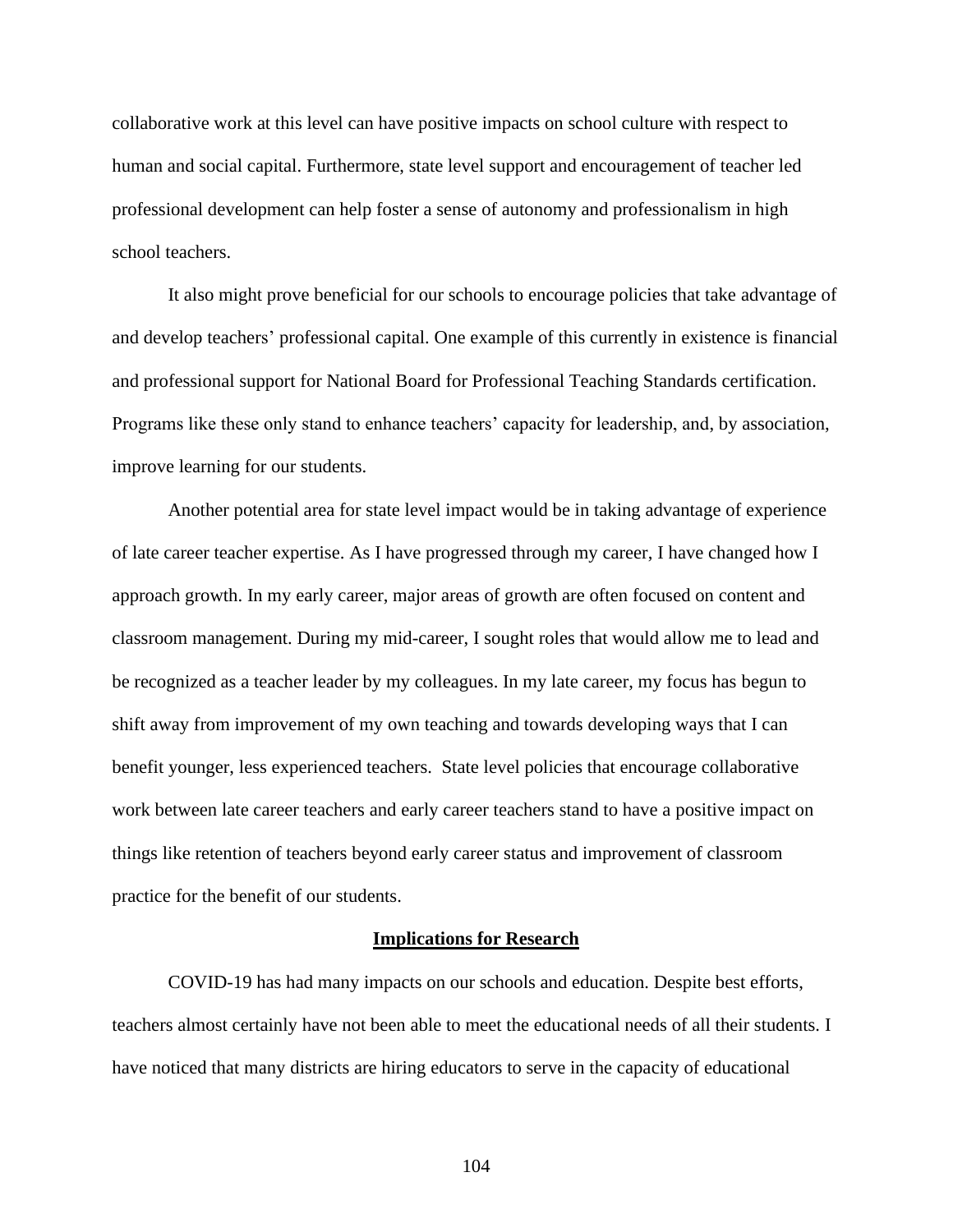recovery "officers". The descriptions of these positions are for a leader who will help coordinate between teachers and students and families to plan interventional activities to help students recover learning losses sustained during the pandemic. In my mind, teachers have the tools to deal with helping make this reality. While districts may be able to hire amazing individuals with the capacity to guide these efforts, cooperation with these efforts, and implementation of plans, might well be served through collaborative teacher groups as opposed to measures undertaken by individuals. Research into how to rally collaborative efforts around recovery might hold power for now and in future challenging educational eras.

Another area of extension of this research might focus on the value that inclusion of special education teachers in interdisciplinary PLG groups might hold for schools. Special education and general education teachers alike commented on the benefits of the opportunity for them to get a glimpse inside each other's teaching practices that were beyond the normal interactions of these two groups of educators. They found the similarity of the challenges they faced irrespective of the setting was intriguing. This is certainly one of the findings from this study that seems worth pursuing in further study.

Another area of research that bears investigating focuses on the differences in the qualities of leadership of teachers of differing ages, experiences, and disciplines. As I spoke with the facilitators of these groups, I found that they were not all exercising leadership in the same ways. As I stated in my findings chapter, one of the most successful PLGs this year was led by a fairly novice educator. Her group was composed of educators who, excepting one, all had considerably longer tenure as an educator in general and in the school. In my literature review, I found comments about how group composition was certainly influenced by the purposes established for the PLGs. However, I found little about choosing effective facilitators.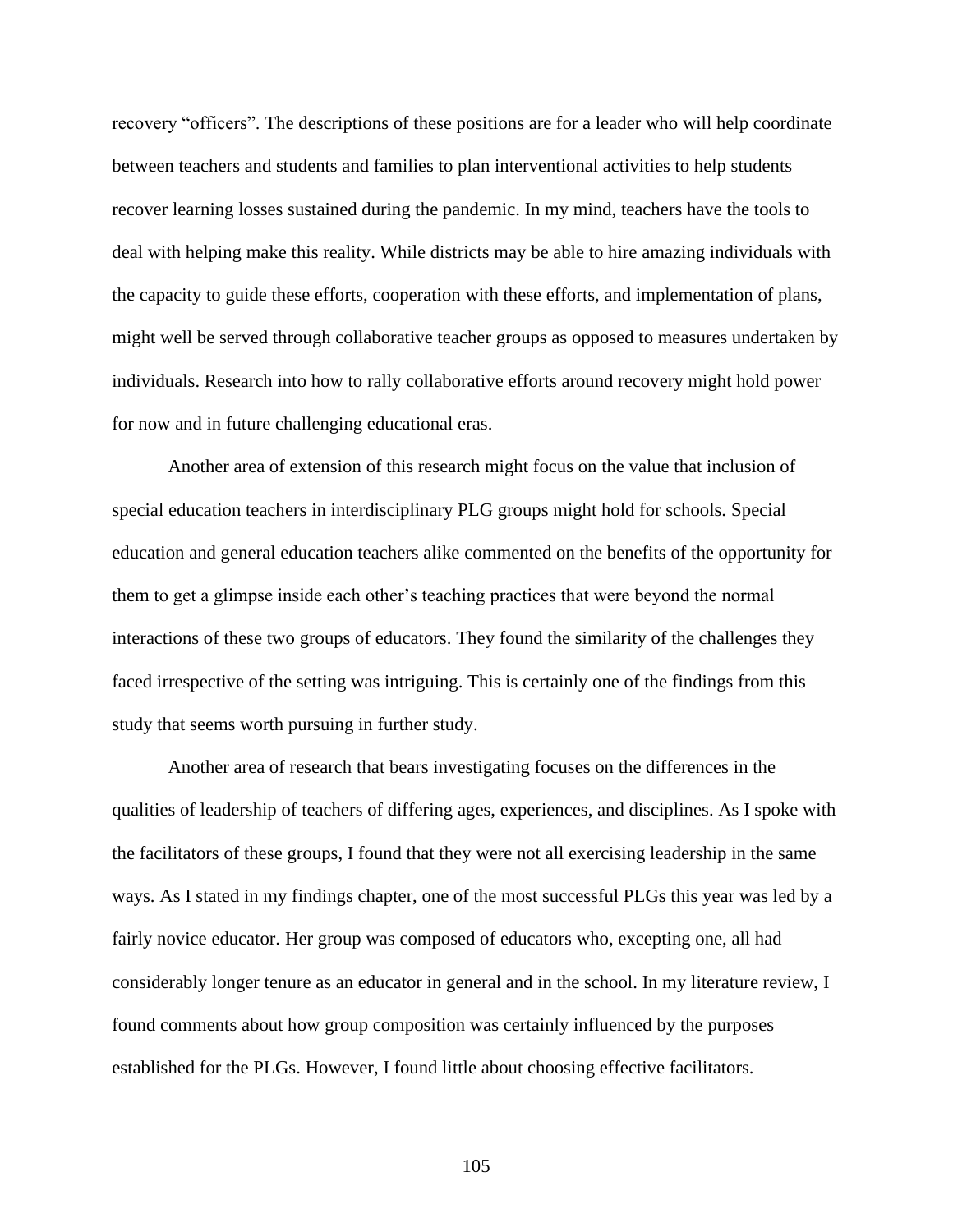A final area in which I found some research, but certainly not an abundance, was around the advantages of interdisciplinary groupings. Through early grades, teachers are mostly interdisciplinary and so PLG groups at those ages seem to be mostly grade level teams. However, at the high school level, our primary groupings for collaborative work have been departmental in composition for the most part. There were so many positive comments from our staff who participated in this study about the interdisciplinarity of our groups that it seems an important topic for further investigation.

#### **Final Thoughts**

The purpose of this study was to examine the impacts of the COVID-19 pandemic on a medium-sized Maine high school's implementation of a novel collaborative professional learning groups. The effort to establish PLGs was conceived prior to the impacts of the pandemic, so it would have to be said that the first impact of the pandemic was to shift the focus of the groups from course improvement through peer support and feedback to the intense pursuit of human capital improvement with respect to teaching in a hybrid learning environment. The pandemic presented a clear set of adaptive challenges (Heifetz, 2009) as the situation turned what many teachers had known about pedagogy in their disciplines on its head. The feeling of loss and unfamiliarity was virtually universal, and teachers needed a good support network to help them cooperatively deal with these challenges to their modes of teaching and learning. The PLG effort was at least one component of collaborative work which enhanced our success in taking on these challenges.

The other main goal of the study was to examine, through an autoethnographic narrative, my efforts at leadership of this novel PLG implementation under such trying circumstances. With no formal designation of teacher leaders (e.g., department chairs), any leadership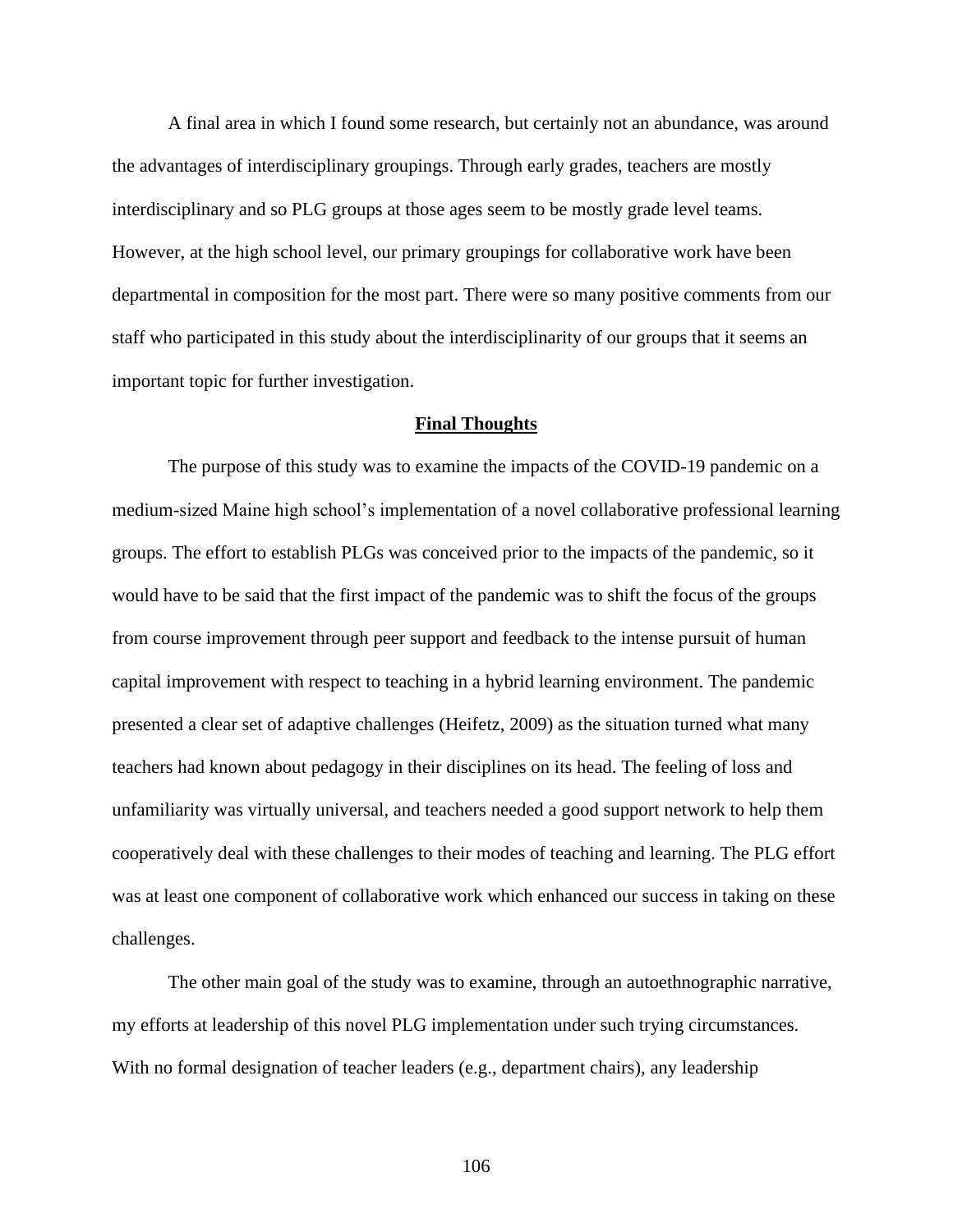undertaken on the part of teachers is done either under specific circumstances (appointment to or volunteering for a committee, for example) or at the sole initiative of the teacher; this case was the latter. As an experienced educator, I recognized that we were going to face challenges unlike any we had faced in education in recent history and proposed that an organized front created to forestall negative impacts on our staff and students would be key to navigating these challenges. I also recognized that our administrators would be busy dealing with many issues and would need teachers to step up and deal with their own day to day classroom issues and challenges in an effective and productive manner. Finally, I realized that the pandemic created not only difficulty, but also the opportunity to examine the creativity, resilience, and fortitude of educators as they demonstrated their professional capital in the face of adaptive challenges.

I have not always considered myself a strong planner when it comes to the daily tasks I perform as an educator, but I recognized that a well-conceived plan would be vital for the task of organizing educators to confront the impending challenges. The work I have done in educational leadership studies has shown me that I need to be careful in my planning process and cognizant of the needs of my colleagues. I had the best interest of our students and our staff at heart when I planned and considered potential outcomes. The organizational and logistical decisions I made along the way were considered with a view to those outcomes that would be most supportive of all involved. Throughout the process I recognized when I needed to look to others for advice and counsel. Though not all my leadership decisions had the outcomes I hoped for, all were made using sound principles of leadership learned through 30 years as an educator and through these last four years as a student of educational leadership.

Ackerman and Mackenzie, in the preface to *Uncovering Teacher Leadership: Essays and Voices from the Field* (2010) state that "teacher's inner resources and capabilities must be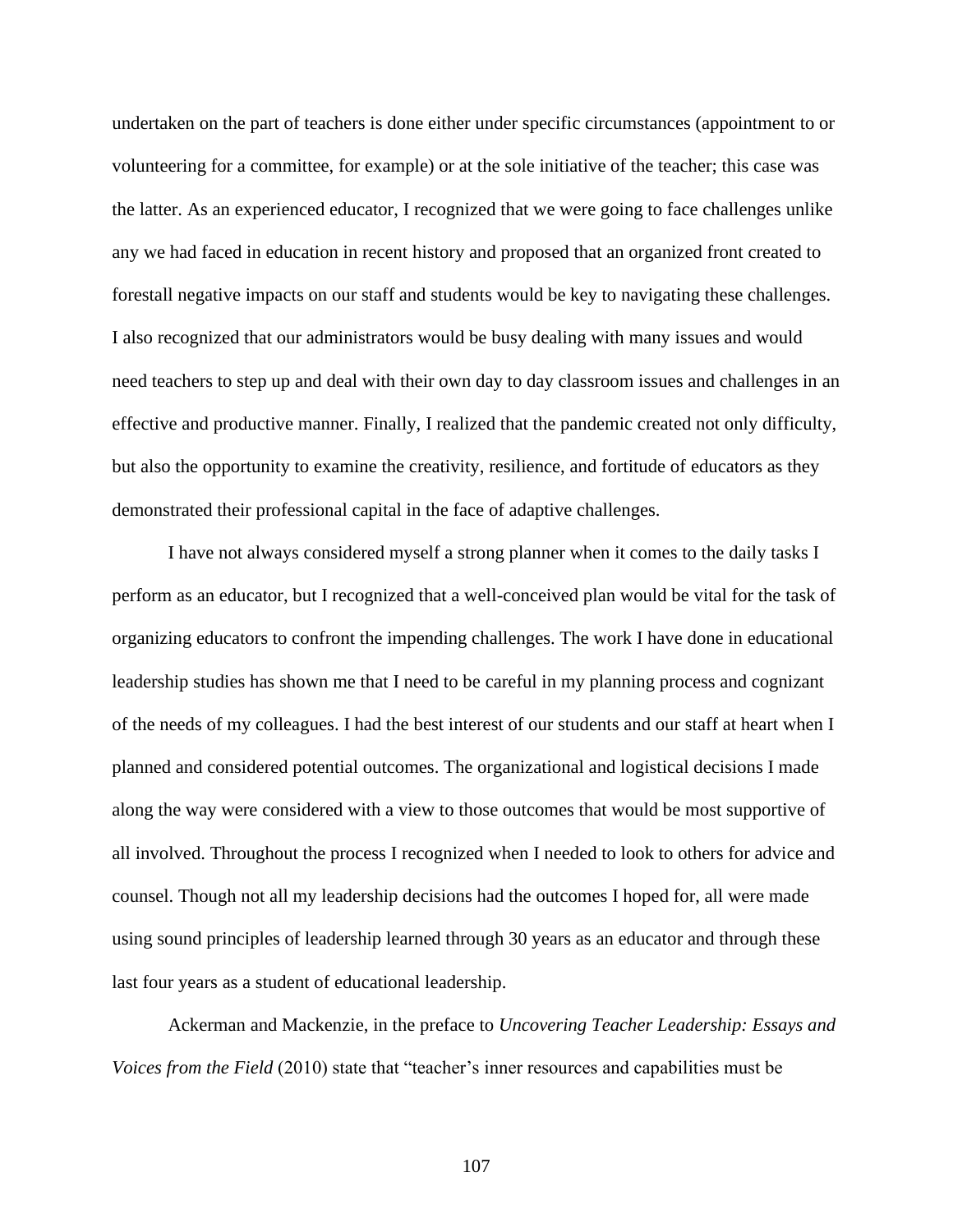harnessed as well. They need to take risks, make mistakes and reflect on their strengths and weaknesses both as teachers and as leaders." I have done that in this work. The examination of myself as a leader has brought me to the understanding of skills that I possess and skills I need to foster to be an effective educational leader. Having gone through two rounds of reflective examination of myself as a teacher through the National Board for Professional Teaching Standards initial certification process and renewal, I am familiar with the concept of selfexamination and reflection about my practice. The autoethnographic portion of this study was very similar to those processes in that I critically examined my work as a teacher leader through the lens of the impacts that my work had on my colleagues and my school. The insights I have gained should serve me well as I close out my career over the next several years and so this has been a most valuable experience.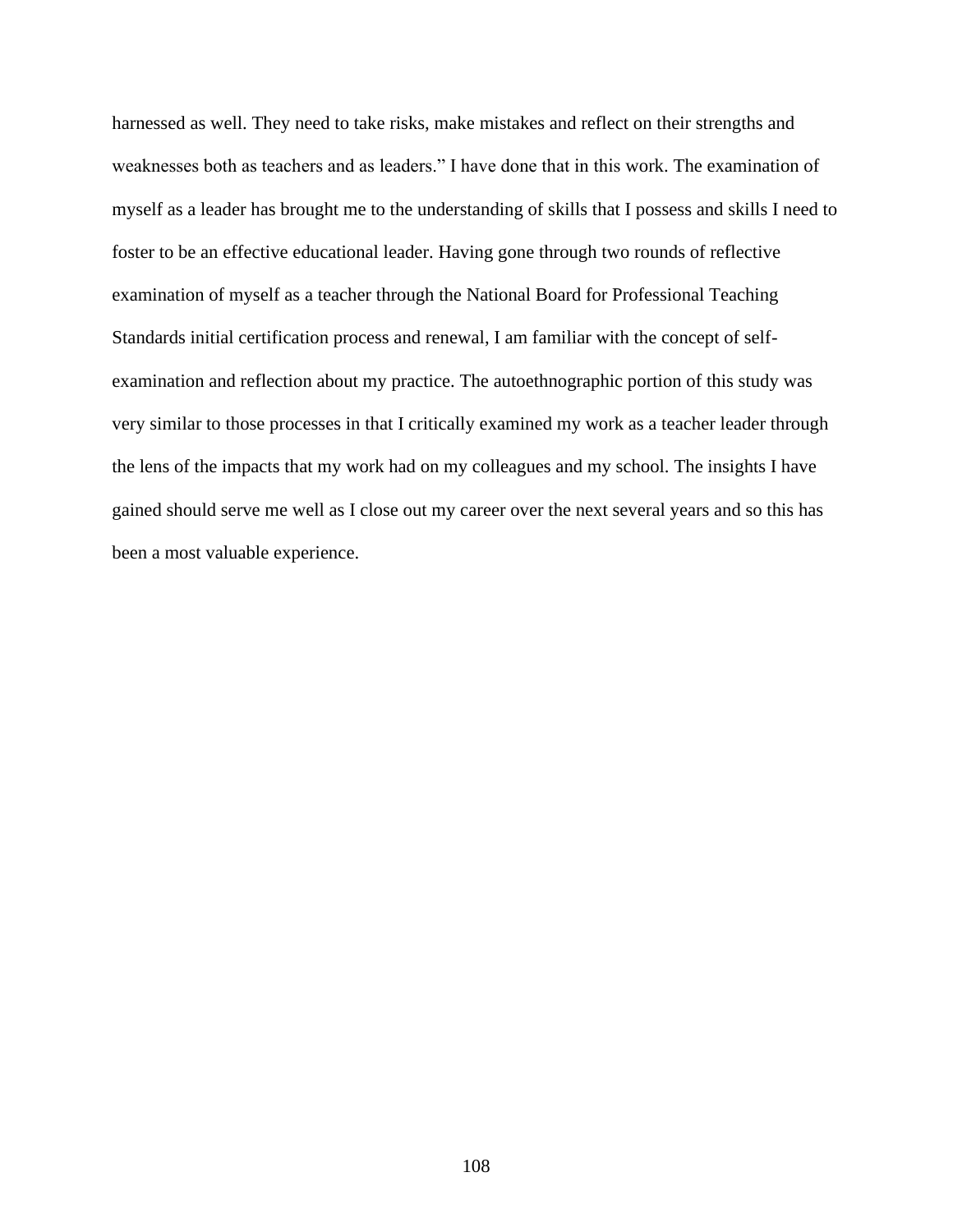#### **References**

- Ackerman, R. H., & Mackenzie, S. V. (2007). *Uncovering Teacher Leadership: Essays and Voices From the Field*. United States: SAGE Publications.
- Anderson, L. (2006). Analytic autoethnography. Journal of contemporary ethnography, 35(4), 373-395.
- Andrews, D., & Lewis, M. (2002). The experience of a professional community: Teachers developing a new image of themselves and their workplace. *Educational Research, 44*(3), 237-254.
- Bailey, K. T. (2016). *The perceived impact of professional learning communities on collective*  teacher efficacy in two rural Western North Carolina school districts. [Doctoral dissertation, Gardner-Webb University]. GWU Campus Repository. [https://digitalcommons.gardner-webb.edu/education\\_etd/190/?no\\_redirect=true](https://digitalcommons.gardner-webb.edu/education_etd/190/?no_redirect=true)
- Barnes, D. (2014). *A comparative study of the self-perceived effect on teacher efficacy of participation in a structured or non-structured professional learning community* (Order No. 3668662). Available from ProQuest Dissertations & Theses Global. (1648415844). [https://library.umaine.edu/auth/EZproxy/test/authej.asp?url=https://search.proquest.com/](https://library.umaine.edu/auth/EZproxy/test/authej.asp?url=https://search.proquest.com/docview/1648415844?accountid=14583) [docview/1648415844?accountid=14583](https://library.umaine.edu/auth/EZproxy/test/authej.asp?url=https://search.proquest.com/docview/1648415844?accountid=14583)
- BARR Center. (n.d.). BARR Model. Retrieved September 10, 2020, from <https://barrcenter.org/about-barr/barr-model/>
- Bautista, A., Stanley, A. M., & Candusso, F. (2020). Policy strategies to remedy isolation of specialist arts and music teachers. *Arts Education Policy Review*, 1-12. <https://doi.org/10.1080/10632913.2020.1746713>
- Bolton, G. (2010). *Reflective Practice: Writing and professional development* (3rd ed.). Sage
- Burgess, S., & Sievertsen, H. H. (2020). Schools, skills, and learning: The impact of COVID-19 on education. *VoxEu. org*, *1*(2).
- Casas, M. (2019). Professional learning community (PLG) autonomy  $&$  trust A cross case study. [Doctoral dissertation, UC San Diego]. ProQuest ID: Casas\_ucsd\_0033D\_18381. Merritt ID: ark:/13030/m5wx2m4r. Retrieved from <https://escholarship.org/uc/item/3fd0s8mv>
- Cooper, K. S., Stanulis, R. N., Brondyk, S. K., Hamilton, E. R., Macaluso, M., & Meier, J. A. (2016). The teacher leadership process: Attempting change within embedded systems. *Journal of Educational Change, 17*(1), 85-113.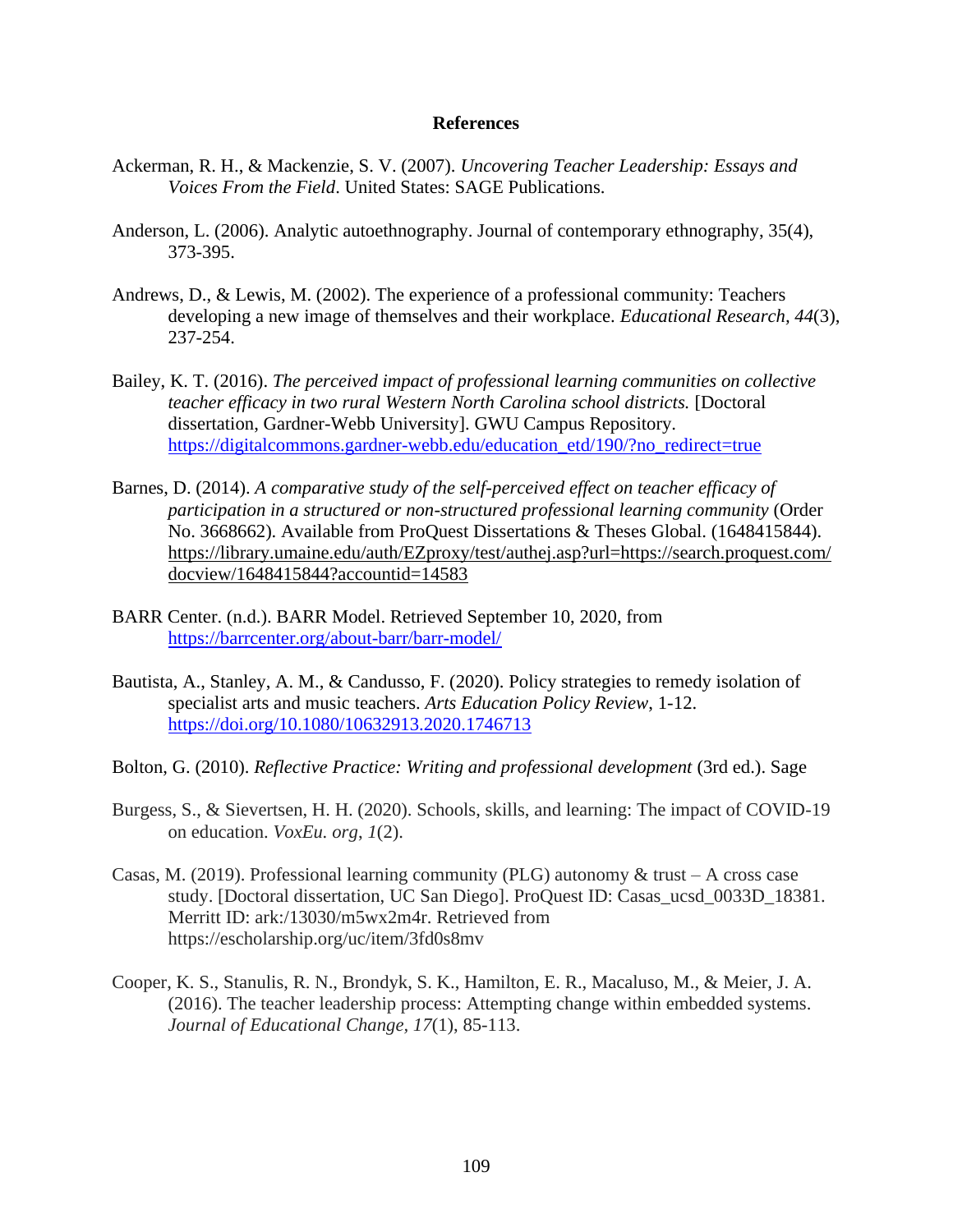- Coello, C. M. (2020). Teacher Leaders' Self-Efficacy in Professional Learning Communities: A Qualitative Descriptive Study (Order No. 27956392). Available from ProQuest Dissertations & Theses Global. (2404057491). [https://library.umaine.edu/auth/EZproxy/test/authej.asp?url=https://search.proquest.com/](https://library.umaine.edu/auth/EZproxy/test/authej.asp?url=https://search.proquest.com/docview/2404057491?accountid=14583) [docview/2404057491?accountid=14583](https://library.umaine.edu/auth/EZproxy/test/authej.asp?url=https://search.proquest.com/docview/2404057491?accountid=14583)
- Coleman, J. S. (1988). Social capital in the creation of human capital. *American journal of sociology, 94*, S95-S120.
- Diaz-Maggioli, G. (2004). *Teacher-centered professional development*. ASCD. [https://ebookcentral.proquest.com](https://ebookcentral.proquest.com/)
- Drago-Severson, E. (2007). Helping teachers learn: Principals as professional development leaders. *Teachers College Record, 109*(1), 70–125.
- Drago-Severson, E., & Blum-DeStefano, J. (2014). Leadership for transformational learning: a developmental approach to supporting leaders' thinking and practice. *Journal of Research on Leadership Education, 9*(2), 113-141.
- Drago-Severson, E. & Blum-DeStefano, J. (2019). From supervision to "super-vision". In S. J. Zepeda & J. A. Ponticell (Eds.), *The Wiley handbook of educational supervision* (pp. 329-351). John Wiley & Sons, Inc.
- DuFour, R. (2004). What is a professional learning community? *Educational Leadership, 61*(8), 6-11.
- DuFour, R. (2011). Work together but only if you want to. *Kappan, 92*(5), 57-61. Retrieved from www.kappanmagazine.org
- DuFour, R. (2014). Harnessing the power of PLGS. *Educational Leadership, 71*(8), 30-35.
- DuFour, R., DuFour, R., & Eaker, R. (2008). *Revisiting professional learning communities at work*. Bloomington, IN: Solution Tree Press.
- DuFour, R., & Mattos, M. (2013). How do principals really improve schools? *Educational leadership, 70*(7), 34-39.
- Ellis, C., Adams, T. E., & Bochner, A. P. (2011). Autoethnography: an overview. *Historical social research*, 273-290.
- Fairman, J. C., & Mackenzie, S. V. (2012). Spheres of teacher leadership action for learning. Professional development in education, 38(2), 229-246.
- Fairman, J. C., & Mackenzie, S. V. (2015). How teacher leaders influence others and understand their leadership. *International Journal of Leadership in Education*, 18(1), 61-87. <https://doi.org/10.1080/13603124.2014.904002>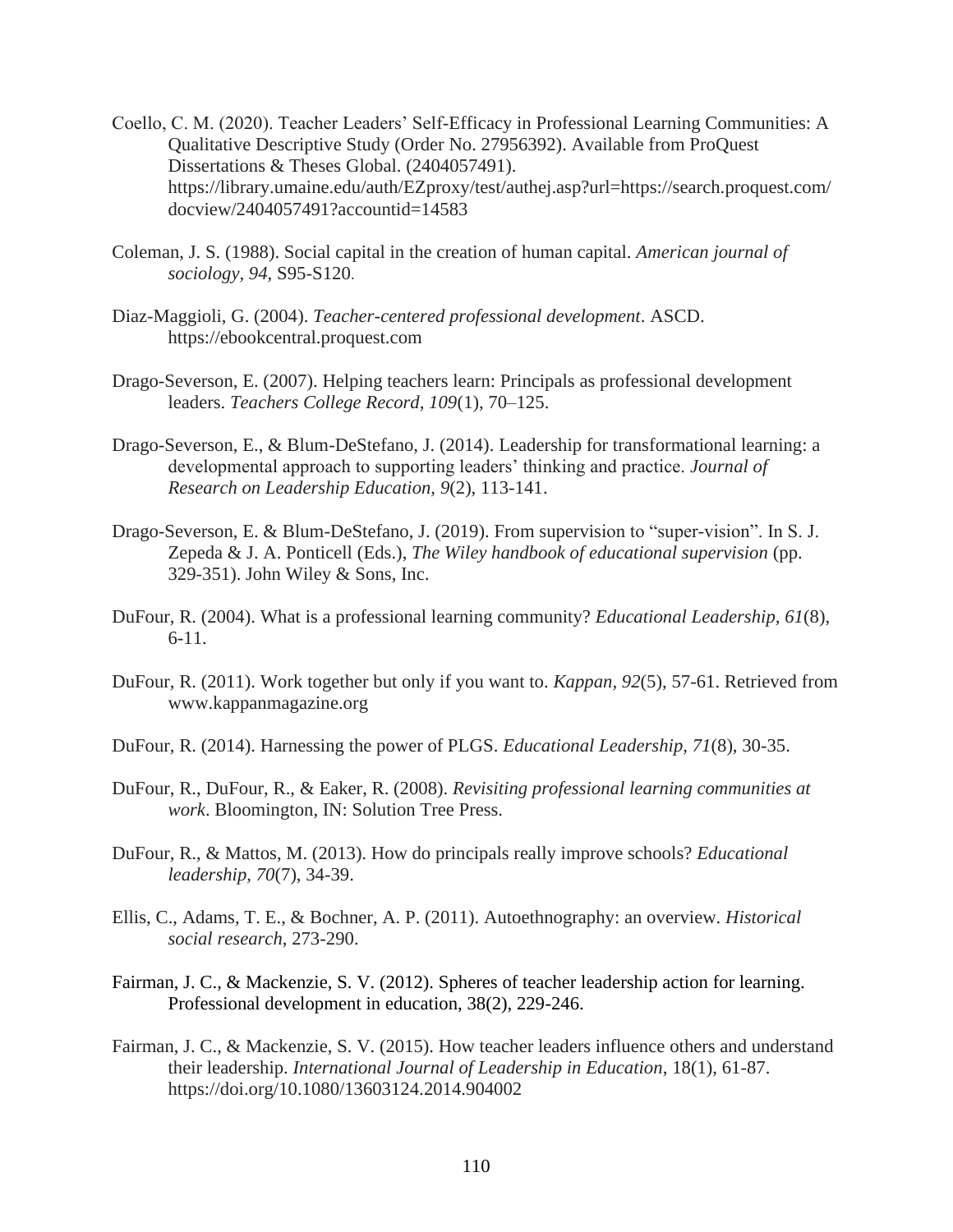- Farina, M. (2019). The Study of Evaluating Teacher Perspectives of Collective Efficacy in the High School Professional Learning Community (Order No. 22617469). Available from ProQuest Dissertations & Theses Global. (2289582971). [https://library.umaine.edu/auth/EZproxy/test/authej.asp?url=https://search.proquest.com/](https://library.umaine.edu/auth/EZproxy/test/authej.asp?url=https://search.proquest.com/docview/2289582971?accountid=14583) [docview/2289582971?accountid=14583](https://library.umaine.edu/auth/EZproxy/test/authej.asp?url=https://search.proquest.com/docview/2289582971?accountid=14583)
- Finch, J. A. (2017). Multidisciplinary Professional Learning Communities in a Public High School: An Action Research Study Available from ERIC. (2011262577; ED578552). [https://library.umaine.edu/auth/EZproxy/test/authej.asp?url=https://search.proquest.com/](https://library.umaine.edu/auth/EZproxy/test/authej.asp?url=https://search.proquest.com/docview/2011262577?accountid=14583) [docview/2011262577?accountid=14583](https://library.umaine.edu/auth/EZproxy/test/authej.asp?url=https://search.proquest.com/docview/2011262577?accountid=14583)
- Fullan, M. (2006). Leading professional learning. School Administrator, 63(10), 10.
- Fullan, M. (2007). Change the Terms for Teacher Learning. Journal of Staff Development, 28(3), 35-36. https://library.umaine.edu/auth/EZproxy/test/authej.asp?url=https://search.proquest.com/ docview/62025817?accountid=14583
- Gilbert, K. A., Voelkel Jr, R. H., & Johnson, C. W. (2018). Increasing self-efficacy through immersive simulations: Leading professional learning communities. Journal of Leadership Education, 17(3). DOI:10.12806/V17/I3/R9
- Hargreaves, A. (2019). Teacher collaboration: 30 years of research on its nature, forms, limitations and effects. Teachers and Teaching, Theory and Practice, 25(5), 603-621. doi:10.1080/13540602.2019.1639499
- Hargreaves, A., & Fullan, M. (2013). The power of professional capital. The Learning Professional, 34(3), 36.
- Hargreaves, A., & Fullan, M. (2015). Professional capital: Transformng teaching in every school. Teachers College Press.
- Hargreaves, A., & Fullan, M. (2020). Professional capital after the pandemic: revisiting and revising classic understandings of teachers' work. *Journal of Professional Capital and Community*. 5(3/4):327-336.
- Harrell, M.C. & Bradley, M. A. (2009). Data collection methods; Semi-structured interviews and focus groups. Santa Monica, CA: RAND Corporation.
- Heifetz, R.A. (1994) Leadership Without Easy Answers. Cambridge, MA: Belknap Press
- Heifetz, R.A., Grashow, A. & Linsky, M. (2009) The Practice of Adaptive Leadership. Boston: Harvard Business Press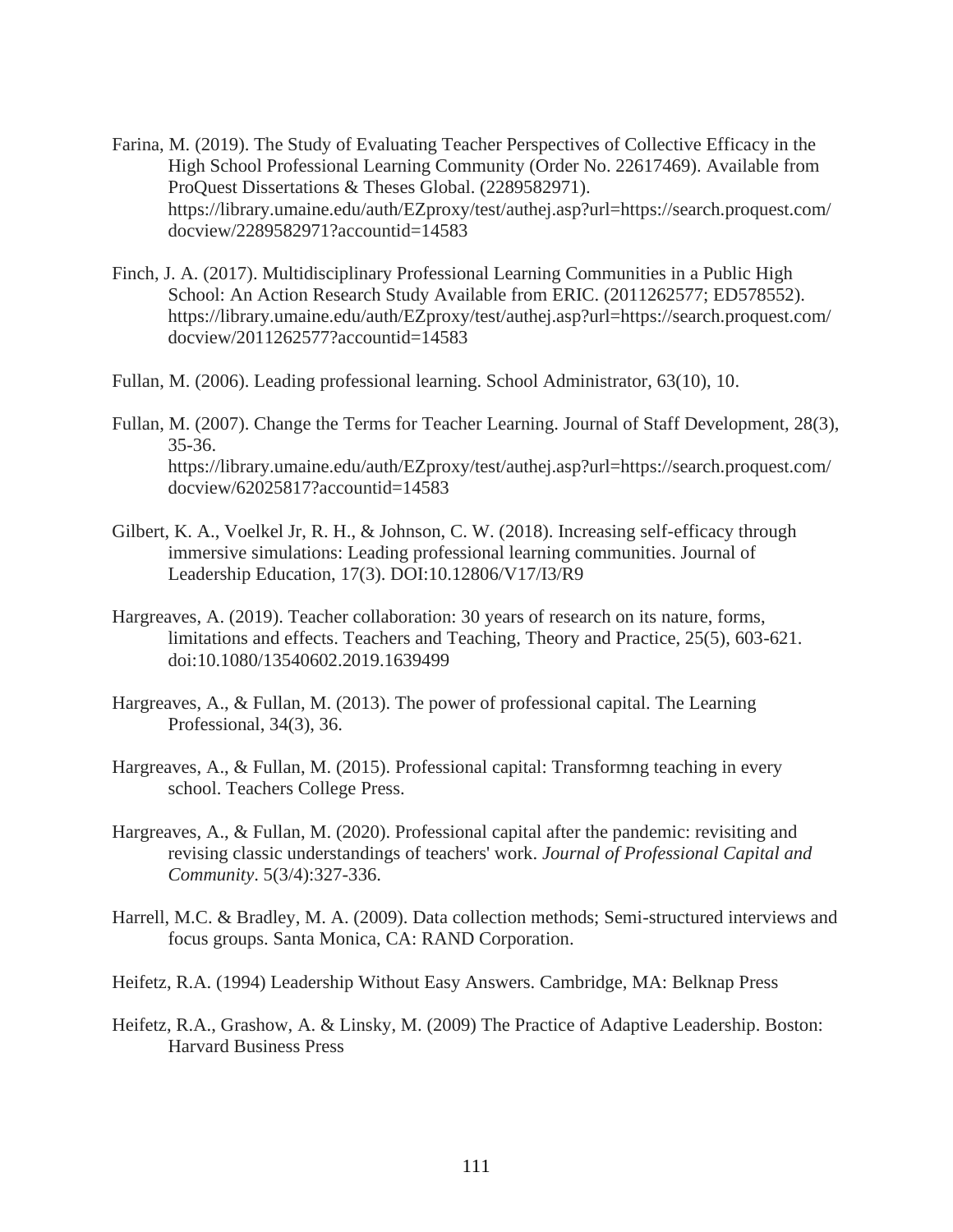- Johnson, J. R. (2016). An evaluation of implementation and effectiveness of professional learning communities in Minnesota public schools. [Doctoral dissertation, St. Cloud State University]. [https://repository.stcloudstate.edu/cgi/viewcontent.cgi?article=1015&context=edad\\_etds](https://repository.stcloudstate.edu/cgi/viewcontent.cgi?article=1015&context=edad_etds)
- Jena, P. K. (2020). Impact of Pandemic COVID-19 on education in India. *International Journal of Current Research (IJCR), 12*.
- Kilbane, Jr, J. F. (2009). Factors in sustaining professional learning community. NASSP Bulletin, 93(3), 184-205. Retrieved from<https://doi.org/10.1177%2F0192636509358923>
- Klein, E. J. (2008). Learning, unlearning, and relearning: Lessons from one school's approach to creating and sustaining learning communities. *Teacher Education Quarterly*, 35(1), 79- 97. Retrieved from<https://www.jstor.org/stable/23479032>
- Kraft, M. A., Simon, N. S., & Lyon, M. A. (2020). Sustaining a Sense of Success: The Importance of Teacher Working Conditions during the COVID-19 Pandemic. EdWorkingPaper No. 20-279. *Annenberg Institute for School Reform at Brown University*.
- Krathwohl, D. R. (2009). *Methods of educational and social science research: The logic of methods*. Waveland Press.
- Leana, C.R. (2011). The missing link in school reform. *Stanford Social Innovation Review*, 9(4), 34.
- Lieberman, A. (1995). Practices that support teacher development: Transforming conceptions of professional learning. Innovating and evaluating science education, 95(64), 67-78.
- Lomos, C., Hofman, R. H., & Bosker, R. J. (2011). Professional communities and student achievement–a meta-analysis. *School effectiveness and school improvement, 22*(2), 121- 148.
- Lujan, N. A. N., & Day, B. (2010). Professional learning communities: Overcoming the roadblocks. *Delta Kappa Gamma Bulletin, 76*(2), 10.
- Mackenzie, S. V., & Harris, W. J. (2008). National Board-certified teachers: Can they make a difference in Maine schools?. *Maine Policy Review*, *17*(1), 94-106.
- Maxwell, J. A. (2012). *Qualitative research design: An interactive approach*. Sage publications.
- Northouse, P. G. (2019). *Leadership: Theory and practice*. Sage publications.
- Padwa, L., Kelly, A. M., & Sheppard, K. (2019). Chemistry Teacher Isolation, Contextual Characteristics, and Student Performance. Journal of Chemical Education, 96(11), 2383- 2392.<https://doi.org/10.1021/acs.jchemed.9b00392>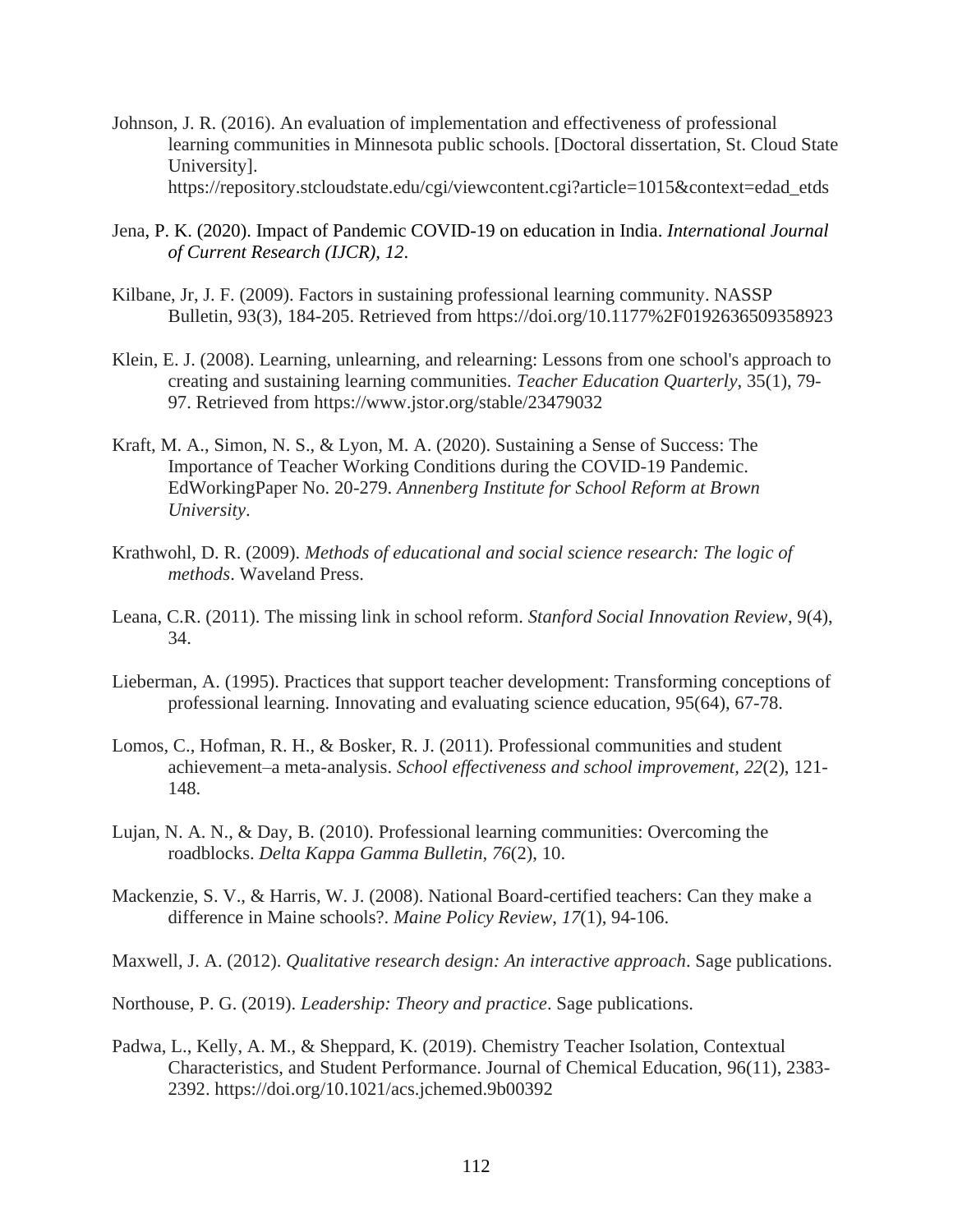- Reeves, D. B. (2009). Leading change in your school: How to conquer myths, build commitment, and get results. ASCD.
- Saldana, J. (2016). The coding manual for qualitative researchers (3rd Ed.). Sage Press
- Sindberg, L., & Lipscomb, S. D. (2005). Professional isolation and the public school music teacher. Bulletin of the Council for Research in Music Education, 166, 43-56. <http://www.jstor.org/stable/40319279>
- Smith, R., Ralston, N., & Naegele, Z. (2016). Professional development through PLGs: Methods for measuring PLG efficacy. Proceedings of the Hawaii International Conference on Education. [https://pilotscholars.up.edu/edu\\_facpubs/39](https://pilotscholars.up.edu/edu_facpubs/39)
- Stone-Johnson, C. (2016). Intensification and isolation: Alienated teaching and collaborative professional relationships in the accountability context. Journal of Educational Change, 17(1), 29-49.<https://doi.org/10.1007/s10833-015-9255-3>
- Terry, L., Zafonte, M., & Elliott, S. (2018). Interdisciplinary Professional Learning Communities: Support for Faculty Teaching Blended Learning. International Journal of Teaching and Learning in Higher Education, 30(3), 402-411. <https://eric.ed.gov/?id=EJ1199424>
- Upoalkpajor, J. L. N., & Upoalkpajor, C. B. (2020). The impact of COVID-19 on education in Ghana. *Asian journal of education and social studies*, 23-33.
- Voelkel Jr, R. H., & Chrispeels, J. H. (2017). Understanding the link between professional learning communities and teacher collective efficacy. School Effectiveness and School Improvement, 28(4), 505-526.
- Yin, R. K. (2003). Case study research:Design and methods. (3rd ed.) Thousand Oaks, CA: Sage Press, Inc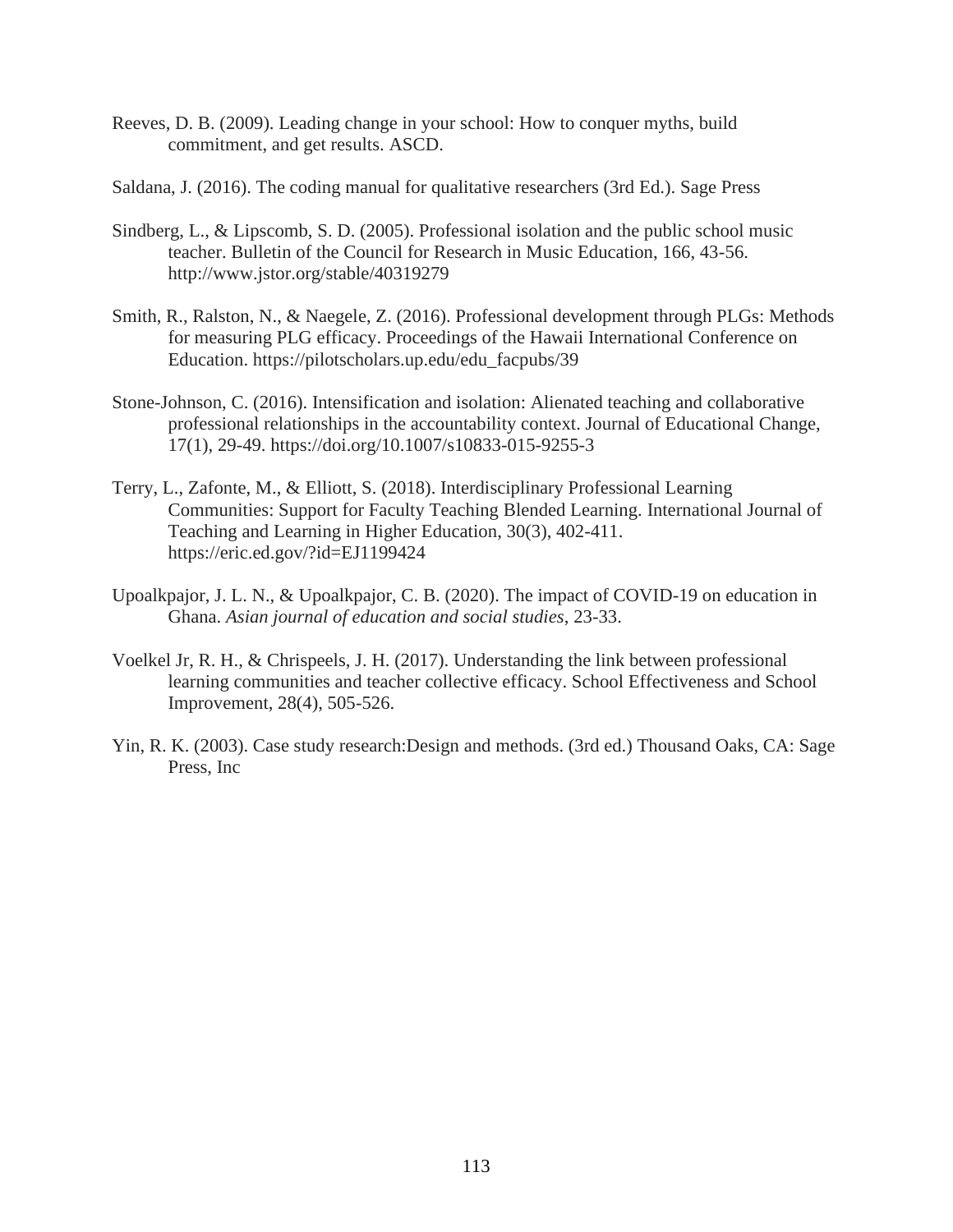#### **Appendix A: Focus Group Interview Protocol - Teachers**

First, I want to tell you how much I appreciate your participation in this focus group about collaborative efforts undertaken in our school this year. You have been selected to participate in this group based on your roles in our professional learning community group effort, your membership in departmental groups or lack thereof, and your experience levels as teachers. I have sought to assemble a group that I feel sufficiently represents our entire staff with respect to our PLGs. I am going to ask you some questions as a group to get conversations started and then I will be listening to your conversations around this very important topic. The entire conversation/meeting will be recorded and transcribed by Zoom and on a voice recording as a backup so that I may listen to the conversation and reflect on the nuance and dialogue rather than deal with trying to record detailed notes. Those will be taken later in the transcription process. Do any of you have any objections to recording our conversation?

Before we begin, I would like to tell you a bit about what my goals in this study will be. Long before the presence of the pandemic, I have contemplated how we could expand our impacts on teaching and learning together at our school. We have faced most unusual circumstances as educators this year. In response, I have witnessed not only our formal PLG efforts to help with each other's challenges, but also many other acts of peer collaboration and support on your part. I would ask that you consider all those experiences as you answer and discuss the questions I raise. I hope to gain insight into how our collaborative efforts over the course of the last school year have helped you in your teaching and have contributed to our success as a school. I also hope to learn about what attempts at collaboration have proven most difficult or have outright failed. Finally, I want to explore the impressions you have of the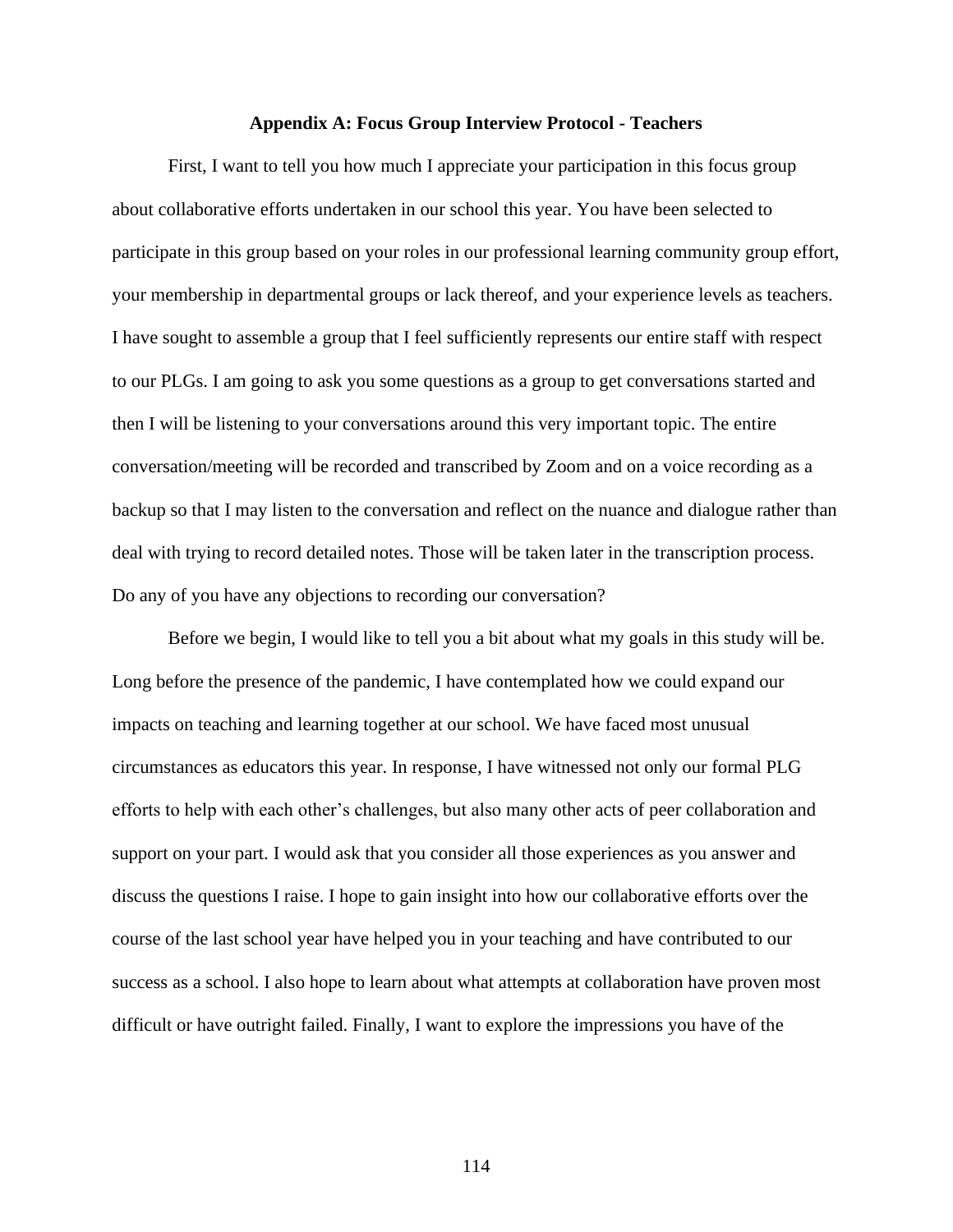leadership of this initiative. In the end, I will attempt to provide a piece of work that will prove useful to us and to other similar schools in the promotion of collegial collaboration.

As I know confidentiality is vital, I will not identify any of you in the final reports, though I would point out that we are a small staff and so it may be possible that others who read my work around this that are close to us may be able to discern identities. All quotes used will be anonymous. However, your experience levels, grade levels taught, and subject areas may be important in the analysis of the conversations and may be reported or used in categorization of the findings.

I expect this focus group to last 60-90 minutes and will do my best to adhere to that as I want to respect your time. Do you have any questions before we begin?

- 1. I would like to go around and give each of you the chance to tell us a bit about your previous experience with collaborative learning over the course of your teaching career. This will help us all to understand the perspective you bring to the group.
- 2. Now I would like you to use the paper I have given you for notes to write down some of the primary ways you can recall doing collaborative work this year. Indicate whether that collaboration was in your PLGs or another group. Finally, if you recall the specific nature of any collaboration, please include a short note about that as well.
- 3. Could you please describe the level of enthusiasm you felt for participation in our professional learning groups this year and if/how that changed over the course of the year?
	- a. How did you feel when the concept was first rolled out?
	- b. Why did you feel that the effort was worthwhile, or not?
	- c. How did circumstances surrounding COVID impact your enthusiasm either initially or over the course of the year?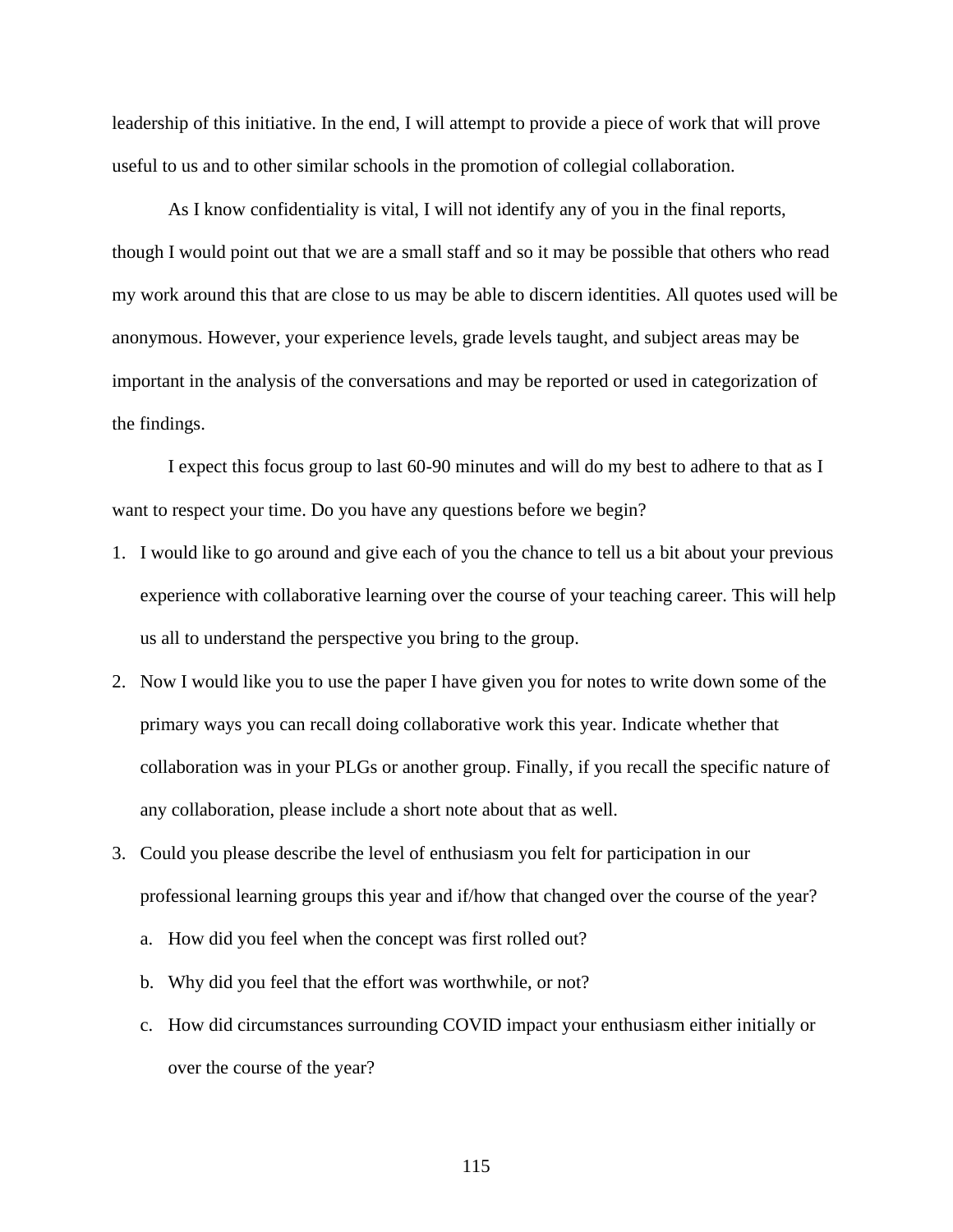- 4. This effort was teacher designed and led. Could you please describe efforts at, or effectiveness of, the leadership of our PLGs by myself or others as you recall them?
- 5. Our PLGs were purposefully interdisciplinary from the very start and attempted to incorporate teachers of varying experience and expertise in each group. Could you please elaborate on what you perceive were specific benefits or disadvantages of that approach?
	- a. Was this a new thing for you to be included in a small collaborative group focused on sharing and learning about teaching with each other?
	- b. Could you provide specific examples of takeaways that you may have appreciated that were specifically related to the presence of educators from other disciplines or experience levels?
- 6. If you could describe the most important pedagogical takeaways from your professional learning group this year, what would they be?
	- a. How has that [a particular takeaway] impacted your teaching or student learning?
	- b. Why was it so important to you as a teacher?
- 7. Could you please identify or describe ways that we could improve this effort for the future?
	- a. Could you please identify and/or describe specific things that you believe that we could accomplish through these groups going forward? In particular I am interested in implementation of a peer feedback system and wonder how that might fit into the current PLG model.
- 8. Should we continue this effort going forward to next year? Why or why not?

Thank you for participating in this focus group. I will complete the transcription and summarize my findings for our work here today. I would like for at least some of you to read that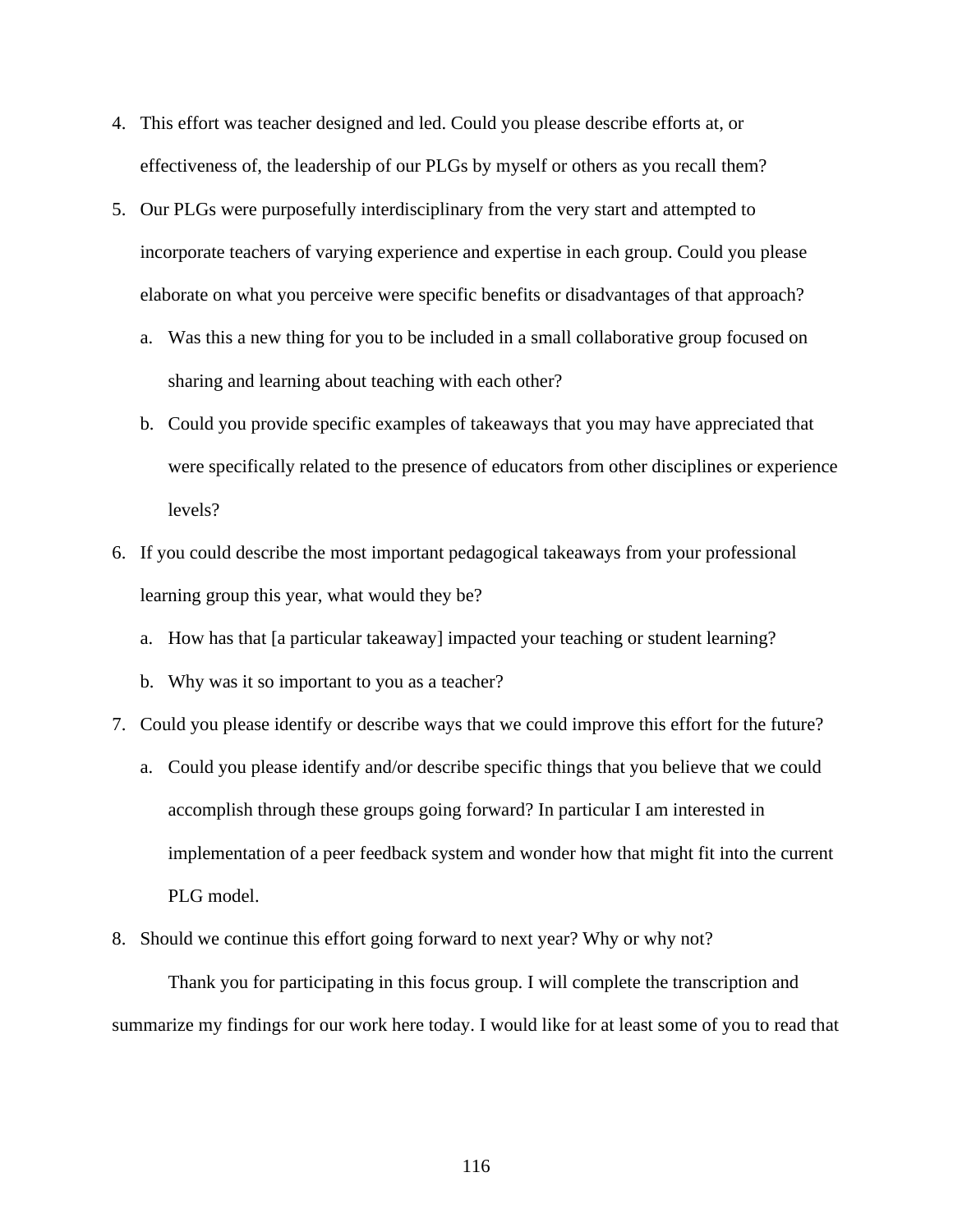summary and give me feedback. If you would be willing to do that, please indicate that on the paper you have before I take it up from you.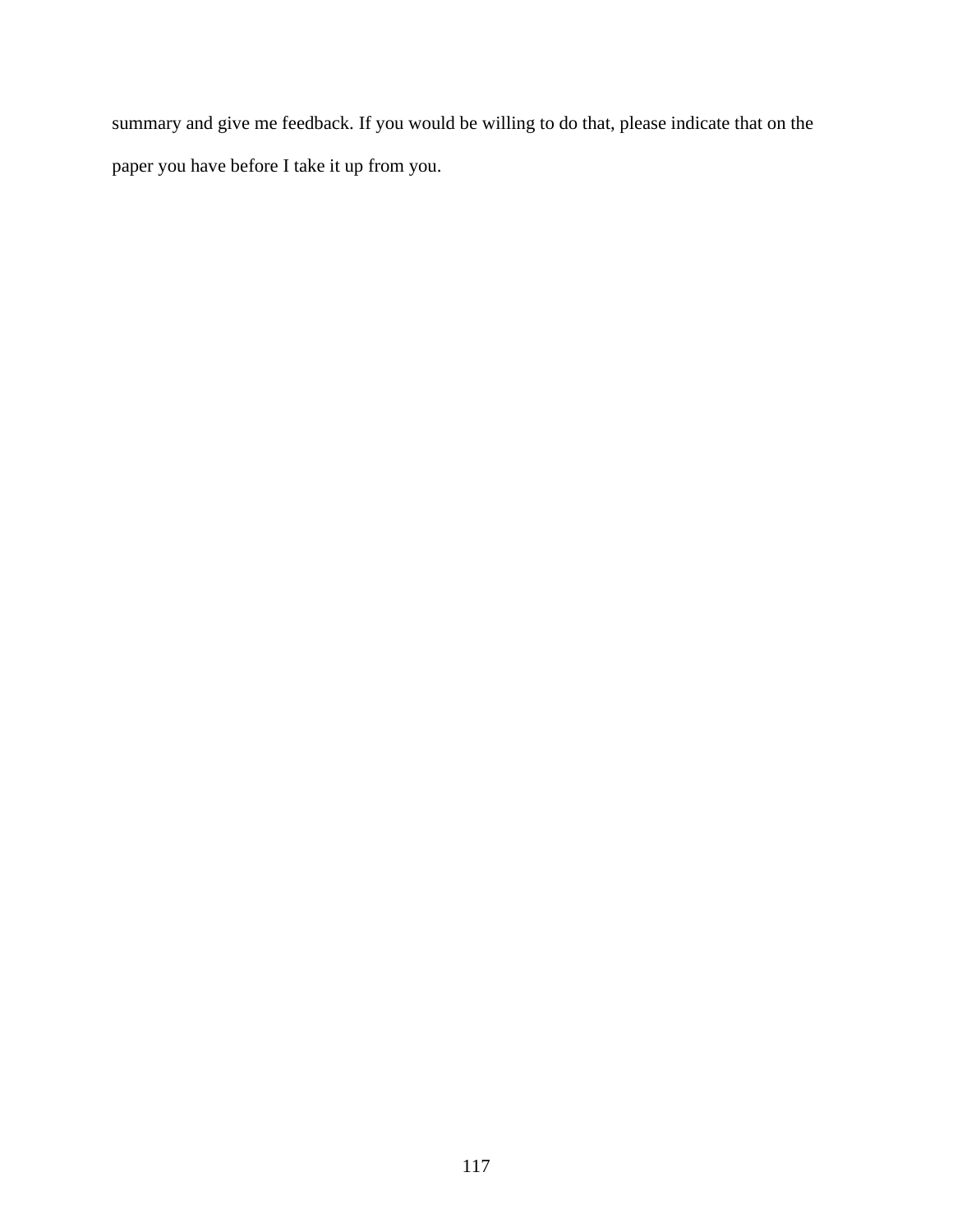#### **Appendix B: Focus Group Interview Protocol - Facilitators**

First, I want to tell you how much I appreciate your participation in this focus group. You have been selected to participate in this group based on your roles in our professional learning community group effort as a facilitator this year. I am going to ask you some questions as a group to get conversations started and then I will be listening to your conversations around this very important topic. The entire conversation/meeting will be recorded and transcribed by Zoom and on a voice recording as a backup so that I may listen to the conversation and reflect on and respond to the nuance and dialogue rather than deal with trying to record detailed notes during our time today. Those will be taken later in the transcription process. Do any of you have any objections to recording our conversation?

Before we begin, I would like to tell you a bit about what my goals in this study will be. Long before the presence of the pandemic, I have contemplated how we could expand our impacts on teaching and learning together at our school. This year, we have faced most unusual circumstances as educators and as teacher leaders. I have witnessed not only our formal PLG efforts to help with each other's challenges, but also many other acts of peer collaboration and support on your parts. I would ask that you consider all those experiences as you answer and discuss the questions I raise. I hope to gain insight into how our collaborative efforts over the course of the last school year have helped you in your teaching and have contributed to our success as a school. I also hope to learn about what attempts at collaboration have proven most difficult or have outright failed. I also want to explore the impressions you have of the impacts and effectiveness of the leadership we, you all and I, have exercised in this inaugural effort at PLGs. In the end, I will attempt to provide a piece of work that will prove useful to us and to other similar schools in the promotion of collegial collaboration.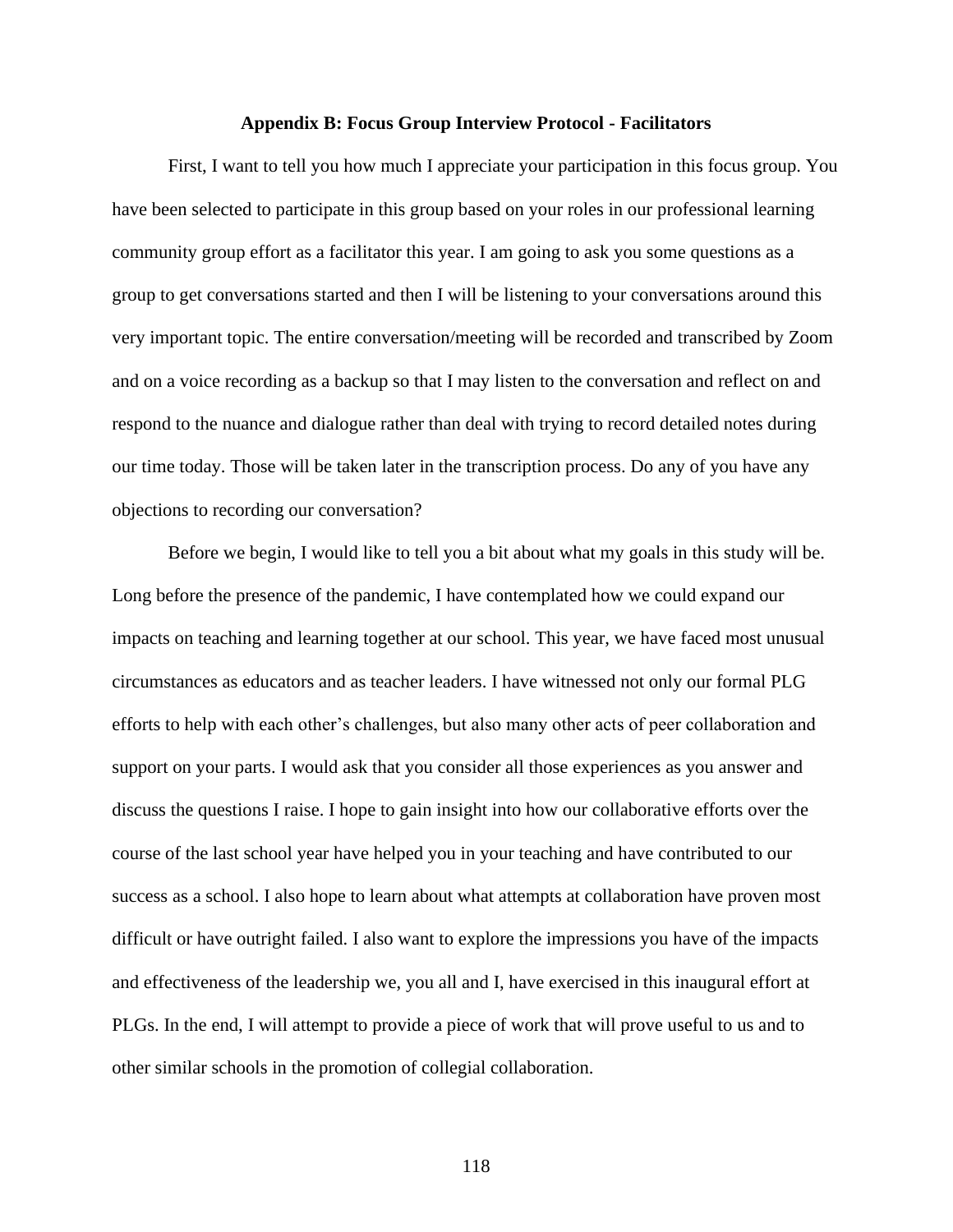As I know confidentiality is vital, I will not identify any of you in the final reports,

though I would point out that we are a small staff and so it may be possible that others who read my work around this that are close to us may be able to discern identities. All quotes used will be anonymous. However, your experience levels, grade levels taught, and subject areas may be important in the analysis of the conversations and may be reported or used in categorization of the findings.I expect this focus group to last 60-90 minutes and will do my best to adhere to that as I want to respect your time. Do you have any questions before we begin?

- 1. I would like to go around and give each of you the chance to tell us a bit about your previous experience with collaborative learning over the course of your teaching career. This will help us all to understand the perspective you bring to the group.
- 2. Now I would like you to use the paper I have given you for notes to write down some of the primary ways you can recall doing collaborative work this year. Indicate whether that collaboration was in your PLGs or another group. If you recall the specific nature of any collaboration, please include a short note about that as well.
- 3. Could you please describe the level of enthusiasm you felt for facilitation of our professional learning groups this year and if/how that changed over the course of the year?
	- a. How did you feel when the concept was first rolled out?
	- b. Why did you feel that the effort was worthwhile, or not?
	- c. How did circumstances surrounding COVID impact your enthusiasm either initially or over the course of the year?
- 4. Our PLGs were purposefully interdisciplinary from the very start and attempted to incorporate teachers of varying experience and expertise in each group. Could you please elaborate on what you perceive were specific benefits or disadvantages of that approach?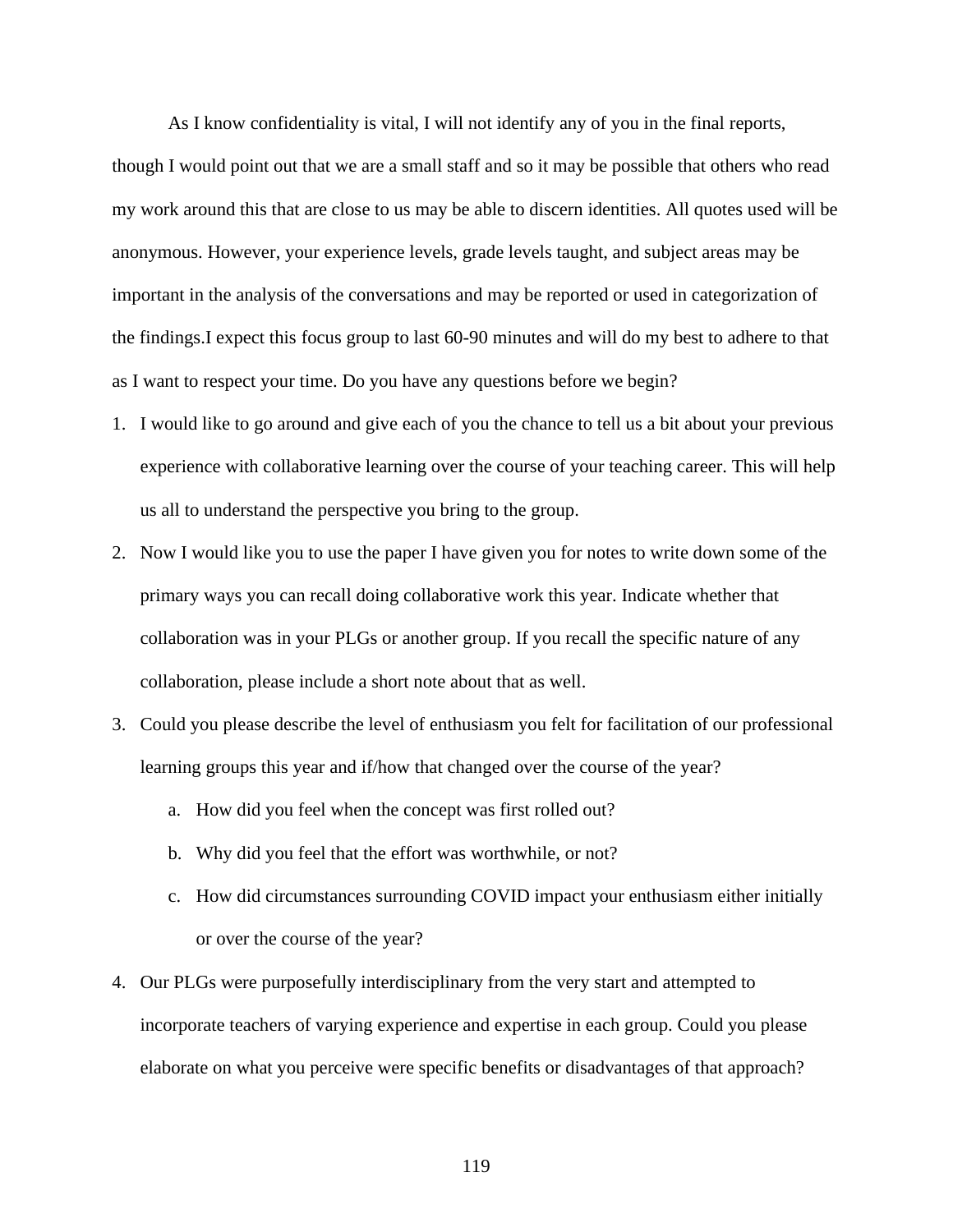- a. Was this a new thing for you to be included in a small collaborative group focused on sharing and learning about teaching with each other?
- b. Could you provide specific examples of takeaways that you may have appreciated that were specifically related to the presence of educators from other disciplines or experience levels?
- 5. If you could describe the most important pedagogical takeaways from your professional learning group this year, what would they be?
	- a. How has that [a particular takeaway] impacted your, or others', teaching or student learning?
	- b. Why was it so important to you as a teacher?
- 6. I would like to know how you view my leadership of the PLG effort as you understand it.
- 7. Could you please describe your own experiences in the leadership of our PLG effort as you recall them?
- 8. Could you please identify or describe ways that we could improve this effort for the future?
	- a. Are there specific things that you believe that we could accomplish through these groups? In particular I am interested in implementation of a peer feedback system and wonder how that might fit into the current PLG model.
- 9. Should we continue this effort going forward to next year? Why or why not?

Thank you for participating in this focus group. It has been my pleasure. I will complete the transcription and summarize my findings for our work here today. I would like for at least some of you to eventually read that summary and give me feedback. If you would be willing to do that, please indicate that on the paper you have before I take it up from you.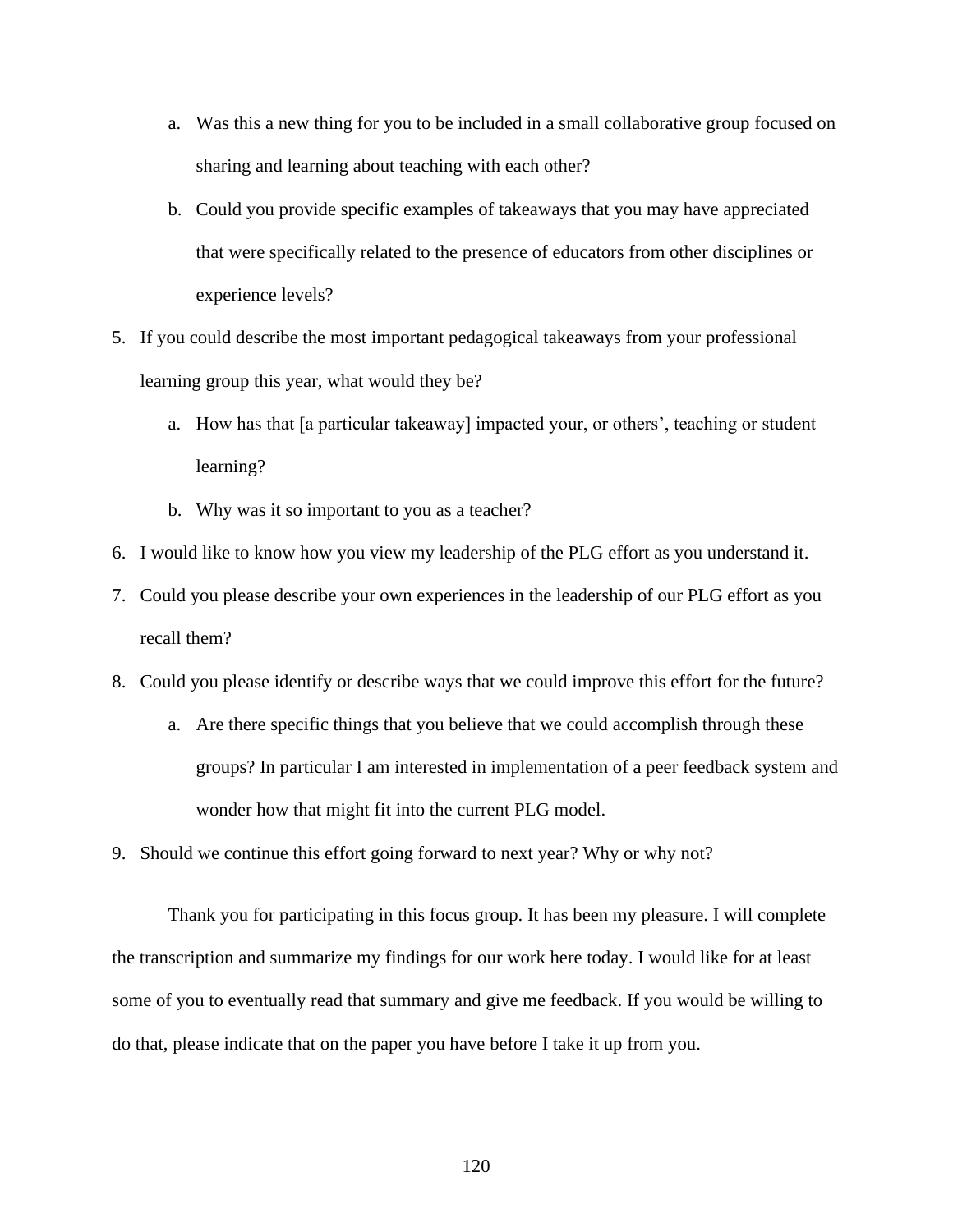## **Appendix C: Coding Strategy Development Matrix**

| <b>Research Questions</b><br>(expanded versions)                                                                                                                                                                                                                                | What data do I need?                                                                                          | <b>Analysis strategy</b>                                                                                                                                                                                                                                                                                                                                                                                                                                                                                                                                                                                                                                 |
|---------------------------------------------------------------------------------------------------------------------------------------------------------------------------------------------------------------------------------------------------------------------------------|---------------------------------------------------------------------------------------------------------------|----------------------------------------------------------------------------------------------------------------------------------------------------------------------------------------------------------------------------------------------------------------------------------------------------------------------------------------------------------------------------------------------------------------------------------------------------------------------------------------------------------------------------------------------------------------------------------------------------------------------------------------------------------|
| How have the combined<br>factors of our PLG<br>organizational strategy,<br>including small size and<br>interdisciplinarity,<br>leadership of the effort,<br>and the intense forces of<br>change in the time of<br>COVID, affected the<br>outcomes of our initial<br>PLG effort? | Memos/Field Notes<br><b>Artifactual Documents</b><br>- planning<br>- communications<br>Focus Group Interviews | Some categorical codes:<br>-size related comments categorized as<br>positive or negative<br>-interdisciplinarity related comments<br>categorized as positive or negative<br>-COVID related comments<br>-General comment codes about the<br>process of dealing with COVID<br>collaboratively<br>- Leadership related comment codes<br>Some connection-revealing open coding to<br>emerge that may further clarify the outcomes<br>of this effort.                                                                                                                                                                                                         |
| How have teacher's<br>feelings of efficacy,<br>autonomy, and<br>professionalism changed<br>as a result of collaborative<br>efforts, including the<br>PLGs, at our school?                                                                                                       | Memos/Field Notes<br><b>Artifactual Documents</b><br>- communications<br>Focus Group Interviews               | Categorization of the codes by<br>subgroups may be revealing. for instance:<br>- Major department vs non-<br>departmental/small dept teachers<br>- Subject area categorization<br>- Experience level categorization<br>Codes will be emergent (open) within<br>the categories. Some codes may prove useful<br>in analysis of broader understanding rather<br>than focused on subcategories. It is important<br>to glean information holistically so I need to<br>be careful not to subdivide the information too<br>much. I also won't likely have a large enough<br>sample size by category to make much<br>inference about differences between groups. |

### **Organized by Expanded Research Question**

Notes: This is an example of the way I organized my thoughts about the types of data and coding strategies I expected to use. Included were reminders of elements of nuance to be attentive to as I perform the coding of documents. The actual codes are in the subsequent **Appendix D**.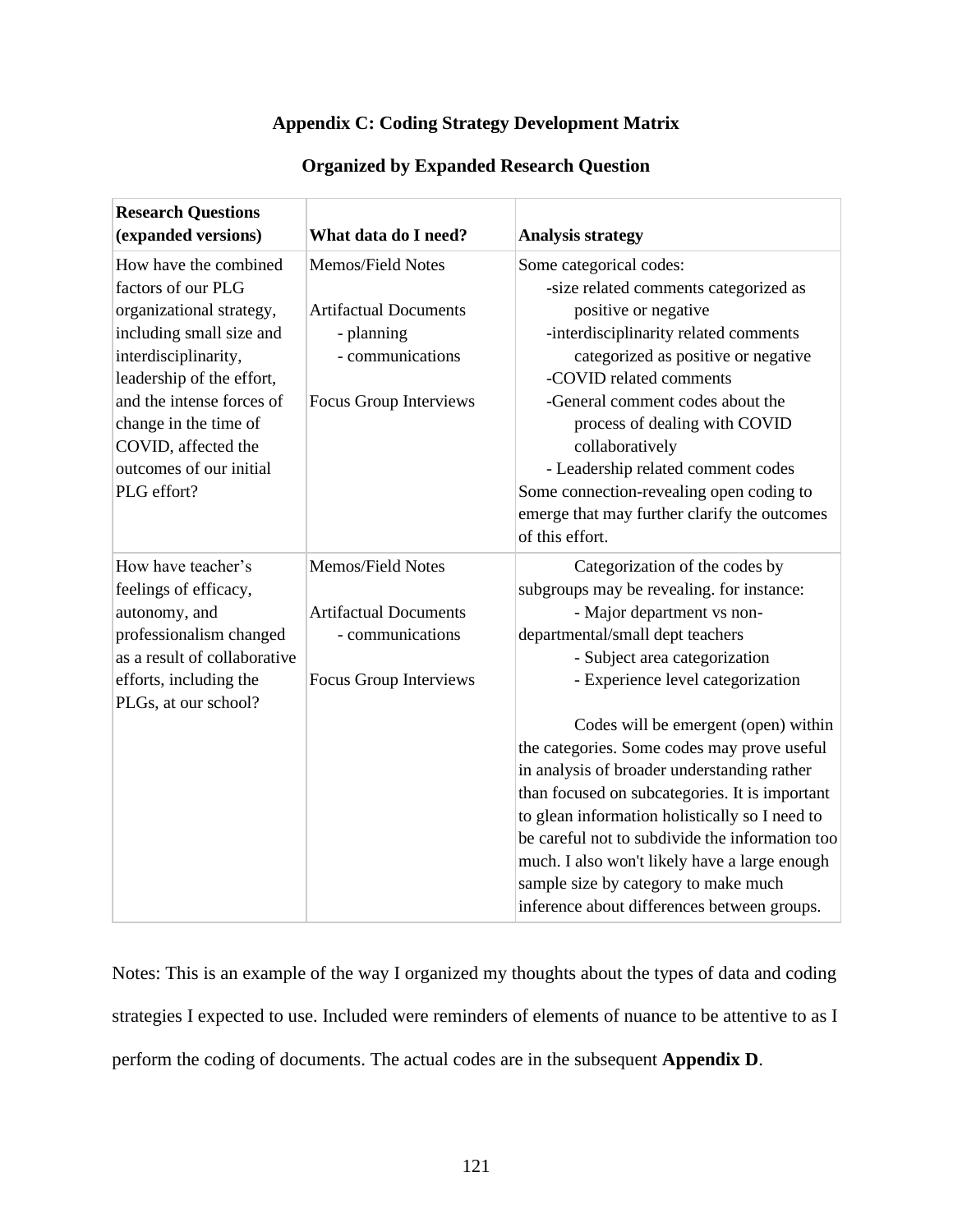# **Appendix D: NVivo Codebook**

# PLG Leadership and Strategies

## Nodes

| Name                               | Description                                                                                                                       |
|------------------------------------|-----------------------------------------------------------------------------------------------------------------------------------|
| 2020-21 PLG Effort                 | Comments about the effort this year                                                                                               |
| Challenges and<br><b>Struggles</b> | Parent Node                                                                                                                       |
| Commonality<br>of struggles        | There was a general perception that others, regardless of<br>discipline, experience, etc., were struggling with common<br>things. |
| <b>COVID</b><br>Impacts            | This category held many pieces of data that related directly to<br>the impacts of COVID on our effort                             |
| Leader<br><b>Struggles</b>         | These were struggles faced by the facilitators of the groups                                                                      |
| Outside<br>influences              | Mention of things that are not school based and their impacts<br>on participants                                                  |
| Will it last                       | Comments that reflect the assumption that this effort, like<br>others, would be short lived.                                      |
| <b>Concrete Outcomes</b>           | <b>Parent Node</b>                                                                                                                |
| Impact school<br>climate           | Comments about how the groups have the potential to<br>improve school climate.                                                    |
| <b>Mutual Support</b>              | The importance of this                                                                                                            |
| Relationship<br><b>Building</b>    | Comments that reflected the value of our PLGs in building<br>new relationships                                                    |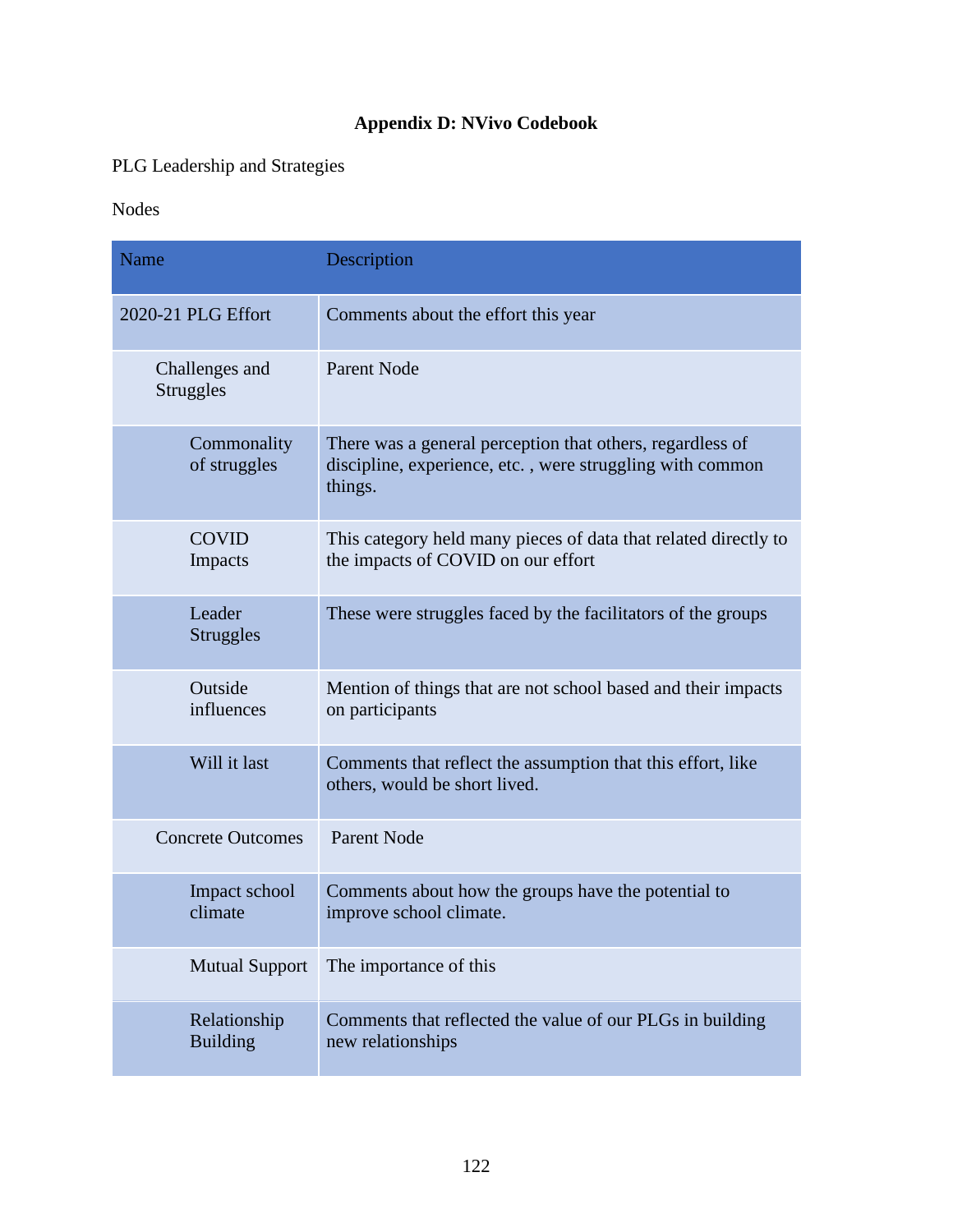| Socioemotional<br>Outcomes    | Benefits to teachers that reflect positive influence on their<br>socioemotional status.                                                                          |
|-------------------------------|------------------------------------------------------------------------------------------------------------------------------------------------------------------|
| Special Ed<br><b>Benefits</b> | Things mentioned about the fact that the SPED folks were<br>scattered across groups enabling them to be familiar with gen<br>ed teachers about what was going on |
| Student<br>outcomes           | Comments in group notes with perceptions about how<br>students are doing and things they are learning to do to deal<br>with the pandemic and hybrid learning.    |
| Enthusiasm                    | <b>Parent Node</b>                                                                                                                                               |
| General $+$                   | Comments of enthusiasm without specific details                                                                                                                  |
| Specific -<br>reasons         | Reasons they did not like the PLGs                                                                                                                               |
| Specific $+$<br>reasons       | Reasons that people really liked the PLGs                                                                                                                        |
| Uncertainty<br>about PLG      | Comments that reflected teachers trepidation                                                                                                                     |
| <b>Focus Flexibility</b>      | Comments of appreciation about the self-determination and<br>flexibility of the groups                                                                           |
| Group dynamics                | Challenges that had implications for the smooth functioning<br>of the groups this year.                                                                          |
| <b>Group Focus</b>            | Comments about the focus of groups or lack thereof.                                                                                                              |
| <b>Group Goals</b>            | Some leaders mentioned that their groups had general goals                                                                                                       |
| Group size                    | Comments relative to size of groups                                                                                                                              |
| Interdisciplinarity           | Comments about the interdisciplinarity of this year's groups                                                                                                     |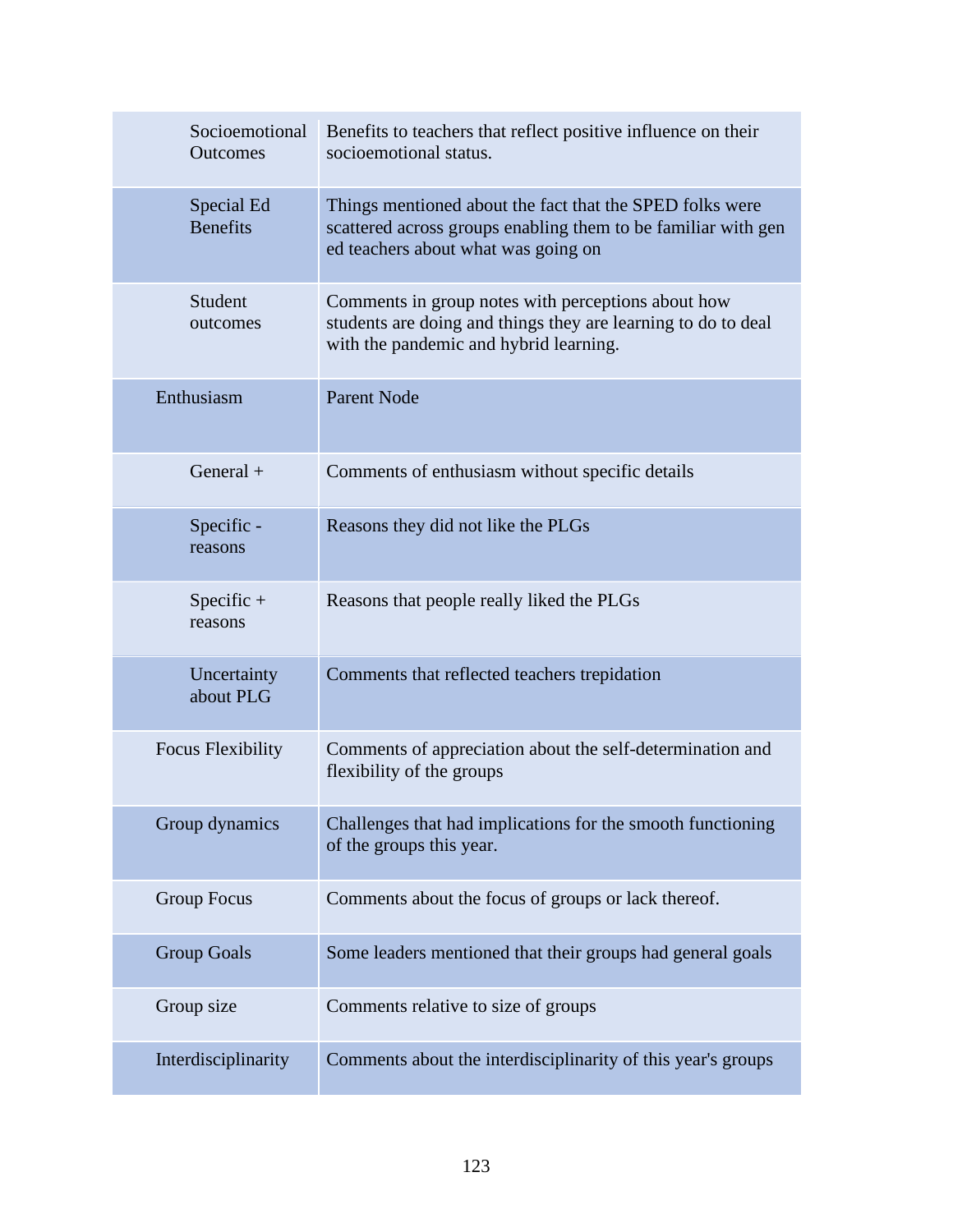|                                     | Meeting Frequency Comments related to how often groups met this year                        |
|-------------------------------------|---------------------------------------------------------------------------------------------|
| Positive Impacts of<br><b>COVID</b> | Some mentioned the positive things that they felt COVID<br>imposed on us as teachers        |
| Topics of Group<br>Discussion       | Parent Node – subcodes all are related to the three main topics<br>discussed by most groups |
| Social<br>Emotional<br>Support      | Topics of Group Discussion child node                                                       |
| Student<br>Engagement               | Topics of Group Discussion child node                                                       |
| Technology                          | Topics of Group Discussion child node                                                       |
| 25 Meetings Comments                | Comments about the impact of the rescinding of our PD<br><b>Meeting Mandate</b>             |
| <b>Collaboration Other</b>          | Parent Node - Any references to collaborative work outside<br>the PLG effort                |
| Bouncing ideas off                  | Just that                                                                                   |
| Departmental                        | This code is for things referenced that relate to departmental<br>collaborative work.       |
| Mentorship                          | Comments about mentor mentee relationships                                                  |
| Outside<br>Collaboration            | Members comments about previous collaborative efforts                                       |
| Peer to Peer                        | References to individual collaborative work one on one with<br>others                       |
| Demographics                        | Parent Node related to participants and their experience,<br>gender, etc.                   |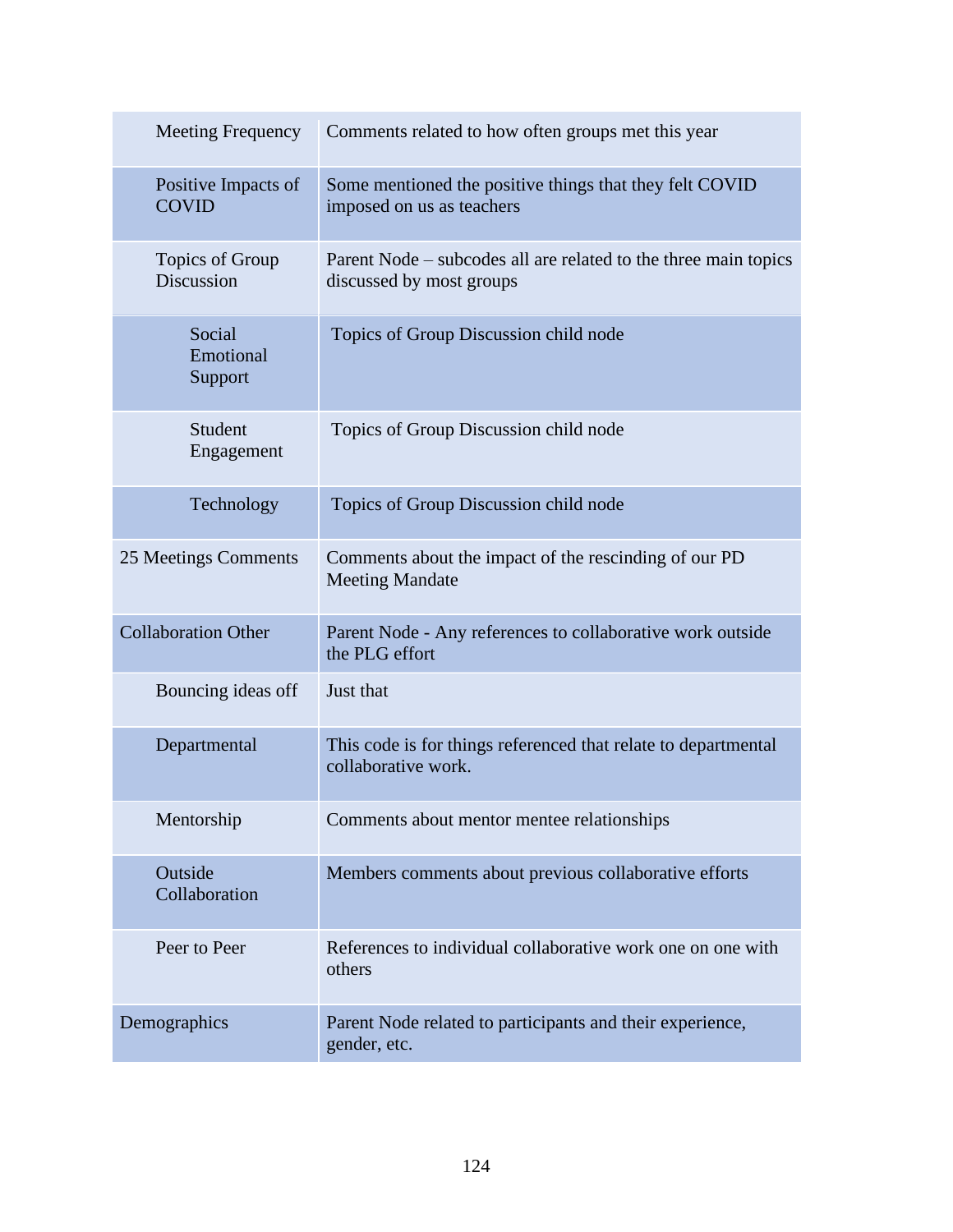| <b>Experience Level</b>      | Notes about participants previous levels of experience in<br>leadership or with collaboration as a teacher               |
|------------------------------|--------------------------------------------------------------------------------------------------------------------------|
| <b>Experience Type</b>       | <b>Sub-Parent Node</b>                                                                                                   |
| Administration               | Anyone with Principal or AP experience                                                                                   |
| Other Ed<br>leadership       | Roles other describe about themselves. These could be useful<br>in evaluating my decisions about leaders for our groups. |
| Outside<br>Education         | Comments about work in other disciplines                                                                                 |
| <b>Group Norms</b>           | Comments that refer to the norms groups used                                                                             |
| Isolation                    | Comments that discuss the isolation of teachers in high school<br>teaching                                               |
| <b>Local Knowledge</b>       |                                                                                                                          |
| <b>Challenging Logistics</b> | Comment about the difficulties finding opportunities to meet<br>that fit folks' schedules.                               |
| My Leadership                | Parent Node for categories that address perceptions of my<br>leadership                                                  |
| <b>Admin Comms</b>           | Communications with administrators about this effort.                                                                    |
| Facilitator support          | My notes to facilitators to encourage or support them in their<br>roles.                                                 |
| Leadership<br>decisions      | Comments or statements about my leadership made by others                                                                |
| Leadership Style             | Comments that suggest a certain characteristic of my teacher<br>leadership                                               |
| My Flexibility               | Comments that suggest a certain characteristic of my teacher<br>leadership                                               |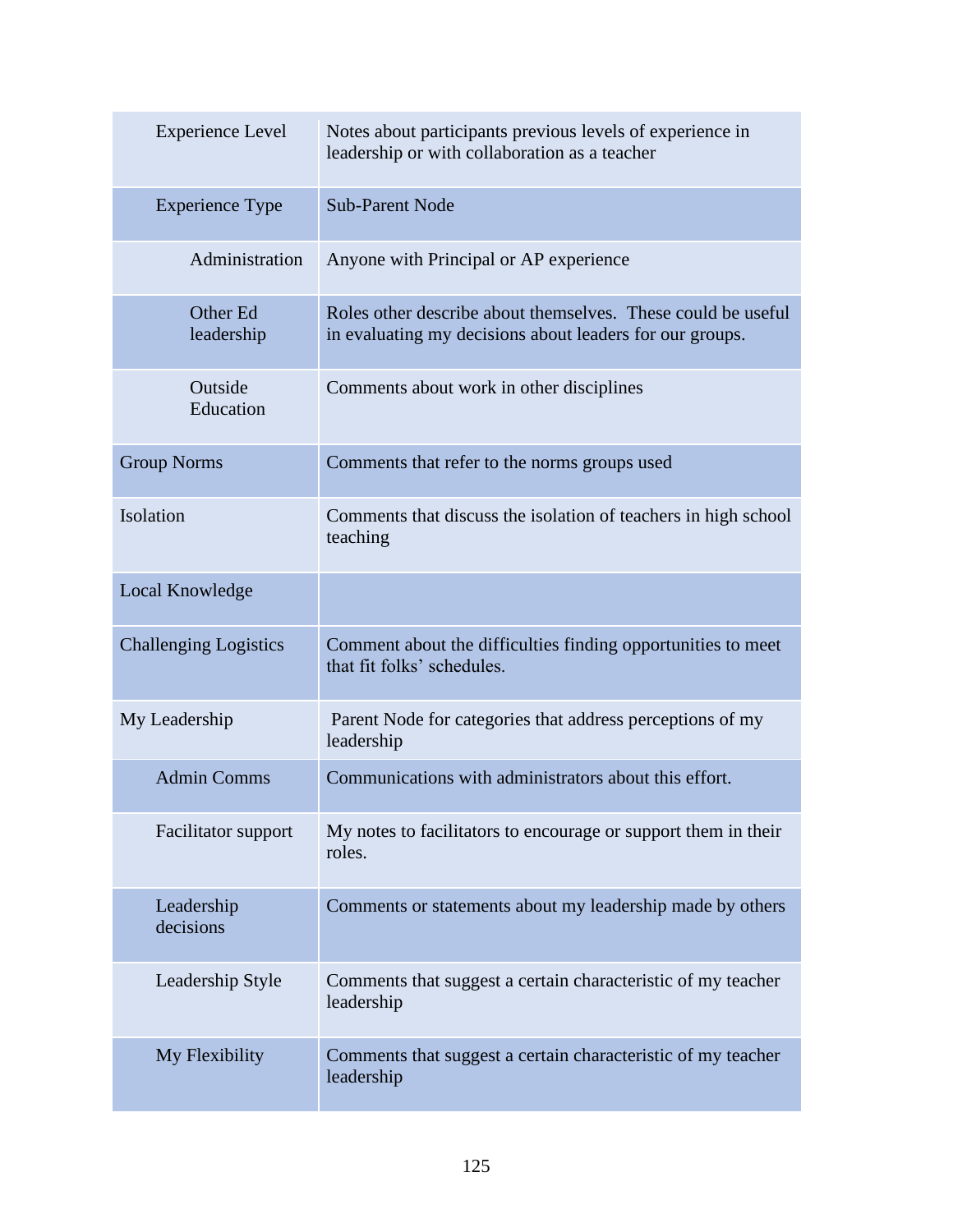| My own thoughts                                   | Segments from interviews that perhaps should become part of<br>my memos list. Ask about this,                        |
|---------------------------------------------------|----------------------------------------------------------------------------------------------------------------------|
| Recruitment of<br>Facilitators                    | Notes from my emails and other communications about<br>recruitment of facilitators                                   |
| Remarks about my<br>work                          | Comments that suggest a certain characteristic of my teacher<br>leadership                                           |
| Peer Feedback                                     | Any related comments                                                                                                 |
| Planning for the future                           | Statements about whether the effort was worth continuing and<br>if so, how?                                          |
| <b>Previous PLG</b><br><b>Experience Comments</b> | Parent node for all aspects of previous participation in groups<br>- size, interdisciplinarity, experience mix, etc. |
| Interdisciplinarity                               | Comments about the interdisciplinary nature of the groups                                                            |
| <b>Prior PLC</b>                                  | Any reference to prior experiences in professional learning<br>communities                                           |
| <b>School Climate</b>                             | Just this                                                                                                            |
| Similar ideas                                     | Ideas brought up by others that they too thought we should do<br>something to collaborate or share ideas this year.  |
| <b>Small Group Advantages</b>                     | Organizational comments about the group sizes                                                                        |
| Time                                              | Some comments about limitations of time on the effort                                                                |